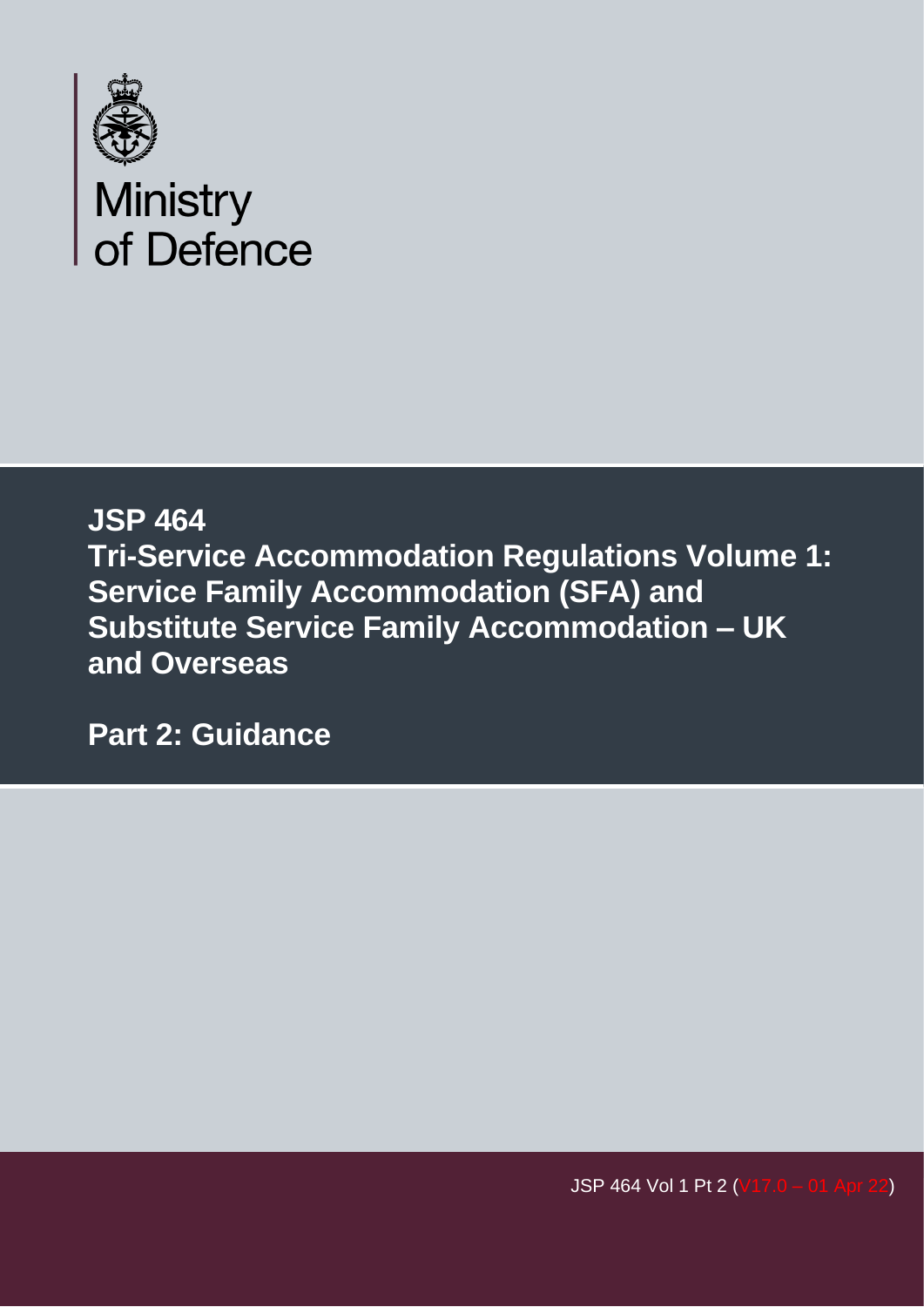## **Foreword**

People lie at the heart of operational capability; attracting and retaining the right numbers of capable, motivated individuals to deliver Defence outputs is critical. This is dependent upon maintaining a credible and realistic offer that earns and retains the trust of people in Defence. In order to achieve this, all personnel must be confident that, not only will they be treated fairly, but also that their families will be treated properly and that Service veterans and their dependants will be respected and appropriately supported.

It is a condition of service in recognition of their inherently mobile lifestyles, frequently remote bases and terms of service, that Regular Service (including FTRS(FC)) personnel are provided with high quality subsided accommodation, which is a fundamental part of the overall package for Service personnel, which can take the form, subject to PStatCat and individual circumstances, of either publicly provided family or single accommodation (or an appropriate substitute) either at, or within an appropriate distance from, their duty unit, or an appropriate allowances package.

JSP 464 is the authoritative policy and guidance for the provision of Service Family Accommodation (SFA) and Substitute Service Family Accommodation (SSFA) both in the UK and Overseas.

> **Lt Gen James Swift Chief of Defence People Defence Authority for People**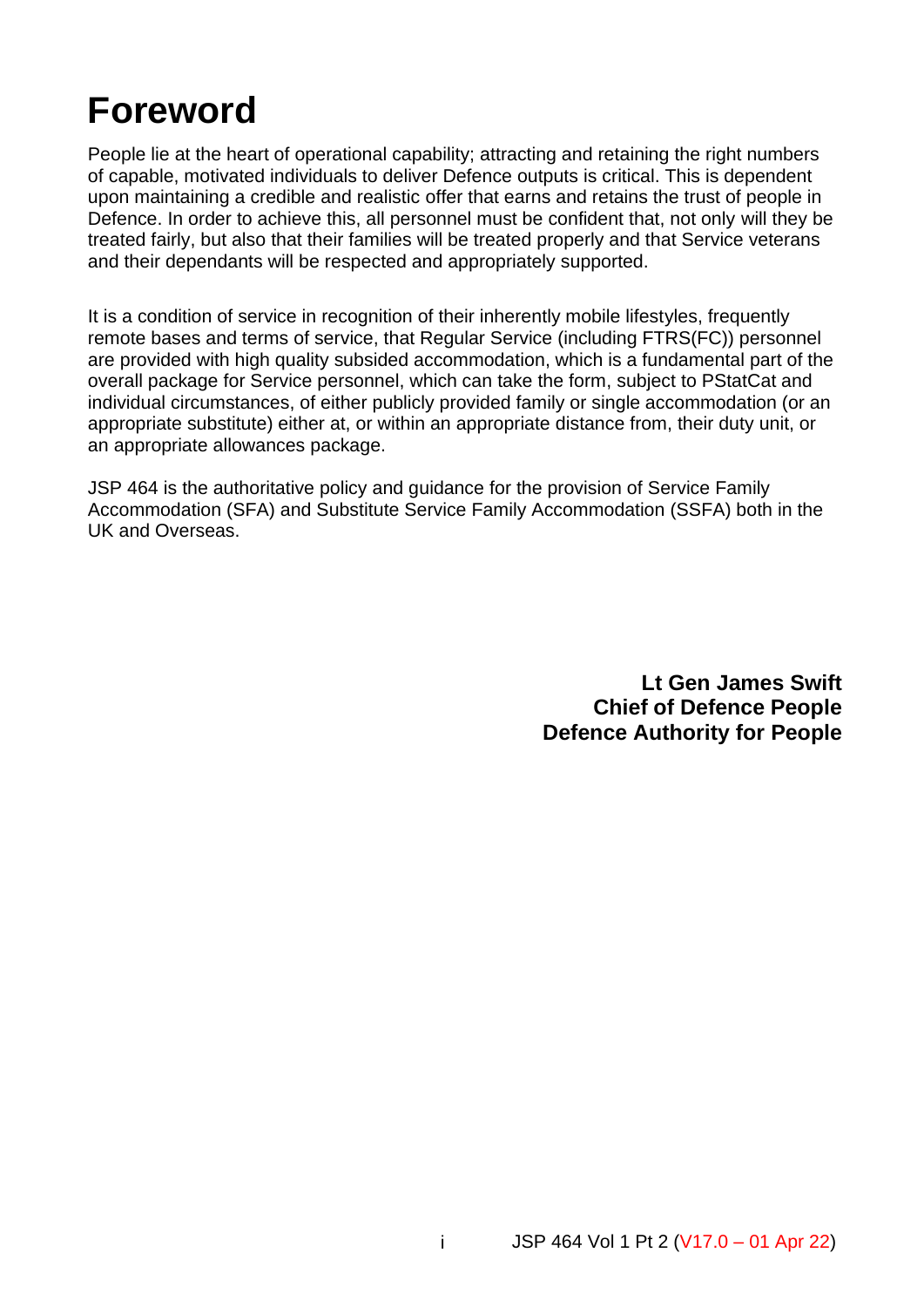## **Preface**

## **How to use this JSP**

1. JSP 464 Volume 1 Parts 1 and 2 provides policy and guidelines for the provision of Service Family Accommodation (SFA) and the substitute equivalents to trained personnel<sup>1</sup> on a **worldwide basis**, except for accommodation in operational theatres and temporary accommodation at training areas where separate single Service arrangements will apply. Those policies that are specific to Overseas Service are in **BLUE**. This JSP contains the policies and direction on the provision of accommodation and guidance on the processes involved and best practice to apply. The policies contained within this JSP have been equality and diversity impact assessed in accordance with Departmental policy. This resulted in a Part 1 screening only completed (no direct discrimination or adverse impact identified). This JSP will be reviewed at least annually.

2. The JSP is structured in two parts:

a. Part 1- Directive, which provides direction that must be followed, in accordance with statute or policy mandated by Defence or on Defence by Central Government.

b. Part 2 - Guidance, which provides the guidance and best practice that will assist the user to comply with the Directive(s) detailed in Part 1.

## **Coherence with other Defence Authority Policy and Guidance**

3. Where applicable, this document contains links to other relevant JSPs, some of which may be published by different Defence Authorities. Where dependencies exist, these other Defence Authorities have been consulted in the formulation of the policy and guidance detailed in this publication.

| <b>Related JSPs</b>                        | <b>Title</b>                                                                                                                                               |
|--------------------------------------------|------------------------------------------------------------------------------------------------------------------------------------------------------------|
| JSP 464 Vol 1 Part 1 -<br><b>Directive</b> | Tri Service Accommodation Regulations Vol 1 Part 1: Service<br>Family Accommodation (SFA) and Substitute Service Family<br>Accommodation - UK and Overseas |
| JSP 464 Vol 2 Part 1 -<br><b>Directive</b> | Tri Service Accommodation Regulations Vol 2: Single Living<br>Accommodation and Substitute Service Single<br>Accommodation                                 |
| JSP 464 Vol 2 Part 2 -<br>Guidance         | Tri Service Accommodation Regulations Vol 2: Single Living<br>Accommodation and Substitute Service Single<br>Accommodation                                 |
| JSP 464 Vol 3 Part 1 -<br><b>Directive</b> | Tri Service Accommodation Regulations Vol 3: Service<br>Accommodation Charges, Combined Accommodation<br>Assessment System (CAAS) and 4 Tier Grading (4TG) |
| JSP 464 Vol 3 Part 2 -<br>Guidance         | Tri Service Accommodation Regulations Vol 3: Service<br>Accommodation Charges, Combined Accommodation<br>Assessment System (CAAS) and 4 Tier Grading (4TG) |
| <b>JSP 752</b>                             | Tri Service Regulations for Expenses and Allowances                                                                                                        |

<sup>&</sup>lt;sup>1</sup> Trained personnel – personnel undergoing Phase 3 training or serving in front line units (unless posted/detached to other duties).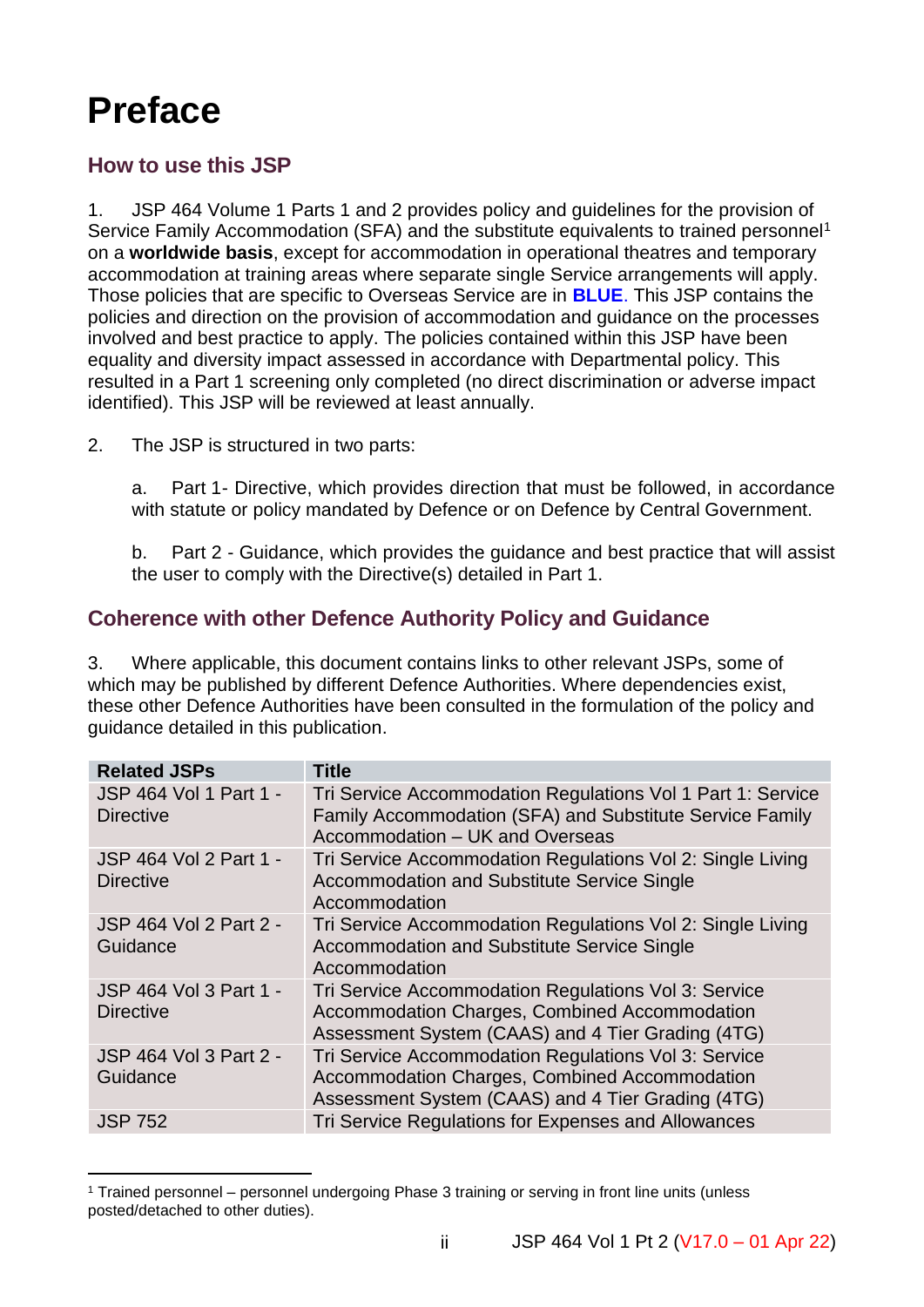| <b>JSP 754</b> | Tri Service Regulations Pay                              |
|----------------|----------------------------------------------------------|
| <b>JSP 850</b> | Infrastructure and Estate Policy, Standards and Guidance |

## **Further Advice and Feedback – Contacts**

4. The owner of this JSP is People-Accommodation Policy. For further information on any aspect of this guide, or questions not answered within the subsequent sections, or to provide feedback on the content, contact:

| Job title/E-mail            | <b>Project focus</b> |
|-----------------------------|----------------------|
| People-Accommodation Policy | Sponsor              |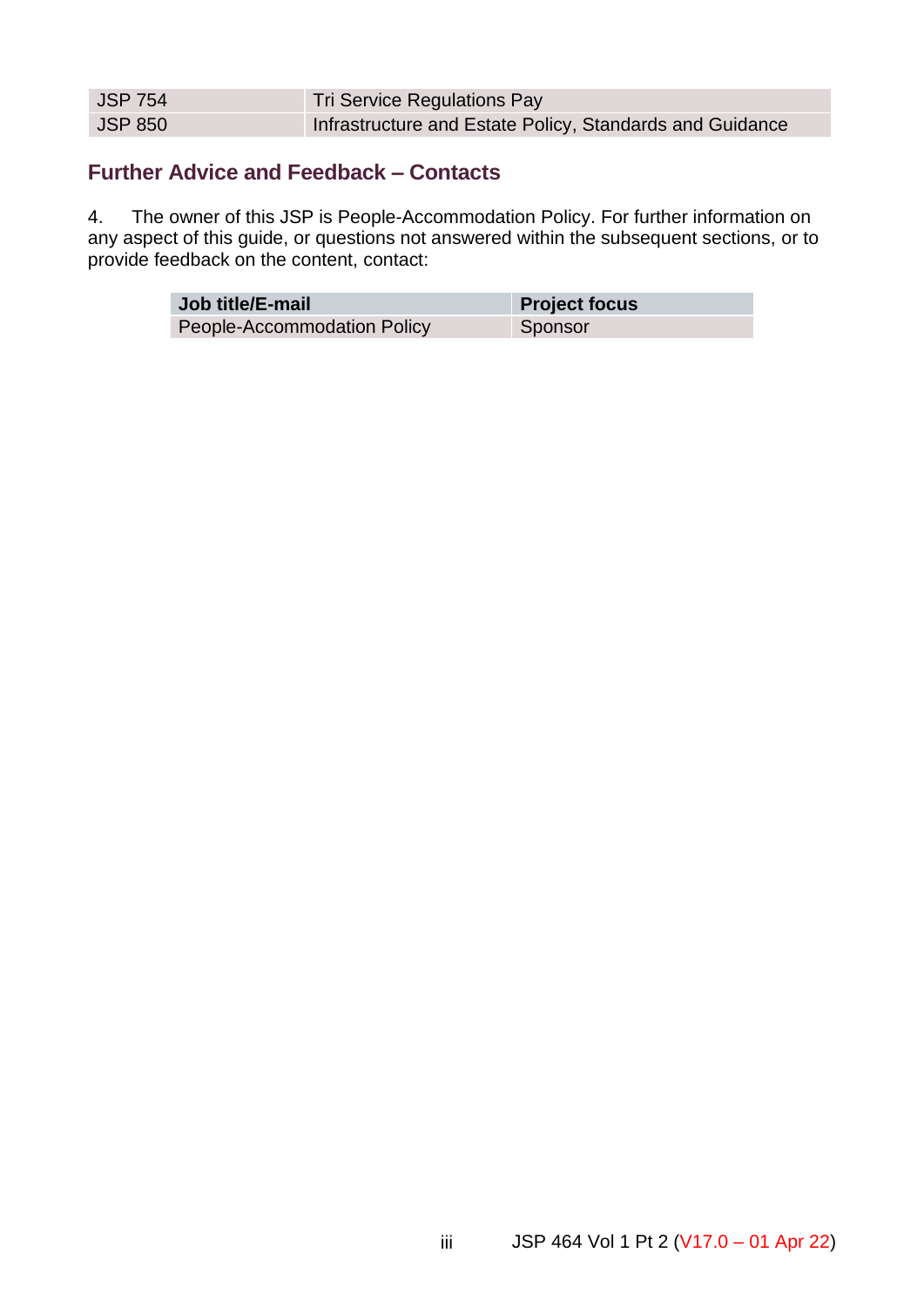## **Contents**

| Coherence with other Defence Authority Policy and Guidance ii                                                                                                                                                         |
|-----------------------------------------------------------------------------------------------------------------------------------------------------------------------------------------------------------------------|
|                                                                                                                                                                                                                       |
|                                                                                                                                                                                                                       |
|                                                                                                                                                                                                                       |
| Annexes:<br>A. Responsibilities for SFA<br>B. DIO Accommodation - Housing Allocation Service Centre<br>C. Accommodation-Related Definitions                                                                           |
| Chapter 2 - Service Family Accommodation (SFA)  2-1                                                                                                                                                                   |
| Annexes:<br>A. Service Licence to Occupy (UK)<br>B. Service License to Occupy (Overseas)<br>C. Core and Non-Core Welfare/Community Support SFA<br>D. Scaling for the Provision of SFA in Support of Welfare           |
|                                                                                                                                                                                                                       |
| Annexes:<br>A. SFA - Types and Entitlements                                                                                                                                                                           |
| Chapter 4 - Application and Allocation Process                                                                                                                                                                        |
| Annexes:<br>A. Form 1132 - Application to Occupy SFA<br>B. Form 1132b – Application to Review $2^{nd}$ Offer (UK Only)                                                                                                |
| <u> Chapter 5 – Substitute Service Family Accommodation (UK Only)</u> 5-1                                                                                                                                             |
| Annexes:<br>A. SSFA Application Form<br>B. License to Occupy SSFA                                                                                                                                                     |
|                                                                                                                                                                                                                       |
| Annexes:                                                                                                                                                                                                              |
| A. Garage License Agreement (for Service Licensees)<br>B. Application for the Part-Furnished SFA Charge – % Points per Item of Furniture<br>C. Guidance Note – Process to be Followed for Adapting SFA for Licensee's |

C. Guidance Note – Process to be Followed for Adapting SFA for Licensee's Dependents with Additional Needs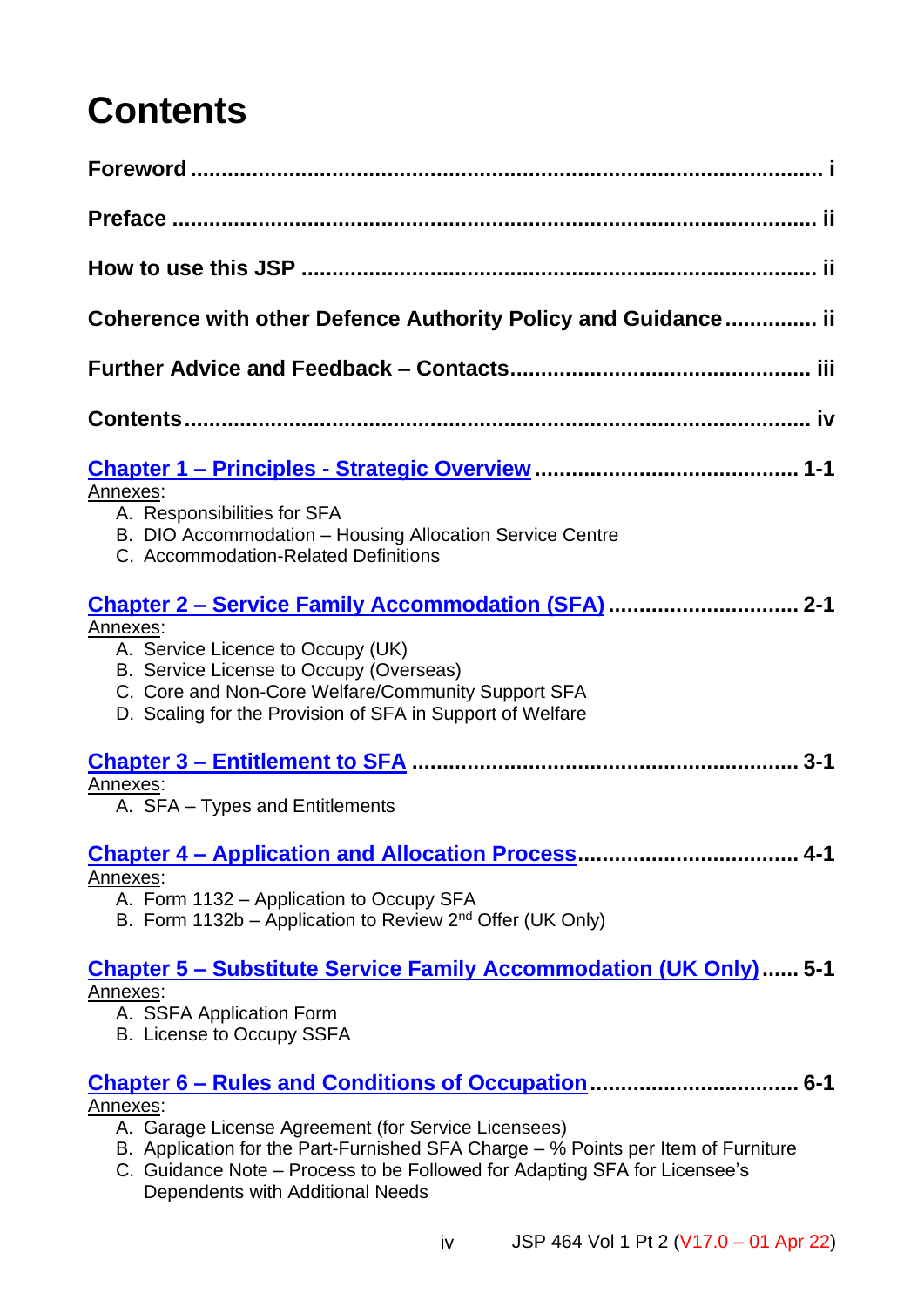| D. Complaint Process Chart (Overseas) |  |  |
|---------------------------------------|--|--|
|                                       |  |  |

| Annex:<br>A. Certificate of Cessation of Entitlement to SFA<br><b>B. Proportionality Exercise Assessment Form</b><br>C. Retention SFA/SSFA - Stages of Education Sample Supporting School Letters |
|---------------------------------------------------------------------------------------------------------------------------------------------------------------------------------------------------|
|                                                                                                                                                                                                   |
| <b>Chapter 9 – Occupation of Temporary Surplus SFA by Eligible</b>                                                                                                                                |
| Chapter 10 – Allocation of SFA to Entitled and Eligible Personnel  10-1                                                                                                                           |
| Annex:<br>A. Table – Allocation of SFA to Entitled and Eligible Personnel in UK                                                                                                                   |
| Annex:                                                                                                                                                                                            |
| A. DA - Summary of Provision                                                                                                                                                                      |
| Annex:                                                                                                                                                                                            |

A. FHTB: Method of Claim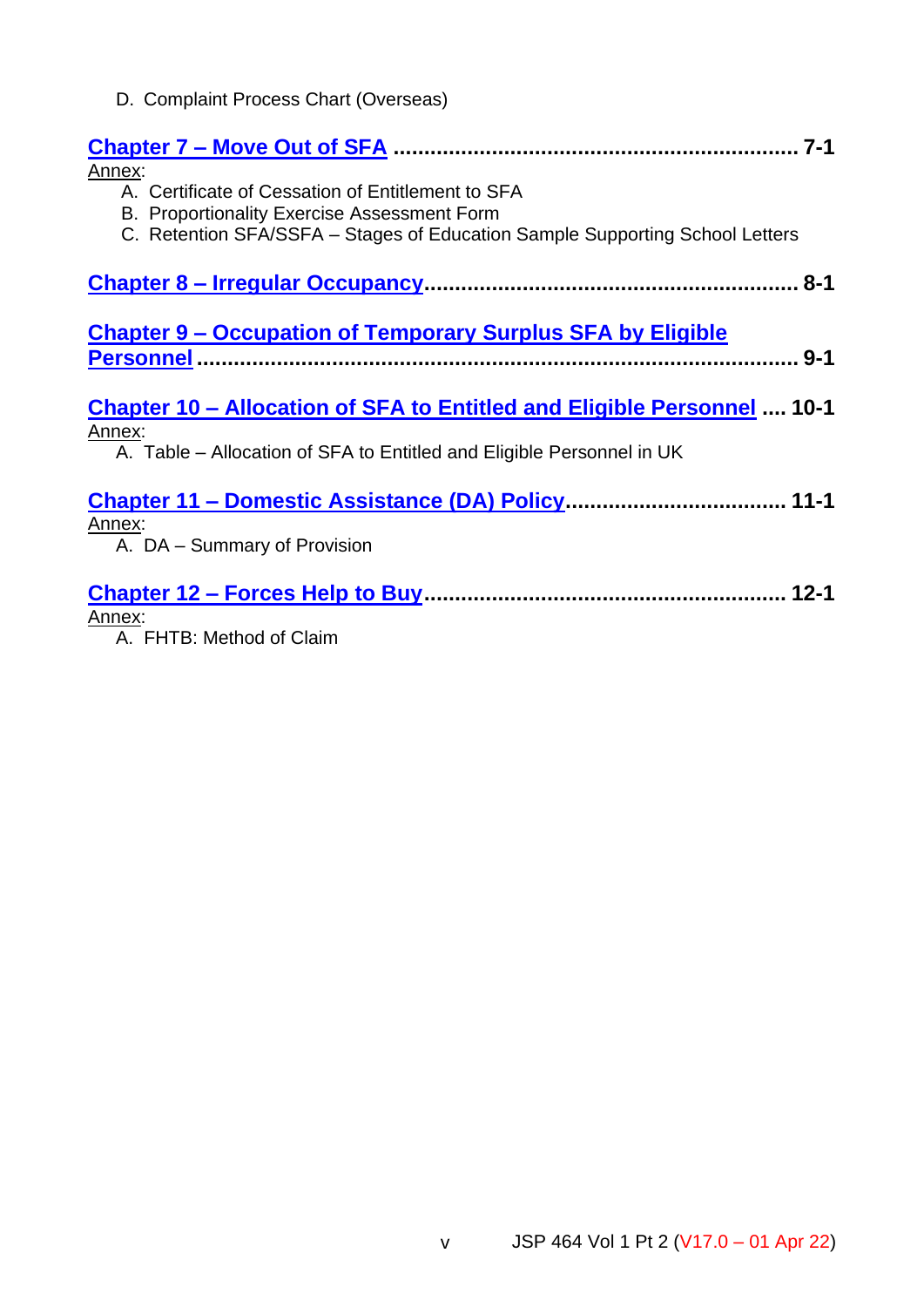# **Table of Amendments**

This JSP 464 Volume 1 Part 2 was first issued on 7 September 2015 and replaces elements from JSP 464 Part 1 - Change 22 (5 May 2015) and Part 2 – Change 19 (5 May 2015).

| <b>Version</b> | <b>Chapters Affected</b> | <b>Dated</b> |
|----------------|--------------------------|--------------|
| 2              | 5                        | 25 Jan 2016  |
| 3              | 5                        | 22 Feb 2016  |
| $\overline{4}$ | Various                  | 14 Nov 2016  |
| 5              | Various                  | 06 Mar 2017  |
| 6              | Various                  | 06 Nov 2017  |
| $\overline{7}$ | 1, 11                    | 16 Apr 2018  |
| 8              | $\overline{4}$           | 04 Jun 2018  |
| 9              | $\overline{2}$           | 01 Apr 2019  |
| 10             | 2, 7                     | 30 Sep 2019  |
| 11             | $\overline{4}$           | 03 Feb 2020  |
| 12             | Various                  | 01 Apr 2020  |
| 13             | Various                  | 01 Apr 2021  |
| 14             | Various                  | 01 Jul 2021  |
| 15             | $\overline{2}$           | 01 Nov 2021  |
| 16             | Various                  | 01 Feb 2022  |
| 17             | <b>Annex B</b>           | 01 Apr 2022  |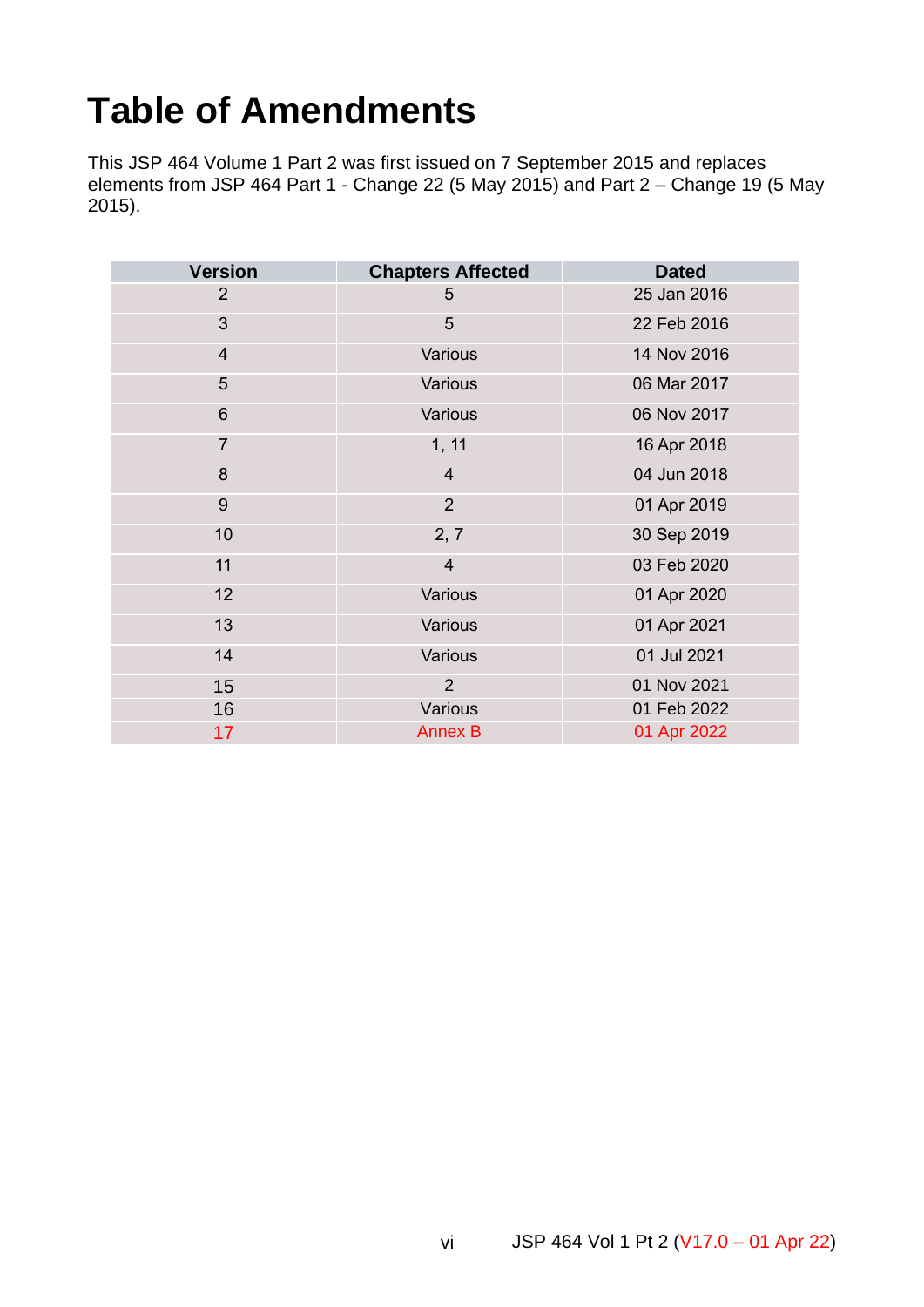# <span id="page-7-0"></span>**1 Principles**

## **Provision of Service Accommodation**

1. It is a condition of service in recognition of their inherently mobile lifestyles, frequently remote bases and terms of service, that Regular Service (including FTRS(FC)) personnel are provided with high quality subsidised accommodation.

## **Responsibility for Policy**

2. Chief Defence People (CDP) is responsible for the formulation of Defence living accommodation policy and delegates the lead to the Director Service Personnel & Training Policy (D SP Pol), who delegates day to day responsibility to Hd Accommodation Policy (Hd Accom). In discharging these responsibilities, Hd Accom may consult with the single Service Housing Colonels<sup>23</sup>.

## **JSP 464**

3. **Governance.** JSP 464, Tri-Service Accommodation Regulations (TSARs), is the overarching and definitive policy source document for the provision of Defence living accommodation and takes primacy on all accommodation matters. Sponsorship and periodic review of the policy is vested in People-Accommodation and any proposal for change should be submitted via the single Service Housing Colonel staff. Any review or changes are considered through the Accommodation Policy Working Group (APWG) and Accommodation Steering Group (ASG), which include representation from the single Services, Joint Force Command, Defence Infrastructure Organisation and Defence Equipment and Support. The APWG and ASG report to the Military People Leadership Team (MPLT) and then the Defence People Leadership Team (DPLT).

## **DIO Accommodation Contact List**

4. Details of DIO Accommodation's National Housing Prime Help Desk (IPHD) contact details and telephone numbers are at Volume 1 Part 2 Chapter 1 Annex B and the Substitute Accommodation help desk are at Volume 1 Part 1 Chapter 5.

## **Accommodation Definitions**

5. A summary of accommodation-related definitions is at Annex C to Chapter 1.

## **Annexes**

- A. Responsibilities for SFA
- B. DIO Accommodation Housing Allocation Service Centre
- C. Accommodation-Related Definitions

<sup>2</sup> For the Army, the Housing Colonel sits in the 4\* Army HQ and is the interface for accommodation policy. However, responsibility and arbitration for accommodation delivery issues and casework is delegated to Regional Command.

<sup>3</sup> Navy - NAVY PEOPLE-PS ACCOM SO2 , Army - Army PersCap-PersSvcs-AH -, RAF- Air-COSPers-Del Com Spt DACOS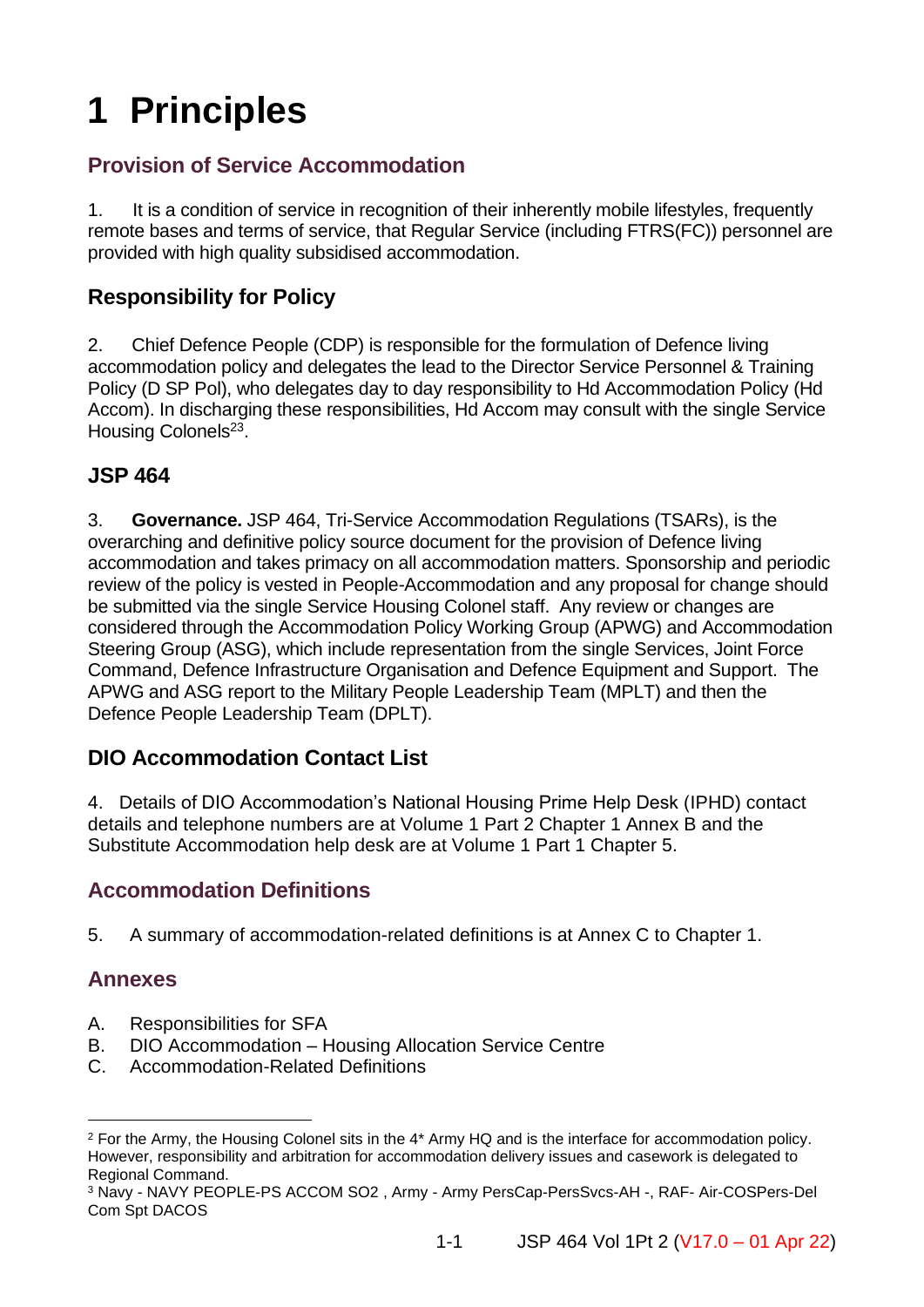#### **ANNEX A TO CHAPTER 1 TO JSP 464 VOL 1 PT 2**

#### **RESPONSIBILITIES FOR SERVICE FAMILY ACCOMMODATION (SFA)**

#### **RESPONSIBILITIES OF MOD**

- 1. MOD will:
- Set Tri-Service accommodation policy (D SP POL)

Sponsor TSARs - JSP 464 Volume 1 (SFA/SSFA UK and Overseas), Volume 2 (SLA/SSSA) and Part 3 CAAS and MOD's 4 Tier Grading for Charge Regulations - (Hd People Accommodation Policy).

Subject TSARs to systematic and regular review in consultation with the Service PPO's staffs and the Housing Authorities<sup>4</sup> through the auspices of the Accommodation Policy Working Group (APWG) and the Accommodation Steering Group (ASG).

Set out the terms and conditions of occupancy of SFA which MOD considers to be reasonable in the Licence to Occupy SFA (Hd People Accommodation Policy).

- Promulgate accommodation charges as recommended by the AFPRB and agreed by the Government in the 'Annual Pay Letter'.

#### **RESPONSIBILITIES OF THE SERVICE CHAIN OF COMMAND**

- 2. **The Services' chains of command will:**
- Comply with TSARs JSP 464 Volumes 1, 2 and 3.
- Assist in the development of TSARs via single Service PPO staffs.
- Abide by the Customer Supplier Agreements with DIO.

Facilitate and encourage the resolution of issues between the Housing Authority and Licensees of SFA (via Unit Welfare Officers/Unit /DIO Accommodation/ Liaison Officers/local consultative/liaison groups) at the local level on those occasions when input from the Service authorities and specialist welfare, medical and educational agencies is necessary.

#### **RESPONSIBILITIES OF THE SERVICE HOUSING AUTHORITY (DIO ACCOMMODATION)**

3. The Housing Authority (through the IPHD for UK Accommodation and Garrison/Station Housing Staff overseas or DIO Housing staff or Local Garrison Station staff where DIO does not have a Housing presence) will:

- Comply with TSARs JSP 464 Volumes 1, 2 and 3.
- Abide by the Customer Supplier Agreements with the Services.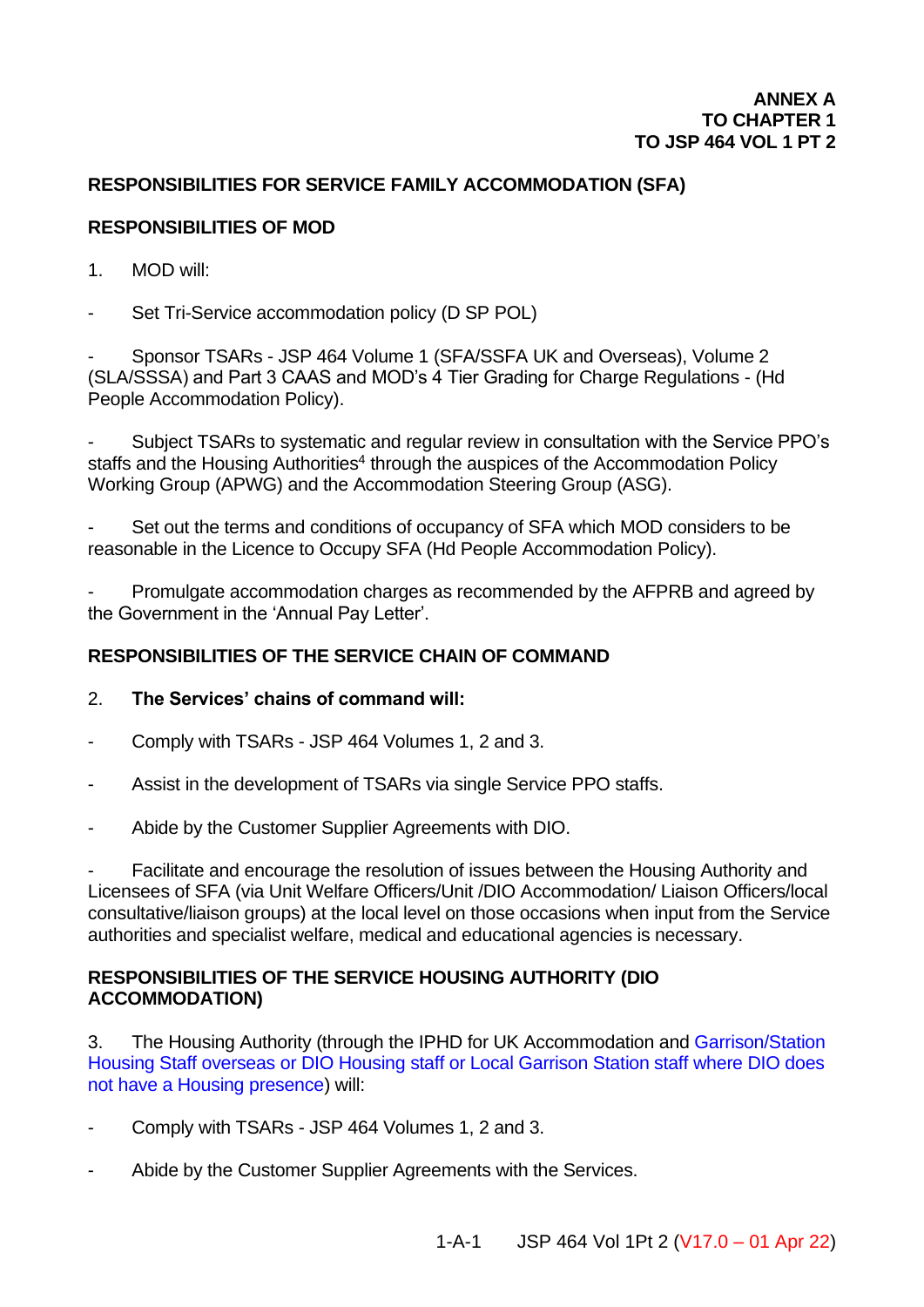Abide by the terms and conditions of the Licence to Occupy.

Input relevant details into JPA in order that charges for the period of occupation of the SFA may be deducted from the Licensee's pay.

Ensure that an effective system exists to address issues direct with occupants prior to seeking the support and assistance of the Service chain of command.

Seek the support and assistance of the Service chain of command in facilitating the resolution of issues at the local level on those occasions when input from the Service Authorities and specialist welfare, medical and educational agencies and organisations is necessary.

Seek vacant possession of the property through the courts in accordance with the Protection from Eviction Act 1977 in the event that Licensees fail to vacate SFA on expiry of the appropriate notice.

#### **RESPONSIBILITIES OF THE LICENSEE**

4. The Licensee will:

- Abide by TSARs - JSP 464 Volumes 1, 2 and 3 (as applicable for type of accommodation occupied).

Sign the Licence to Occupy and abide by its terms and conditions

Permit SFA charges and CILOCT to be deducted from their pay.

Seek to resolve issues direct with the Housing Authority in the first instance prior to seeking the support and assistance of the Service chain of command.

When necessary, seek the assistance of the appropriate Service chain of command in facilitating the resolution of housing related issues and in raising complaints where their involvement, and the involvement of specialist welfare, medical and educational agencies is appropriate

<sup>4</sup> DE Ops Housing, HQ Land Forces, UK STRATCOM HQ and HQ Air Command.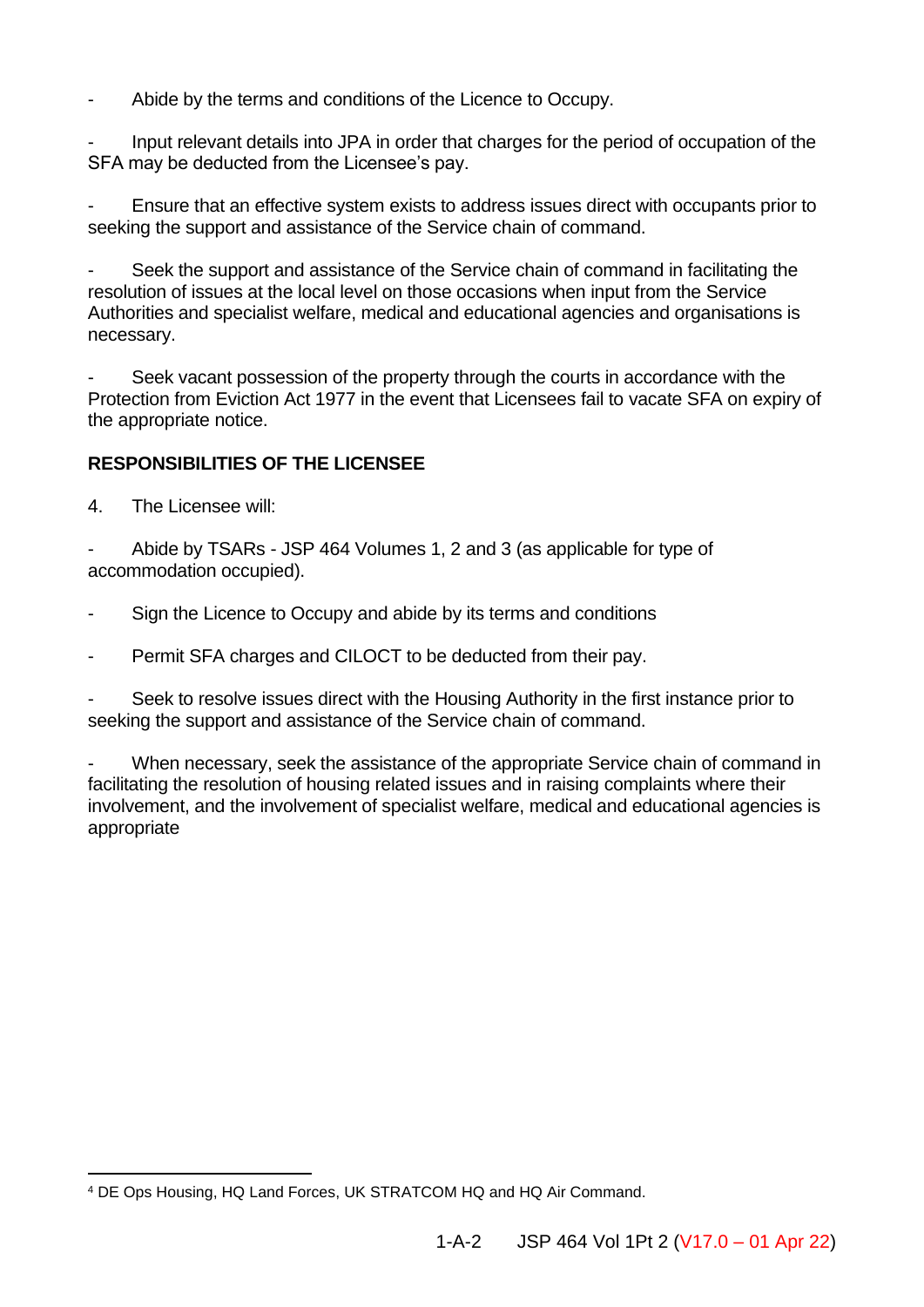#### **INTENTIONALLY BLANK**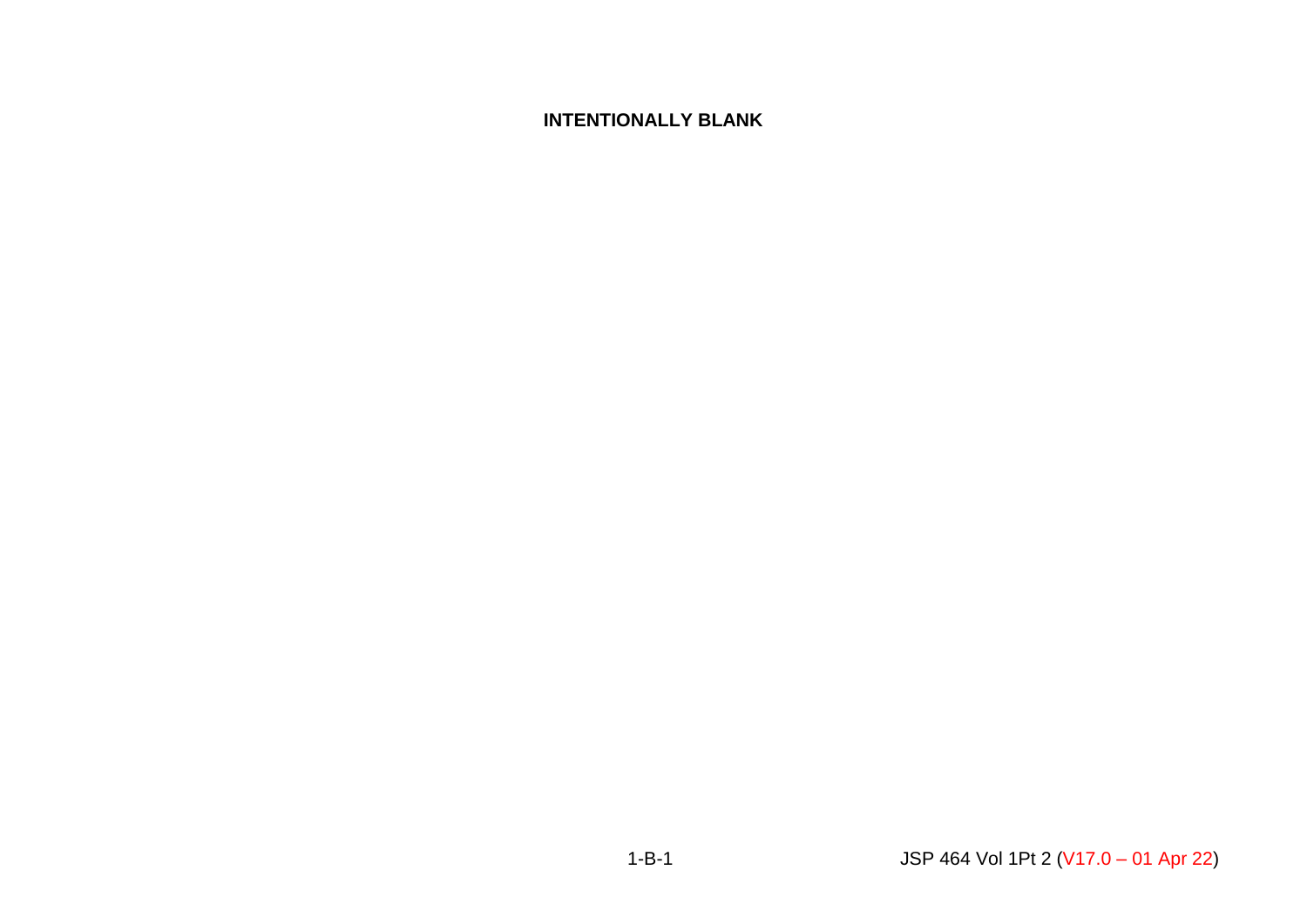#### **ANNEX C TO CHAPTER 1 TO JSP 464 VOL 1 PT 2**

#### **ACCOMMODATION-RELATED DEFINITIONS**

1. **Personal Status Categories (PStatCat):** The personal status of Service personnel is defined by Personal Status Category (PStatCat). A list of PStatCat definitions can be found in JSP 752, Part 2, Chapter 1 Section 3.

2. **Service Family Accommodation (SFA):** Accommodation provided for Service and entitled civilian personnel with dependent families. It is normally provided by means of Service Family Accommodation (SFA) or Substitute Service Family Accommodation (SSFA or hiring's).

3. **Hirings:** Substitute Family Accommodation found from the commercial rental sector either by accommodation providers or individual occupants in receipt of Overseas Rent Allowance.

4. **Substitute Service Family Accommodation (SSFA):** Where SFA is not available, privately rented accommodation will be provided, allocated and managed by the MOD Accommodation Agency contractor. The standards of accommodation will remain the same as those to which Service personnel are currently entitled within these regulations.

5. **Entitled Service personnel:** Entitled personnel are to be provided SFA or SSFA at the duty unit specified on their assignment order. To be entitled to SFA Service personnel within the UK and overseas must meet the criteria laid out at JSP 752, Part 2 Chapter 1 Section 3.

6. **Eligible Service personnel:** Eligible personnel may apply to occupy temporarily surplus SFA only where it is available. To be eligible to occupy surplus SFA personnel within UK must meet the criteria laid out in JSP 464 Volume 1 Part I Chapter 9.

7. **Dependants:** A dependant is defined as a spouse/civil partner or child of a Service person or entitled civilian who depends on him or her for support.

8. **Children:** For the purposes of SFA allocation, a child is defined as 'the natural child, or the adopted child of the Service person or his or her spouse, civil partner or other partner in respect of whom a Service Declaration has been made; or a child of the family<sup>5</sup> who is below the age of majority (18 years of age). Unborn children, who are expected to be born within 6 months of occupation of SFA, are to be counted as members of the family. Exceptions to the age limit above are:

- Dependent children who are under age 25, unmarried and in receipt of full-time education at school, 6<sup>th</sup> Form College, College of Further Education or an Institute of Higher Education (e.g. university), studying up to and including 1<sup>st</sup> degree level only and where the dependent child continues to reside with the parents in SFA, providing there is no more than a break of one academic year between the secondary and further

<sup>5</sup> A term meaning any other child who is being brought up in the household of the husband/wife at his/her expense, or was so brought up immediately before the spouse/civil partners were estranged, separated by legal order, divorced or before their marriage was annulled or before the death of the wife/husband/partner, e.g. a child for whom one is a legal guardian.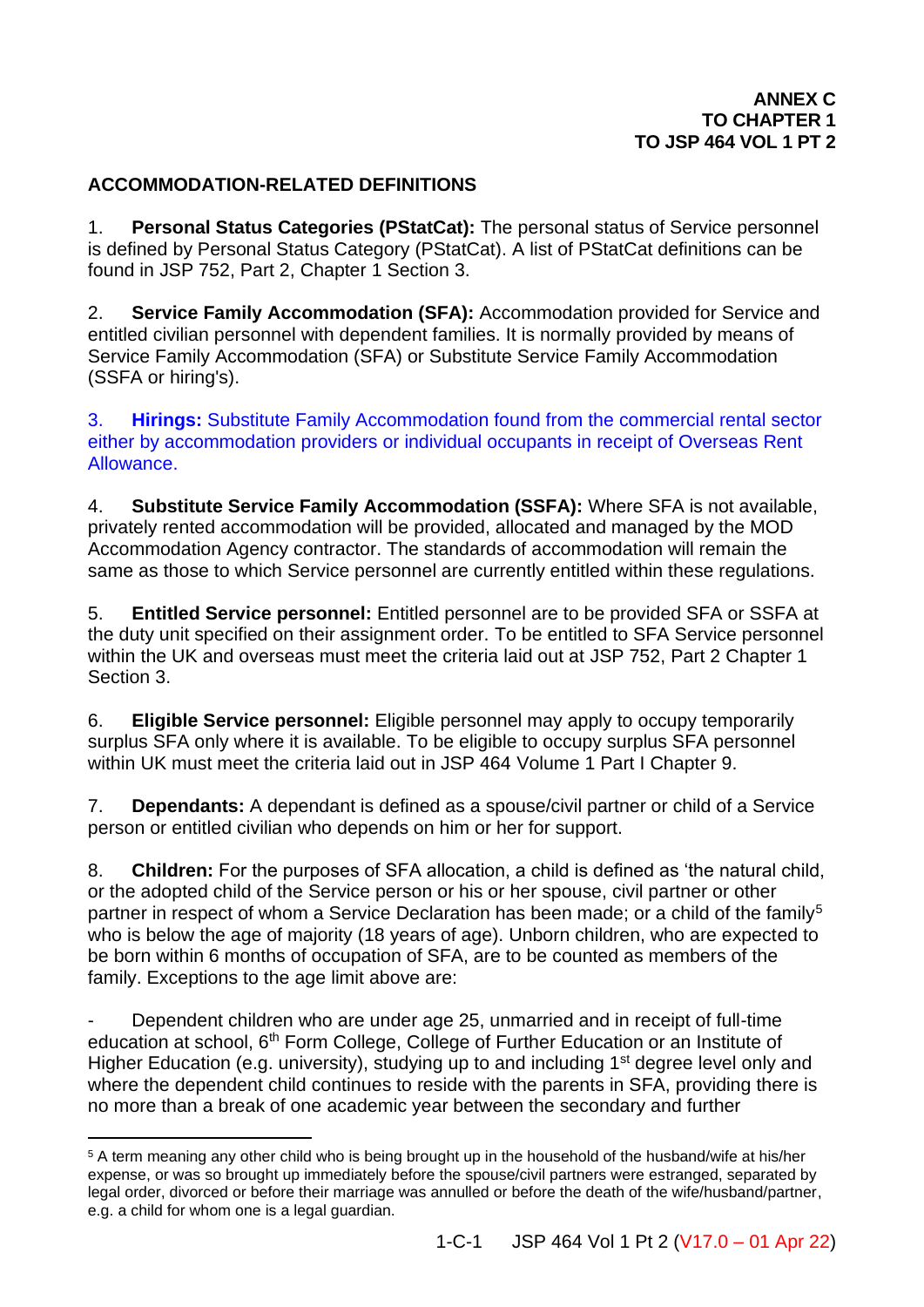education<sup>6</sup>. Children of any age, who are physically or mentally incapable of contributing to their own support.'

9. **Other Occupants:** Other occupants include non – dependent adult children, aged parents and full-time nannies/au pairs for whom permission has been granted by IPHD to occupy SFA. Other occupants do not normally affect the size of SFA; however, subject to availability and where circumstances permit, the applicant may be allocated a larger SFA by IPHD on payment of the appropriate charge for the Type of SFA occupied. In the case of single parents PStatCat2 and PStatCat1 couples when both partners are serving who need to employ a full-time nanny/au pair specifically for child care, IPHD is to allocate SFA which has sufficient bedrooms so that the full-time nanny/au pair may be accommodated in their own bedroom.

10. **Visitors:** Occupants may have visitors in addition to the permitted occupants to stay at the property on a temporary basis only. These visits are to be no more than 28 days (aggregated or continuous) in any 93-day period unless permission has been obtained from DIO in consultation with the Local Service Commander.

11. **Allocation:** The point at which the formal letter informing the applicant of a specific property that is being offered is sent by the IPHD/Station Housing provider overseas.

12. **Move In:** The point at which the applicant or proxy takes physical control of the property which is determined by possession of the keys.

13. **Occupation:** The point at which the applicant or their family moves into the property.

14. **Move Out:** The point at which the applicant or proxy relinquishes physical control of the property by handing back the keys to the appointed IPHD representative at the Move Out appointment.

15. **Initial training:** Initial Training is defined as:

**Other Ranks**. The initial new entry training which, when completed, enables the recipient to progress on to trade or specialist training.

**Officers**. The initial officer training of each Service which is common to all new entrant officers of that Service regardless of their future specialisation.

16. **ORA:** Overseas Rental Allowance. (Overseas Only)

17. **DA:** Disturbance Allowance.

18. **Guards Corridor (UK Only):** SFA located within 10 miles of any of the duty stations of Westminster, Hounslow, Windsor, Aldershot and Pirbright.

19. **Naval Port Area:** SFA located within 10 miles radius of HMNB Portsmouth (including SFA at Petersfield by exception), HMNB Devonport and HMNB Clyde.

<sup>&</sup>lt;sup>6</sup> The academic year is defined as the period between the last day of the summer term and the first day of the winter term in the following year (for example Jul 03 - Sep 04).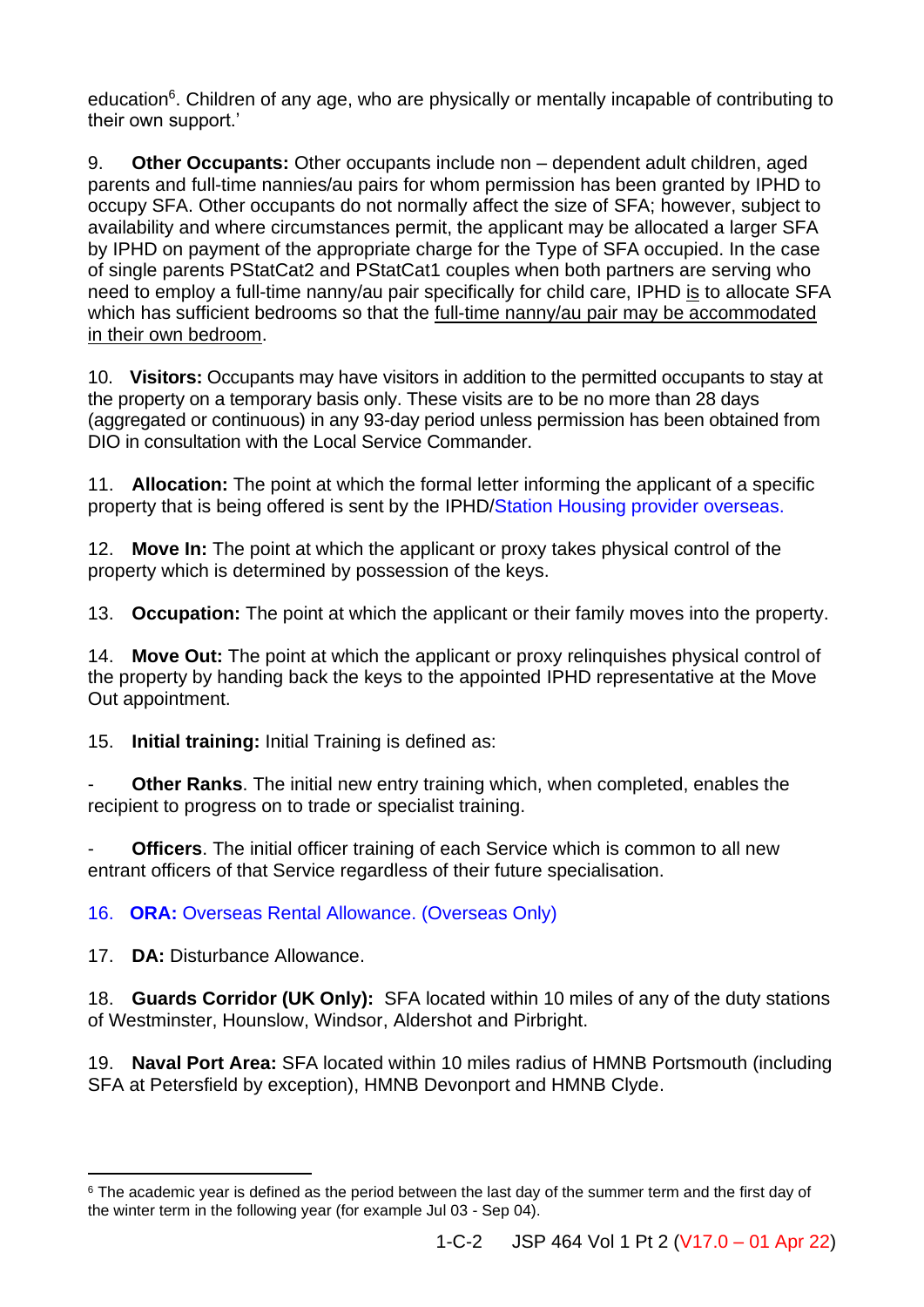# <span id="page-13-0"></span>**2 Service Family Accommodation (SFA)**

## **Responsibility**

1. DIO Accommodation is the Housing Business Unit in the Defence Infrastructure Organisation (DIO). The majority of the SFA estate in England and Wales is owned by Annington Homes and under lease back to the MOD. DIO Accommodation is responsible for the management of the housing stock and for meeting the demands of the Services in accordance with the Strategic Housing Plan. As part of the management process DIO Accommodation, in consultation with the Services, is responsible for the disposal of surplus housing stock back to Annington Homes, or through another Business Unit of DIO as appropriate; and, where necessary, for providing new homes.

## **Service Licence to Occupy SFA**

2. The Service Licence to occupy SFA is to be signed by all entitled and eligible Service personnel who occupy SFA. [**Overseas**: In BF(G) this Licence to Occupy is also to be signed by members of the supporting civilian component, including contracted personnel<sup>7</sup>.] See Annexes A and B to Chapter 2. In the case of new build SFA provided through PFI/PPP arrangements, the IPHD will attach an addendum to the Licence to Occupy SFA summarising any special arrangements which apply locally.

## **Annexes**

- A. Service License to Occupy (UK)
- B. Service License to Occupy (Overseas)

## **Core and Non-Core Welfare/Community Support SFA**

3. Annex C to Chapter 2 provides the core and non-core welfare support for SFA.

## **Scaling for the Provision of SFA in Support of Welfare**

4. Annex D to Chapter 2 provides the scaling for the provision of welfare support.

<sup>7</sup> In BF(G) the Supporting Civilian Component are subject to Military law whilst in BF(G) serving NATO organisations.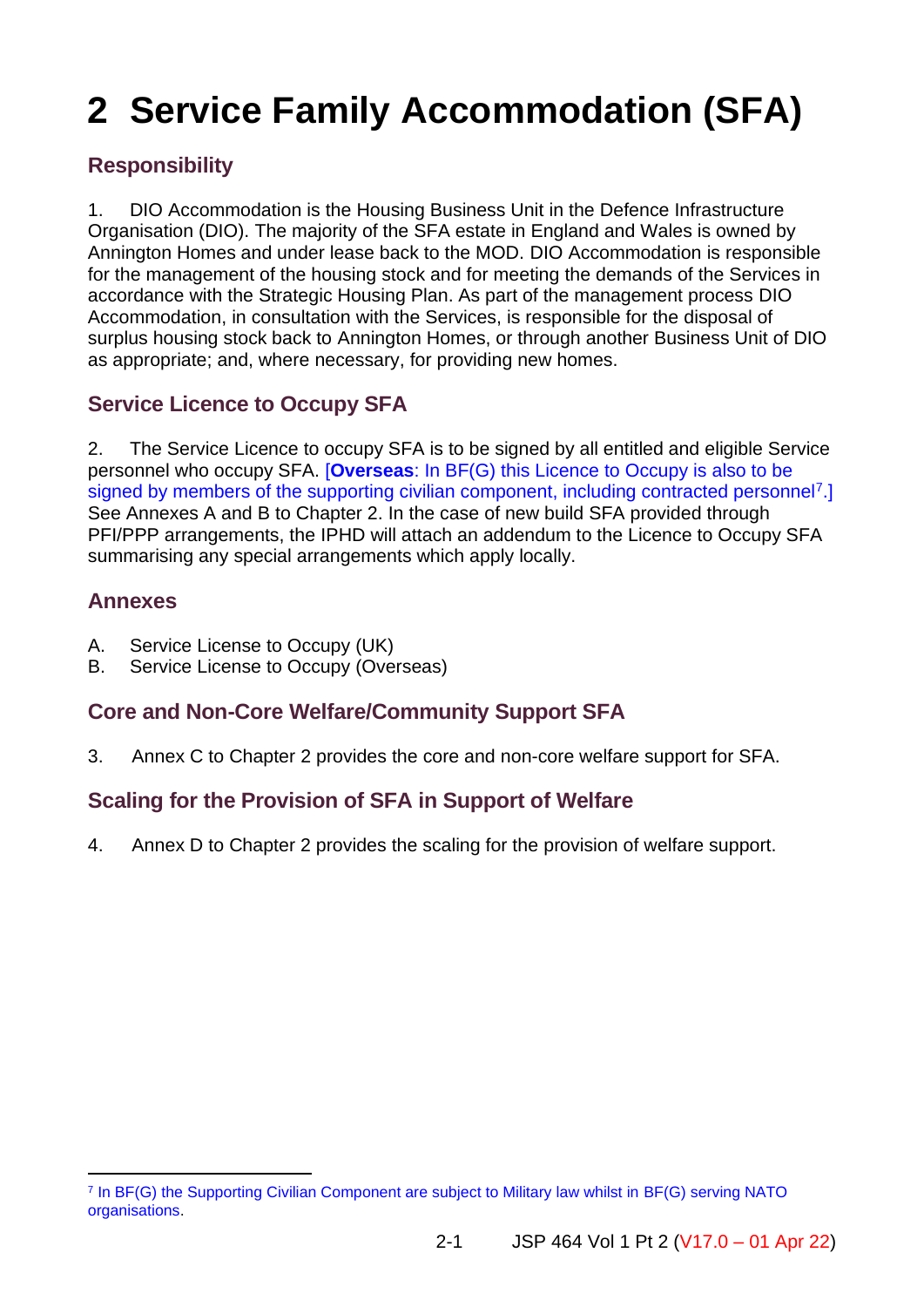## **DEFENCE INFRASTRUCTURE ORGANISATION SERVICE DELIVERY ACCOMMODATION (DIO ACCOMMODATION)**

#### **SERVICE LICENCE TO OCCUPY SERVICE FAMILY ACCOMMODATION (SFA)**

#### **(UNITED KINGDOM ONLY)**

**---------------------------------------------------------------------**

#### **TO BE SIGNED BEFORE MOVING IN PLEASE READ CAREFULLY BEFORE SIGNING**

**-----------------------------------------------------------------------**

#### CONTENTS

- **1.** WORDS HAVING A SPECIAL MEANING
- **2.** PERMISSION TO OCCUPY THE PROPERTY
- **3.** PAYMENT OF SERVICE FAMILY ACCOMMODATION CHARGE
- **4.** HOW YOU CAN END THIS LICENCE
- **5.** HOW WE CAN END THIS LICENCE
- **6.** YOUR OBLIGATIONS UNDER THIS LICENCE
- **7.** INSURANCE
- **8.** POSSIBLE CONSEQUENCES FOR YOU IF YOU BREACH THE TERMS OF THIS LICENCE
- **9.** OUR OBLIGATIONS TO YOU
- **10.** NOTICES AND CONSENTS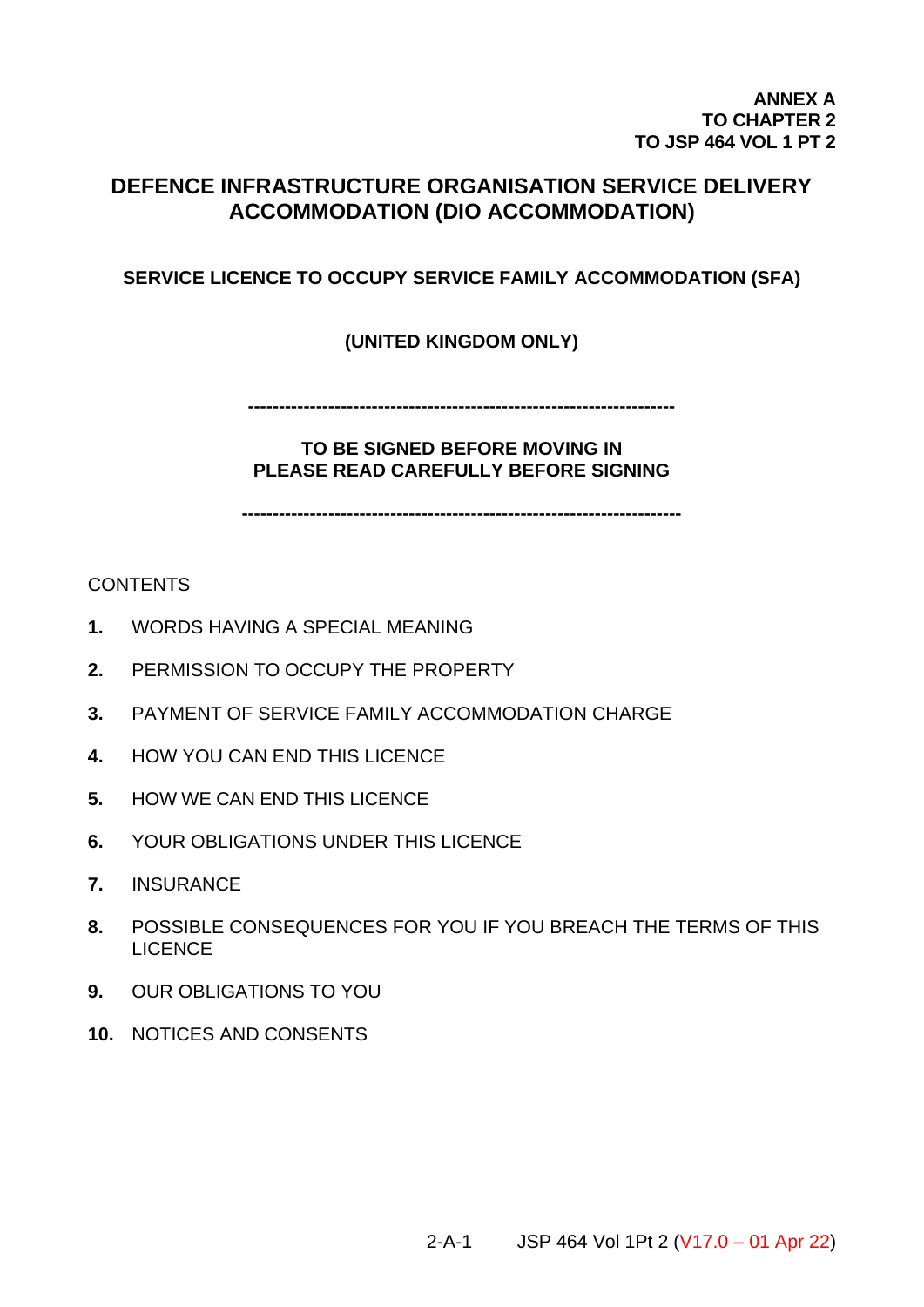**THIS LICENCE** is entered on  $(date)$ between:

#### (1) **THE DEFENCE INFRASTRUCTURE ORGANISATION SERVICE DELIVERY ACCOMMODATION (DIO ACCOMMODATION) ON BEHALF OF THE SECRETARY OF STATE FOR DEFENCE** ("the Licensor")

and

 $(2)$ 

#### 1. **WORDS HAVING A SPECIAL MEANING**

1.1 In this Licence:

1.1.1 The Licensor is referred to as "**We**". The words "**Us**", "**Our**" and "**Ourselves**" are also used in relation to the Licensor.

1.1.2 The Licensee is referred to as "**You**". The words "**Your**" and "**Yourself**" are also used in relation to the Licensee.

1.1.3 **"The Property"** is the dwelling known as \_\_\_\_\_\_\_\_\_\_\_\_\_\_\_\_\_\_\_\_\_\_\_\_\_\_\_\_\_\_\_\_

\_\_\_\_\_\_\_\_\_\_\_\_\_\_\_\_\_\_\_\_\_\_\_\_\_\_\_\_\_\_\_\_\_\_\_\_\_\_\_\_\_\_\_\_\_\_\_\_\_\_\_\_\_\_\_\_\_\_\_\_\_\_\_\_\_\_\_\_\_\_\_\_ and this includes the fixtures and fittings and any garden paths, hedges, fences and boundary structures that belong with the dwelling.

\_\_\_\_\_\_\_\_\_\_\_\_\_\_\_\_\_\_\_\_\_\_\_\_\_\_\_\_\_\_\_\_\_\_\_\_\_\_\_\_\_\_\_\_\_\_\_\_\_\_\_\_\_\_\_\_\_\_\_\_\_\_\_\_\_\_\_\_\_\_\_\_

1.1.4 **The Property** is currently a type \_\_\_\_ property, assessed under the Ministry of Defence (MOD) Combined Accommodation Assessment System (CAAS) Banding for charge. A review of the CAAS Band or by the Armed Forces' Pay Review Body may later affect the type and band of **the Property.** *You have 28 Days from date of occupation to challenge this banding.*

1.1.5 **"The Start Date"** of this Licence is \_\_\_\_\_\_\_\_\_\_\_\_\_\_\_\_\_\_\_\_\_\_\_\_\_\_\_\_\_\_\_\_\_

1.1.6 The "**Service Family Accommodation Charge"** is the fee **You** pay to occupy **the Property.** 

1.1.7 The **Service Family Accommodation charge** comprises charges for **Your** occupation of **the Property**, water and sewerage and, where appropriate, charges for furniture hire and garage/carport usage The Service Family Accommodation Charge is subject to alteration by a 4 Tier Grading Board, or annually by the Armed Forces' Pay Review Body. These charges are published annually and are available from your Unit Admin Office.

1.1.8 "**CILOCT**" is a charge made in lieu of council tax.

1.1.9 **"the Services"** means the Royal Navy, the Army and Royal Air Force.

1.1.10 **"JSP 464"** means Joint Service Publication 464: Tri-Service Accommodation Regulations, or such other Regulations as may be in force from time to time.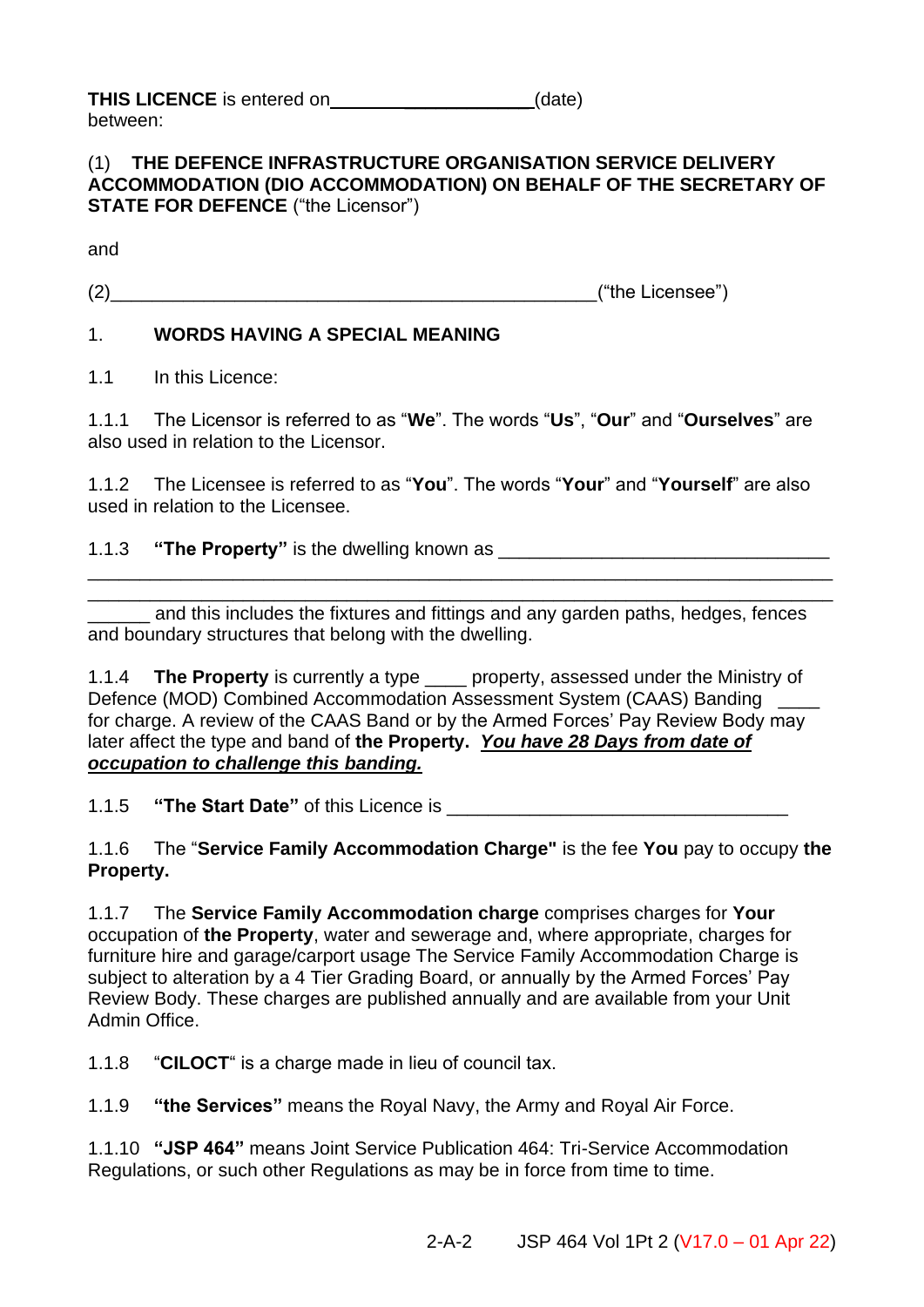1.1.11 **"Service Family Accommodation" (SFA)** means the residential accommodation provided by **Us** to entitled and eligible Service and civilian personnel.

1.1.12 **National Housing Prime Help Desk** The IPHD delivers and manages DIO Accommodation's requirements and is the primary interface with customers offering a 'one stop shop' on all housing allocation issues.

1.1.13 The singular includes the plural and vice versa.

1.1.14 The masculine includes the feminine and vice versa.

## 2. **PERMISSION TO OCCUPY THE PROPERTY**

2.1 This Licence gives **You** the right to occupy **the Property** for the duration of this Licence. Other persons, such as **Your** children, **Your** spouse/civil partner or Your Long-Term Relationship (Established) (LTR(E)) may only occupy **the Property** in accordance with MoD's current policy which is set out in **JSP 464**.

2.2 Permission to occupy **the Property** is personal to **You** only.

2.3 **Your** right to occupy **the Property** commences on **the Start Date**.

2.4 **Your** right to occupy the **Property** under this Licence will cease if the Licence is terminated, either in accordance with the relevant provisions of the Licence, or in any other way permitted by law.

## 3. **PAYMENT OF THE SERVICE FAMILY ACCOMMODATION CHARGE**

3.1 **You** are responsible for and agree to the Service **Family Accommodation Charge** and **CILOCT** being deducted from **Your** pay.

## 4. **HOW YOU CAN END THIS LICENCE**

4.1 **You** must give **Us** at least 93 days' written notice that **You** intend to vacate **the Property**. In cases of short notice postings **We** will accept a lesser period of notice from **You** provided that such notice is given to **Us** within 7 days of notification to **You** of **Your** short notice posting. This may not be possible if **You** are deployed on operations or at sea, in which case **You** must notify **Us** within 7 days of **Your** return. Any notice **You** send to **Us** must be sent in accordance with paragraph 10.2 of this Licence.

## 5. **HOW WE CAN END THIS LICENCE**

5.1 **We** shall only end this Licence by providing **You** with written notice of termination. The period of notice of termination that **We** will give **You** will vary depending on the circumstances. These circumstances are set out in paragraphs 5.2 and 5.3 below. On or before expiry of the notice of termination, **You** must leave **the Property** and have complied with **Your** other obligations under this Licence.

5.2 **We** will give **You** 93 days' written notice of termination in the following cases:

5.2.1 **Your** personal status changes, resulting in loss of entitlement to **Service Family Accommodation**.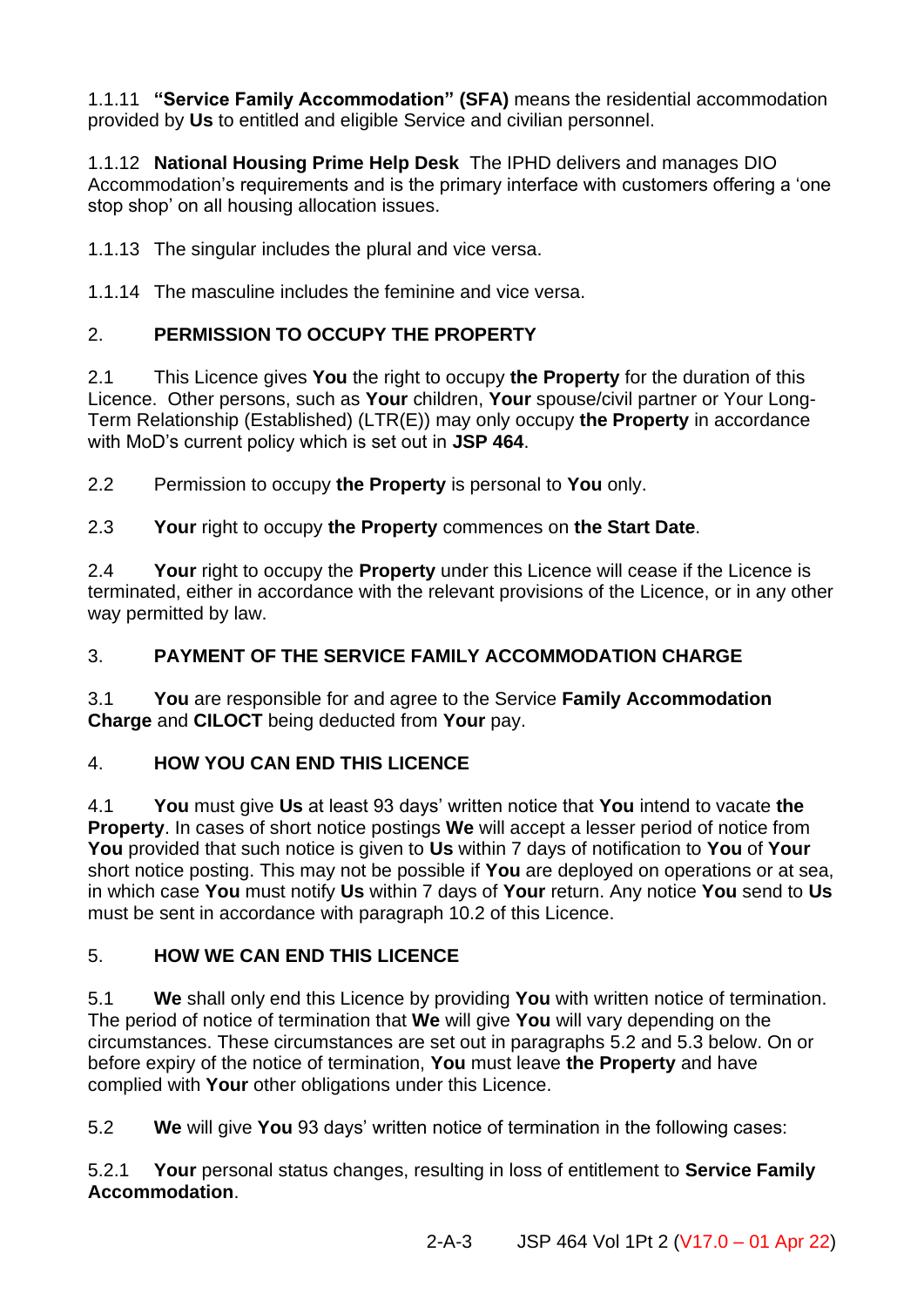#### 5.2.2 **You** are discharged from **the Services**.

5.2.3 **You** vacate **the Property** on matrimonial/civil partnership/Long Term Relationship (Established) breakdown. What constitutes marital/civil partnership/Long Term Relationship (Established) breakdown for the purposes of this Licence is set out in **JSP 464**.

5.2.4 **Your** spouse/civil partner vacates **the Property** on matrimonial/civil partnership/ Long Term Relationship (Established) breakdown and **You** are no longer entitled to occupation of **Service Family Accommodation** as set out in **JSP 464.**

5.2.5 **You** have been formally declared Absent Without Leave (AWOL) after 21 days.

- 5.2.6 **You** are posted elsewhere.
- 5.2.7 **We** require **The Property** for disposal or refurbishment.

5.2.8 Any other case where the 28-day notice period in paragraph 5.3 does not apply

- 5.3 **We** will give **You** 28 days' notice of termination in the following cases:
- 5.3.1 **You** breach the terms of this Licence.

5.3.2 **You** are discharged from **the Services** on disciplinary grounds.

5.3.3 **You** are only eligible (as opposed to entitled) to occupy **Service Family Accommodation**.

5.4 If **You** remain in occupation of **the Property** after the period of notice of termination expires **You** will be in unlawful occupation. In which case **We** may:

5.4.1 Commence legal proceedings for the recovery of **the Property** from **You**.

5.4.2 Seek damages from **You**, within these proceedings, in respect of **Your** unlawful occupation of **the Property**.

5.4.3 Seek an order for **Our** costs from **You** at the conclusion of those proceedings.

5.4.4 Such sums could be substantial.

5.5 Subject to the provisions of this paragraph, in the event that **You** die in service, Your bereaved spouse/civil partner and any dependent children will be entitled to remain in occupation of **the Property** for a 2 year period in order to allow them to assess their longer term housing requirements but on condition that payment of the **Family Quarter Charge** and **CILOCT** is made. The following terms apply to this entitlement:

5.5.1 The Service **Family Accommodation Charge** (which may be liable to change as a result of a 4 Tier Grading Board and/or the annual AFPRB round) and **CILOCT** (subject to a 25% abatement for single occupancy) will be payable by **Your bereaved spouse/partner** from the date of **Your** death.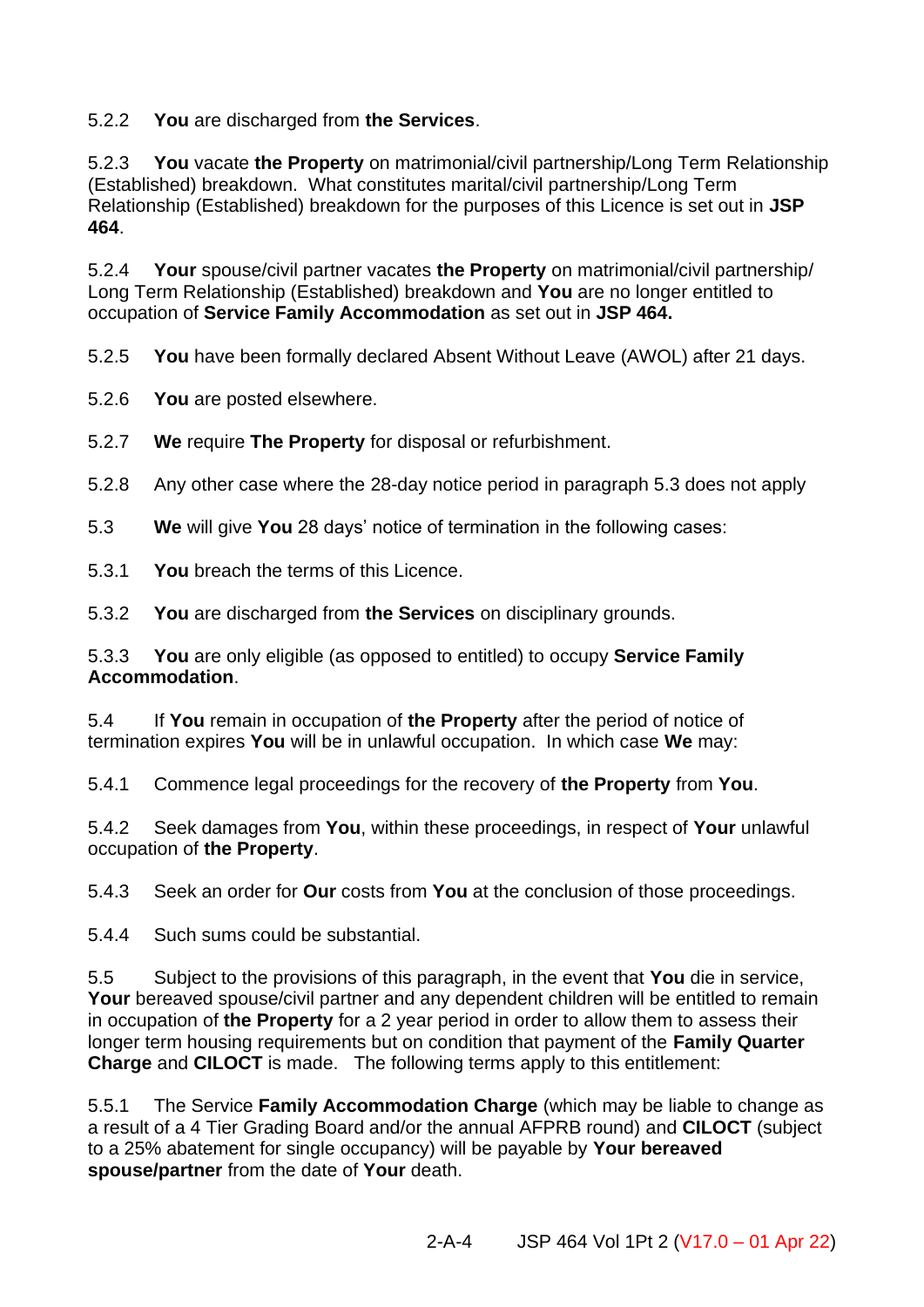5.5.2 Where, during the period following **Your** death, **the Property** is required by **Us** under paragraph 5.2.7 of this Licence, **We** will do **Our** best to relocate **Your** spouse/civil partner and dependent children, at **Our** expense, to a property of a similar type at the same location.

5.5.3 6 months after **Your** death **We** will conduct a review of **Your** spouse/civil partner's and dependent children's longer-term housing requirements, in consultation with the Visiting Officer/Welfare Officer and **Your** spouse/civil partner. Where these are not clear at that stage, **we** will conduct subsequent reviews at three monthly intervals.

5.5.4 When the longer-term housing requirements of **Your** spouse/civil partner and dependent children have become clear **We** will end this Licence (or subsequent licence in force) upon 93 days' written notice for SFA and 40 days' notice for SSFA.

5.5.5 Upon the expiry of such written notice **We** will relocate **Your** spouse/civil partner and dependent children at **Our** expense (limited to reasonable removal expenses and the appropriate Disturbance Allowance at Lower (Army Basic) rate).

## 6. **YOUR OBLIGATIONS UNDER THIS LICENCE**

## 6.1 **Things You Must Always Do**

6.1.1 **You** must pay the Service **Family Accommodation Charge** and **CILOCT** in accordance with paragraph 3 of this Licence. **You** must also continue to pay the appropriate level of Service **Family Accommodation Charge** if the type or band of **the Property** is changed.

6.1.2 **You** must observe and comply with all security and other instructions issued by **the Services**, **Us** or by **Our** representatives or agents and ensure that members of **Your**  household and any visitors also do so.

6.1.3 **You** must make any necessary arrangements with the appropriate providers for the supply of gas, electricity, telephone and other services not included within the **Family Quarter Charge** and pay for a Television (TV) Licence if it is **Your** intention to install or use a television. **You** must pay the appropriate companies all of their charges for their services including any connection charges.

6.1.4 *You must only use the Property as a single private dwelling for Yourself, Your spouse/civil partner/ Long Term Relationship (Established) and, if applicable, Your dependent children as defined in JSP 464. You must not, without Our prior written consent, use the Property or any part of it for any other purpose nor allow anyone else to do so.*

6.1.5 **You** must keep **the Property** clean and the garden tidy and free from weeds with lawns cut and hedges trimmed.

6.1.6 **You** must obtain **Our** prior written consent before keeping any domestic pets e.g. dogs, cats, rabbits, other small caged animals or birds. **You** must not bury deceased pets in the garden of the SFA or on any MOD communal land under any circumstances. At the end of your licence, you will be required to leave the property to move out standard and provide evidence that the floor coverings and/or soft furnishings (in the case of cats and dogs) have had an appropriate pesticide and/or deodorising treatment applied prior to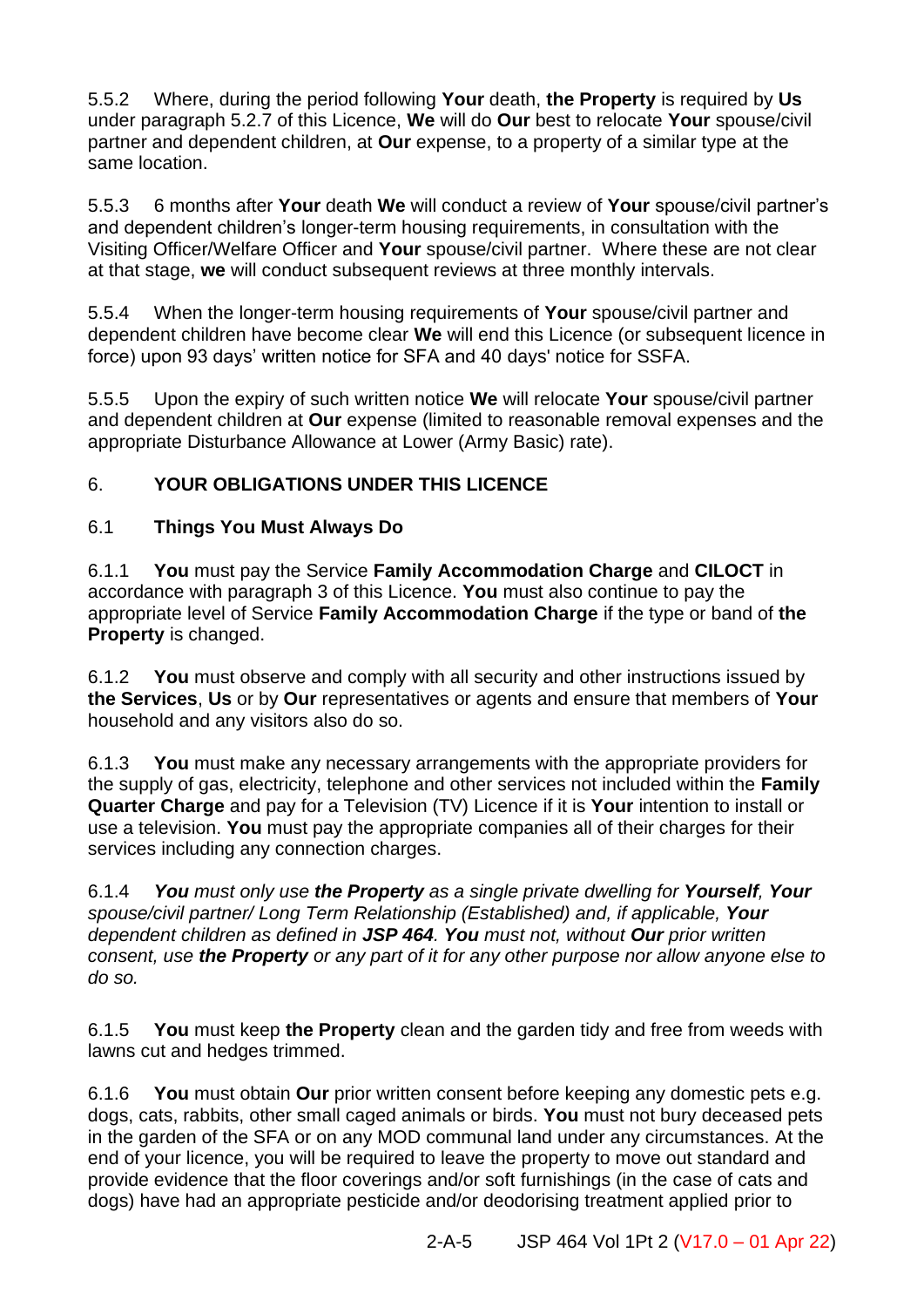moving out.

6.1.7 **You** must notify **Us (IPHD)** as soon as **You** become aware of any defect or disrepair in **the Property** and take reasonable steps to limit the effects of any damage or loss that may occur.

6.1.8 **You** must take appropriate precautions to prevent damage to water installations during cold weather.

6.1.9 **Our** representative's agents and contractors must be allowed access to **the Property**. They will endeavour to do so at reasonable times, in normal working hours on at least 24 hours' advance notice. In an emergency however immediate entry may be necessary. **You** must allow access to **the Property** for statutory and other safety related inspections of gas and electrical appliances and supplies, including smoke detectors. Where our representatives' agents and/or contractors have missed a maintenance appointment, it is not possible for the Licensee or any other family member to claim for reimbursement from the MOD or DIO for loss of earnings or any other loss arising from a missed appointment. Our contractor's current policy for reimbursement for missed appointments is available on their website.

6.1.10 At **Our** election **You** must either make good or instead pay any cost incurred by **Us** in making good any damage to **the Property** or its fixtures or fittings caused by either **Your** negligence or wilful or accidental damage or that of any member of **Your** household including family pets or any invited visitor or their pets. Damage caused by fair wear and tear is excepted.

6.1.11 When this Licence ends, **You** must leave **the Property** and any furnishings and fittings in good repair and a hygienically clean condition (fair wear and tear excepted).

6.1.12 Within 14 days of receiving **Your** Assignment Order, **You** must notify the IPHD. This may not be possible if **You** are deployed on operations or at sea, in which case **You** must notify the IPHD within 14 days of **Your** return.

6.1.13 **You** must give the IPHD 4 months' written notice of **Your** date of discharge.

## 6.2 **Things You Must Do If You Have To Leave The Property Temporarily**

6.2.1 During the winter months **You** must take reasonable precautions against damage caused by adverse weather conditions including turning off the water supply at the main stopcock if there is any possibility of freezing up at **the Property** in **Your** absence.

6.2.2 At any time other than during the winter months **You** must turn off the water supply at the main stopcock if **the Property** is to be unoccupied for more than 7 days.

## 6.3 **Things You Must Never Do**

6.3.1 *This Licence is personal to You and it allows only You, Your spouse/civil partner/ Long Term Relationship (Established) and dependent children to occupy the Property. You cannot transfer this Licence, or the occupation rights enjoyed under it, to anyone else nor share occupation of the Property with anyone else without Our prior written consent.* 

6.3.2 **You** must not, without **Our** written prior consent, make any alteration or addition to **the Property** or its fixtures or fittings. If **You** are in any doubt as to what this means, **You**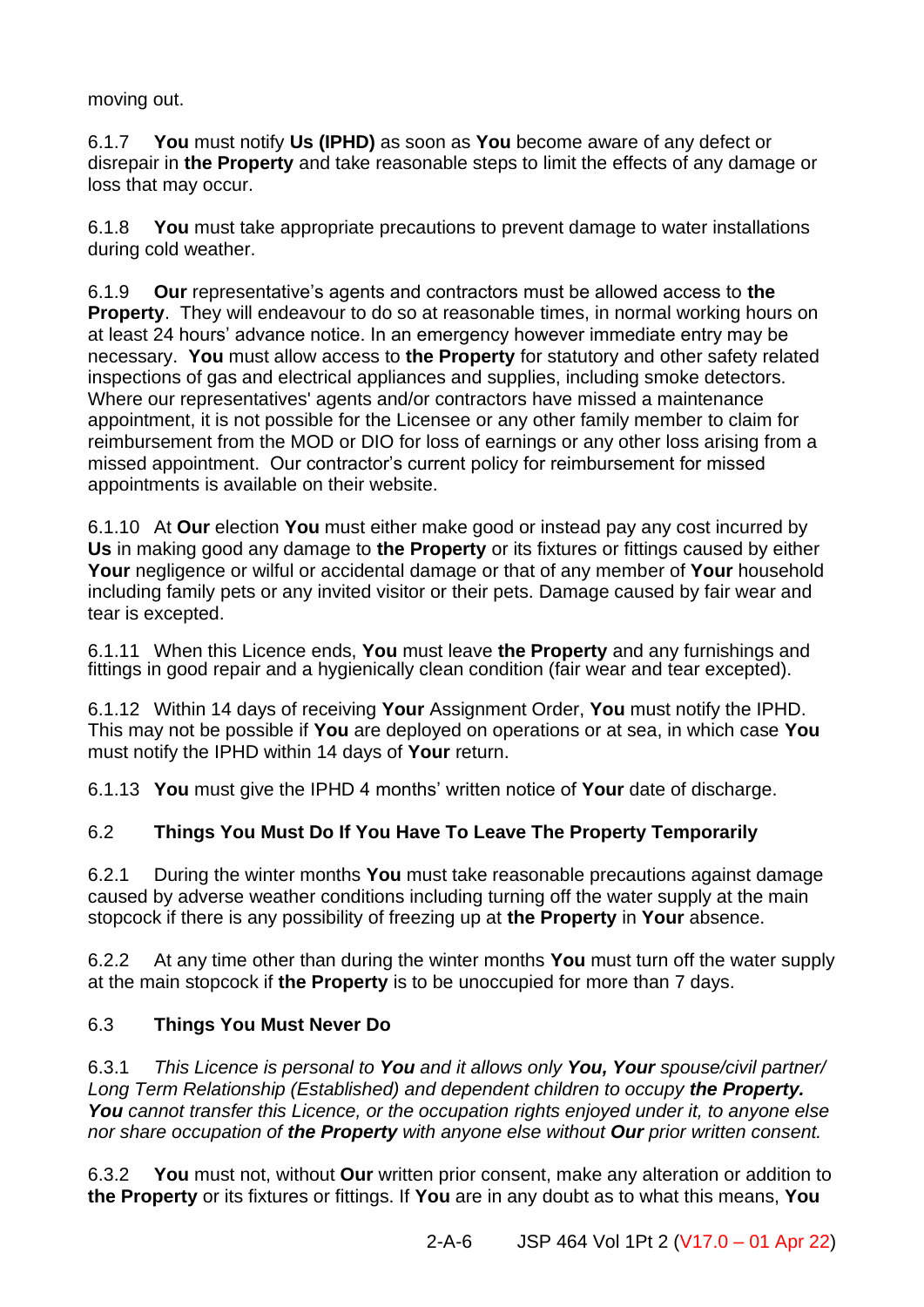should consult the IPHD referred to in paragraph 10.2.

6.3.3 **You** must not erect a TV, satellite or other communications aerial or dish, or a greenhouse or garden shed at **the Property** without **Our** prior written consent.

6.3.4 **You** must not, without the written prior consent of the Local Service Commander and **Ourselves,** carry on or allow any person to carry on any business, trade, club or similar activity at **the Property.**

6.3.5 **You** must not materially alter the scheme of interior decoration of **the Property** without **Our** prior written consent, otherwise **You** may be liable for the costs of labour and materials required to return the decoration to the original state. **You** must not make any alteration to the exterior decoration of **the Property.** If **You** are in any doubt as to what this means, **You** should consult the IPHD referred to in paragraph 10.2.

6.3.6 **You** must not racially, sexually or in any other way, harass **Your** neighbours or cause a nuisance or annoyance or allow members of **Your** household invited guests or pets to cause a nuisance or annoyance to any neighbours or to **Us**, **Our** staff, agents or contractors.

6.3.7 **You** must not make or allow members of **Your** household, invited guests or pets to make any noise that causes a nuisance to **Your** neighbours or to **Us** or can be heard outside **the Property** between 11pm and 8am.

#### 7. **INSURANCE**

7.1 To cover **Your** legal liabilities**, You** are strongly advised to arrange insurance for:

7.1.1 **Your** liability to **Us** up to at least the sum advised currently by the MOD.

7.1.2 **Your** personal property and that of any spouse/civil partner or child; and

7.1.3 **Your** liability to third parties in respect of injury to them and damage to their property.

7.2 Although **We** strongly advise **You** to obtain insurance to cover **Your** liability to **Us**  for the sum advised currently by the MOD. **We** may bring claims against **You** whether or not you are covered by insurance.

#### 8. **POSSIBLE CONSEQUENCES FOR YOU IF YOU BREACH THE TERMS OF THIS LICENCE**

8.1 Any failure by **You** to comply with any of the obligations set out in this Licence will entitle **Us** to terminate this Licence on 28 days' written notice.

8.2 If **You** breach this Licence then **We** may recover from **You,** through the courts if necessary:

8.2.1 A sum to cover any deterioration in the condition of **the Property** due to **Your**  failure to comply with the terms of this Licence (fair wear and tear excepted);

8.2.2 any Service **Family Accommodation Charge** or **CILOCT** owed to **Us**;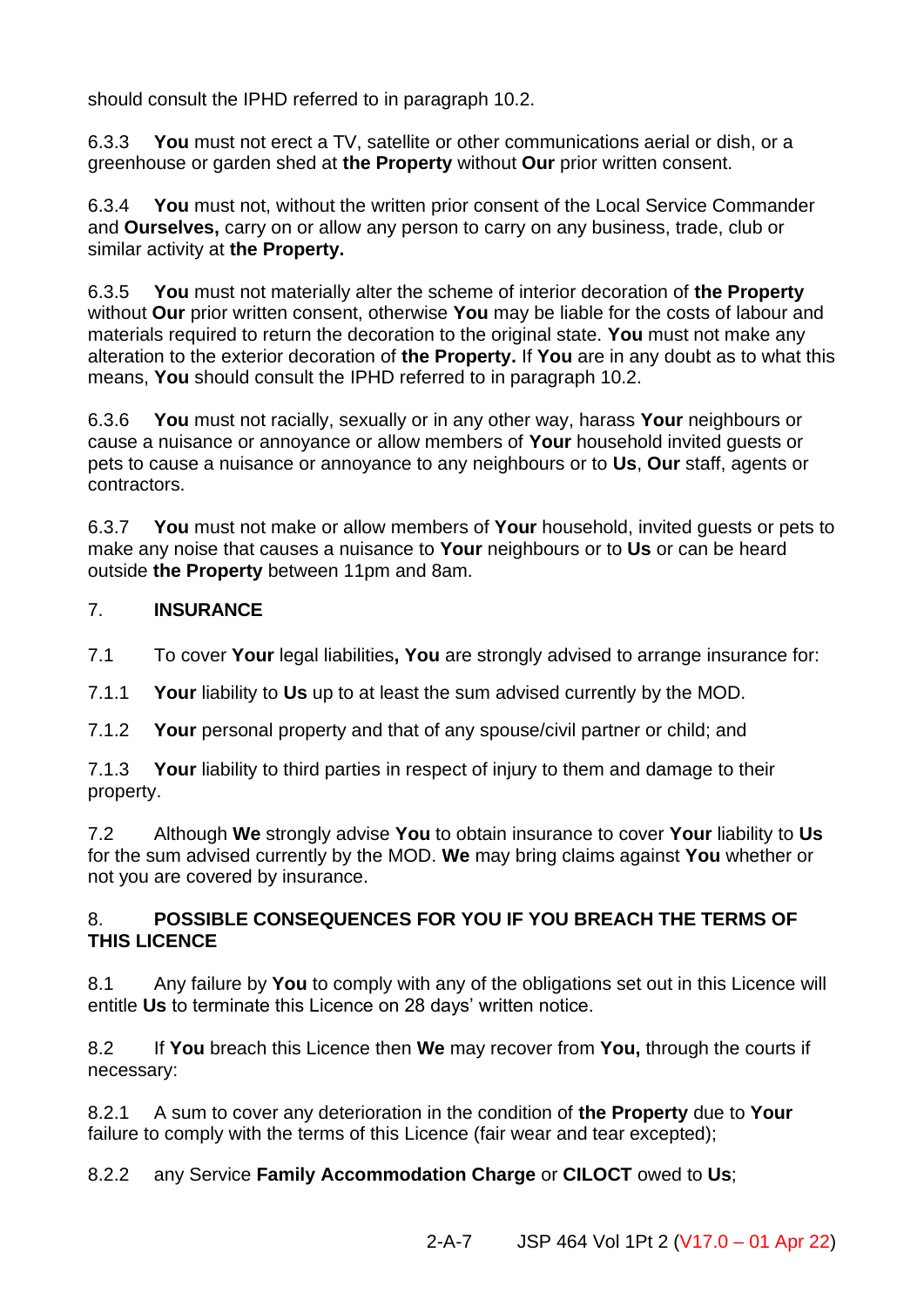8.2.3 any sum **We** have to spend to make good the effects of any breach of **Your**  obligations under this Licence;

8.2.4 any other sum which may become due from **You** to **Us** under this Licence;

8.2.5 damages for **Your** unlawful occupation of **the Property** after expiry of a notice of termination given under paragraph 5;

8.2.6 all legal costs incurred by **Us** in recovering possession of **the Property**; and

8.2.7 any other sum **We** are entitled to recover from **You**

8.3 *If You fail to comply with the obligation contained in paragraph 6.1.11 You will be liable for all losses or damage that We may suffer, including, but not necessarily limited to, Our reasonable costs of cleaning, disinfestations and refuse removal.*

#### 9. **OUR OBLIGATIONS TO YOU**

9.1 So long as **You** comply with the terms of this Licence, **We** will allow **You** to occupy **the Property** subject to the terms of this Licence.

9.2 In cases where **You**, and/or **Your** spouse/civil partner/Long Term Relationship (Established) and dependent children are in unlawful occupation and refuse to give up possession of **the Property We** will not seek to enforce **Our** right to possession without first obtaining an Order of the Court.

9.3 **We** are responsible for the maintenance and repair of the fabric of **the Property,**  including the internal and external decorative condition of **the Property,** and any installations and appliances that **We** may have provided with **the Property**. This means that:

9.3.1 **We** will do our best to keep **the Property** in a good state of decoration in accordance with the timescales given in the IPHD – Your Guide to Living in Service Family Accommodation.

9.3.2 **We** are not responsible for any damage caused by **You**, any member of **Your** household, **Your** pets, or anyone **You** have allowed in **the Property** or their pets and **We** will not pay to repair such damage. **We** may agree to repair such damage provided that **You** pay **Us** the costs of such repair before **We** undertake the work.

9.3.3 When **You** notify **Us** of any defect or disrepair to **the Property**, **We** will do **Our**  best to repair **the Property** within the timescales given in the DIO Accommodation – A Guide to Living in SFA.

9.4 *When You notify Us of any problem with any installations which We have provided for space heating, water heating, sanitation and for the supply of water gas and electricity We will do Our best to repair them and to restore them to proper working order within the timescales given in the IPHD - A Guide to Living in SFA. These installations include: -*

9.4.1 The basins, sinks, baths, toilets, flushing systems and waste pipes.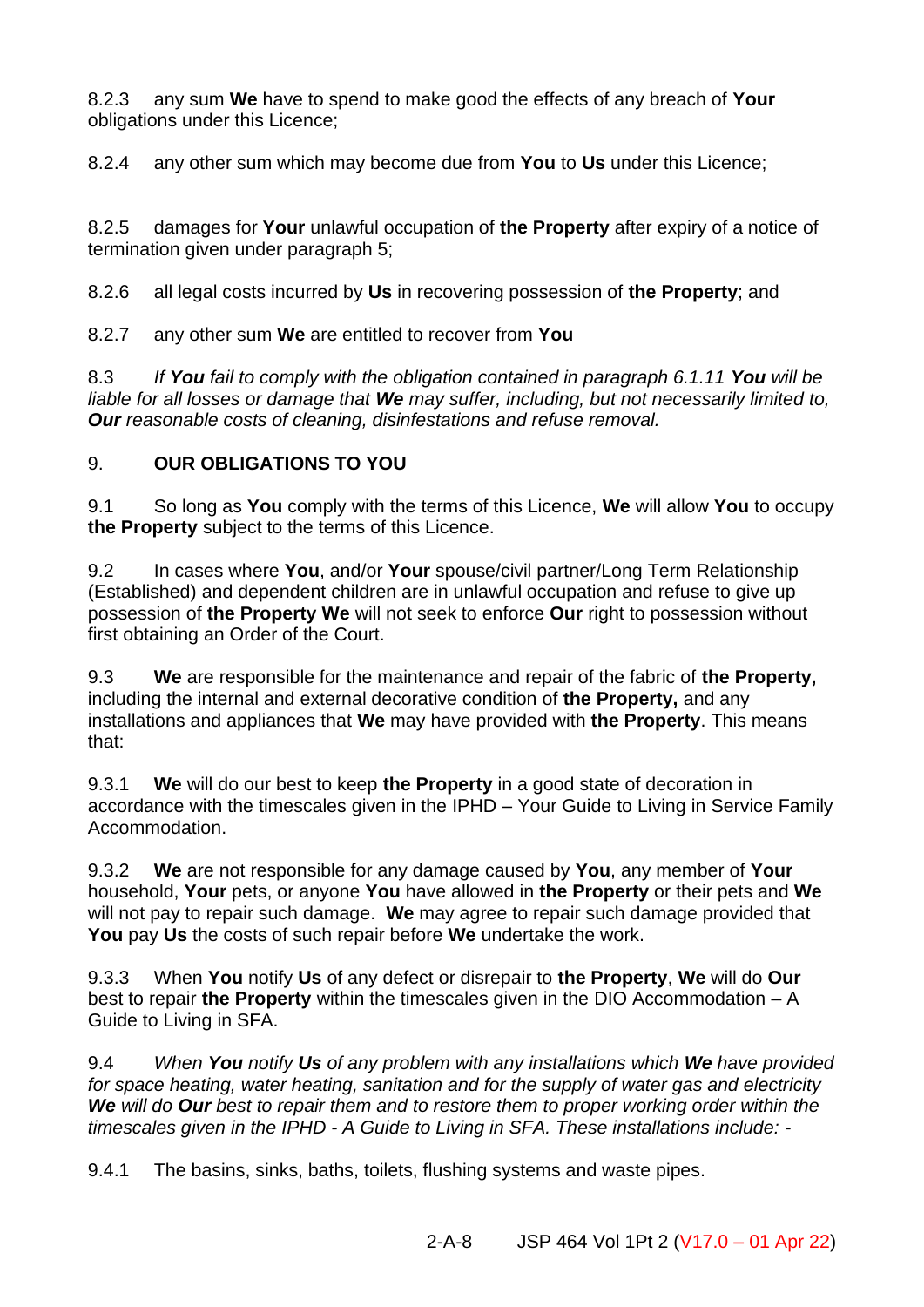9.4.2 The electric wiring including sockets and switches, gas pipes and water pipes.

9.4.3 The water heaters, fireplaces and fitted fires and central heating installations.

9.4.4 Any other appliances for making use of the supply of water, gas or electricity such as a cooker or a fridge that **We** may have provided with **the Property.** 

9.5 **We** will not be responsible for repairing any appliance or item which **You** have brought in to or arranged to be brought in to **the Property**.

9.6 **We** are not obliged to rebuild or reinstate **the Property** if it is destroyed or suffers damage caused by fire, tempest, flood or other accident. If **the Property** is no longer habitable then this Licence shall terminate immediately on the happening of such an event.

9.7 We will notify you in writing if type or band of **the Property** is changed.

#### 10. **NOTICES AND CONSENTS**

10.1 **We** will serve any written notice on **You** at **the Property**

10.2 **You** must serve any notice (other than notices in legal proceedings) on **Us** at the IPHD shown below.



10.3 Where proceedings are issued against the Secretary of State for Defence or the Ministry of Defence, they must be served on the Treasury Solicitor in accordance with the Crown Proceedings Act 1947.

10.4 Any notice (other than notices in legal proceedings) will be treated as having arrived 48 hours after posting.

10.5 Where under the terms of this Licence **You** are required to obtain **Our** consent, **You** must approach the IPHD referred to in paragraph 10.2 for that consent.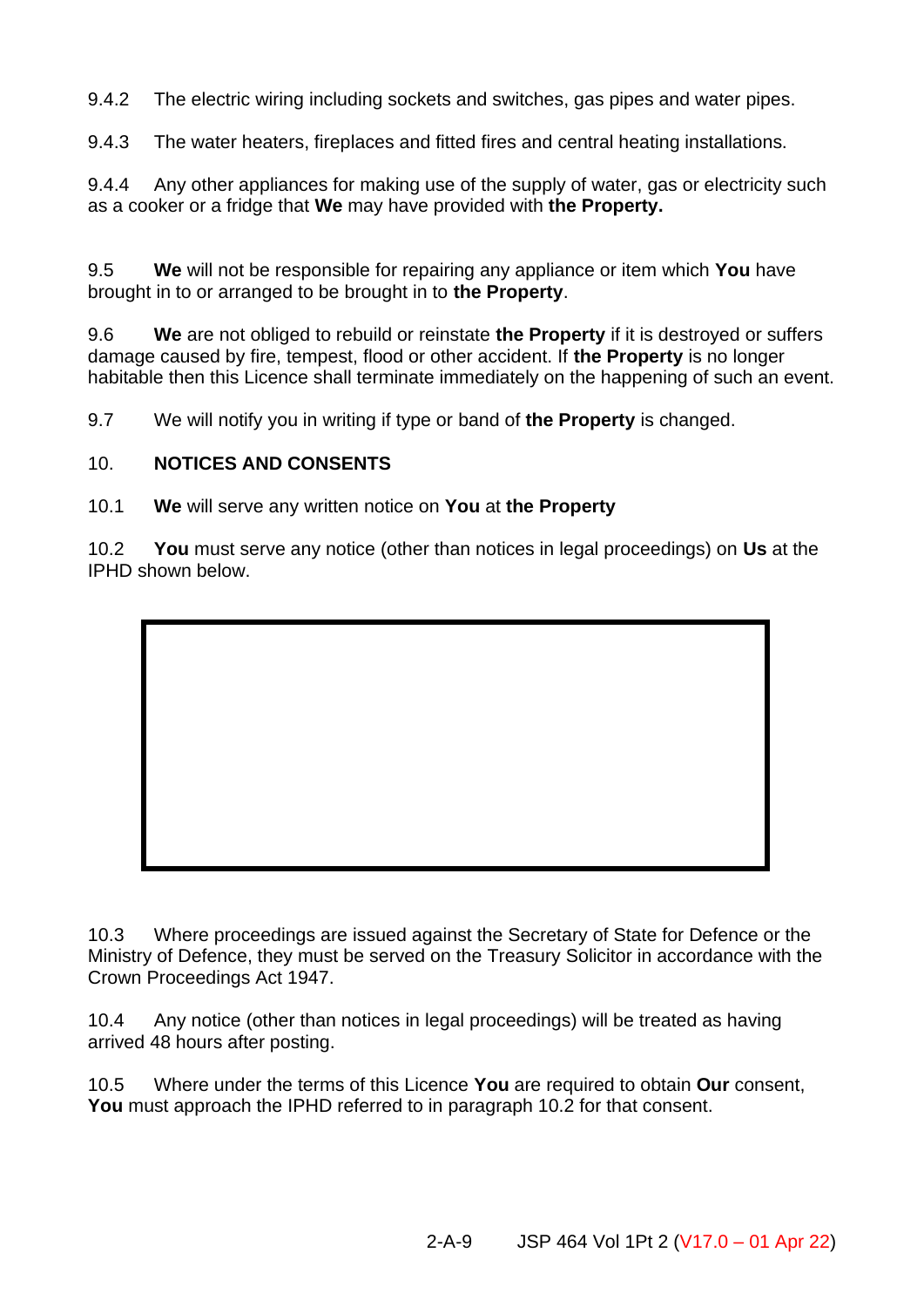I have read and agree to the terms of this Licence. I understand that this Licence is to be granted because my occupation of **the Property** is required for the better performance of my service with the Crown and that this Licence is not a tenancy.

I understand that failure to observe the terms of this Licence and the obligations contained in it could render me liable to legal proceedings and debar me from occupying **Service Family Accommodation.** 

|               | ) (the Licensee)                                        |
|---------------|---------------------------------------------------------|
|               |                                                         |
|               |                                                         |
|               |                                                         |
|               |                                                         |
|               |                                                         |
|               |                                                         |
|               |                                                         |
|               | for and on behalf of the Secretary of State for Defence |
|               |                                                         |
| Copies to:    |                                                         |
| 1. <i>.</i> . |                                                         |

Licensee IPHD Service Supply Organisation (where applicable)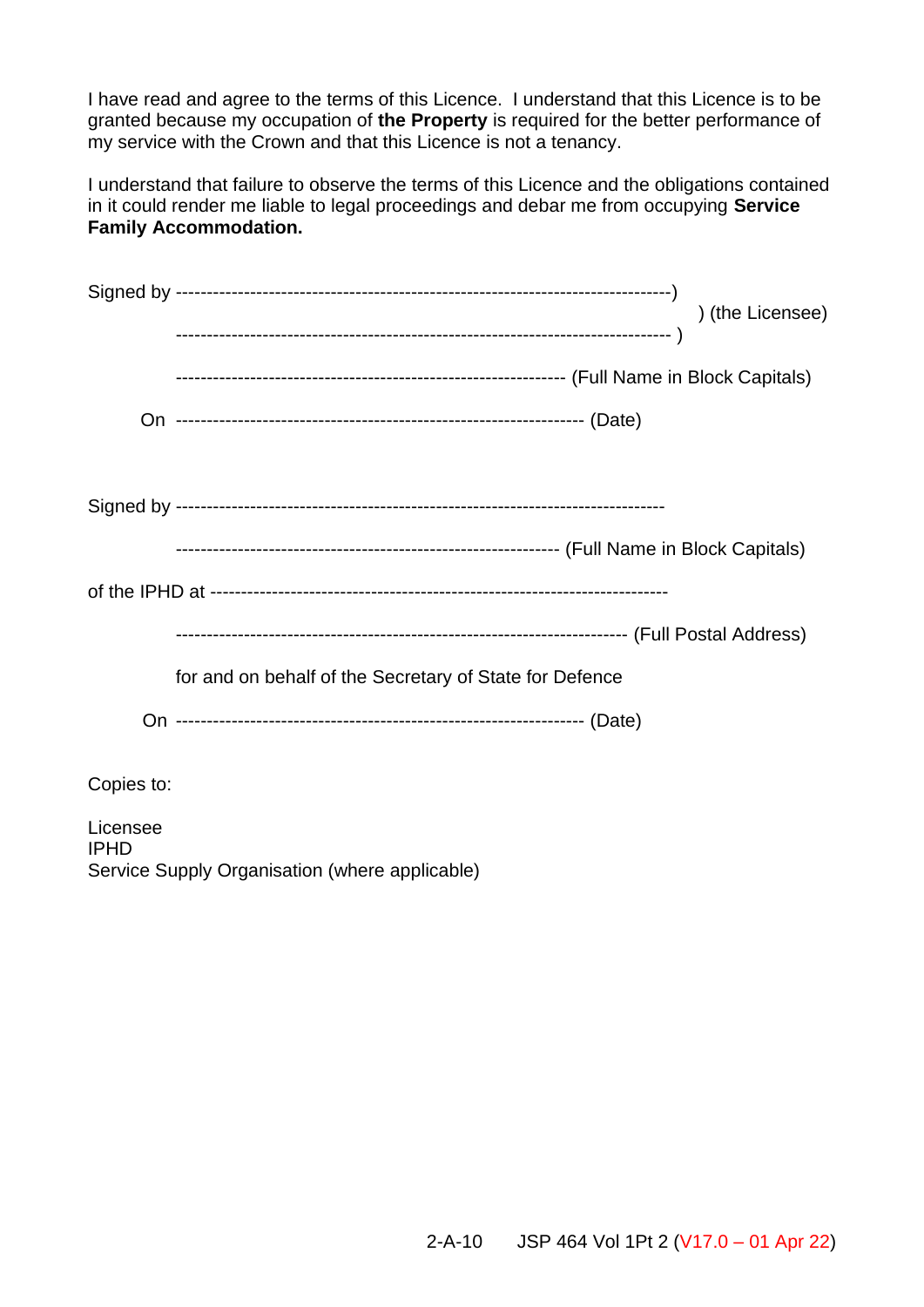#### **[SFA SPONSOR]**

## **LICENCE TO OCCUPY SERVICE FAMILY ACCOMMODATION (OVERSEAS ONLY)**

#### **TO BE SIGNED BEFORE MOVING IN. PLEASE READ THE CONDITIONS CAREFULLY BEFORE SIGNING.**

The SECRETARY OF STATE FOR DEFENCE for and on behalf of Her Majesty the Queen grants

(Number Rank Name "the Licensee" or other title as applicable]:

a licence to occupy (address): "the Property"

on the following terms and conditions:

1. This Licence is personal to the Licensee and subject to continuing entitlement/eligibility to occupy Service Family Accommodation (SFA) as defined in Tri-Service Accommodation Regulations - JSP 464. This Licence is particular to the occupation of the property shown above and will terminate on either cessation of the Licensee's employment with the Crown or his/her loss of entitlement/eligibility to occupy that property, whichever occurs first.

2. This Licence is to be interpreted in accordance with the provisions in Tri-Service Accommodation Regulations - JSP 464.

3. The Licensee is responsible for ensuring that any members of his/her household and visitors observe the appropriate Service Regulations and comply with all security and other instructions issued by and in the name of Her Majesty's authorities.

4. Either party may terminate this Licence by giving 93 days' notice to vacate the SFA in writing. In exceptional circumstances occasioned by Service reasons, the Licensee may give less than 93 days' notice to vacate. The following additional conditions apply:

a. Eligible occupants of temporarily surplus SFA are liable to 28 days' notice to vacate.

5. The address for serving any notice on the Secretary of State for Defence is that of the [SFA sponsor's local Housing Staffs] as shown at the end of the Licence.

6. The Licensee agrees to:

a. Occupy the property alone or with his or her spouse/civil partner and/or immediate dependent children (as defined in current Service regulations), and to obtain the prior written consent of the [SFA sponsor's local Housing Staffs] before allowing any other occupants, such as non-dependent adult children, aged parents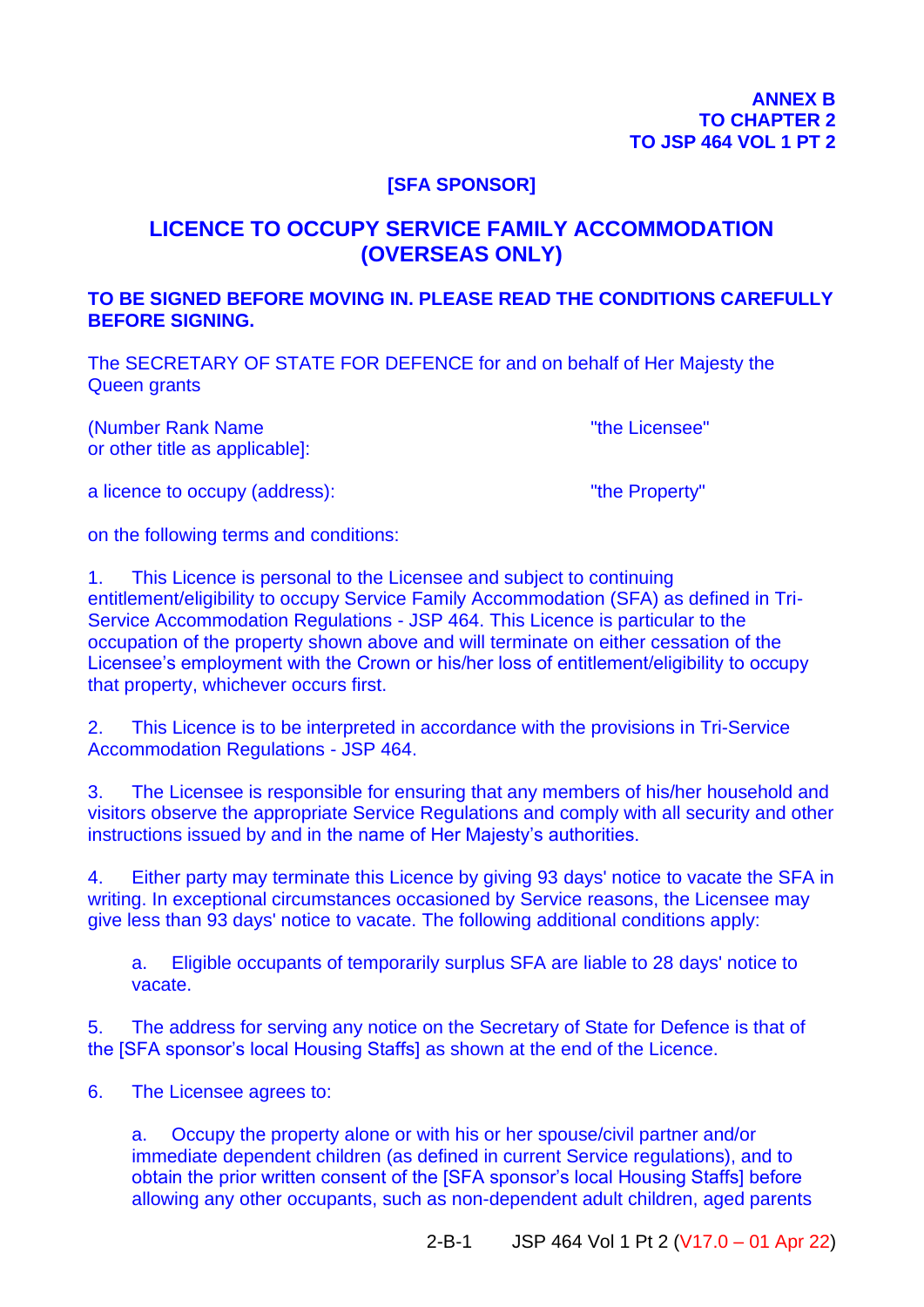and nannies, to move into the property.

Note: The granting of permission for other occupants to take up residence does not entitle the Licensee to the allocation of a larger SFA.

b. Pay all charges for the accommodation in respect of his or her period of occupation thereof, including any charges for furnishings, fuel, light, water, sewerage and contributions in lieu of Council Tax.

c. Keep the inside of the property clean and the garden tidy and free from weeds with lawns cut and hedges trimmed.

d. Obtain the prior written consent of the [SFA sponsor's local Housing Staffs or Station Unit Commander (as relevant to local instructions)] before acquiring a pet/bringing a pet into the SFA. At the end of your licence, you will be required to leave the property to move out standard and provide evidence that the floor coverings and/or soft furnishings (in the case of cats and dogs) have had an appropriate pesticide and/or deodorising treatment applied prior to moving out.

e. Promptly notify the [SFA sponsor's local Housing Staffs] of any defect or disrepair, take reasonable steps to limit the effects of any damage that may occur and appropriate precautions to prevent damage to water installations during cold weather.

f. Allow representatives, agents and contractors of the Crown access to the property at reasonable times on receiving at least 24 hours advance notice or immediately in an emergency.

g. Make good, or pay any cost incurred by the [SFA sponsor's local Housing Staffs] in making good, any damage and loss caused to the Property, and any fixtures and fittings, by their proven negligence, or by the proven negligence of members of their family and visitors under those circumstances where the Licensee might have taken reasonable steps to prevent the occurrence, and damage caused by pets (see back page of the Licence for a summary of the Licensee's liabilities)

h. Vacate the property at the end of any period of notice and on vacating to leave the property and any furnishings in good repair, fair wear and tear, unavoidable accidents excepted, and in a hygienically clean condition, and if failing to do so to be liable for:

(1) Any losses or damage as assessed by the [SFA sponsor's local Housing Staffs] or their appointed agents, and

(2) Any costs in respect of cleaning, disinfestation or refuse removal as assessed by the [SFA sponsor's local Housing Staffs] or their appointed agents, and

(3) Payment of damages for trespass until the property is vacated, and

(4) Any legal costs incurred by the [SFA sponsor's local Housing Staffs] in recovering vacant possession or outstanding monies.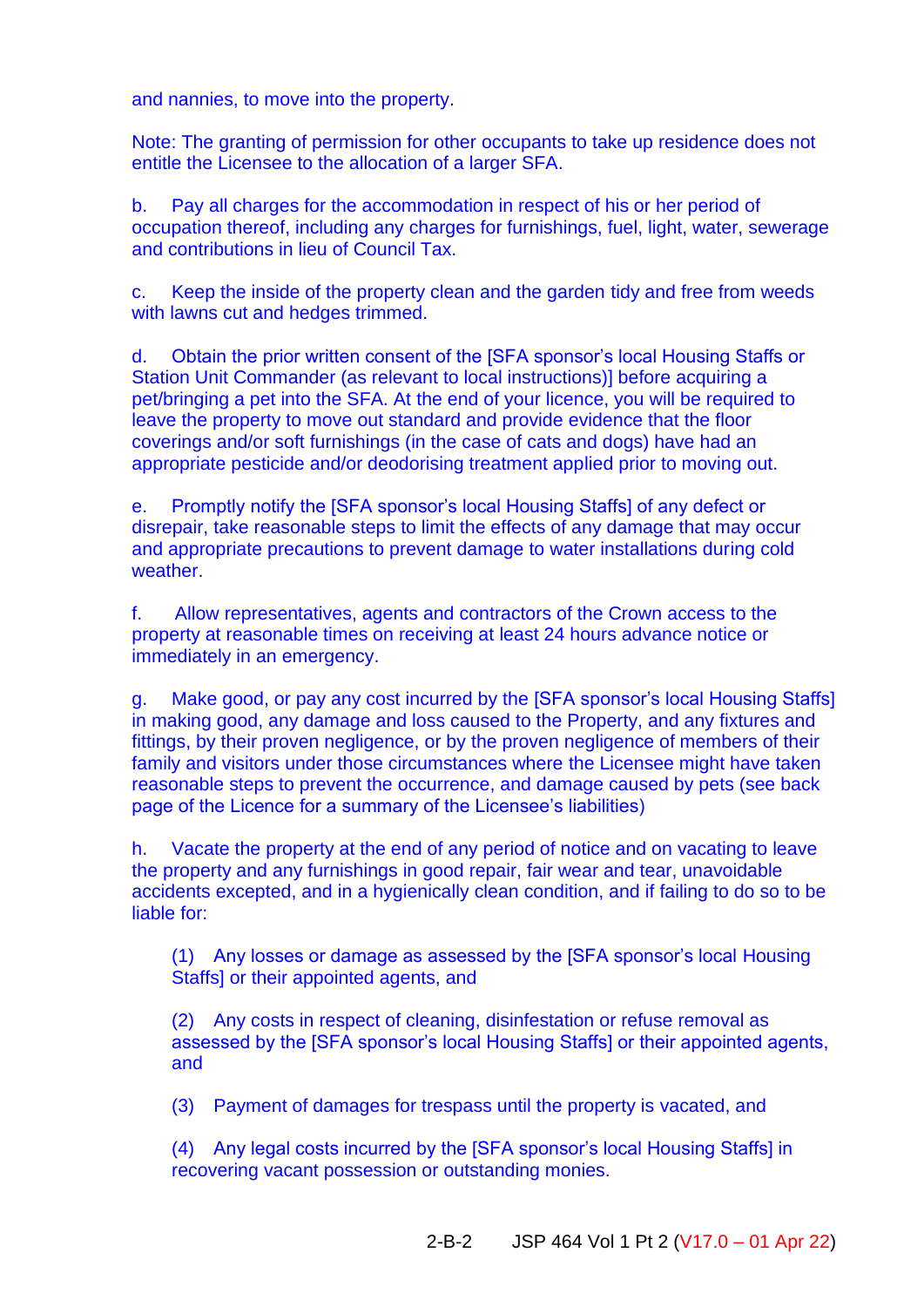i. If the Personal Status category of the Licensee changes to other than PStatCat 1 or 2:

(1) Immediately vacate the property in favour of his or her spouse/civil partner (where the spouse/civil partner is to remain in occupation).

(2) Pay for any damage, dilapidations or losses as assessed by the [SFA sponsor's local Housing Staffs] or their appointed agents at the date of vacation.

(3) Continue to pay the appropriate SFA Charge for the property until the period of notice expires or until the property is vacated if sooner.

Note: In cases of marital/civil partnership breakdown, once the Licensee has vacated the SFA, the [SFA sponsor's local Housing Staffs] will serve 93 days' notice on the spouse/civil partner remaining in occupation, who will be liable to pay:

(1) Damages for trespass from the 94th day until the property is vacated, and

(2) Any damage, dilapidations or losses from the date the Licensee vacates until the property is vacated, and

(3) Any legal costs incurred by the [SFA sponsor's local Housing Staffs] in recovering vacant possession or outstanding monies.]

7. The Licensee also agrees not to:

a. Assign, re-assign or share the property.

b. Erect a TV, satellite or other communications aerial or shed or structure on the property or make any other alteration or addition to the property or the fixtures or fittings without the prior written consent of the [SFA sponsor's local Housing Staffs].

c. Carry out or allow members of his or her household to carry out any business, trade, club or similar activity in the property without the prior written consent of the [SFA sponsor's local Housing Staffs].

d. Note: Permission is also to be obtained from the local Service Commander.

e. Cause nuisance or annoyance or allow members of his or her household, invited guests or pets to cause nuisance or annoyance to neighbours, housing staffs or agents or contractors.

f. Make or allow members of his or her household, invited guests or pets to make any noise that causes a nuisance to neighbours or can be heard outside the property between 11pm and 8am (or in accordance with local regulations where these are more stringent)

g. Indulge in racial or sexual harassment or do anything which interferes with the peace, safety or convenience of the people living or carrying out their duties in the area.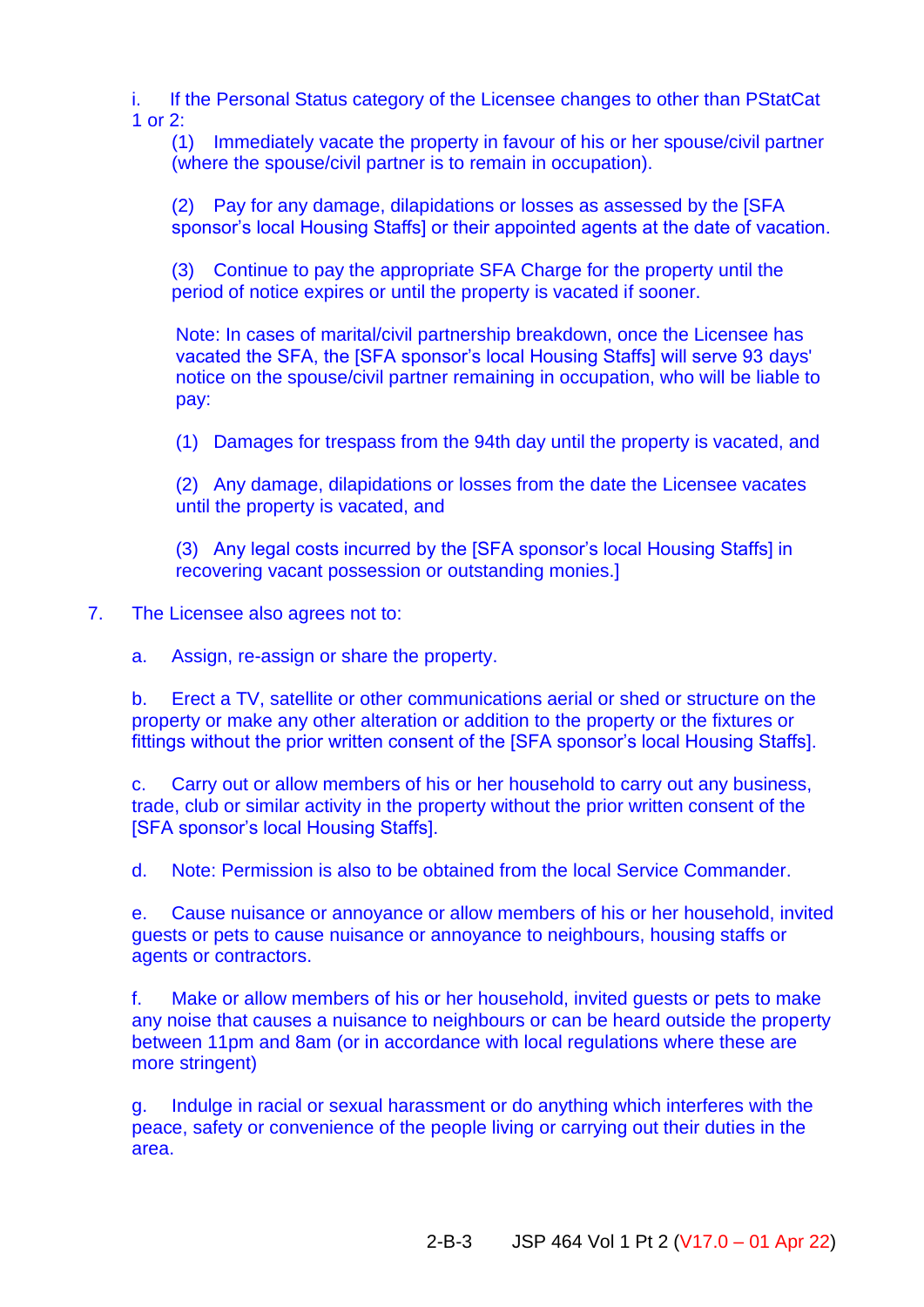#### **You should read the following notes and additional conditions of occupation before signing the Licence. LIABILITIES OF THE LICENSEE**

8. The Ministry of Defence (the Landlord) bears its own financial risks in respect of the insurance of the Property and the fixtures and fittings. The Ministry of Defence accepts no responsibility for the insurance of the household contents and personal property for which the Licensee is responsible.

9. The Service Licensee is liable under the Service Acts for damage and loss caused to the Property and any fixtures and fittings, by their proven personal negligence, or by the proven negligence of members of their family and visitors under those circumstances where the Licensee might have taken reasonable steps to prevent the occurrence, and damage caused by pets. Service Regulations may set a limit on the Licensee's financial liability for such damage (for further advice you should consult your UPO/RAO/PMS).

10. The Service Licensee is advised to effect insurance cover for the following:

a. Liability for damage to the Property and any fixtures or fittings, caused through the negligence of the Licensee, or any member of the Licensee's household including any invited visitors, and damage caused by pets. Service Regulations may set a limit on the Licensee's financial limit on liability.

- b. Household contents damage and loss including personal property.
- c. Legal liability for injury to third parties or damage to their properties.

#### **DEDUCTION FROM PAY**

11. I agree that all charges for occupation, furnishings and Contributions in Lieu of Council Tax arising from my occupation of the Service Family Accommodation may be deducted from my pay.

#### **OCCUPATION OF SFA BY SINGLE AND UNACCOMPANIED SERVICE PERSONNEL**

12. In the case of single (and unaccompanied) personnel occupying SFA, the following additional caveats apply:

a. Single personnel (whether entitled or eligible) are not permitted to co-habit in SFA.

b. Entitled unaccompanied personnel occupying SFA (by nature of their appointment) may have guest/family visits for no more than 28 days (aggregated or continuous) in any 61-day period.

c. Eligible unaccompanied personnel occupying temporarily surplus SFA may have guest/family visits for no more than 28 days (aggregated or continuous) in any 61 day period.

d. Allocation of surplus SFA to eligible single (and unaccompanied) personnel is made on a temporary basis and vacation will be required if an entitled occupant requires the SFA, if the SFA is liable to disposal or upgrade, or if the local Service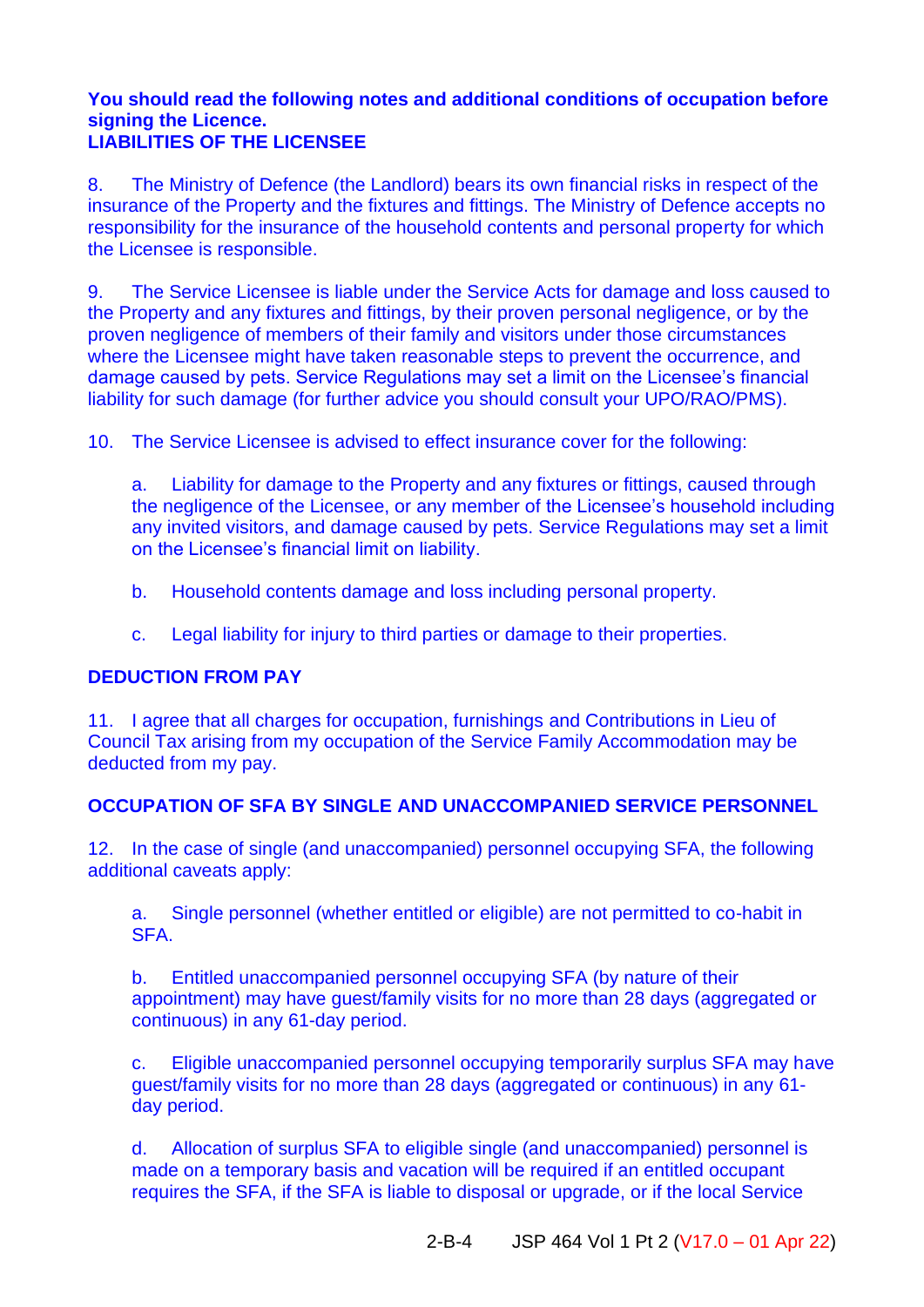Commander's authority is withdrawn. A minimum of 28 days' notice to vacate should be provided whenever possible.

e. Eligible single (and unaccompanied) personnel are required to vacate the surplus SFA if periods of absence exceed 56 days. However, a case may be made to the Local Service Commander to retain the SFA during extended periods of absence beyond 56 days on the condition that the surplus SFA is not required by an entitled occupant is not liable for disposal or upgrade and accommodation charges continue to be paid.

#### **DECLARATION**

I have read and understood the conditions of the Licence. I understand I have three months from date of occupation to challenge the grading of the property.

Signed by the Licensee:

Full name (in block capitals):

Date:

Signed for and on behalf of the Secretary of State for Defence [SFA sponsor's local Housing Staffs]:

Full name (in block capitals):

Date:

Copies to:

Licensee SFA sponsor's local Housing Staffs ASU (not applicable in BF(G)).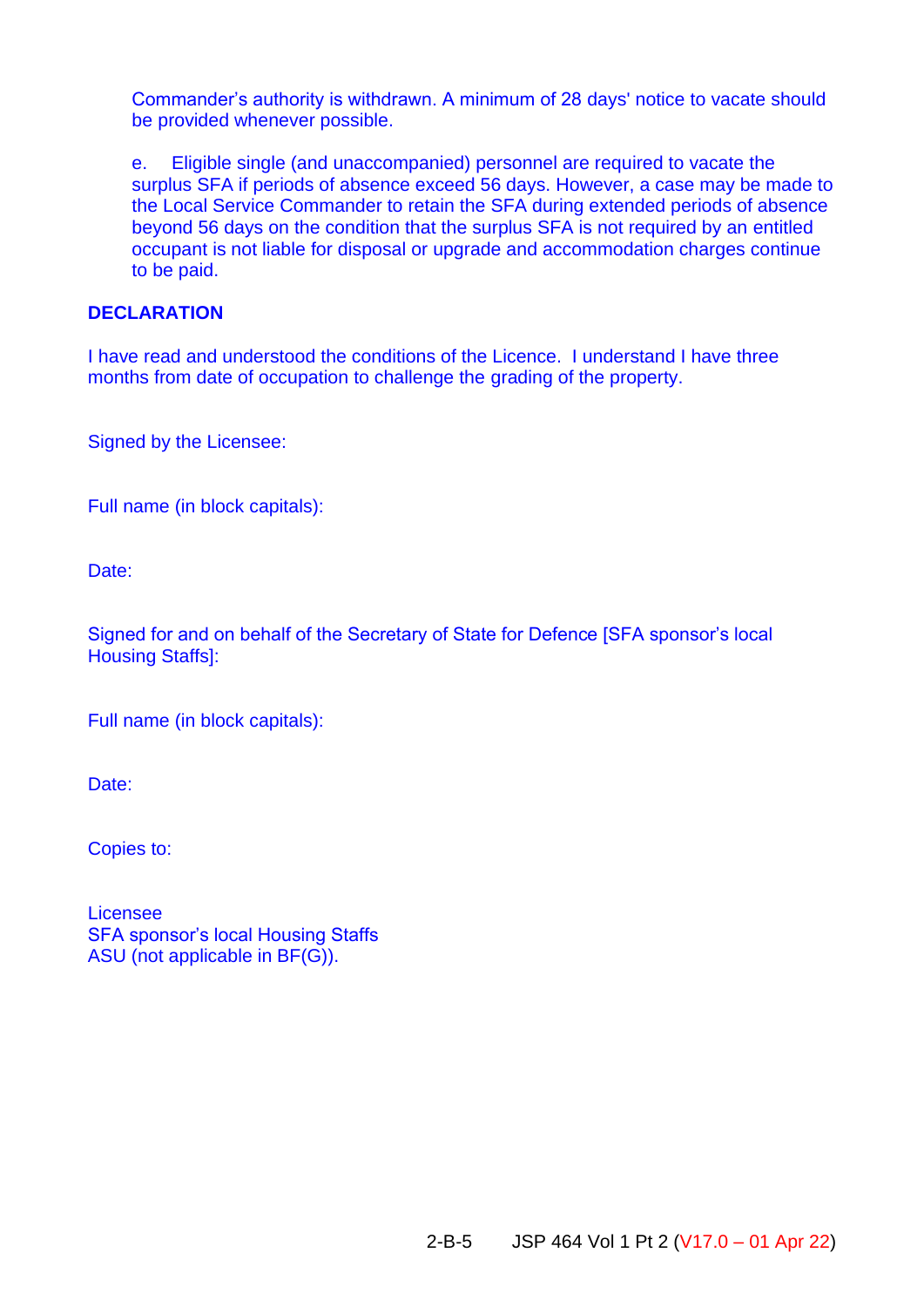#### **ANNEX C TO CHAPTER 2 TO JSP VOL 1 PT 2**

| CORE AND NON-CORE WELFARE/COMMUNITY SUPPORT SFA |                                                                                                                   |                               |                                      |                  |                           |                    |                                                                                                                                          |
|-------------------------------------------------|-------------------------------------------------------------------------------------------------------------------|-------------------------------|--------------------------------------|------------------|---------------------------|--------------------|------------------------------------------------------------------------------------------------------------------------------------------|
| <b>Ser</b>                                      | <b>Category</b>                                                                                                   | <b>Core</b><br>(Appropriated) | <b>Non-Core</b><br>(Misappropriated) |                  | <b>Annington Rent (1)</b> | <b>Maintenance</b> | <b>Remarks</b>                                                                                                                           |
|                                                 |                                                                                                                   |                               |                                      | Related<br>Asset | Non-Related<br>Asset      |                    |                                                                                                                                          |
| (a)                                             | (b)                                                                                                               | (c)                           | (d)                                  | (e)              | (f)                       | (g)                | (h)                                                                                                                                      |
|                                                 | <b>WELFARE</b>                                                                                                    |                               |                                      |                  |                           |                    |                                                                                                                                          |
| $\mathbf{1}$                                    | <b>HIVES</b>                                                                                                      |                               | $\sf X$                              | <b>NIL</b>       | <b>DIO ACCOM</b>          | <b>DIO ACCOM</b>   | 1. Running costs<br>e.g. utilities, rates -<br>TLB.<br>2. Interior/Fit for<br>purpose e.g. H&S<br>and any specialist<br>equipment - TLB. |
| 2                                               | Pre-School Groups<br>(including Crèches & Play<br>Groups)                                                         |                               | X                                    | <b>NIL</b>       | <b>DIO ACCOM</b>          | <b>DIO ACCOM</b>   | 1. As Serial 1.                                                                                                                          |
| 3                                               | PlayGroups/Pre-School<br>Groups                                                                                   |                               | $\overline{X}$                       | <b>NIL</b>       | <b>DIO ACCOM</b>          | <b>DIO ACCOM</b>   | 1. As Serial 1.                                                                                                                          |
| $\overline{4}$                                  | <b>Community Centres</b><br>(facilitating 'coffee shop')<br><b>Police Facilities</b>                              |                               | X                                    | <b>NIL</b>       | <b>DIO ACCOM</b>          | <b>DIO ACCOM</b>   | 1. As Serial 1.                                                                                                                          |
| 5                                               | <b>Offices for Specialist</b><br>Welfare Staff (incl Unit<br>Welfare Officer previously<br>Unit Families Officer) |                               | $\sf X$                              | <b>NIL</b>       | <b>DIO ACCOM</b>          | <b>DIO ACCOM</b>   | 1. As Serial 1.<br>2. TSWMC to define<br>which welfare staff<br>would be entitled.                                                       |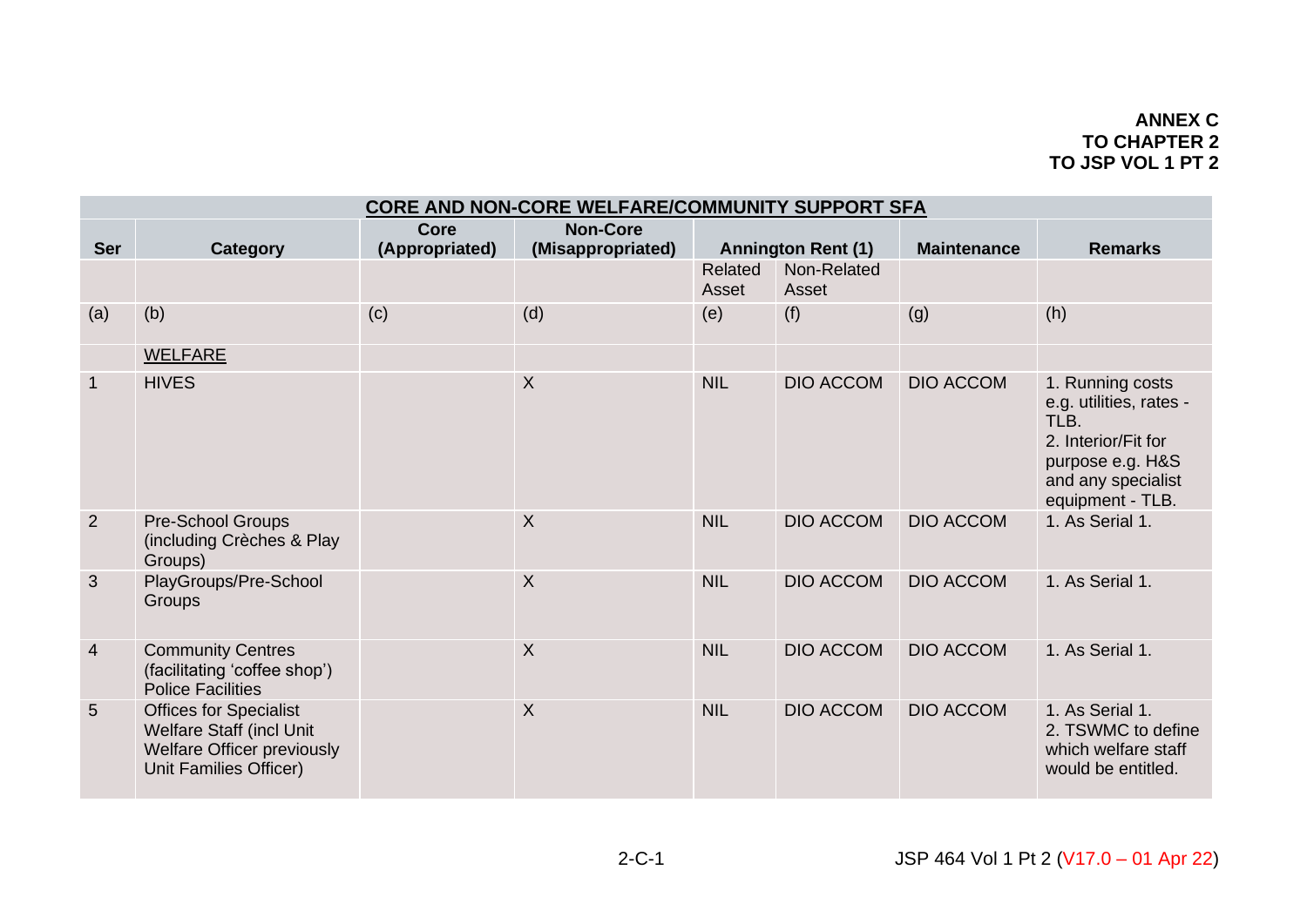| 6              | <b>Contact Houses</b><br>(Army)/Short Term<br><b>Families Accommodation</b><br>(RN) | $\sf X$          |                           | <b>NIL</b> | <b>DIO ACCOM</b> | <b>DIO ACCOM</b> | 1. As Serial 1.<br>2. Administered by<br>the Services' welfare<br>associations.<br>3. SFA charges<br>collected by Welfare<br>and accrue to DIO<br>Accommodation.<br>4. Welfare<br>responsible in<br>conjunction with DIO<br>Accommodation for<br>producing<br>regulations for<br>contact/STAFAC<br>houses. |
|----------------|-------------------------------------------------------------------------------------|------------------|---------------------------|------------|------------------|------------------|------------------------------------------------------------------------------------------------------------------------------------------------------------------------------------------------------------------------------------------------------------------------------------------------------------|
| $\overline{7}$ | SFA '93 days' category                                                              | $\boldsymbol{X}$ |                           | <b>NIL</b> | <b>DIO ACCOM</b> | <b>DIO ACCOM</b> | 1. Services to define<br>requirement<br>throughout UK.<br>2. Occupants pay<br>SFA charges and<br>utilities.                                                                                                                                                                                                |
| 8              | Welfare/compassionate<br>cases                                                      | $\chi$           |                           | <b>NIL</b> | <b>DIO ACCOM</b> | <b>DIO ACCOM</b> | 1. Eligible for<br>surplus SFAs.<br>2. Occupants pay<br>SFA charges and<br>utilities.                                                                                                                                                                                                                      |
| 9              | <b>SLA</b>                                                                          | $\sf X$          |                           | <b>NIL</b> | <b>DIO ACCOM</b> | <b>TLB</b>       | 1. As per Serial 1.                                                                                                                                                                                                                                                                                        |
| 10             | <b>SSSA</b>                                                                         | $\overline{X}$   |                           | <b>NIL</b> | <b>DIO ACCOM</b> | <b>TLB</b>       | 1. As per Serial 1.                                                                                                                                                                                                                                                                                        |
| 11             | Clubs                                                                               |                  | $\boldsymbol{\mathsf{X}}$ | <b>NIL</b> | <b>DIO ACCOM</b> | <b>TLB</b>       | 1. As per Serial 1.                                                                                                                                                                                                                                                                                        |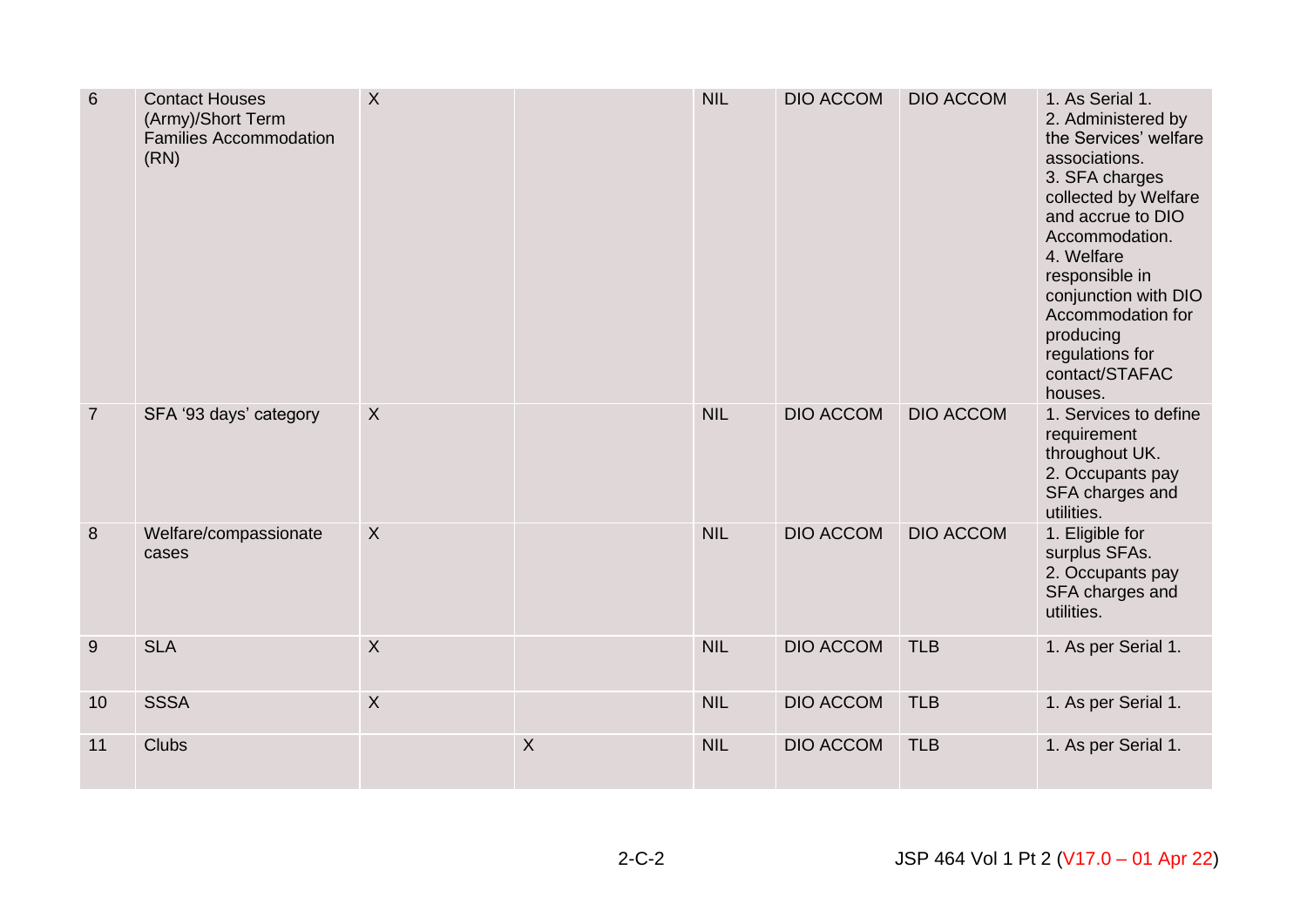#### **ANNEX D TO CHAPTER 2 TO JSP 464 VOL 1 PT 2**

|                | <b>SCALING FOR THE PROVISION OF SFA IN SUPPORT OF WELFARE</b>                                                       |                                                                                                                                                                                                                    |                                                                                                                                                                                                                                   |  |  |  |  |
|----------------|---------------------------------------------------------------------------------------------------------------------|--------------------------------------------------------------------------------------------------------------------------------------------------------------------------------------------------------------------|-----------------------------------------------------------------------------------------------------------------------------------------------------------------------------------------------------------------------------------|--|--|--|--|
| <b>Ser</b>     | <b>Category</b>                                                                                                     | <b>Criteria</b>                                                                                                                                                                                                    | <b>Agreed Scaling</b>                                                                                                                                                                                                             |  |  |  |  |
|                |                                                                                                                     | <b>Community Function</b>                                                                                                                                                                                          |                                                                                                                                                                                                                                   |  |  |  |  |
| a              | $\mathsf b$                                                                                                         | $\mathbf C$                                                                                                                                                                                                        | d                                                                                                                                                                                                                                 |  |  |  |  |
| $\mathbf{1}$   | <b>HIVES</b>                                                                                                        | SFA required where not suitable office<br>accommodation is available within other publicly<br>scaled buildings.<br>Required for major units or Garrison areas and<br>isolated units. Not tied to the size of unit. | Normally scaled as one facility per SFA area:<br>(1) Ideally located in a multi-functional SFA.<br>(2) Distinct or isolated SFA patches will merit<br>full scaling under Serials 1-4 subject to local<br>demand for the function. |  |  |  |  |
| $\overline{2}$ | Pre-School Groups (including<br>Crèches & Play Groups)                                                              | SFA required where adequate special-to-type<br>facilities are not available in other publicly<br>scaled buildings.<br>Where no equivalent civilian community facility<br>is available.                             | (3) The availability of local facilities or existing<br>cohesive community structures at less remote<br>SFA patches may merit lesser provision;<br>subject to demand and unit agreement.                                          |  |  |  |  |
| $\mathbf{3}$   | <b>Offices for Specialist Welfare</b><br>Staff (incl Unit Welfare Officer -<br>previously Unit Families<br>Officer) | For AWS/PWS, RNRMW and SSAFA-FH(RAF)<br>staff where no suitable office accommodation is<br>available in publicly scaled buildings.                                                                                 |                                                                                                                                                                                                                                   |  |  |  |  |
| $\overline{4}$ | <b>Community Centres</b><br>(facilitating 'coffee shSD')<br><b>Police Facilities</b>                                | Scaled where local circumstances dictate<br>and/or when a major unit deploys on<br>operations, and where adequate special-to-type<br>facilities are not available in other publicly<br>scaled buildings.           | (1) Up to 50 SFA one multi-functional quarter.<br>(2) Between 50 and 150 SFA up to 2 multi-<br>functional quarters.<br>(3) Over 150 SFA up to 3 multi-function<br>quarters.                                                       |  |  |  |  |
| 5              | Contact Houses (Army) or<br><b>Short Term Families</b><br>Accommodation (RN)                                        | Short term family housing for single parents<br>visitation rights.<br>To enable families to join unaccompanied                                                                                                     | Minimum of 2 or 3 per 'designated' station or<br>garrison, to reflect density of Service<br>population. See Note 4.                                                                                                               |  |  |  |  |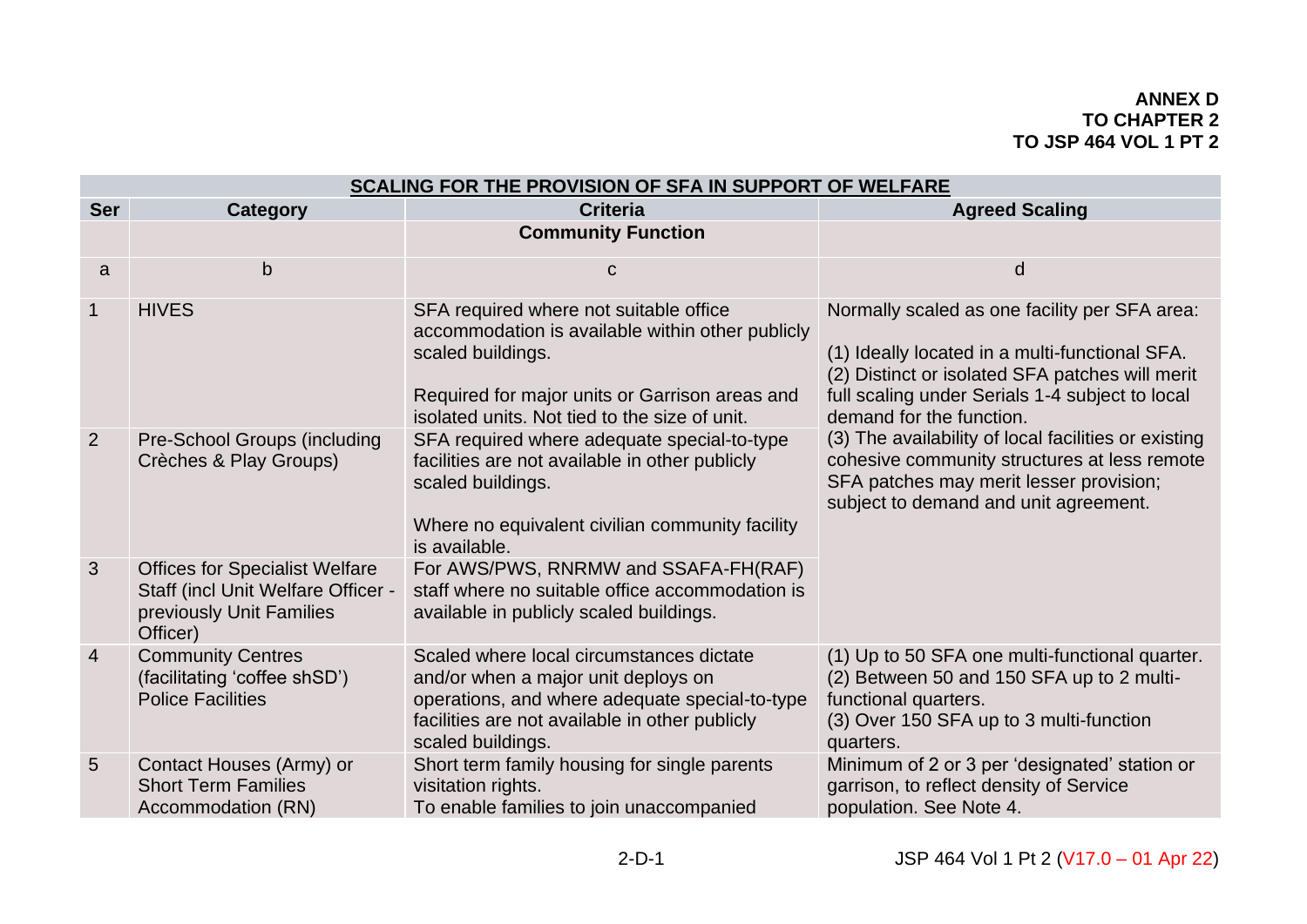|   |                        | serving spouse/civil partner for short visits                                       |                                                                                                                |
|---|------------------------|-------------------------------------------------------------------------------------|----------------------------------------------------------------------------------------------------------------|
|   | SFA '93 days' category | For estranged spouse/civil partners/families and<br>families for welfare/com cases. | Minimum of 3 per 'designated' station or<br>garrison, to reflect density of Service<br>population. See Note 4. |
| . |                        |                                                                                     |                                                                                                                |

Notes:

1. The size/type of SFA to be provided will depend on the need and the availability of property.

2. Each serial is a discrete requirement; however, properties allocated against Serials 1-4 should be of such size or grouping and, where possible, scaling to be in accordance with the JSP 315, as to provide a cohesive centre of welfare and community. It would also be desirable for the property to have multi-functional use.

3. Requirements are essentially needs-led and facilities that are patently unused will not be retained for community use.

4. Higher requirement for Naval Port Areas agreed by JSWG - to be negotiated locally.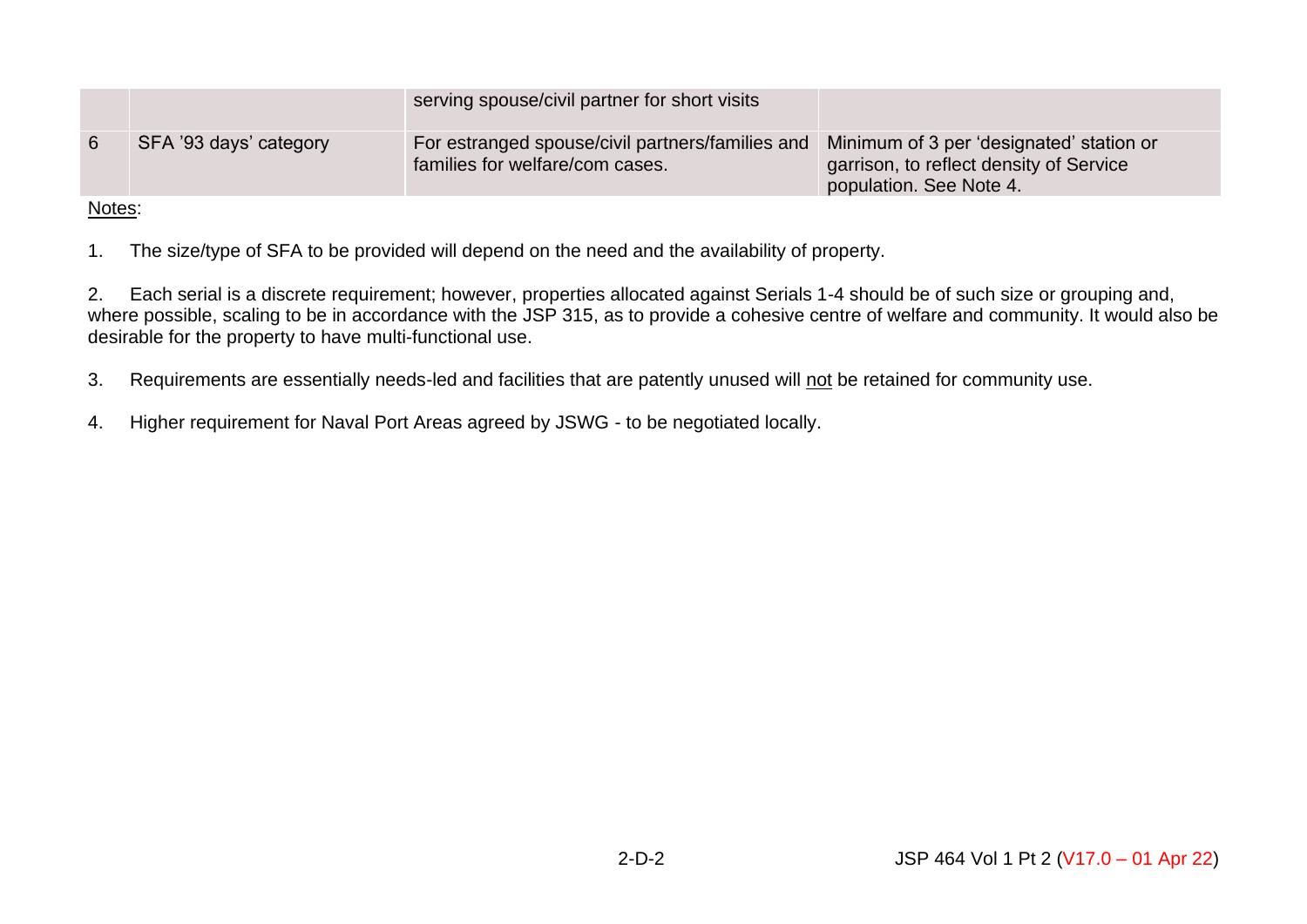# <span id="page-33-0"></span>**3 Entitlement to SFA**

## **Entitlement**

1. Service personnel may exercise their entitlement to SFA at their duty station (taken to mean the location specified on their assignment order).

## **SFA Entitlements by OSFA and ORSFA Type**

2. A summary of SFA entitlements by Officers SFA and Other Ranks SFA Type is at Annex A to Chapter 3.

## **Annexes**

A. Service Family Accommodation (UK and Overseas) – Types and Entitlements

Appendix 1 – Indicative Space Standards for OSFAs in High Cost Areas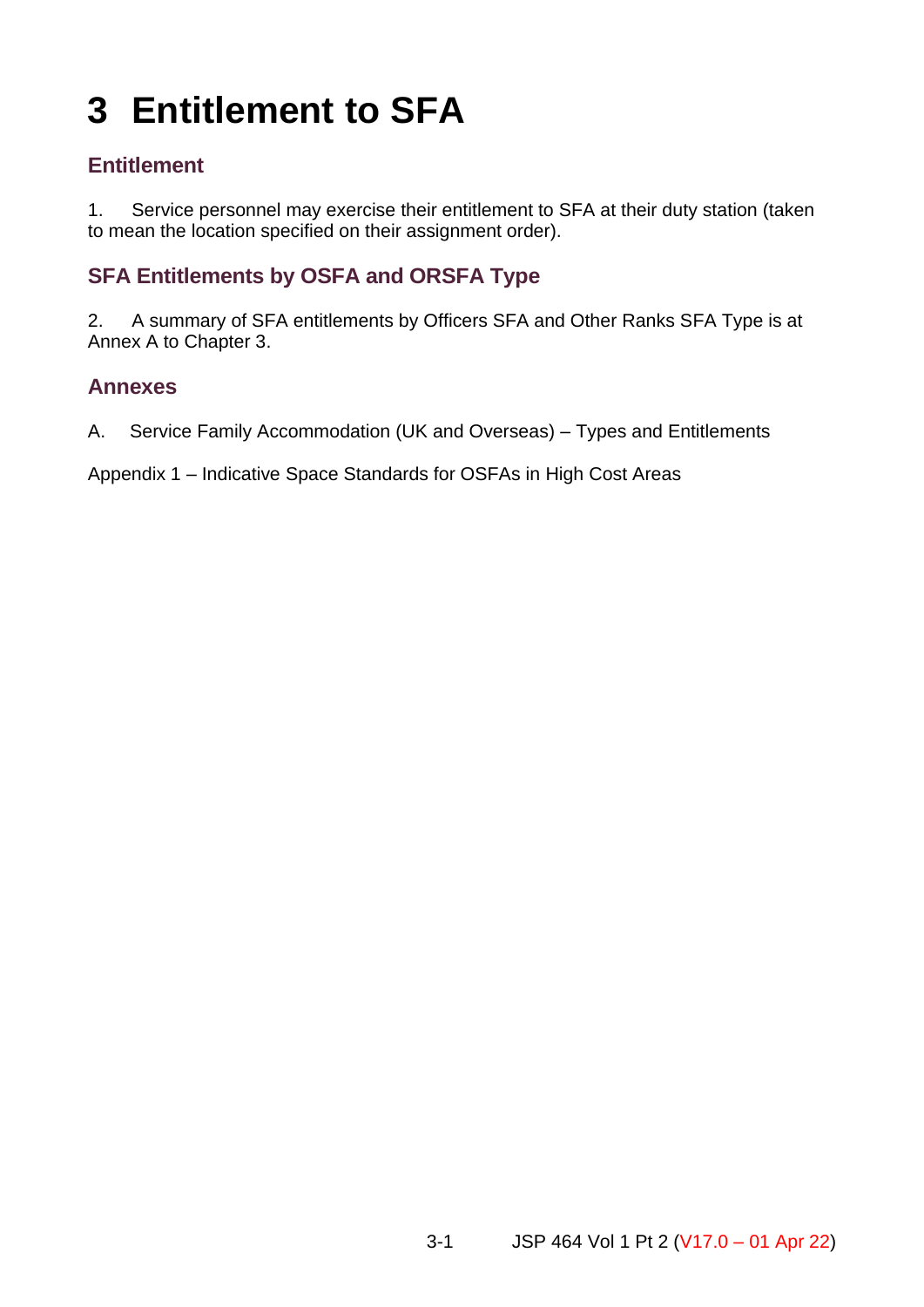#### **ANNEX A TO CHAPTER 3 TO JSP 464 VOL 1 PT 2**

|             | SERVICE FAMILY ACCOMMODATION - TYPES AND ENTITLEMENTS |                                                                     |                                  |                                      |                                        |                                                                                                                                                                                                                                                                             |  |  |  |  |  |
|-------------|-------------------------------------------------------|---------------------------------------------------------------------|----------------------------------|--------------------------------------|----------------------------------------|-----------------------------------------------------------------------------------------------------------------------------------------------------------------------------------------------------------------------------------------------------------------------------|--|--|--|--|--|
|             | <b>OFFICERS ONLY</b>                                  |                                                                     |                                  |                                      |                                        |                                                                                                                                                                                                                                                                             |  |  |  |  |  |
| <b>Type</b> | Occupational<br><b>Level and</b><br>configuration     | <b>Royal Navy</b>                                                   | Army                             | Royal<br><b>Airforce</b>             | <b>Civilians</b>                       | <b>Notes</b>                                                                                                                                                                                                                                                                |  |  |  |  |  |
| ı           | 6/7 person<br>Bedrooms:<br>2 double                   | Admiral<br><b>Vice Admiral</b>                                      | General<br>Lieutenant<br>General | Air Chief<br>Marshal<br>Air Marshal  | PUS, DUS.                              | 1. All Officers of 3 and 4* rank are entitled to a Type I OSFA.                                                                                                                                                                                                             |  |  |  |  |  |
|             | 2/3 single<br>Overall size:<br>251 sq m               | <b>Rear Admiral</b><br><b>Major General</b><br><b>RM</b>            | Major<br>General                 | Air Vice-<br>Marshal                 |                                        | 2. Certain 2* officers designated by the MOD as occupying 'In Command'<br>appointments iaw Vol 1 Part 1 Chapter 3 Para 0302, are entitled to a<br>Type I OSFA. SFA charges to be levied in accordance with Vol 1 Part 1<br>Chapter 3 Para 0335.                             |  |  |  |  |  |
| Ш           | 6/7 person<br>Bedrooms:<br>2 double<br>2/3 single     | <b>Rear Admiral</b><br><b>Major General</b><br><b>RM</b>            | Major<br>General                 | Air Vice-<br>Marshal                 | Grade 4 and<br>equivalents             | 3. 2* Officers when not In Command.                                                                                                                                                                                                                                         |  |  |  |  |  |
|             | Overall size:<br>210 sq m                             | Commodore<br>Captain RN<br><b>Brigadier RM</b><br><b>Colonel RM</b> | <b>Brigadier</b><br>Colonel      | Air<br>Commodore<br>Group<br>Captain |                                        | 4. Certain officers of 1 <sup>*</sup> and OF5 rank designated by the MOD as<br>occupying 'In Command' appointments iaw Vol 1 Part 1 Chapter 3 Para<br>0302, are entitled to a Type II OSFA. SFA charges to be levied in<br>accordance with Vol 1 Part 1 Chapter 3 Para 0334 |  |  |  |  |  |
| III         | 6 person<br>Bedrooms:<br>2 double<br>2 single         | Commodore<br><b>Brigadier RM</b><br>Captain RN<br><b>Colonel RM</b> | <b>Brigadier</b><br>Colonel      | Air<br>Commodore<br>Group<br>Captain | SCS, Band<br>B, C1s and<br>equivalents | 5. Officers of 1 <sup>*</sup> and OF5 rank when not In Command.                                                                                                                                                                                                             |  |  |  |  |  |
|             | <b>Overall Size:</b><br>155.5 sq m                    | Commander<br>Lieutenant<br><b>Colonel RM</b>                        | Lieutenant<br>Colonel            | Wing<br>Commander                    |                                        | Refer to Vol 1 Part 1 Chapter 3 Para 0337- SFA Entitlements.<br>6. Commanders, Lieutenant Colonels RM and Lieutenant Colonels with<br>one or no children may be offered a type IV OSFA if no Type III OSFA is                                                               |  |  |  |  |  |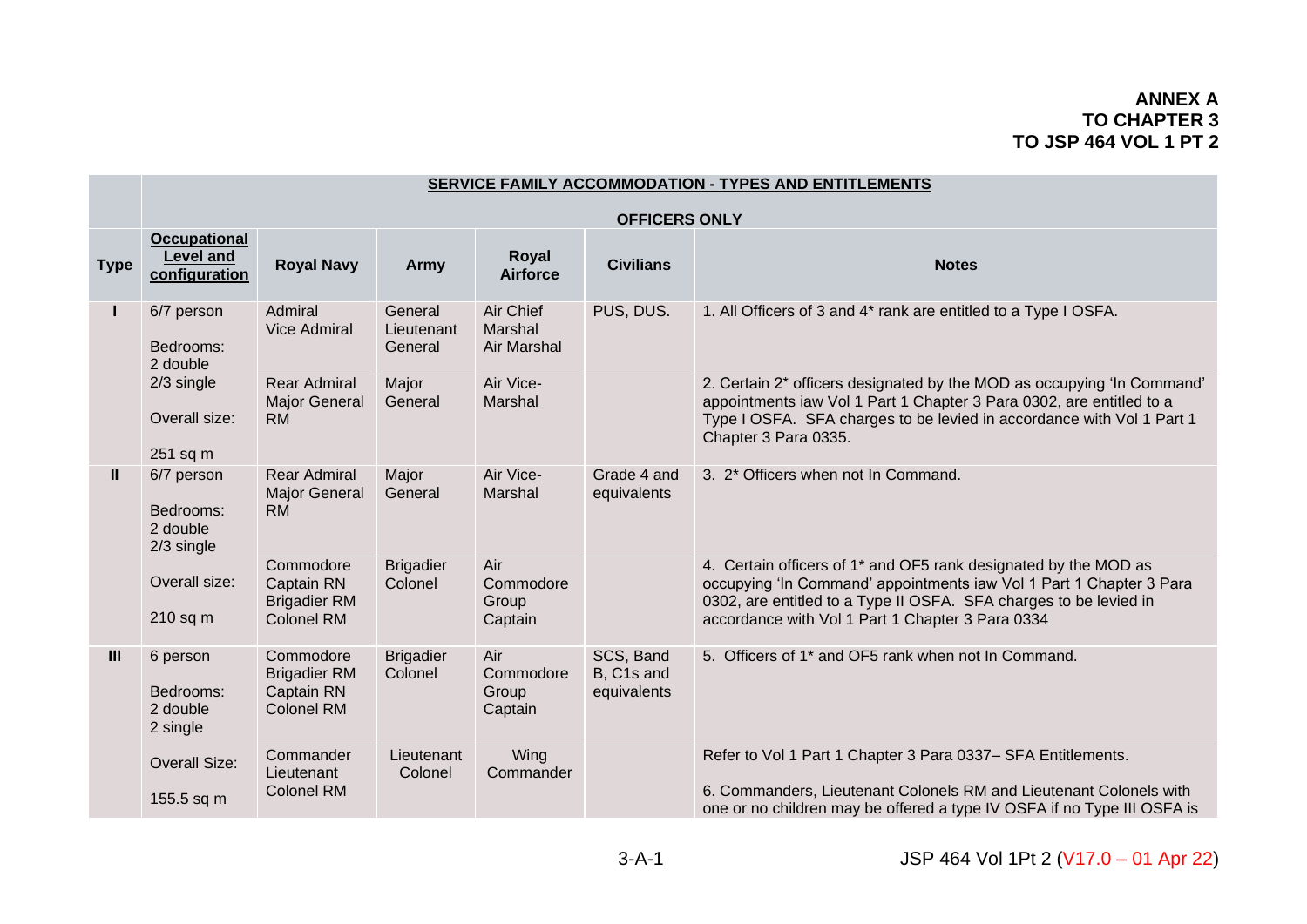|              |                                                                                       |                                                    |                      |                                   |                                   | available under the 'one down' rule                                                                                                                                                                                                                                                    |
|--------------|---------------------------------------------------------------------------------------|----------------------------------------------------|----------------------|-----------------------------------|-----------------------------------|----------------------------------------------------------------------------------------------------------------------------------------------------------------------------------------------------------------------------------------------------------------------------------------|
| IV           | 6 person<br>Bedrooms:<br>2 double<br>2 single<br>Overall size:<br>137 sq m            | Lieutenant<br>Commander<br>Major RM                | Major                | Squadron<br>Leader                | C <sub>2</sub> and<br>equivalents | Refer to Vol 1 Part 1 Chapter 3 Para 0337 - SFA Entitlements.<br>7. Lieutenant Commanders, Majors RM, and Majors with one or no<br>children may be offered a Type Vs/V OSFA if no Type IV OSFA is<br>available under the 'one down' rule.                                              |
| $\mathbf v$  | Special<br>5 person<br>Bedrooms:<br>2 double<br>1 single<br>Overall size:<br>137 sq m | Lieutenant<br>Commander<br>Major RM                | Major                | Squadron<br>Leader                | Band D and<br>equivalents         | 8. Appropriate for applicants with one or no children if no Type IV OSFA<br>is available. Type V charges to be levied.                                                                                                                                                                 |
| $\mathsf{V}$ | 5 person<br>Bedrooms:<br>2 double<br>1 single<br>Overall size:<br>116.5 sq m          | Lieutenant<br>and below<br>Captain RM<br>and below | Captain<br>and below | Flight<br>Lieutenant<br>and below | Band D and<br>equivalents         | 9. Officers who are normally entitled to Type V SFA but have 4+ children<br>of any age, or 3 children all aged 10 years or over will be entitled to elect<br>to occupy Type IV SFA (above normal rank entitlement) but must pay<br>SFA charges for the type and band of SFA allocated. |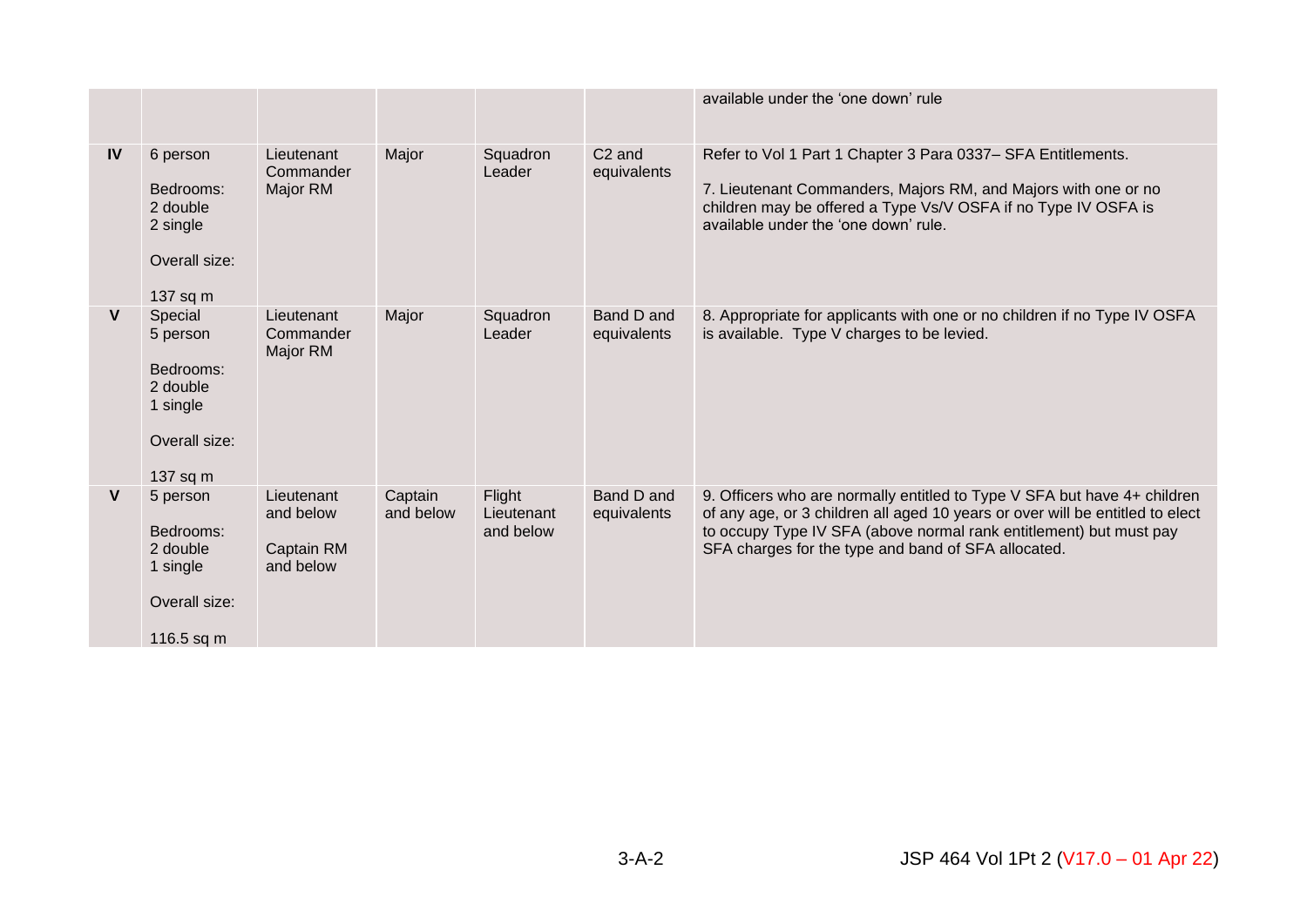|             | <b>SERVICE FAMILIES ACCOMMODATION - ENTITLEMENTS</b>                          |                                     |                                                        |                                                                                                                                    |                          |                                                                                                                                                                                                                                                                                                                  |  |
|-------------|-------------------------------------------------------------------------------|-------------------------------------|--------------------------------------------------------|------------------------------------------------------------------------------------------------------------------------------------|--------------------------|------------------------------------------------------------------------------------------------------------------------------------------------------------------------------------------------------------------------------------------------------------------------------------------------------------------|--|
|             |                                                                               |                                     |                                                        |                                                                                                                                    | <b>OTHER RANKS</b>       |                                                                                                                                                                                                                                                                                                                  |  |
| <b>Type</b> | <b>Occupational</b><br><b>Level and</b><br>configuration                      | Royal<br><b>Navy</b>                | Army                                                   | <b>Royal Air Force</b>                                                                                                             | <b>Civilians</b>         | <b>Notes</b>                                                                                                                                                                                                                                                                                                     |  |
| D           | 7 person<br>Bedrooms:<br>3 double<br>1 single<br>Overall size:<br>119.50 sq m | or more children age 10<br>or over. | Applicants with 4 or more<br>children of any age, or 3 | <b>Warrant Officers</b><br>and applicants<br>with 4 or more<br>children of any<br>age, or 3 or<br>more children<br>age 10 or over. | Band E and<br>equivalent | 10. RAF Warrant Officers are entitled by rank to occupy a Type D<br>ORSFA (regardless of their family size).<br>11. RN/RM and Army WO1s with smaller and / or younger families should<br>be allocated a Type D, where available.                                                                                 |  |
| C.          | Warrant<br>5 person<br>Officer 1s<br>Bedrooms:<br>2 double<br>1 single        |                                     |                                                        |                                                                                                                                    | Band E and<br>equivalent | 12. See Notes 13 and 14.                                                                                                                                                                                                                                                                                         |  |
|             | <b>Overall Size:</b><br>94.50 sq m                                            |                                     | Applicants with 2 or 3 children.                       |                                                                                                                                    |                          | 13. Applicants, including WOs, who are normally entitled to Type C SFA<br>but have 4+ children of any age, or 3 children all aged 10 years or over,<br>will be entitled to elect to occupy Type D SFA iaw Vol 1 Part 1 Chapter 3<br>Para 0332 but must pay SFA charges for the type and band of SFA<br>occupied. |  |
| B           | 4 person<br>Bedrooms:<br>2 double<br>Overall size:<br>85.50 sq m              |                                     | Applicants with<br>1 or no child                       |                                                                                                                                    | Band E and<br>equivalent | 14. Where Type C quarters are in short supply, it may be necessary for<br>families with 2 children under 5 to occupy Type B quarters.                                                                                                                                                                            |  |

### 3-A-3 JSP 464 Vol 1Pt 2 (V17.0 – 01 Apr 22)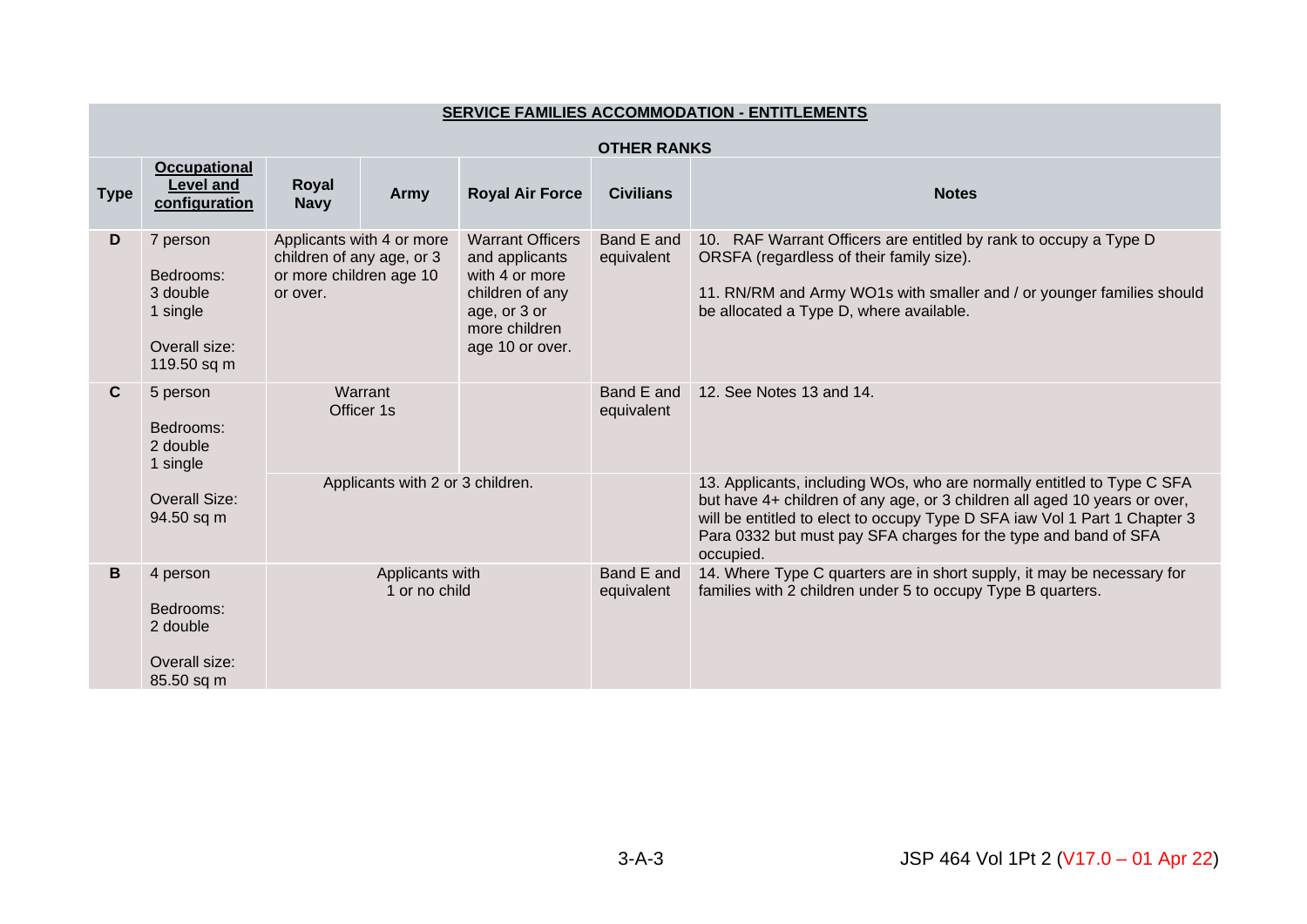#### **INDICATIVE SPACE STANDARDS FOR OFFICERS' SFA IN HIGH COST AREAS (EXTRACT FROM SCALE 21, JSP 315)**

1. **Definition of a high cost area**. A high cost area or location is one where the cost of a comparable house to the appropriate Officers SFA, based on statistics produced by the Valuation Office (of the Inland Revenue), is a factor of 1.5 higher than the nation-wide average.

2. **New build SFA**. Sponsors of all new-build SFA programmes are responsible for determining the applicability of this definition to the project under consideration; when a high cost area or location is declared, the sponsor is responsible for negotiating appropriate reduced space standards (in consultation with DIO Accommodation, SP Pol and the Services as appropriate) in accordance with the following guideline minima:

| <b>SFA Type</b> | SFA size (m2) |
|-----------------|---------------|
|                 | 205           |
|                 | 173           |
|                 | 137.5         |
|                 | 122           |
|                 | 105           |

3. **Specification**. The detail of the accommodation to be provided will depend upon the individual circumstances of each project (smaller gardens would, however, normally be expected; garages will be required), but the value for money of all alternative solutions considered must be tested through the application of an Investment Appraisal.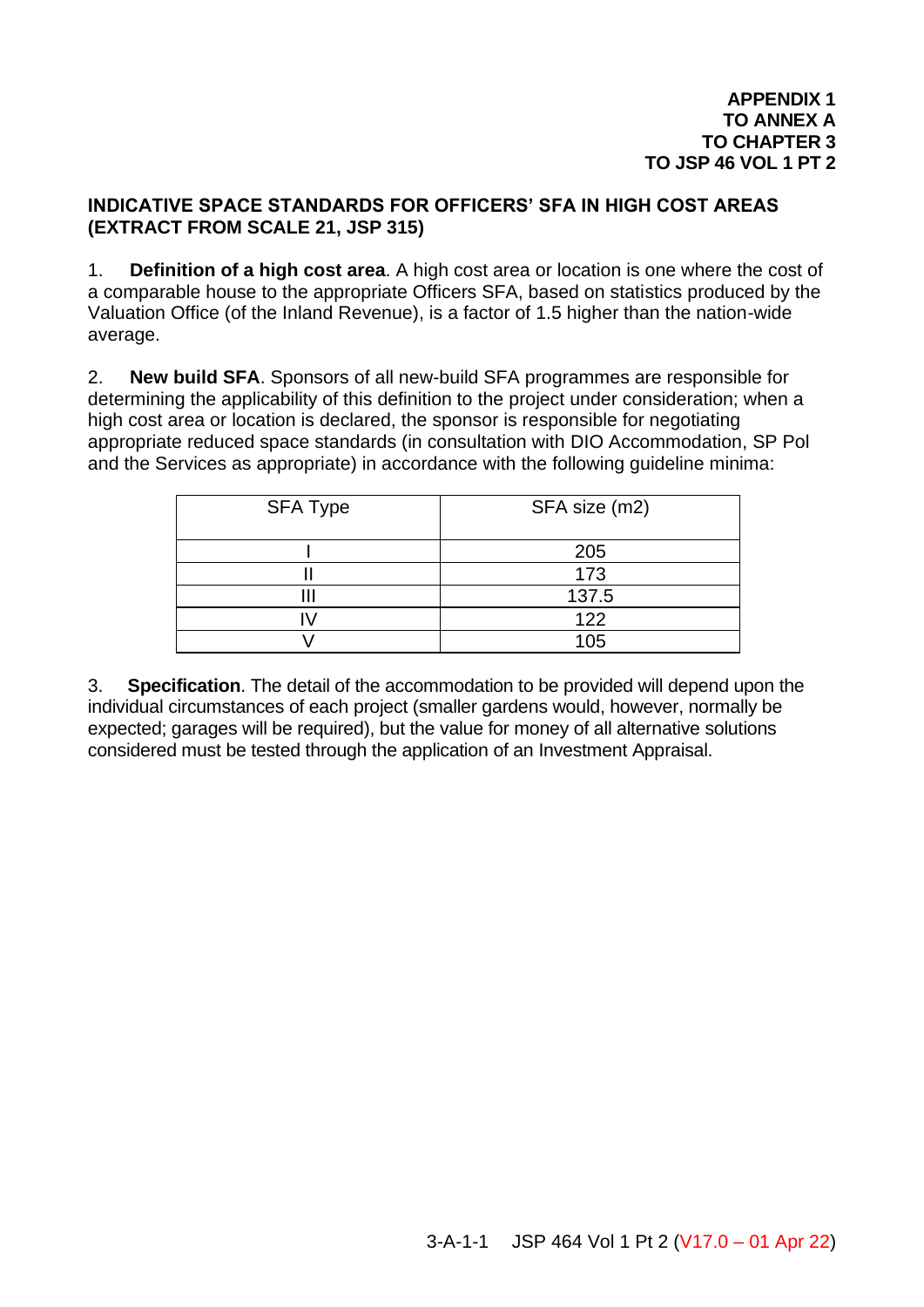# **4 Application and Allocation Process**

### **The Application, Allocation (and Vacation) Process**

1. The application, allocation (and vacation – see Chapter 8) of SFA is a self-perpetuating process which is driven by the mobility of Service personnel between duty stations. [**Overseas**:-While this JSP is the primary document for SFA allocation, differing conditions apply to Operational areas and PJOBs. Accordingly, personnel posted to these locations where SFA is available should obtain and read a copy of the in-Theatre accommodation policy prior to applying for SFA]. The purpose of the application and allocation process is to provide Service personnel with appropriate SFA (or SSFA) at their new duty station in accordance with their accommodation required date. IPHD/Garrison/Station Housing Staff overseas will operate a responsive housing service which is reactive to the submission of the SFA Application Form, and which is configured to provide applicants with maximum notice of address. MOD Form 1132 can be found at Annex A to Chapter 4.

### **Review of 2nd Offer of SFA (UK Only)**

2. MOD Form 1132b can be found at Annex B to Chapter 4.

### **Annexes**

- A. Form 1132 Application to Occupy SFA (UK)
- B. Form 1132b Application to Review  $2^{nd}$  Offer (UK only)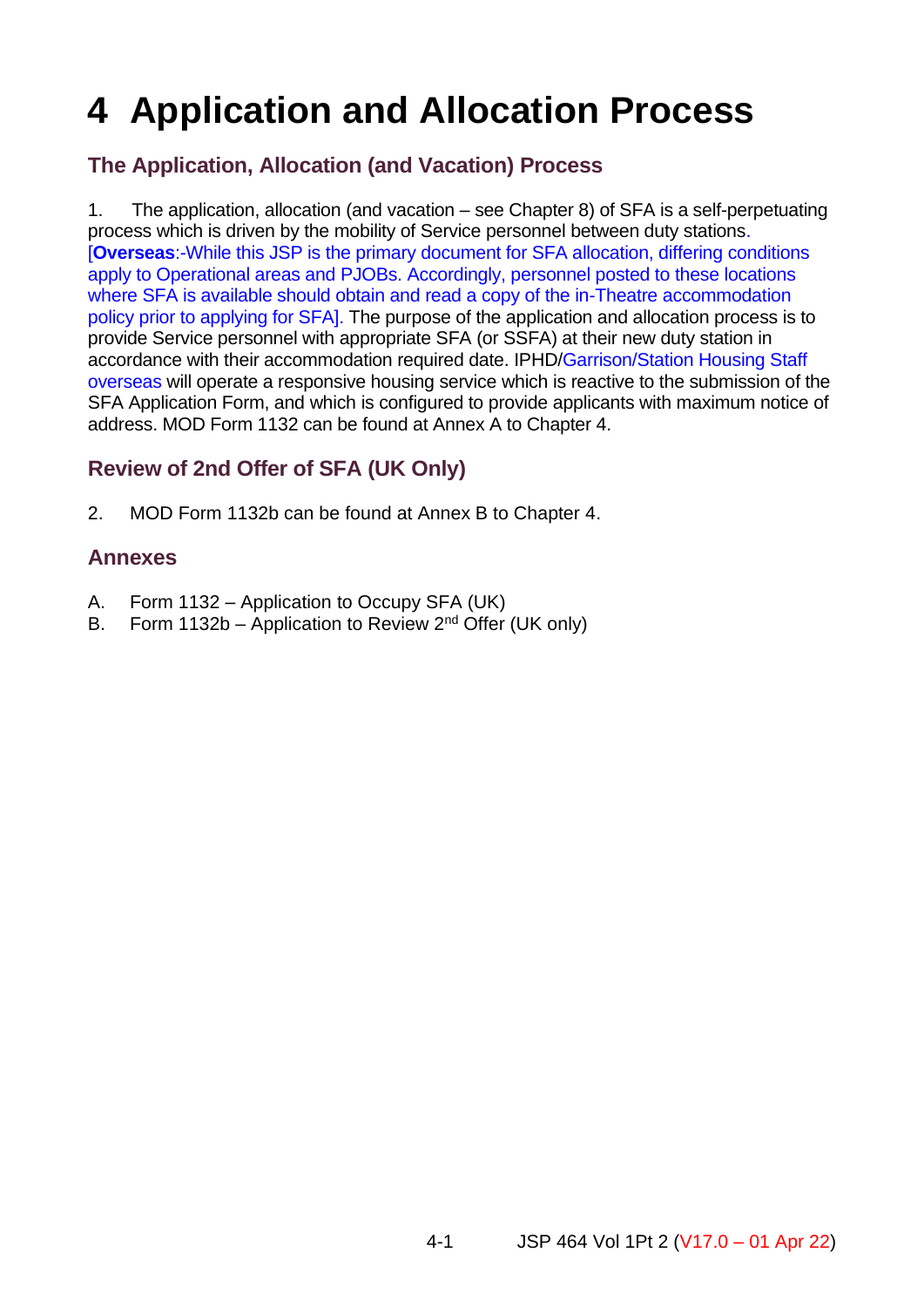#### **ANNEX A TO CHAPTER 4 TO JSP 464 VOL 1 PT 2**

### **APPLICATION AND ALLOCATION PROCESS**



**MOD Form 1132** (**Revised 03 Feb 20)**

#### **MINISTRY OF DEFENCE**

#### **APPLICATION TO OCCUPY SERVICE FAMILY ACCOMMODATION (SFA)**

THIS FORM IS AVAILABLE ELECTRONICALLLY FOR APPLICATIONS OF SFA IN THE UK ONLY, IF YOU HAVE ACCESS TO THE DEFENCE INTRANET AND HAVE AN ACTIVE MOD E-MAIL ADDRESS Please go to: [https://e1132.domis-r.r.mil.uk](https://emea01.safelinks.protection.outlook.com/?url=https%3A%2F%2Fe1132.domis-r.r.mil.uk&data=02%7C01%7C%7Ce1a61b294c804c9faed308d65c55e36f%7Cbe7760ed5953484bae95d0a16dfa09e5%7C0%7C0%7C636797921285716925&sdata=eDdLiCkIx87eBpjvM9E7BqY7M2DW2BQVGW%2FjbSH8dlw%3D&reserved=0) for more details

> IPHD / Overseas Command Application No.:- (Only for IPHD / Office Use)

Please ensure that you complete all sections of the form in BLOCK CAPITALS and black ink. Failure to do so may result in your form being returned and delay your application. **Important – before completing this form, please read the guidance notes on page 9**

### **PART 1: BASIC PERSONAL APPLICATION DETAILS**

**Note: complete Part 1 with personal details applicable at new occupation date.**

| Service: (RN, Army, RAF,<br>FTRS (FC/LC/HC),<br>MPGS, NRPS)                                    |  | Service Number: (or<br><b>MOD Civilian Staff</b><br>Number)           |  |  |  |
|------------------------------------------------------------------------------------------------|--|-----------------------------------------------------------------------|--|--|--|
| Rank or Title: (e.g. Wg<br>Cdr / Sgt / Mrs)                                                    |  | Chaplains / Civilians<br>Overseas: Equivalent<br><b>Military Rank</b> |  |  |  |
| Forename(s):                                                                                   |  | Surname:                                                              |  |  |  |
| Date of Birth (dd/mm/yy):                                                                      |  | Gender (M/F):                                                         |  |  |  |
| Enlistment / Commission<br>Date (dd/mm/yy):                                                    |  | Discharge /<br><b>Termination Date</b><br>(dd/mm/yy)                  |  |  |  |
| Personal Status (PStat)<br>Category (JSP 752 Ch 1<br>Sect 4) on occupation:                    |  | Date of impending<br>Marriage / Civil<br>Partnership                  |  |  |  |
| E-Mail address: (if applicable)                                                                |  |                                                                       |  |  |  |
| Address where correspondence / offer should be sent (i.e. your current accommodation address): |  |                                                                       |  |  |  |
|                                                                                                |  |                                                                       |  |  |  |
| Postcode/BFPO                                                                                  |  |                                                                       |  |  |  |
|                                                                                                |  |                                                                       |  |  |  |
| Mobile Tel No:                                                                                 |  |                                                                       |  |  |  |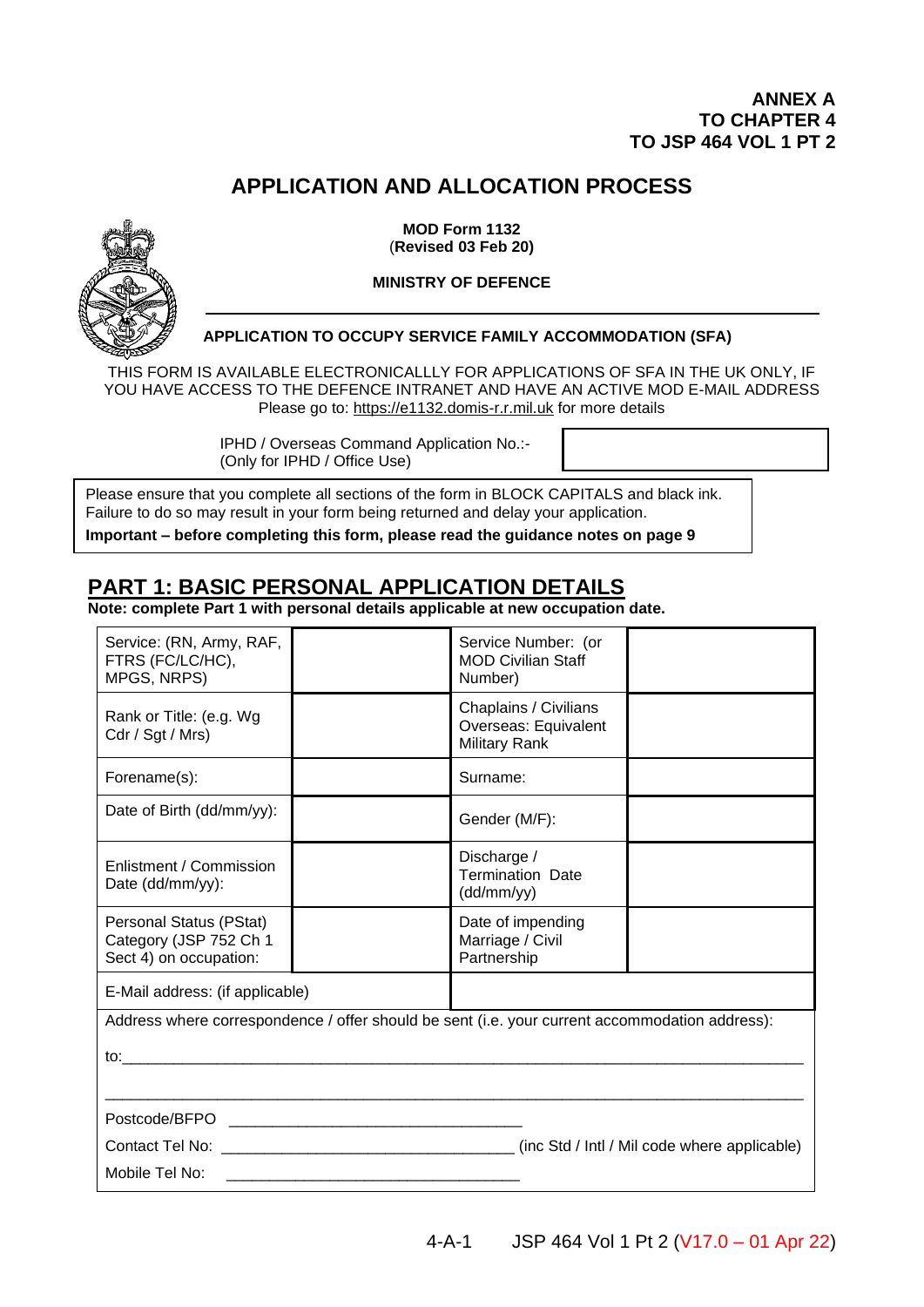| Are you assuming a designated 'in Command' appointment (See<br>Note 3). In the event of uncertainty, clarification will be provided<br>by sS Housing Colonel Staffs. |  |  | No. |  |
|----------------------------------------------------------------------------------------------------------------------------------------------------------------------|--|--|-----|--|
|                                                                                                                                                                      |  |  |     |  |
| If 'In Command': what is your appointment?                                                                                                                           |  |  |     |  |

| Are you a Foreign & Commonwealth applicant not serving in the<br>UK Armed Forces? (Y/N): | Yes | No. |  |
|------------------------------------------------------------------------------------------|-----|-----|--|
| Does any member of your family require a visa? (Y/N):                                    | Yes | No. |  |

#### *Non-British Forces Personnel only:*

| Nationality                                           |     |    |  |
|-------------------------------------------------------|-----|----|--|
| Are you serving in a designated Exchange Appointment? | Yes | No |  |

Complete the following table with the permanently resident members of your family (including Spouse / Civil Partner) for whom you require SFA; (See Note 4 as to which children should be included).

| <b>Title</b><br>(Mr/Mrs<br>etc.) | Surname                       | Forenames | Gender<br>M/F | DOB (or<br>due date)<br>dd/mm/yy | Relationship<br>to Applicant | Need to<br>enrol in local<br>school - Y/N |
|----------------------------------|-------------------------------|-----------|---------------|----------------------------------|------------------------------|-------------------------------------------|
|                                  |                               |           |               |                                  |                              |                                           |
|                                  |                               |           |               |                                  |                              |                                           |
|                                  |                               |           |               |                                  |                              |                                           |
|                                  |                               |           |               |                                  |                              |                                           |
|                                  |                               |           |               |                                  |                              |                                           |
|                                  | Date baby due (if applicable) |           |               |                                  |                              |                                           |

**Before completing this section you are required to confirm your entitlement / eligibility to Service Family Accommodation (SFA) in accordance with the relevant JSP 464 Part 1 (UK) or Part 2 (Overseas). Tick the box that reflects your correct entitlement or eligibility for this application.**

I verify that this application is for SFA:

(Tick one box as appropriate)

A new allocation to entitlement at my new Duty Station / Port Area (incl SSFA notice to vacate)

Entitlement by Virtue of Appointment (In Command / VCDS List)

An entitled transfer at my current Duty Station / Port Area.

An allocation to entitlement iaw JSP 464 Part 1 Para 0405b for Extended Duration Operational Tours in UK.

A request to RETAIN current SFA on posting within the Base Port Scheme (RN Only)

To RETAIN SFA to entitlement for (insert reason below iaw relevant JSP 464 retention regulations):

(Please attach justification for retention – i.e. CEAS Impact Statement etc.)

A transfer of SFA for additional needs and disability requirements (your application should be supported by authoritative medical evidence or Occupational Therapist's report).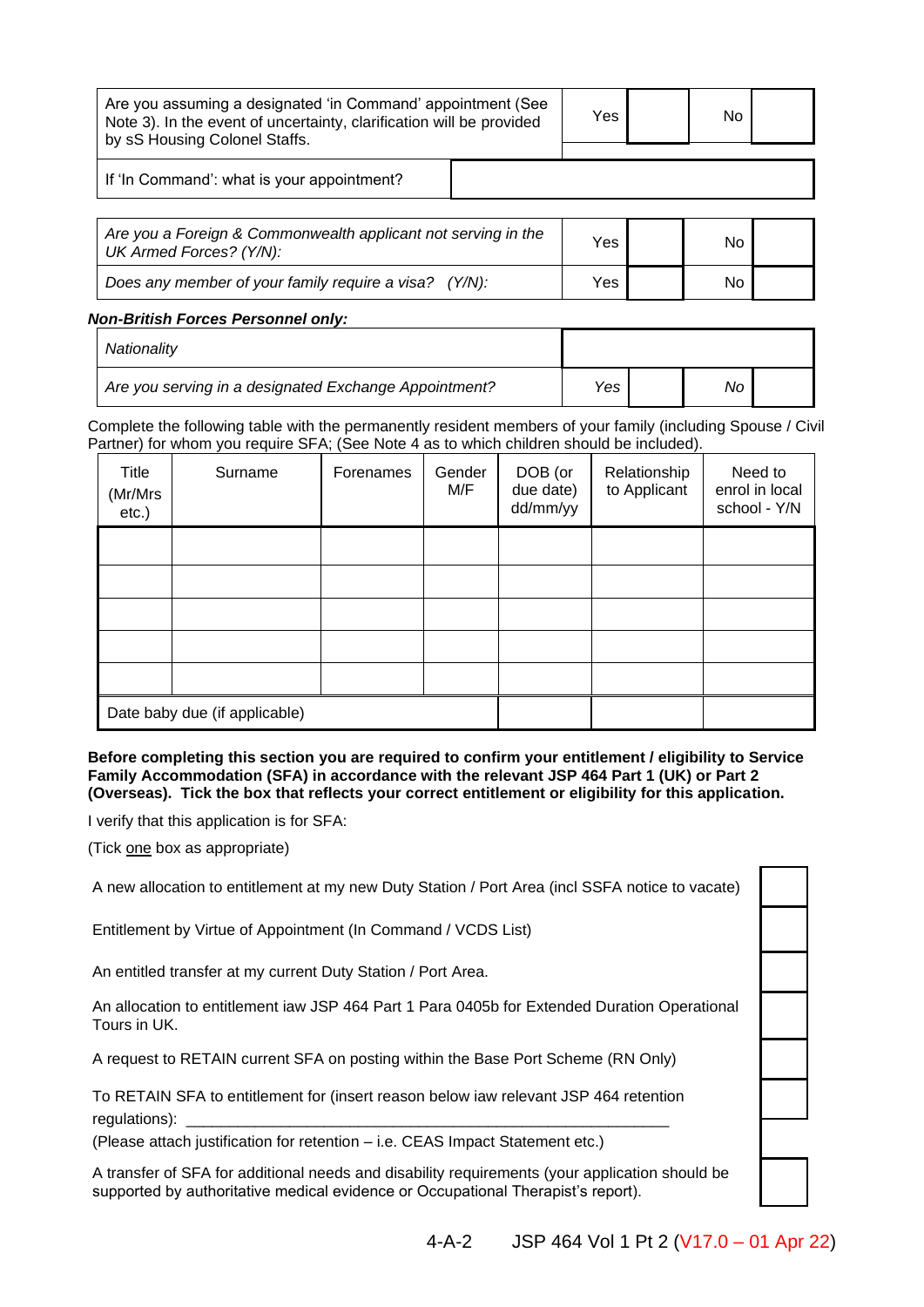A transfer of SFA for welfare reasons (Your application should be supported by a welfare report).

A non-entitled transfer of SFA for personal / lifestyle reasons (Not for occupants of SSFA)

A request for temporary SURPLUS SFA. Please confirm whether or not you will be occupying the surplus SFA during the working week or supply confirmation of alternative accommodation, i.e., authorisation of Form 1154 Application for SSSA or SLA address.

A request to RETAIN current SFA on posting on an ELIGIBLE basis.

### **PART 2: FUTURE HOUSING REQUIREMENTS (ON ASSIGNMENT ETC)**

| JPA Assignment Order Reference and<br>Date Issued (dd/mm/yy): (See note 5)                                                  |                                                                                                            |
|-----------------------------------------------------------------------------------------------------------------------------|------------------------------------------------------------------------------------------------------------|
| Ship/Shore based Unit/Station assigned to<br>and location (complete as many details as are<br>known):                       | Point of Contact (if known):<br>Full Unit Address:                                                         |
| Job / Post Title:                                                                                                           | Postcode / BFPO:<br>Email (if known):<br>Military Tel No:<br>Civilian Tel No:<br>(Inc Std / Int Dial Code) |
| Assignment Date (dd/mm/yy) (Joining date at<br>new unit):                                                                   |                                                                                                            |
| Date Occupation of SFA required (dd/mm/yy)<br>(Date should be no more than 4 weeks prior<br>to assignment date. See Note 6) |                                                                                                            |

| If you are posted to MOD London, is your new<br>appointment on the VCDS 45 Minute List?                                                                                                     | Yes |  | No. |  |
|---------------------------------------------------------------------------------------------------------------------------------------------------------------------------------------------|-----|--|-----|--|
| Expected End Date of Future Assignment (as<br>per JPA Assignment Order) (dd/mm/yy)                                                                                                          |     |  |     |  |
| Receiving Unit 'Unit Indicator Number' (UIN)                                                                                                                                                |     |  |     |  |
| Do you have additional needs that may<br>require adapted accommodation?                                                                                                                     | Yes |  | No. |  |
| If yes, please support this application with the appropriate authoritative medical certificate or<br>Occupational Therapists (OT) report / written evidence by an appropriate professional. |     |  |     |  |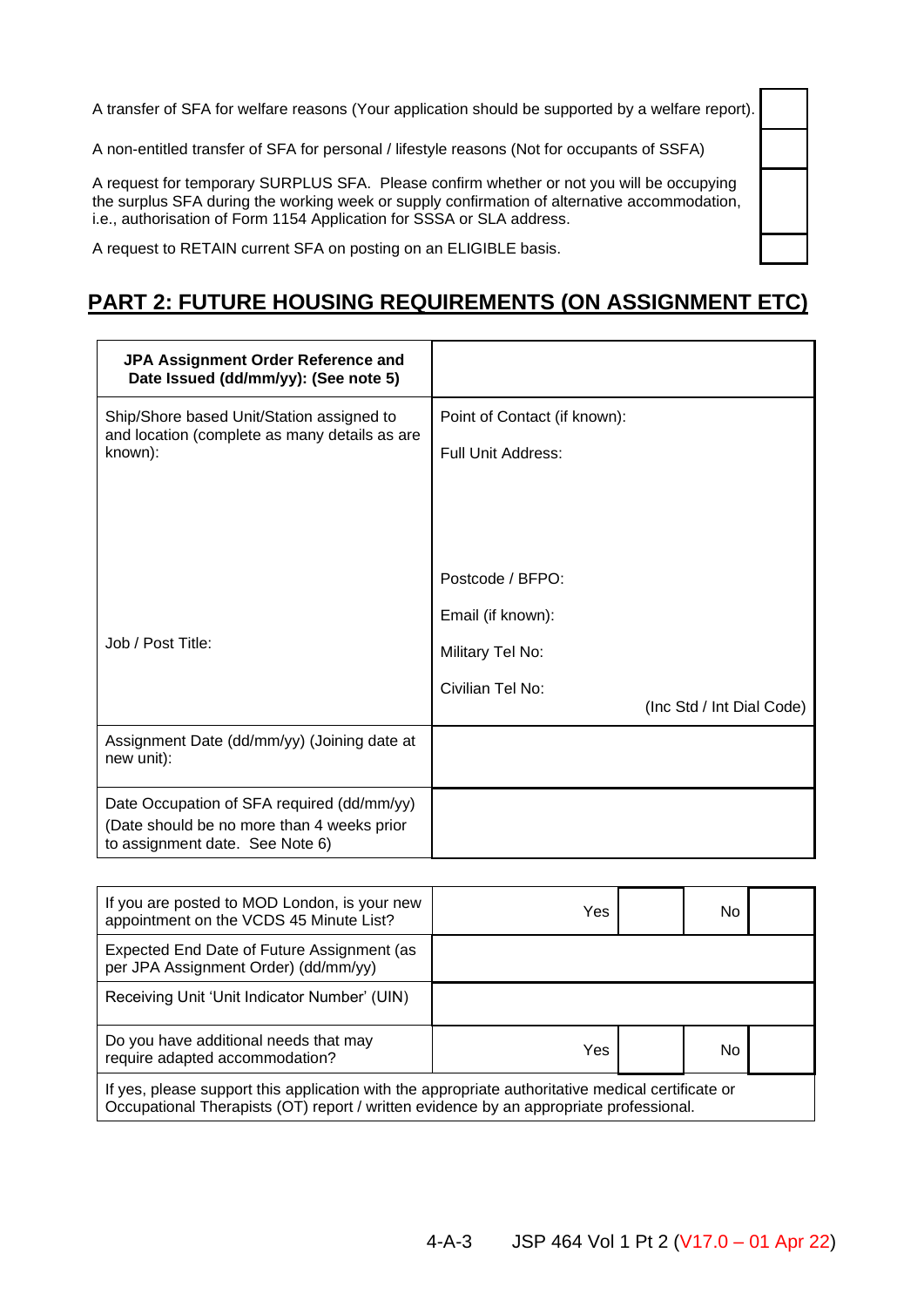| Do you require a copy of the 'Additional                                                   |     |  |     |  |  |
|--------------------------------------------------------------------------------------------|-----|--|-----|--|--|
| Needs and Disability: A Guide For Service                                                  | Yes |  | No. |  |  |
| Families                                                                                   |     |  |     |  |  |
| Note: If you are currently in adapted SFA, please attach your current OT report; A further |     |  |     |  |  |
| report may be required for the new SFA. (JSP 464 Pt 1 - Ch 4)                              |     |  |     |  |  |

| FOR OVERSEAS COMMANDS ONLY - Not BF Germany / PJOBs                                                         |     |  |    |  |
|-------------------------------------------------------------------------------------------------------------|-----|--|----|--|
| If SFA is unavailable at the time you require it, or retention of your present SFA is not agreed, will you: |     |  |    |  |
| Accept Overseas Rental Allowance (ORA)                                                                      | Yes |  | No |  |
| Yes<br>No<br>Make private arrangements                                                                      |     |  |    |  |

### **PART 3: CURRENT ASSIGNMENT DETAILS**

| <b>Current Unit Details:</b>   |      |  |
|--------------------------------|------|--|
| Full Place of Duty<br>Address: |      |  |
| Postcode / BFPO:               | UIN: |  |
| Email:                         |      |  |
| Military Tel No:               |      |  |
| Civilian Tel No:               |      |  |
| Fax No:                        |      |  |

## **CURRENT HOUSING ARRANGEMENTS** Is your current home:

| SFA in UK?                                                                                                                                                             | Yes | No |  |
|------------------------------------------------------------------------------------------------------------------------------------------------------------------------|-----|----|--|
| If your current home is SFA / Substitute SFA managed by DIO<br>Accommodation, enter the address and read Note 7 regarding<br>Notice to Vacate / Move Out requirements. |     |    |  |
| SFA in an overseas location?                                                                                                                                           | Yes | No |  |
| Rented on ORA (Applicable to Overseas Stations Only)                                                                                                                   |     | No |  |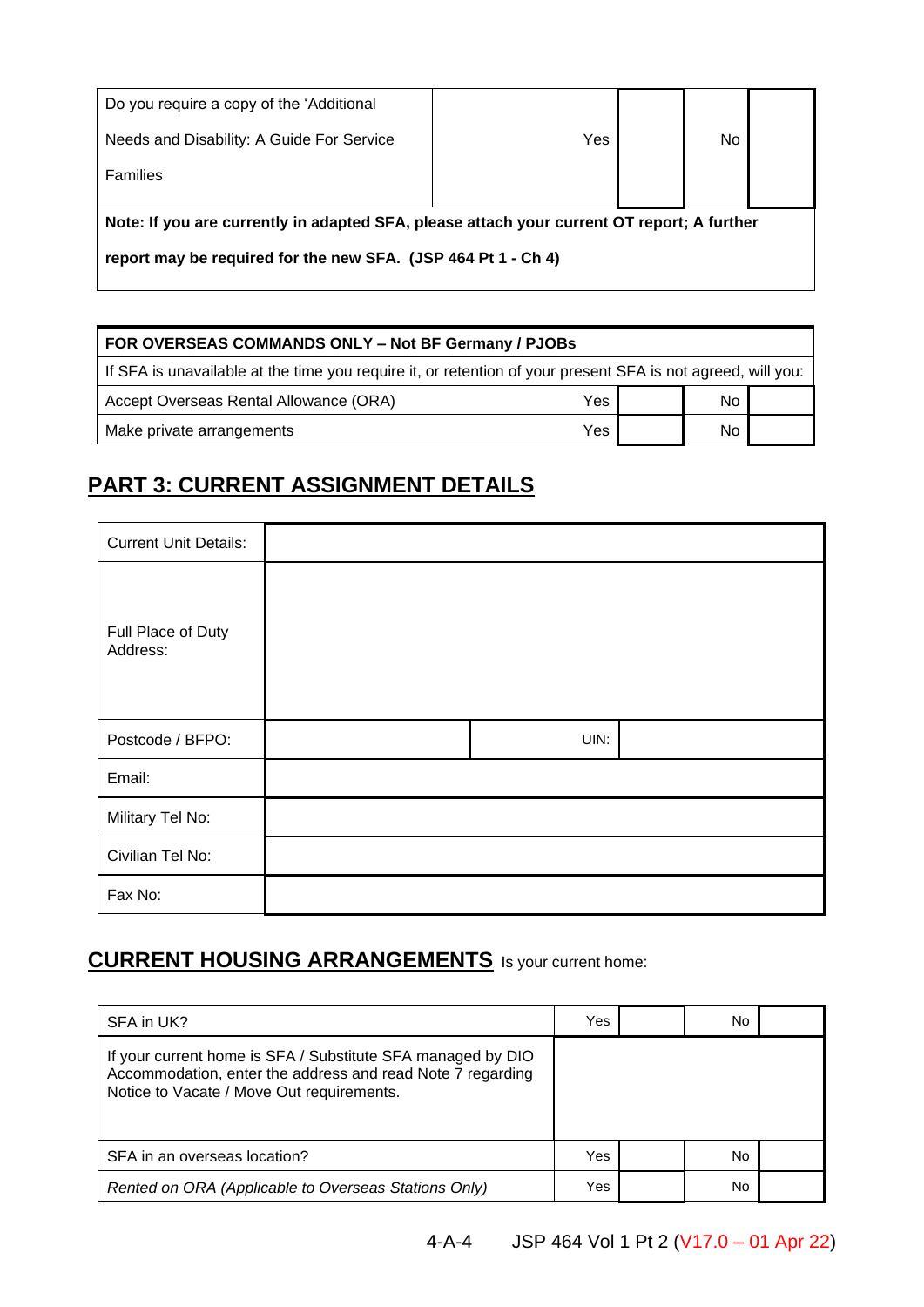| Private accommodation?                                                                                                                                                                                               | Yes | No. |  |
|----------------------------------------------------------------------------------------------------------------------------------------------------------------------------------------------------------------------|-----|-----|--|
| If Private, what is the postcode of the property?                                                                                                                                                                    |     |     |  |
| Single Living Accommodation (or Substitute Service Single<br>Accommodation (SSSA))?                                                                                                                                  | Yes | No. |  |
| Substitute Service Family Accommodation?                                                                                                                                                                             | Yes | No  |  |
| Do you own a property within 50 miles from your new place of<br>duty which you have purchased / extended with the aid of an<br>extant LSAP or FHTB loan (JSP 464 Part 1 Ch 3 / JSP 464<br>Part 1 Ch 11/JSP 752 Ch 2) | Yes | No  |  |

### **PREFERENCES**

| <b>All applicants to Answer:</b>                                                                                                                                                                                                                                                                                   |                     |  |           |  |  |  |
|--------------------------------------------------------------------------------------------------------------------------------------------------------------------------------------------------------------------------------------------------------------------------------------------------------------------|---------------------|--|-----------|--|--|--|
| Would you like a garage                                                                                                                                                                                                                                                                                            | Yes                 |  | No.       |  |  |  |
| If Yes, please complete the garage application form attached.                                                                                                                                                                                                                                                      |                     |  |           |  |  |  |
| Do you have any large pets (dogs/cats etc)?                                                                                                                                                                                                                                                                        | Yes                 |  | <b>No</b> |  |  |  |
| If yes, please complete Annex B (Permission for Pets to be<br>kept in SFA). You are advised to make yourself familiar with<br>the additional cleaning requirements for pets at move out - JSP<br>464 Pt 1 or 2 Chap 7 - and sign that you understand the<br>requirements placed upon you if permission is granted. | Signature:<br>Name: |  |           |  |  |  |

### **PREFERRED LOCATIONS** You may state up to 3 preferred areas and/or estates, but not

specific roads. (See Note 8)

| $(1)$ : |  |
|---------|--|
| $(2)$ : |  |
| $(3)$ : |  |

### **EXTENDED DURATION DEPLOYMENT OPTIONS**

Note:- If you are applying for SFA in a specific area under the rules for Extended Duration Operational Tours (JSP 464 Pt 1 Para 0505b), please complete the following section to assist the IPHD to allocate you the most appropriate property to the area you wish to move to. The SFA allocated may be outside normal radii and SSFA will only be procured in exceptional circumstances:-

| The area requested is close to: | amily: | Unit (Base Port /<br>Regt / Station): |
|---------------------------------|--------|---------------------------------------|
|---------------------------------|--------|---------------------------------------|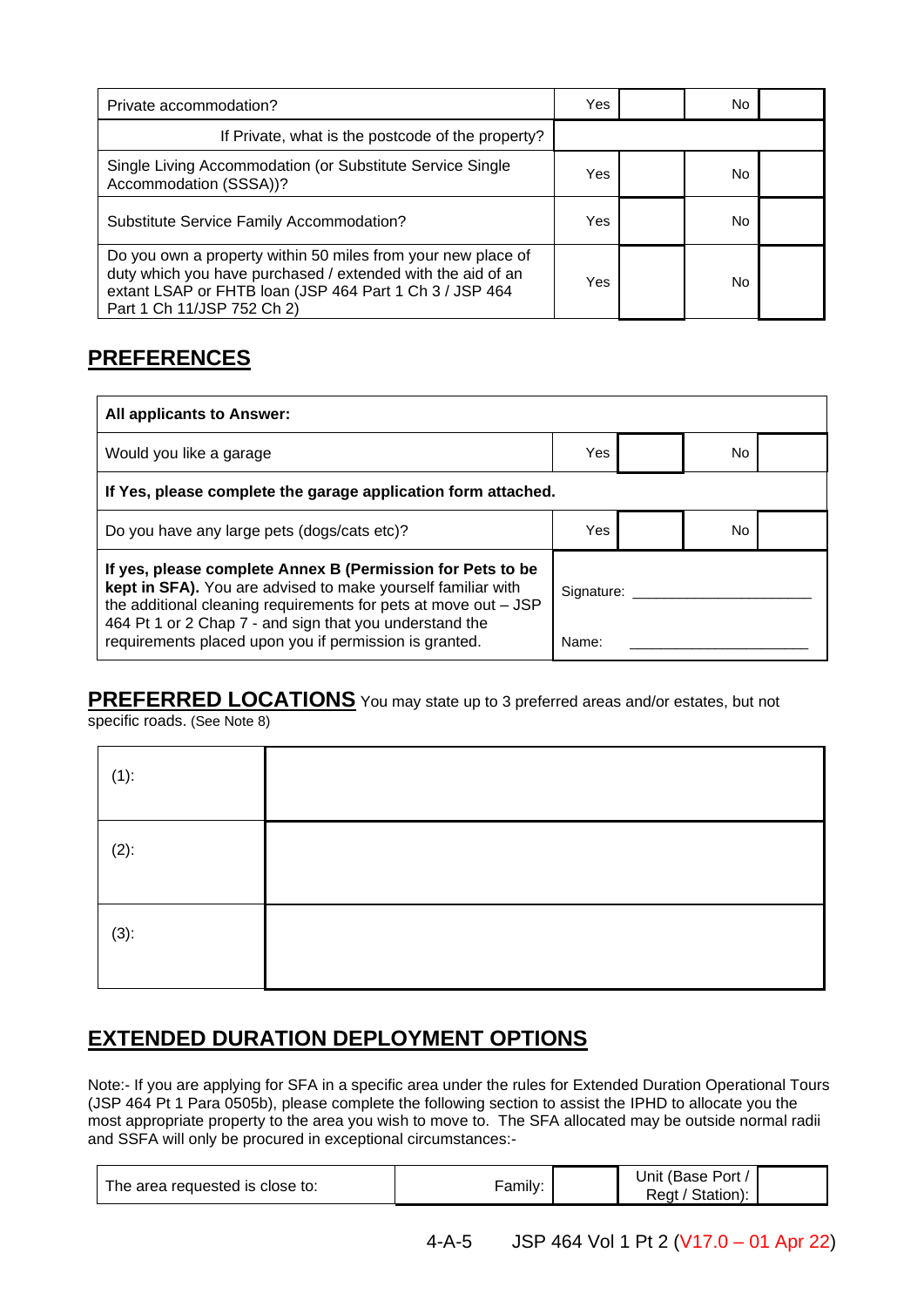| Relationship & Full Address of Relatives: |  |
|-------------------------------------------|--|
| Full Service and/or Parent Unit Address:  |  |

### **PART 4: DATA PROTECTION ACT 2018**

#### *PLEASE NOTE*

**I understand and accept that in pursuing this application the Defence Infrastructure Organisation and their contracted agents may use the data provided in connection with activities concerned with the provision and improvement of the Service Families Accommodation service. The provision of Service Family Accommodation also incorporates a survey that is essential to the assurance of the successful delivery of Service Family Accommodation. To enable this survey we may also share your data with MOD appointed industry partners who will ensure all appropriate measures are taken to protect your personal data. I understand and accept that the Defence Infrastructure Organisation may be required to release certain information to external agencies, agencies and bodies within the MOD (e.g. Pay/Record Offices, Local Commands etc.) and that this will take place in accordance with the provisions of the Data Protection Act 2018.**

### **PART 5: SIGNATURE OF APPLICANT**

Please recheck the information given is correct and that your requirements are clearly stated and sign below. Please **You are reminded it is a disciplinary offence to knowingly give false information. (See Note 9).**

I will inform the IPHD and my Chain of Command of any change in assignment or duty location which affects this application. I am aware that should I fail to comply with these regulations, then my publicly provided accommodation and allowance entitlements will be subject to formal review and may be withdrawn.

| <b>SIGNATURE</b><br><b>DATE</b><br>OF<br><b>APPLICANT</b> |  |
|-----------------------------------------------------------|--|
|-----------------------------------------------------------|--|

### **PART 6: DECLARATION BY RESPONSIBLE OFFICER** (Not to be

completed by Applicant)

(To be completed by the Divisional / Unit Admin / Families / PSF officer at **WO level or above**).

**I certify that the mandatory information given at Parts 1, 2 and 3 of this Application has been checked and is correct:**

| Responsible Officer's Signature: |  |
|----------------------------------|--|
|                                  |  |
| Appointment:                     |  |
| Email Address:                   |  |
| Military Telephone Number:       |  |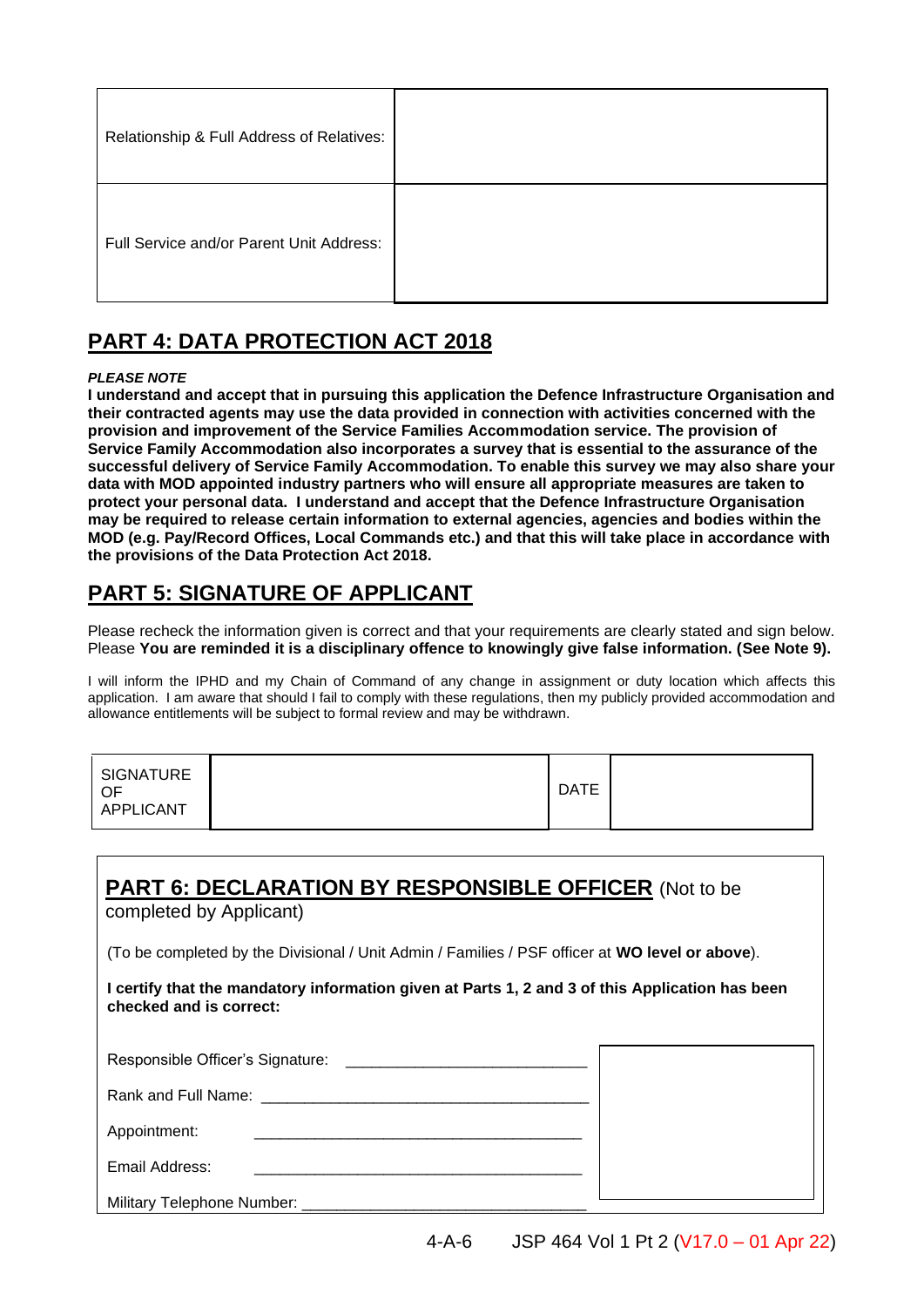Date: \_\_\_\_\_\_\_\_\_\_\_\_\_\_\_\_\_\_\_\_\_\_\_\_\_\_\_\_\_\_\_\_\_\_\_\_\_\_\_\_\_\_\_\_\_\_\_\_ UNIT STAMP

**Send one copy of the completed form to the Housing Provider serving the Shore Based Unit/Station where you seek accommodation, and one copy to the Ship/Shore based Unit/Station which you are currently assigned.**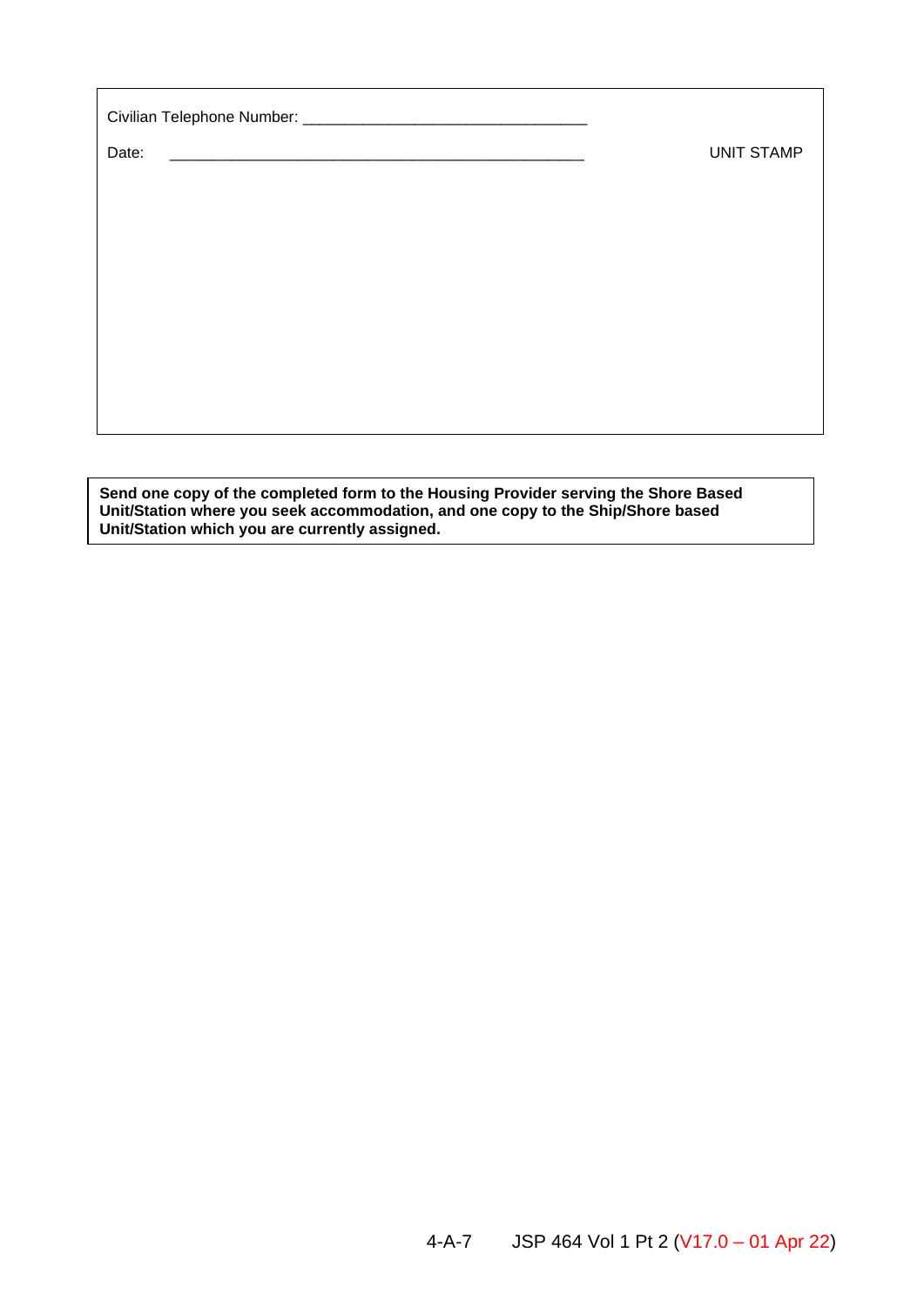### **FURNISHING REQUIREMENTS**

TO BE COMPLETED BY THE APPLICANT AND SUBMITTED BY YOUR LOCAL HOUSING PROVIDER TO THE APPROPRIATE SERVICE SUPPLY ORGANISATION AT LEAST 10 WORKING DAYS BEFORE THE DATE THE FURNITURE IS REQUIRED. **THIS DOES NOT APPLY FOR ASSIGNMENTS TO GIBRALTAR.**

| No                                      | Rank | Name |
|-----------------------------------------|------|------|
| SHIP/UNIT/STATION<br>To be assigned to: |      |      |

| Address Allocated (IPHD use only) | Date of Move In |
|-----------------------------------|-----------------|
|                                   |                 |

Number of Children (insert age in relevant box):

| Male:   |  |  |  |  |
|---------|--|--|--|--|
| Female: |  |  |  |  |

Do you require any furnishings (See Note 10.) **Yes / No**.

**Please indicate in the column [QTY REQ] the quantity of each item you would like in your SFA. DAS items requested are subject to alteration dependent upon the size and type of SFA allocated and your entitlement which is listed in the joint service scales contained in JSP 308. The figures shown below give the average quantities as a guide. It should be noted that other than the DAS items provided in an unfurnished SFA, all other DAS items are issued on request and reflect the furnishing charge of part or fully furnished.** 

**NOTE –** The following items remain in SFA irrespective of its furnishing state: carpets, curtains, cooker, door mats, dustbin, shower curtain, smoke alarms and CO alarms (where appropriate).

| <b>ITEM</b>                      | AV<br><b>ENT</b> | QTY<br>REQ. | <b>ITEM</b>                                     | AV<br><b>ENT</b> | QTY<br>REQ. |
|----------------------------------|------------------|-------------|-------------------------------------------------|------------------|-------------|
| <b>BED DOUBLE &amp; MATTRESS</b> | 1                |             | TABLE NEST OF 3                                 | 1                |             |
| <b>BED SINGLE &amp; MATTRESS</b> | $\overline{2}$   |             | <b>TABLE OCCASIONAL</b>                         | 1                |             |
| <b>BUNK BED (Children Only)</b>  | 1                |             | <b>STOOL BATHROOM</b>                           | 1                |             |
| DRESSING TABLE + MIRROR          | 1                |             | <b>STOOL STEP KITCHEN</b>                       | 1                |             |
| <b>CHEST OF DRAWERS</b>          | 2                |             | DESK (with 3 drawer pedestal) +<br><b>CHAIR</b> | 1                |             |
| <b>STOOL DRESSING</b>            | 1                |             | WARDROBE see note                               | 1                |             |
| <b>BEDSIDE CABINET</b>           | 4                |             | <b>BOARD IRONING</b>                            | 1                |             |
| SETTEE 2/3 SEAT (with covers)    | 1                |             | <b>CHAIR HIGH CHILD</b>                         | 1                |             |
| CHAIR EASY (with covers)         | 2                |             | <b>COT CHILD &amp; MATTRESS</b>                 | 1                |             |
| <b>SIDEBOARD</b>                 | 1                |             | STAIR & DOOR GATE INFANT                        | 1                |             |
| <b>BOOKCASE</b>                  | 1                |             | <b>PLAYPEN CHILD</b>                            | 1                |             |
| <b>CHAIR DINING</b>              | 8                |             | <b>VACUUM CLEANER</b>                           | 1                |             |
| <b>TABLE DINING</b>              | 1                |             | <b>BRUSH WC + CONTAINER</b>                     | 1                |             |
| <b>SIDE TABLE</b>                | 1                |             | <b>GARDEN TOOLS SET</b>                         | 1                |             |
|                                  |                  |             |                                                 |                  |             |

GET-YOU-IN/OUT-PACKS – **I DO / DO NOT** REQUIRE A GET-YOU-IN/OUT-PACK (DELETE AS NECESSARY) These are issued as complete packs and contain bedding, cutlery, crockery, kettle, iron and kitchen utensils. They are issued on a temporary basis only and must be returned complete within 6 weeks of occupation.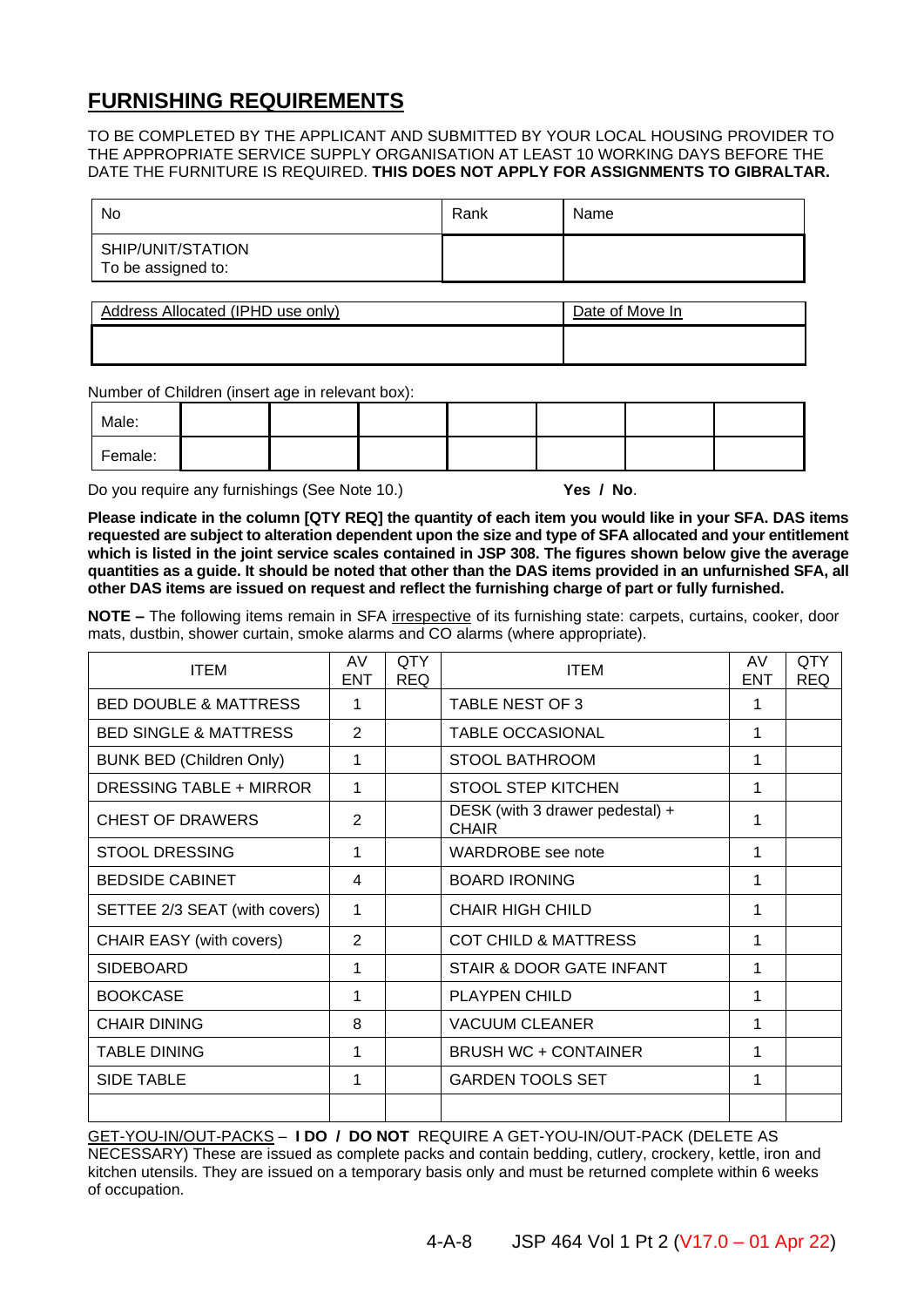### **FOR LOCAL HOUSING PROVIDER USE ONLY**

| Entitlement (by SFA Type)      |  |
|--------------------------------|--|
| Entitlement to Tied SFA?       |  |
|                                |  |
| Entitlement to Ex Officio SFA? |  |

| Address of allocated SFA |  |
|--------------------------|--|
| <b>Occupation Date</b>   |  |

Any additional details that may be relevant may be commented upon below:

#### Accommodation required to be assessed by the Furnishing Authority on the basis of items selected

| . II.<br>.<br>ully<br>ne<br>טור<br>. | -<br>______ |  | $\sim$<br>- - - - - - -<br>чес<br>_ _ _ _ _ |  |
|--------------------------------------|-------------|--|---------------------------------------------|--|
|--------------------------------------|-------------|--|---------------------------------------------|--|

| Furnished to Scale:                  | <b>FULL</b> |  |
|--------------------------------------|-------------|--|
| Part furnished                       | <b>PART</b> |  |
| Unfurnished                          | <b>UNF</b>  |  |
| Non-applicable (non crown employees) | <b>NA</b>   |  |

| <b>Allocations Notes:</b> |
|---------------------------|
|                           |
|                           |
|                           |
|                           |
|                           |
|                           |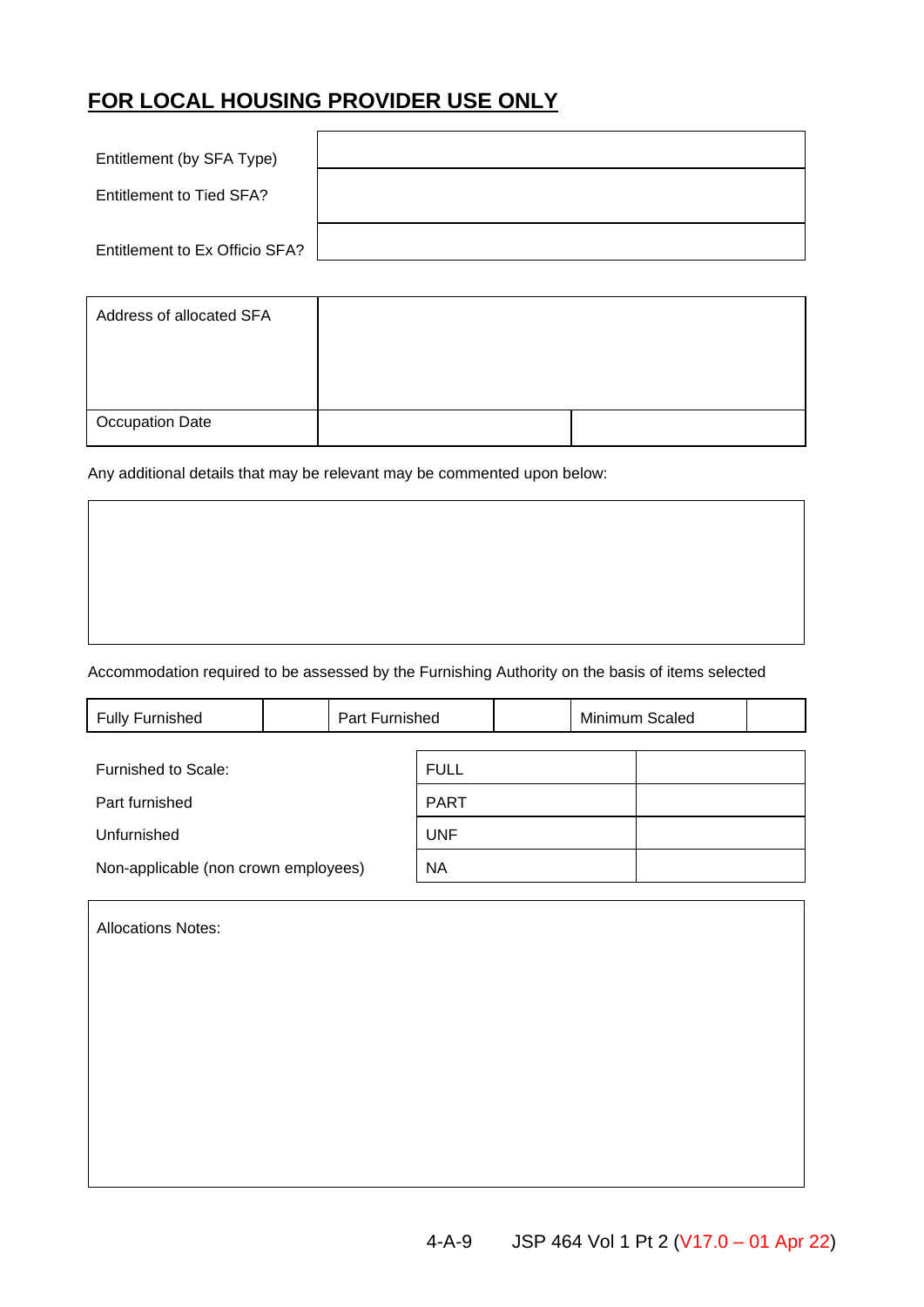#### **GUIDANCE NOTES FOR THE COMPLETION OF THE SFA APPLICATION FORM (MOD FORM 1132)**

1. All sections of the form must be completed in black ink and in block capitals. Please complete legibly and with as much detail as possible.

2. The completion of all sections of the form is mandatory. Without the information requested it will not be possible for your Housing Provider to process the application. This may result in the form being returned to the applicant and a subsequent delay in allocating you SFA. Chaplains, Civil Servants and Civilians where entitled/eligible should provide military equivalent rank to ensure allocation of SFA to the appropriate entitlement.

3. Personnel filling "In Command" appointments may be provided with SFA which is exofficio / tied to the particular appointment. The entitlement will be deemed to exist if the applicant exercises Commanding Officers Powers of Punishment as defined within the Armed Forces Act 2006. In cases of doubt, the appropriate Housing Colonel will arbitrate.

4. The number of people expecting to live in a property could influence the SFA to which you are entitled. All dependent children living with you (including those at boarding school) and for whom you and/or your spouse/civil partner have legal custody and you can demonstrate that you are legally the prime mover should be entered. Live in nannies for children / and au pairs who have been the subject of specific approval should be included. Expected date of birth for baby(ies) due should also be entered on the form. Single Service personnel approved for adoption will be entitled to occupy SFA from the date of approval given the need to establish a home prior to any child being placed with the adoptive parent. See JSP 464 Chapter 1 for detailed regulations.

5. Your assignment information is stated on your Assignment Order.

6. There is no entitlement to SFA prior to the date of assignment (unless vacating tied/ex-officio SFA or posted in to UK from overseas or from UK to overseas). The Housing Provider will make every effort to meet your required date up to a maximum of 4 weeks prior to your assignment date. You should not book removals / make schooling arrangements etc. until you have received and accepted your formal offer of allocation.

7. If you currently occupy SFA you are required to notify your current Housing Provider that you are assigned within 14 days of receipt of your Assignment Order (unless you are deployed on operations or at sea when this may not be possible, in which case you are to notify your Housing Provider within 14 days of your return). If you currently occupy SSFA, you should also notify the MOD contractor by giving them the appropriate Notice as per your Licence to Occupy (usually 40 days).

8. Preferred Locations: For an entitled move the IPHD will try and allocate SFA in your preferred location; if the preferred location is not available, the IPHD will allocate as close as possible to the Duty Station.

9. Once the 1132 form is completed, data submitted may be cross-referenced with JPA records. Disciplinary action may be taken if you knowingly submit incorrect / withhold information that affects your entitlement to accommodation.

10. You should select which (if any) further items of furniture you wish to have included in your SFA (except Gibraltar). Your selection will be assessed by the respective Furnishing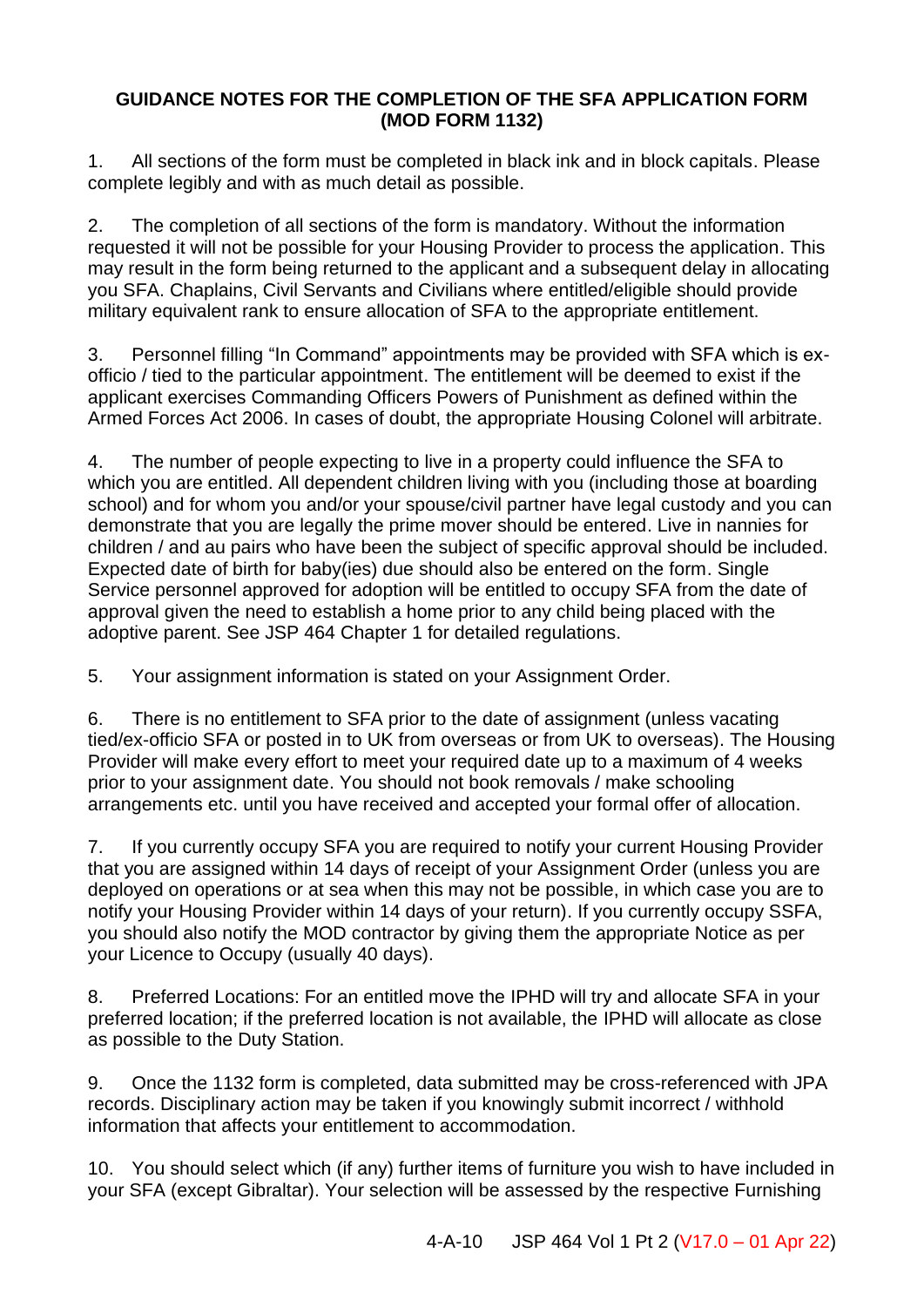Authority; this normally occurs when you move in to the SFA, on the basis of the numbers and nature of the items requested. You will be advised of this assessment and the impact it will have on the SFA charge you will pay.

If you have any further queries over the completion of this Application Form you should contact your local Housing Provider for advice.

Policy for the provision of SFA is contained in Tri-Service Accommodation Regulations – JSP 464 (Vol 1 Part 1 – UK & Overseas)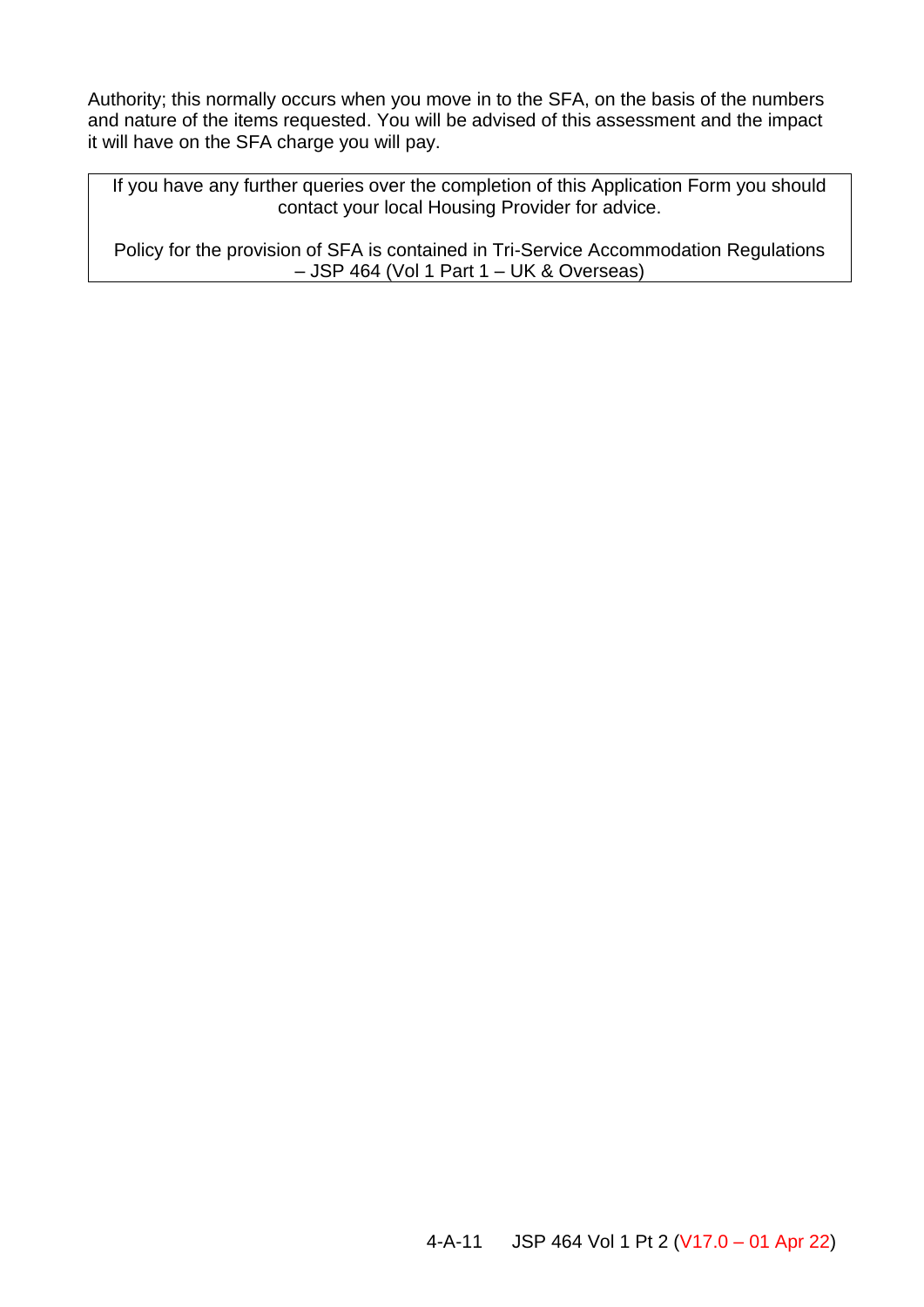#### **MOD FORM 1132**

#### **GARAGE APPLICATION**

The Service Family Accommodation (SFA) allocated to you may not have a garage attached to the property. Please would you indicate below whether you would like one. If there is no garage within the curtilage of the property, on receipt of your application you will either be allocated a standalone in the vicinity of your SFA or placed on a waiting list for the next suitable garage.

You are reminded that private vehicles and/or personal effects are stored in the garage at your sole risk and the Department and/or its agents will not accept any liability for loss or damage to such property when stored in the garage.

| I wish to apply for a garage Yes |  |  |
|----------------------------------|--|--|
| From (date)                      |  |  |

(To be completed by your Local Housing Provider)

#### **OFFICE USE ONLY**

| Date application received    |     |    |      |  |
|------------------------------|-----|----|------|--|
| Offer letter sent            | Yes |    |      |  |
| Waiting list letter sent Yes |     | No |      |  |
| Signature                    |     |    | Date |  |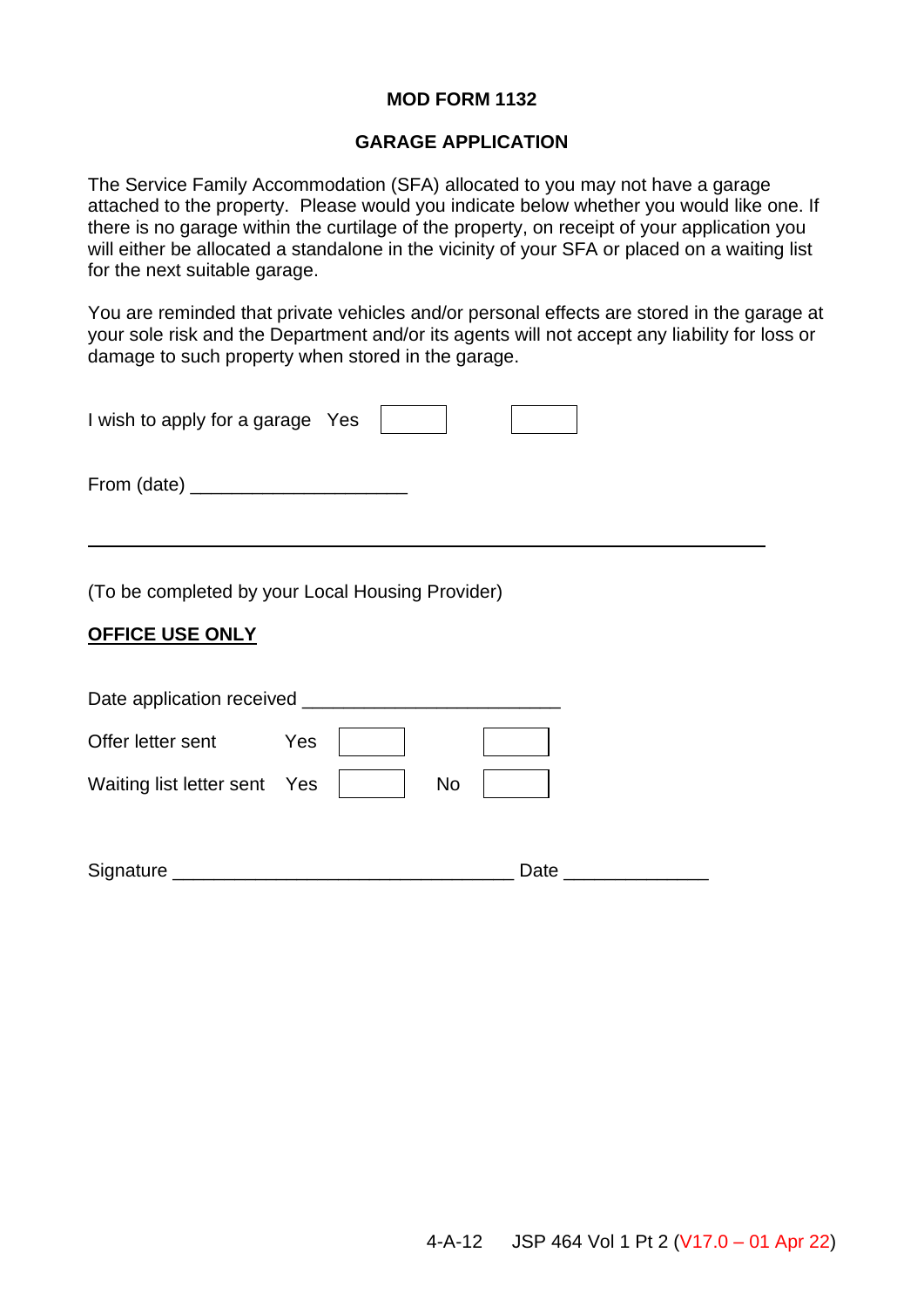#### **MOD FORM 1132**

#### **APPLICATION TO KEEP A PET(S) IN SERVICE FAMILY ACCOMMODATION**  *(For completion by Licensee)*

| Name of Licensee      |  |
|-----------------------|--|
| Rank                  |  |
| <b>Service Number</b> |  |
| <b>Contact Tel No</b> |  |
| <b>SFA Address</b>    |  |
|                       |  |
|                       |  |
|                       |  |

*Use a separate entry for each pet.*

| Type of Pet<br>(JSP 464 Pt 1 Para<br>0619 <sub>b</sub> | <b>Breed</b> | Colour | Is pet caged?<br>Yes / No |
|--------------------------------------------------------|--------------|--------|---------------------------|
|                                                        |              |        |                           |
|                                                        |              |        |                           |
|                                                        |              |        |                           |
|                                                        |              |        |                           |

I have read, and understand that it is my responsibility to keep the pet(s) under control at all times.

Signature…………………………………………….

Name (Block Capitals)…………………………….

Date………………………………………………….

Please return the completed form to the IPHD.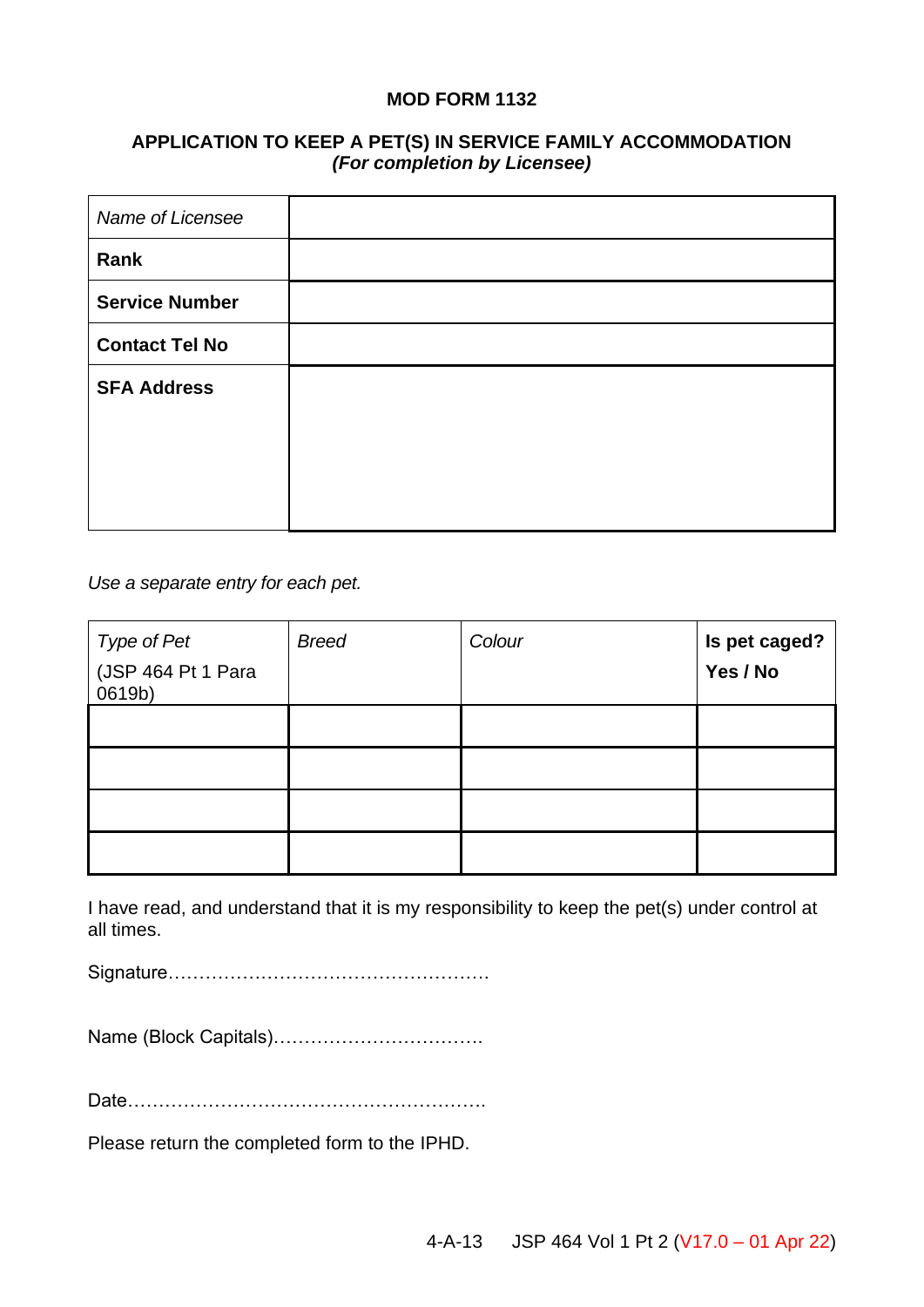#### **RULES FOR KEEPING PETS IN SFA**

1. The name and address of the owner must be inscribed on the dog's collar.

2. The Licensee is responsible for keeping the pet(s) under control at all times.

3. The pet(s) must be prevented from causing nuisance, including barking and fouling footpaths.

4. The owner/Licensee must comply with the Dangerous Dogs Act 1991 if applying to keep a dog(s). The act lists the following dogs as dangerous:

- Pit-Bull Terrier
- Japanese Tosa
- Dogo Argentino
- Fila Braziliero

5. Dogs are not permitted in children's play areas.

6. The Licensee is to ensure that pet(s) do not damage the fabric of the building, spoil the make up of the garden area or cause damage to perimeter fencing/boarding.

7. Permission will only be considered for the pet(s) listed. Permission must be sought on an individual basis should further pets be acquired.

8. The Licensee is to notify IPHD if there is any change to the information provided.

9. The Licensee must ensure that carpets, floor coverings, fixtures and fittings are left clean and free of infestation and make good gardens spoilt by animals prior to move out of SFA. Failure to do so may result in charges being raised against the individual.

10. IPHD retains the right to revoke permission to keep a pet(s) should any of the above rules be contravened, in accordance with JSP 464 Chapter 7. If for any reason, permission to keep a pet is revoked, the owner/licensee is to make arrangements for the animal(s) to be re-housed within 2 weeks of written notification being received.

11. You must not bury deceased pets in the garden of the SFA or on any MOD communal land under any circumstances.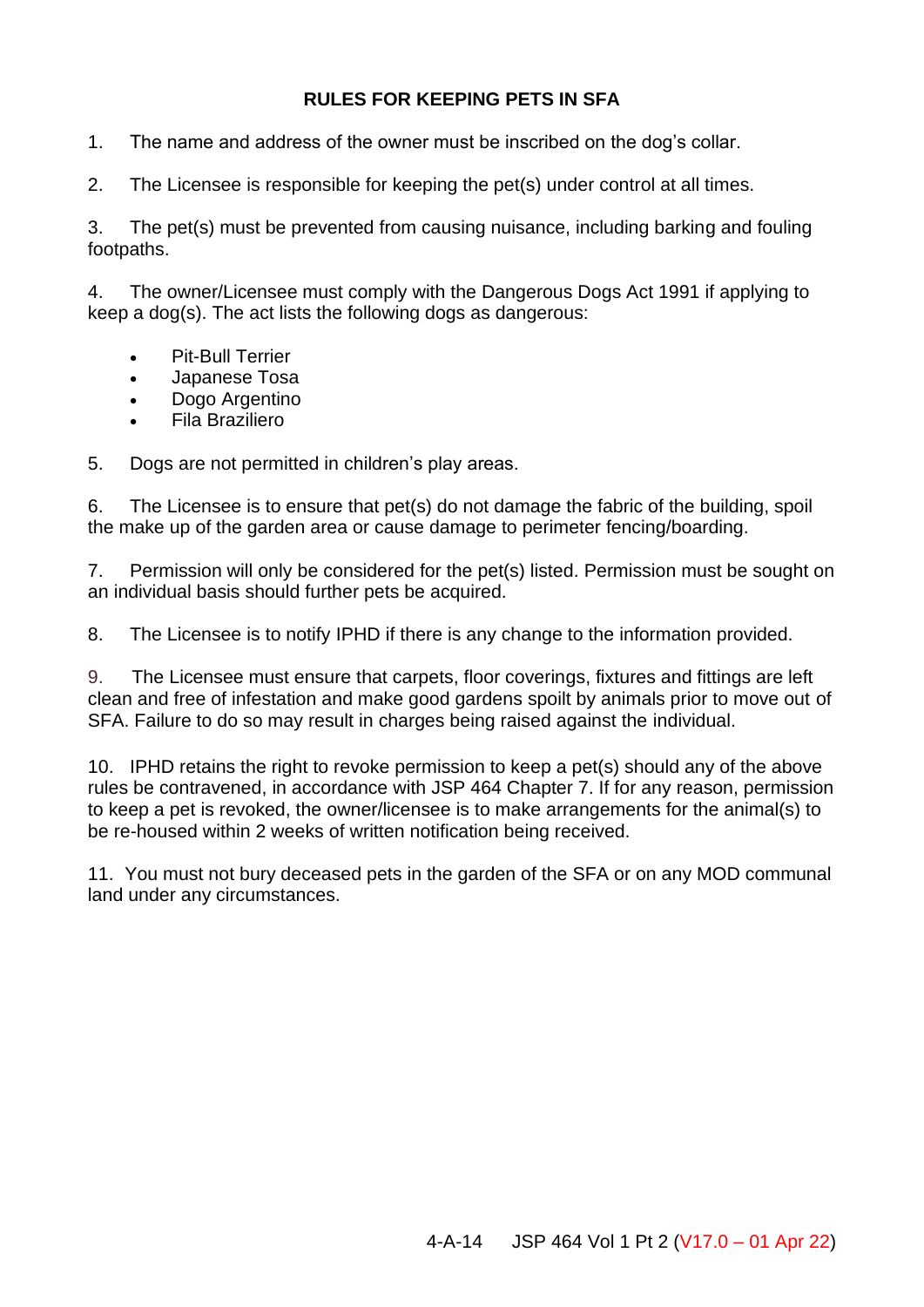

**ANNEX B TO CHAPTER 4 TO JSP 464 VOL 1 PT 2**

#### **PROTECT – STAFF WHEN COMPLETED**

#### **REVIEW OF 2ND OFFER OF SFA (UK ONLY)** [**Form (e1132b) – sent electronically by the IPHD with all 2nd offers**]

#### *The onus is on Service personnel (SP) to complete this form accurately and in a timely manner to include full details of need, recognising SFA is offered at entitlement and in accordance with JSP 464.*

#### **PART 1: TO BE COMPLETED BY APPLICANT AND SUBMITTED (EMAIL OR FAX) TO INITIAL REVIEWING OFFICER<sup>8</sup> WITHIN 4 DAYS OF 2ND OFFER BEING MADE BY THE IPHD**

| Name                            |                                    |                  |                                      | Service<br>Number:                 |  |
|---------------------------------|------------------------------------|------------------|--------------------------------------|------------------------------------|--|
| Rank                            |                                    |                  | Service (RN, Army,<br>RAF, FTRS(FC)) |                                    |  |
| <b>Present Address</b>          |                                    |                  |                                      |                                    |  |
| Contact Number.                 |                                    |                  |                                      | Mobile<br>Number                   |  |
| <b>Email Address</b>            |                                    |                  |                                      |                                    |  |
|                                 | <b>Address of Property Offered</b> |                  |                                      |                                    |  |
| E1132<br>Application<br>Number: |                                    | Date of<br>Offer |                                      | Date Offer<br>to be<br>accepted by |  |
| <b>Current Unit</b>             |                                    |                  |                                      |                                    |  |
| <b>Current Unit Address</b>     |                                    |                  |                                      |                                    |  |
| <b>Officer</b>                  | Employing/Commanding               |                  |                                      | Contact<br>Number                  |  |

<sup>8</sup> RN: Employing Officer/Divisional Officer (WO1 level or above): Army: Commanding Officer; RAF: Commanding Officer (new duty station).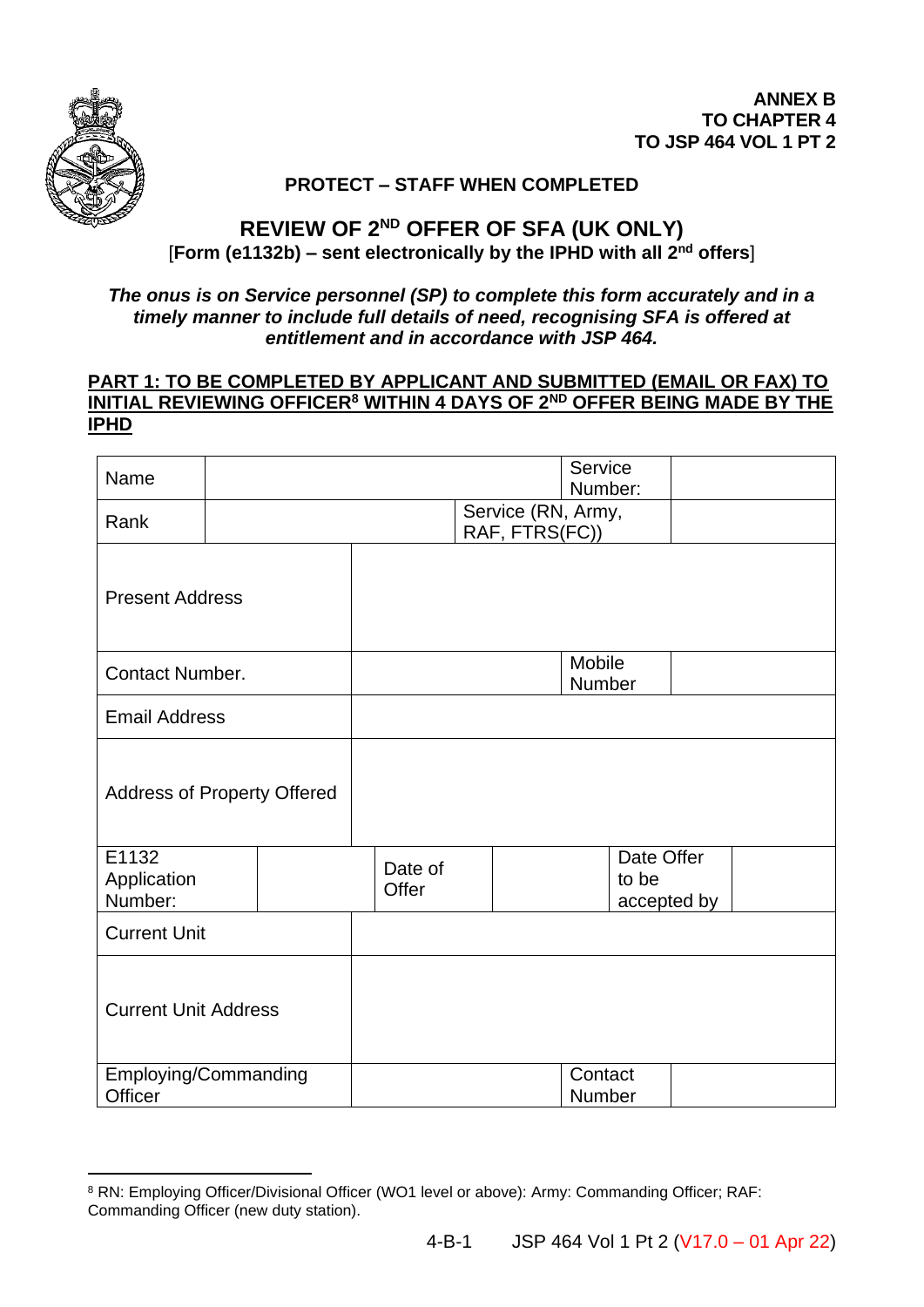| Date of Assignment                         | <b>SFA</b><br>Required<br>Date |
|--------------------------------------------|--------------------------------|
| <b>Future Unit</b>                         |                                |
| <b>Future Unit Address</b>                 |                                |
| Employing/Commanding<br>Officer (if known) | Contact<br>Number              |

| Personal<br>Reason for<br>rejecting 2 <sup>nd</sup><br>Offer of SFA                                                                                                                | If rejecting SFA for personal reasons you should ensure that you<br>provide the full evidence of why the rejection is necessary. Further<br>supporting evidence may be attached to this form as required. |  |  |  |
|------------------------------------------------------------------------------------------------------------------------------------------------------------------------------------|-----------------------------------------------------------------------------------------------------------------------------------------------------------------------------------------------------------|--|--|--|
|                                                                                                                                                                                    |                                                                                                                                                                                                           |  |  |  |
|                                                                                                                                                                                    |                                                                                                                                                                                                           |  |  |  |
|                                                                                                                                                                                    |                                                                                                                                                                                                           |  |  |  |
|                                                                                                                                                                                    |                                                                                                                                                                                                           |  |  |  |
|                                                                                                                                                                                    |                                                                                                                                                                                                           |  |  |  |
|                                                                                                                                                                                    |                                                                                                                                                                                                           |  |  |  |
|                                                                                                                                                                                    |                                                                                                                                                                                                           |  |  |  |
|                                                                                                                                                                                    |                                                                                                                                                                                                           |  |  |  |
| Signature of<br>Applicant:                                                                                                                                                         | Date:                                                                                                                                                                                                     |  |  |  |
| Once completed this form should be submitted to the Initial Reviewing Officer as follows<br>(copied to the IPHD):<br>RN: Employing Officer/Divisional Officer (WO1 level or above) |                                                                                                                                                                                                           |  |  |  |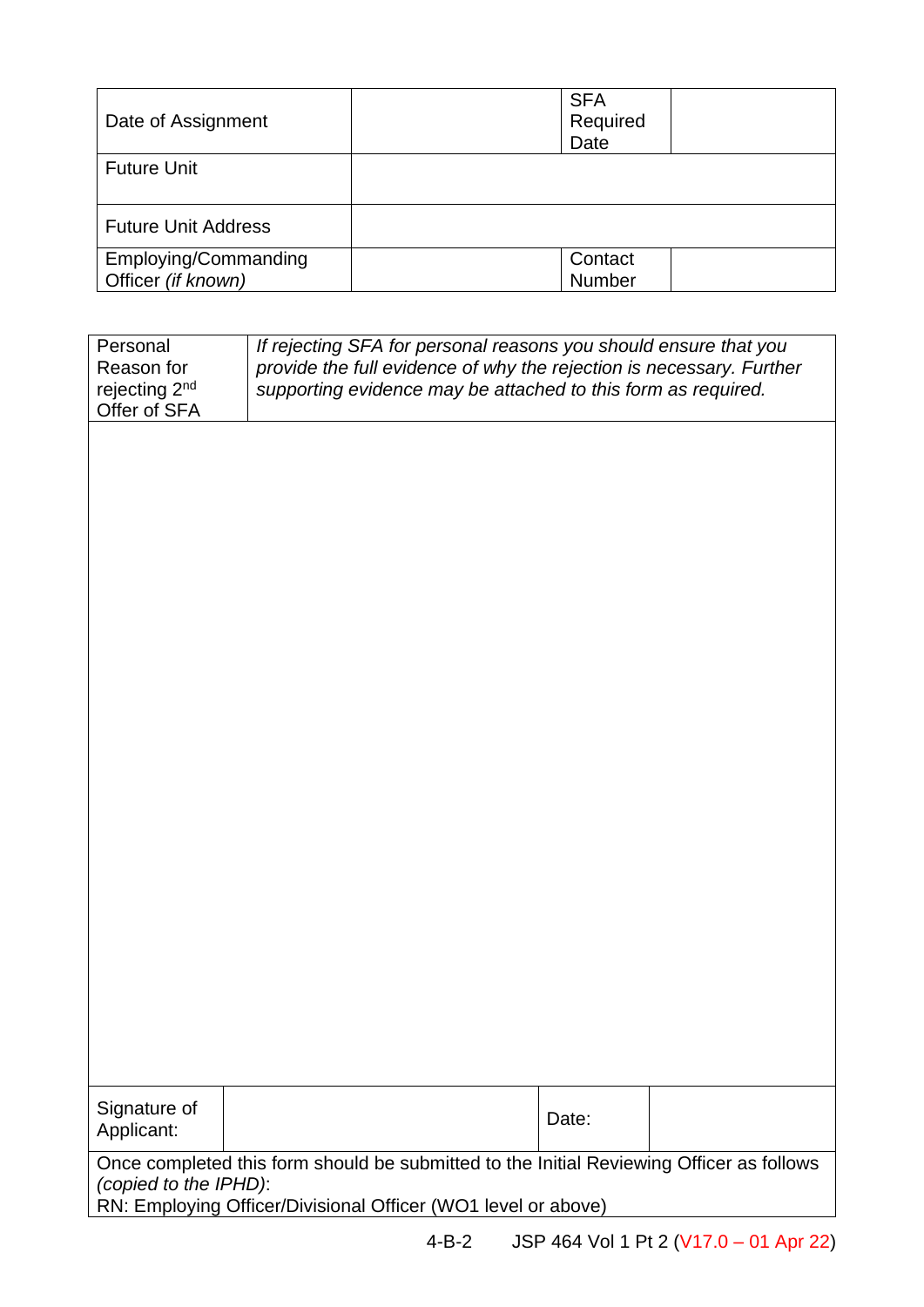### Army: Commanding Officer

RAF: Commanding Officer (new duty station)

#### **PART 2: TO BE COMPLETED BY INITIAL REVIEWING OFFICER WITHIN 3 WORKING DAYS OF RECEIPT**

| Name:                                                                                                                                                                                                                                                                                                                                                                                                                                                                                                      |                                                         |  | Rank:                                |  |                        |     |  |
|------------------------------------------------------------------------------------------------------------------------------------------------------------------------------------------------------------------------------------------------------------------------------------------------------------------------------------------------------------------------------------------------------------------------------------------------------------------------------------------------------------|---------------------------------------------------------|--|--------------------------------------|--|------------------------|-----|--|
| <b>Email Address</b>                                                                                                                                                                                                                                                                                                                                                                                                                                                                                       |                                                         |  | Contact<br><b>Number</b>             |  |                        |     |  |
| Is the application supported?                                                                                                                                                                                                                                                                                                                                                                                                                                                                              |                                                         |  | YES:                                 |  |                        | NO: |  |
| Justification                                                                                                                                                                                                                                                                                                                                                                                                                                                                                              |                                                         |  |                                      |  |                        |     |  |
| If NO, the IPHD and the applicant are to be informed of this decision. The applicant<br>should be recommended to accept the offer and advised at this stage that by not<br>accepting the 2 <sup>nd</sup> offer they will not receive any further offers from the IPHD and will be<br>subject to 28 days' notice to vacate their current property once their entitlement ceases<br>at their current duty station. At this stage, SP have 7 WDs from decision date to notify<br>the IPHD of their intention. |                                                         |  |                                      |  |                        |     |  |
| NOTE: A copy of this form is to be submitted to the IPHD for final action<br>If YES, the application is to be submitted to the Single Service Housing Colonel for final<br>review.                                                                                                                                                                                                                                                                                                                         |                                                         |  |                                      |  |                        |     |  |
| <b>RN</b><br>EMAIL:<br>NAVYPEOPLE-<br>PSACCOMSO2@mod.gov.uk                                                                                                                                                                                                                                                                                                                                                                                                                                                | Army<br>EMAIL:<br>RC-Pers-FamSp-<br>0Mailbox@mod.gov.uk |  | <b>RAF</b><br>EMAIL:<br>Air-COSPers- |  | PolCSptMlbx@mod.gov.uk |     |  |
| <b>Signature</b>                                                                                                                                                                                                                                                                                                                                                                                                                                                                                           |                                                         |  | <b>Date</b>                          |  |                        |     |  |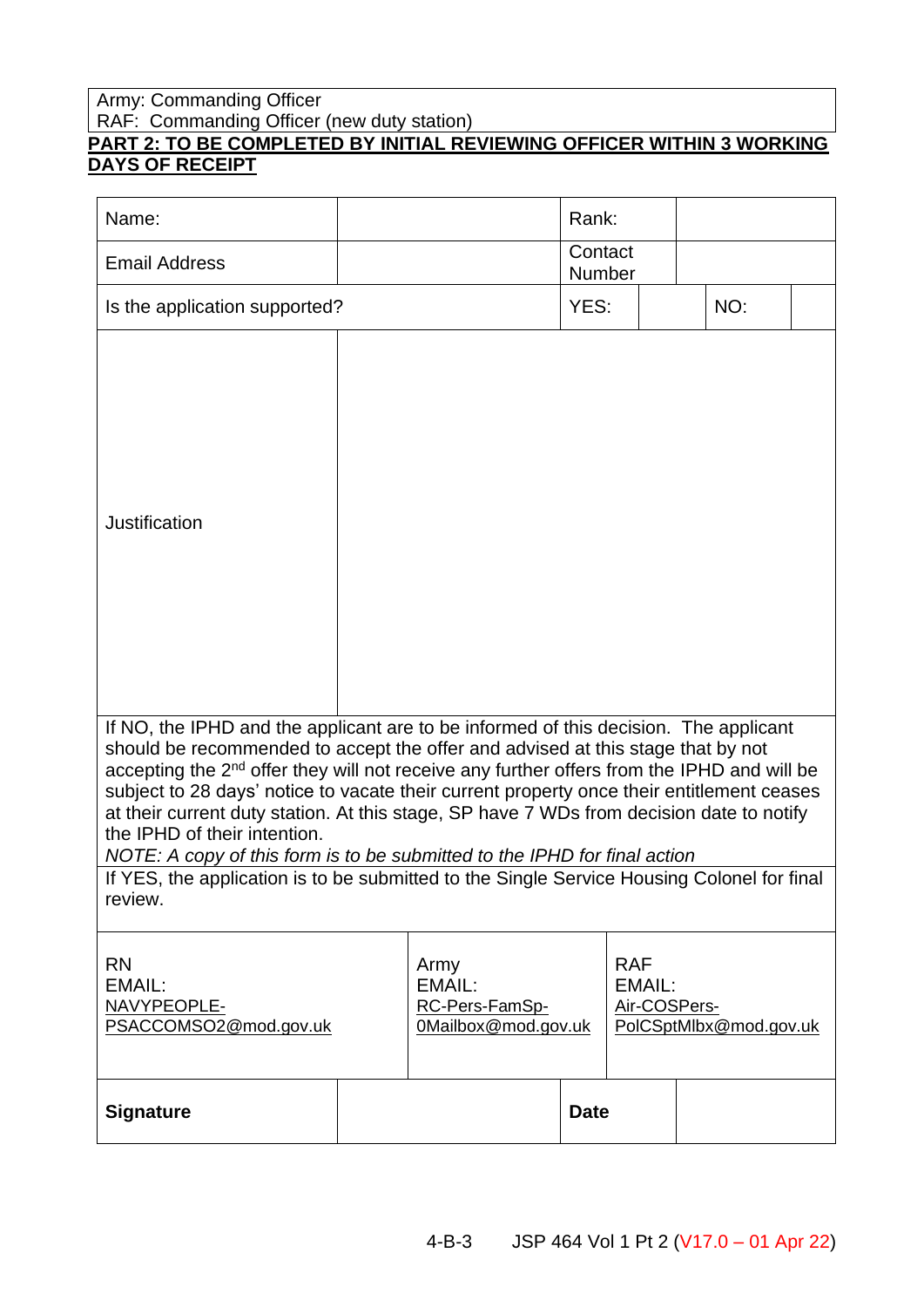#### **PART 3: TO BE COMPLETED BY SINGLE SERVICE HOUSING COLONEL WITHIN 5 WORKING DAYS OF RECEIPT**

| Name:                                                                                                                                                                                                                                                                                                                                      |                                                                                | Rank:                           |     |  |
|--------------------------------------------------------------------------------------------------------------------------------------------------------------------------------------------------------------------------------------------------------------------------------------------------------------------------------------------|--------------------------------------------------------------------------------|---------------------------------|-----|--|
| <b>Email</b><br><b>Address</b>                                                                                                                                                                                                                                                                                                             |                                                                                | <b>Contact</b><br><b>Number</b> |     |  |
| <b>Comments</b><br>on Review                                                                                                                                                                                                                                                                                                               |                                                                                |                                 |     |  |
|                                                                                                                                                                                                                                                                                                                                            | Has the future unit CO been consulted?                                         | YES:                            | NO: |  |
|                                                                                                                                                                                                                                                                                                                                            | Has the IPHD been consulted?                                                   | YES:                            | NO: |  |
|                                                                                                                                                                                                                                                                                                                                            | Is the application supported?                                                  | YES:                            | NO: |  |
| <b>Justification</b>                                                                                                                                                                                                                                                                                                                       |                                                                                |                                 |     |  |
| If NO, the IPHD and the Initial Reviewing Officer are to be informed of this<br>decision. The Initial Reviewing Officer must advise the applicant and<br>recommended they accept the offer; advising them that at this stage that by not<br>accepting the 2 <sup>nd</sup> offer they will not receive any further offers from the IPHD and |                                                                                |                                 |     |  |
|                                                                                                                                                                                                                                                                                                                                            | will be subject to 28 days' notice to vacate their current property once their |                                 |     |  |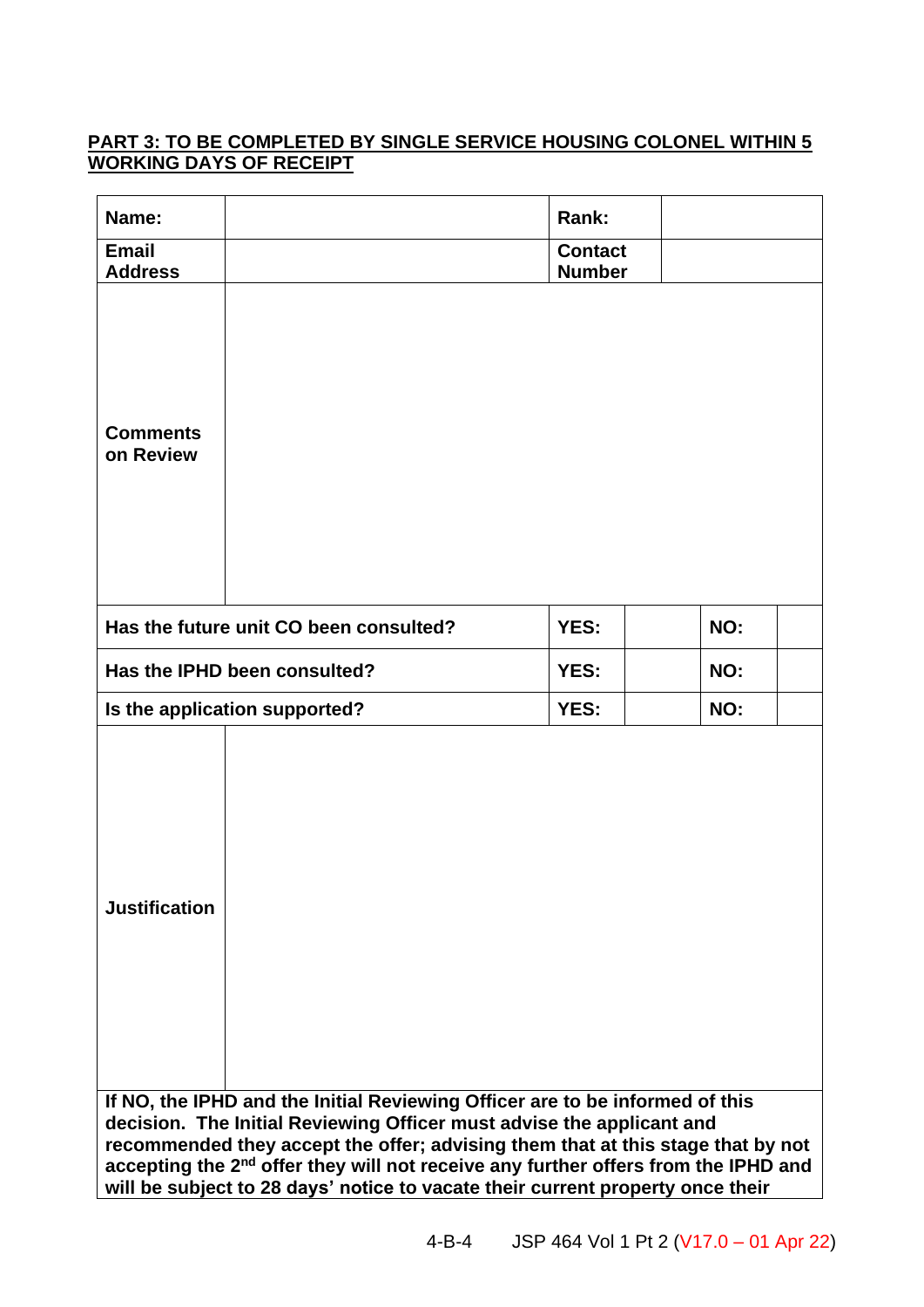**entitlement ceases at their current duty station. At this stage, SP have 2 WDs from decision date to notify the IPHD of their intention.**

**If YES, the IPHD and the Initial Reviewing Officer are to be informed of this decision. The IPHD is to make a new offer to entitlement with 15 working days of decision, including issuing a NAC where SFA to entitlement is not available.**

| <sup>l</sup> Signature<br><b>Date</b> |  |
|---------------------------------------|--|
|---------------------------------------|--|

#### **PART 4: TO BE COMPLETED BY IPHD**

| <b>Application Not Supported</b>                                          |                                                       |             |     |  |  |
|---------------------------------------------------------------------------|-------------------------------------------------------|-------------|-----|--|--|
|                                                                           | Has 2 <sup>nd</sup> Offer been accepted by applicant? | YES:        | NO: |  |  |
| If, NO what action is to be<br>taken?                                     |                                                       |             |     |  |  |
| <b>Application Supported</b>                                              |                                                       |             |     |  |  |
| Can further offer of SFA be made to meet<br>YES:<br>NO:<br>required date? |                                                       |             |     |  |  |
| If, NO what action is to be<br>taken?                                     |                                                       |             |     |  |  |
| NAC?                                                                      | Will this further offer result in the issue of a      | YES:        | NO: |  |  |
| <b>Signature</b>                                                          |                                                       | <b>Date</b> |     |  |  |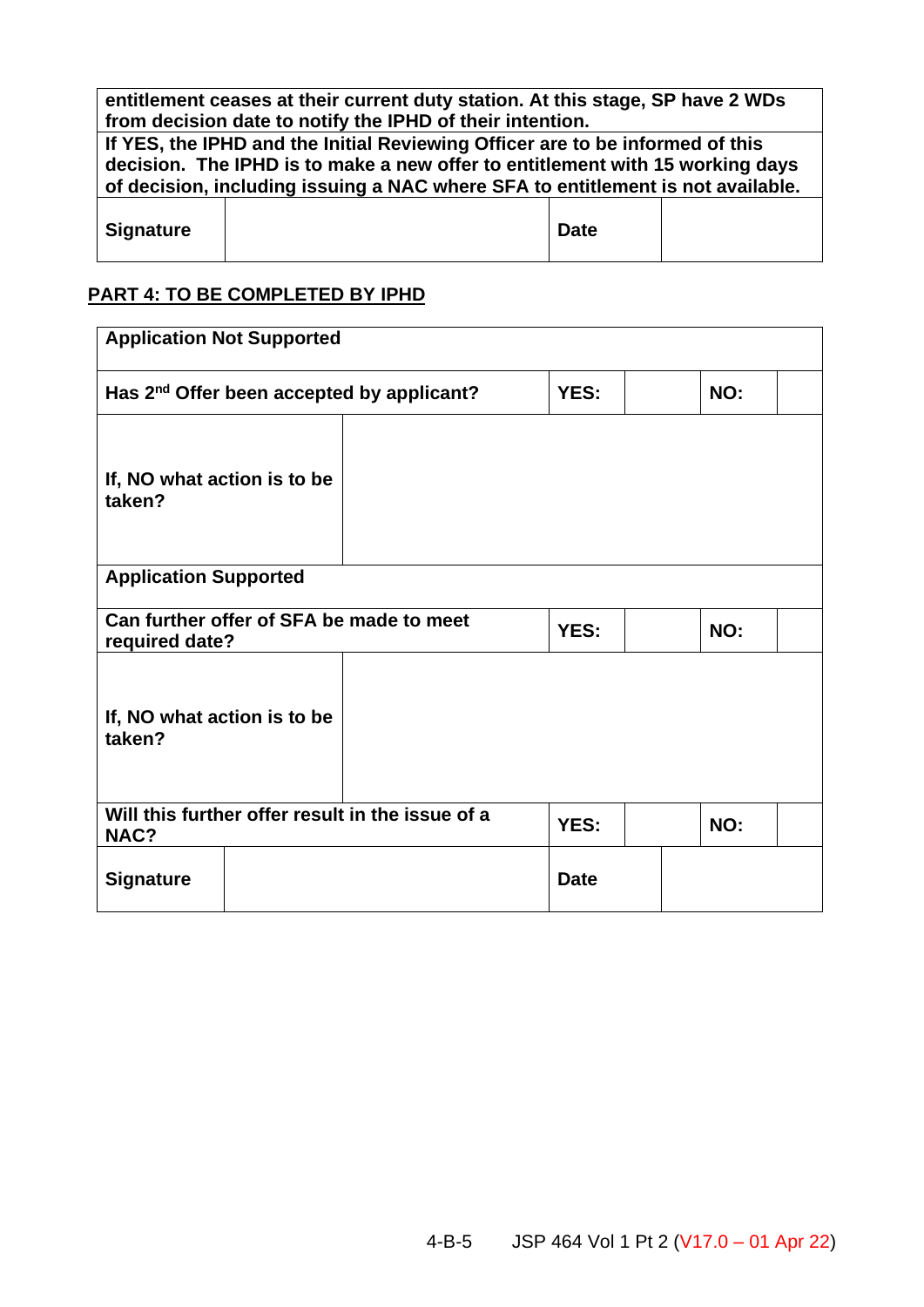## **5 Substitute Service Family Accommodation (SSFA) (UK Only)**

1. SSFA will be found from the commercial rental market by the MOD contractor on those occasions when there is insufficient SFA to meet the demand. The arrangements for the provision of SSFA are to equate, as far as is possible, to the equivalent procedures which apply to SFA.

### **Annexes**

- A. SSFA Application Form 1132A
- B. Licence to Occupy SSFA
- C. SSFA Regulations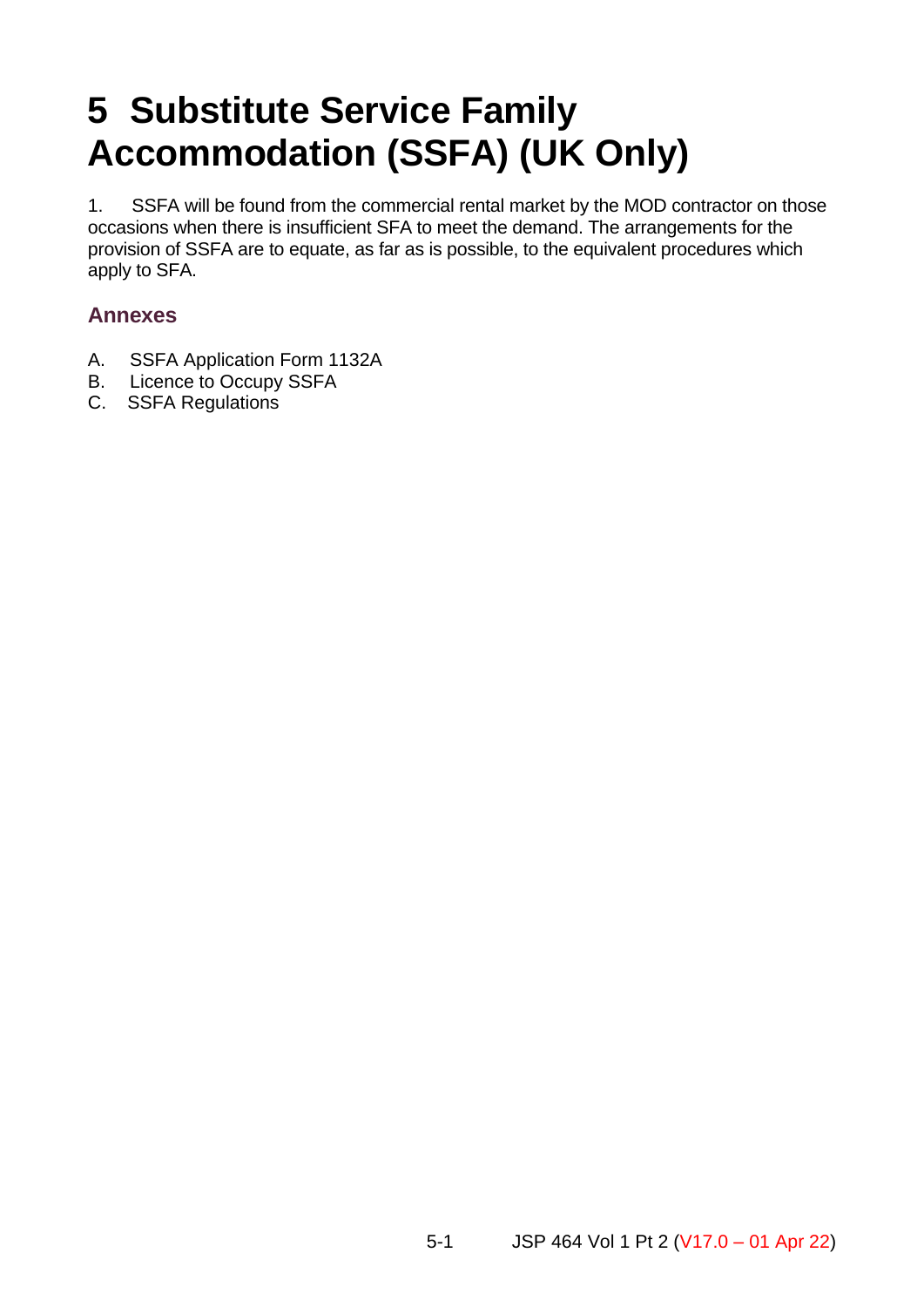#### **MOD FORM 1132A** (**REVISED 04 JUN 18)**

### **APPLICATION TO OCCUPY SUBSTITUTE SERVICE FAMILY ACCOMMODATION (SSFA) (UK ONLY)**

#### **For DIO Accommodation use only DIO Application No NAC Reference No**

#### **For Applicant attention**

Please ensure that you complete all sections of the form in BLOCK CAPITALS and black ink. Failure to do so may result in your form being returned and delay your application.

**Important – before completing this form, please read the guidance notes on pages 7 and 8**

#### **PART 1: BASIC PERSONAL APPLICATION DETAILS**

#### **Note: complete Part 1 with personal details applicable at new occupation date**

| Service: (RN, Army,<br>RAF)                                                           | Service Number:                                                                                                  |
|---------------------------------------------------------------------------------------|------------------------------------------------------------------------------------------------------------------|
| Rank:                                                                                 | Surname:                                                                                                         |
| Forename(s):                                                                          | Gender (M/F):                                                                                                    |
| Date of Birth<br>$(dd/mm/yy)$ :                                                       | Discharge /<br><b>Termination Date</b><br>(dd/mm/yy):                                                            |
| <b>Personal Status</b><br>(PStat) Category<br>(JSP 752 Ch 1 Sect<br>4) on occupation: | Date Occupation of<br><b>SSFA required</b><br>(dd/mm/yy). <sup>9</sup><br>(See note 5)                           |
| <b>Assignment Date</b><br>(Joining date at new<br>unit)<br>$(dd/mm/yy)$ :             | <b>Expected End</b><br>Date of Future<br>Assignment (as<br>per JPA<br><b>Assignment Order)</b><br>$(dd/mm/yy)$ : |
| E-Mail address: (if applicable)                                                       |                                                                                                                  |

<sup>&</sup>lt;sup>9</sup> You can request SSFA up to 2 days prior to your Assignment Date.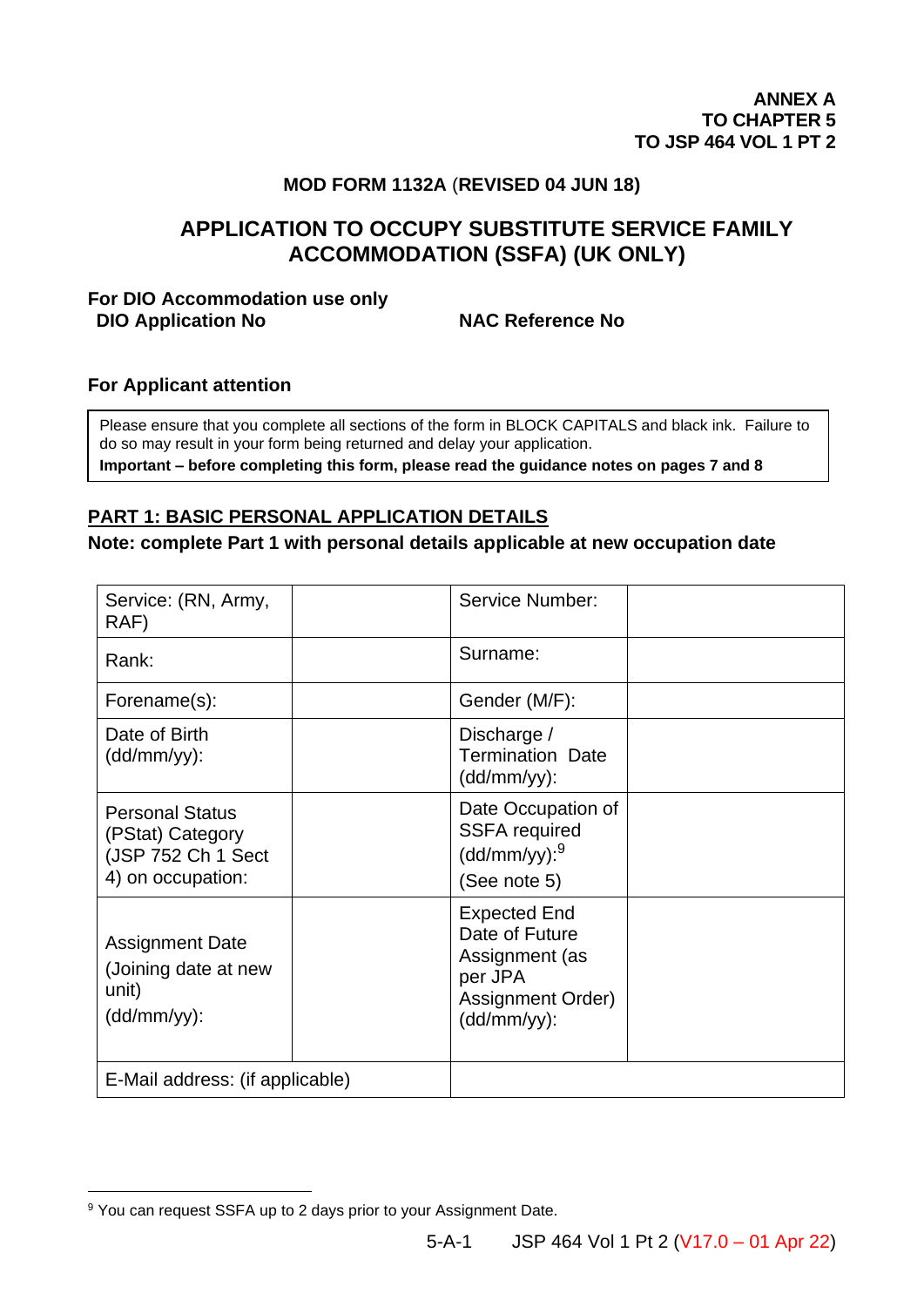| Address where correspondence / offer should be sent (i.e. your current accommodation<br>address): |                            |
|---------------------------------------------------------------------------------------------------|----------------------------|
| to:                                                                                               |                            |
|                                                                                                   |                            |
|                                                                                                   |                            |
| Postcode/BFPO                                                                                     |                            |
| Contact Tel No:<br>where applicable)                                                              | (inc Std / Intl / Mil code |
| Mobile Tel No:                                                                                    |                            |

#### **ASSIGNMENT DETAILS**

| Ship/Shore based Unit/Station                                                              | Point of Contact (if known): |  |           |                           |
|--------------------------------------------------------------------------------------------|------------------------------|--|-----------|---------------------------|
| assigned to and location (complete as<br>many details as are known):                       | <b>Full Unit Address:</b>    |  |           |                           |
|                                                                                            |                              |  |           |                           |
|                                                                                            |                              |  |           |                           |
|                                                                                            |                              |  |           |                           |
|                                                                                            | Postcode / BFPO:             |  |           |                           |
|                                                                                            | Email (if known):            |  |           |                           |
|                                                                                            | Military Tel No:             |  |           |                           |
|                                                                                            | Civilian Tel No:             |  |           |                           |
|                                                                                            |                              |  |           | (Inc Std / Int Dial Code) |
| Receiving Unit 'Unit Indicator Number'<br>(UIN)                                            |                              |  |           |                           |
| If you are posted to MOD London, is<br>your new appointment on the VCDS<br>45 Minute List? | Yes                          |  | <b>No</b> |                           |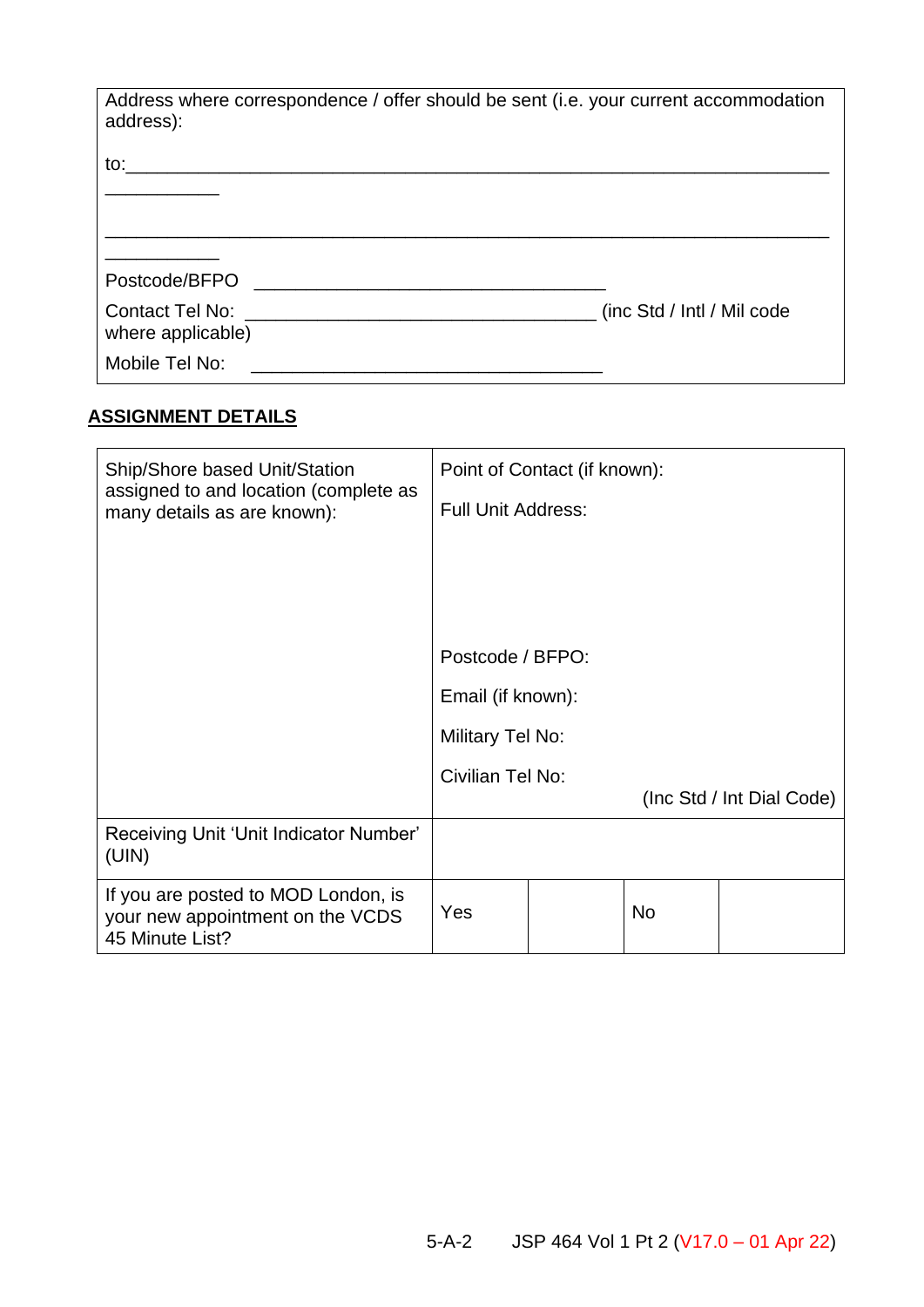Complete the following table with the permanently resident members of your family (including Spouse / Civil Partner) for whom you require SSFA. (**As per your 1132**).

| Title<br>(Mr/Mrs<br>$etc.$ ) | Surname                       | Forenames | Gender<br>M/F | DOB (or<br>due<br>date)<br>dd/mm/<br>уу | Relationship<br>to Applicant | Need to<br>enrol in<br>local<br>school -<br>Y/N |
|------------------------------|-------------------------------|-----------|---------------|-----------------------------------------|------------------------------|-------------------------------------------------|
|                              |                               |           |               |                                         |                              |                                                 |
|                              |                               |           |               |                                         |                              |                                                 |
|                              |                               |           |               |                                         |                              |                                                 |
|                              |                               |           |               |                                         |                              |                                                 |
|                              |                               |           |               |                                         |                              |                                                 |
|                              | Date baby due (if applicable) |           |               |                                         |                              |                                                 |

#### **PART 2: FUTURE HOUSING REQUIREMENTS (ON ASSIGNMENT)**

| Do you require furnished<br>accommodation?                                                                                                     | Yes <sup>10</sup> | <b>No</b> |  |
|------------------------------------------------------------------------------------------------------------------------------------------------|-------------------|-----------|--|
| Do you require unfurnished<br>accommodation?                                                                                                   | Yes               | <b>No</b> |  |
| Do you require accommodation which<br>permits smoking?                                                                                         | Yes               | <b>No</b> |  |
| Do you require a garage? <sup>11</sup>                                                                                                         | Yes               | <b>No</b> |  |
| Do you require accommodation where<br>domestic pets can be kept? If you<br>have answered yes to this question,<br>please answer the following: | Yes               | <b>No</b> |  |
| Number and type of pets to be kept at<br>the property:                                                                                         |                   |           |  |

**PREFERRED LOCATIONS** You may express a preference in respect to location, but there is no guarantee that the contractor will be able to meet personal preferences (see Note 6)

<sup>&</sup>lt;sup>10</sup> If you do require furnished accommodation, it will be provided through ASU or the relevant DAS supplier. (The MOD Contractor will not source furnished or part furnished SSFA).

 $11$  Applicants should note that there is no guarantee that the contractor will be able to source a property with a garage.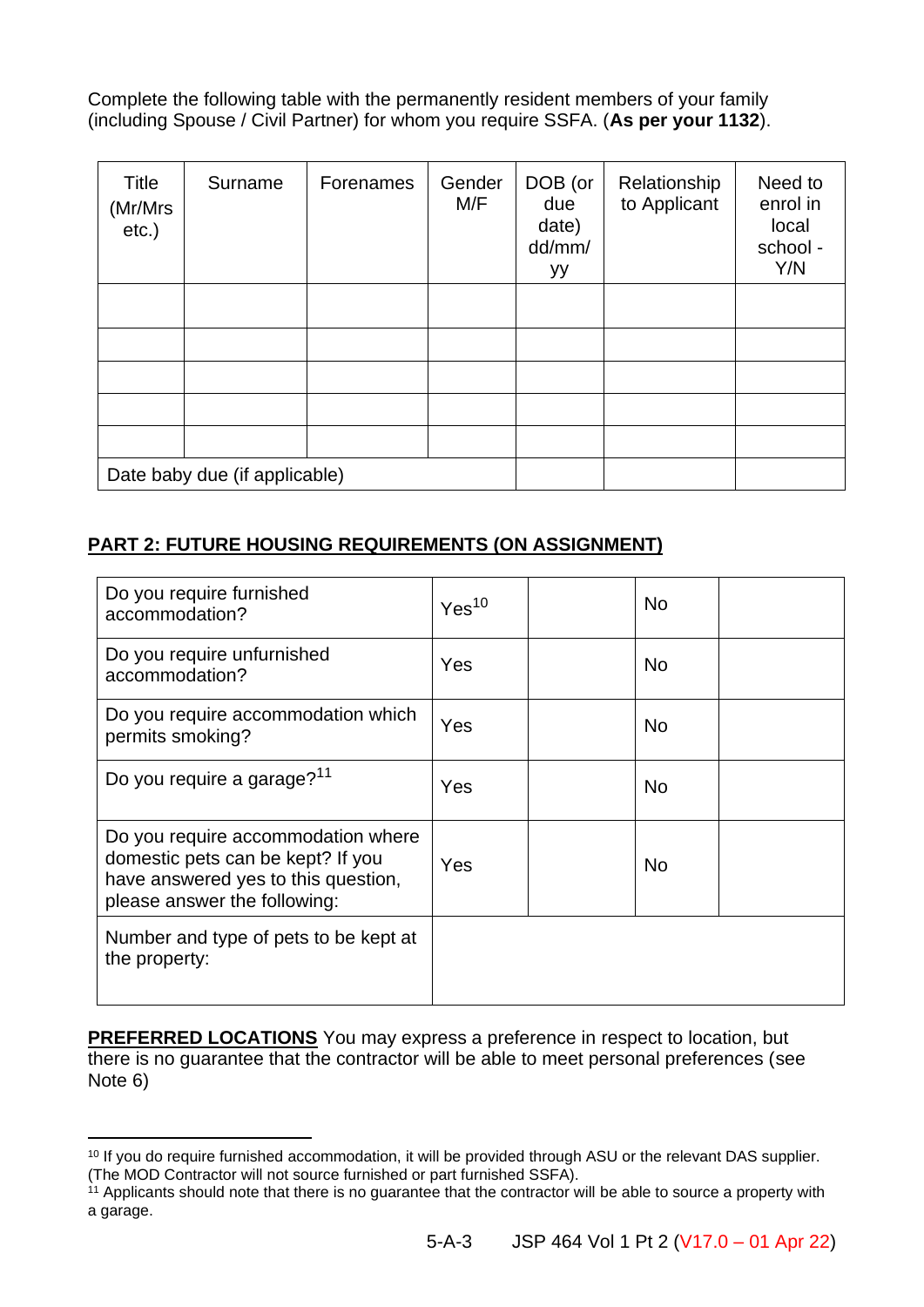| $(1)$ : |  |
|---------|--|
| $(2)$ : |  |
| $(3)$ : |  |

### **CURRENT HOUSING ARRANGEMENTS**

| Do you currently own your own<br>property?                                                                                                                                        | Yes | <b>No</b> |  |
|-----------------------------------------------------------------------------------------------------------------------------------------------------------------------------------|-----|-----------|--|
| If yes, what is the postcode?                                                                                                                                                     |     |           |  |
| Do you plan to occupy this property?                                                                                                                                              | Yes | <b>No</b> |  |
| If no:<br>Is the property uninhabitable due<br>to the fact that it is undergoing<br>renovation or subject to some other<br>building work?<br>Is the property subject to an        | Yes | No        |  |
|                                                                                                                                                                                   | Yes | <b>No</b> |  |
| existing lease and early termination<br>would have financial penalties?<br>Is the property unsuitable for<br>occupation due to the size of your<br>family / your SFA entitlement? | Yes | <b>No</b> |  |

Please attach evidence e.g.: expected date of completion of building work; date current lease expires; proof of size of property.

### **PART 3: HIGH COST RENTAL AREA PROCEDURE**

#### **To be completed by Officer Applicants only**

If you require SSFA in a high cost rental area (as defined by DIO Accommodation) it may be necessary for you to occupy a property which is up to 20% smaller than your normal SFA entitlement. Prior to initiating a reduced scale search you may request that DIO Accommodation broadens the radius of your search for a full size property out to 50 miles or 1½ hours travelling time.

|  | I request DIO Accommodation to first<br>extend the radius of search for a full | $V_{\text{ES}}$ |  | No |  |
|--|--------------------------------------------------------------------------------|-----------------|--|----|--|
|--|--------------------------------------------------------------------------------|-----------------|--|----|--|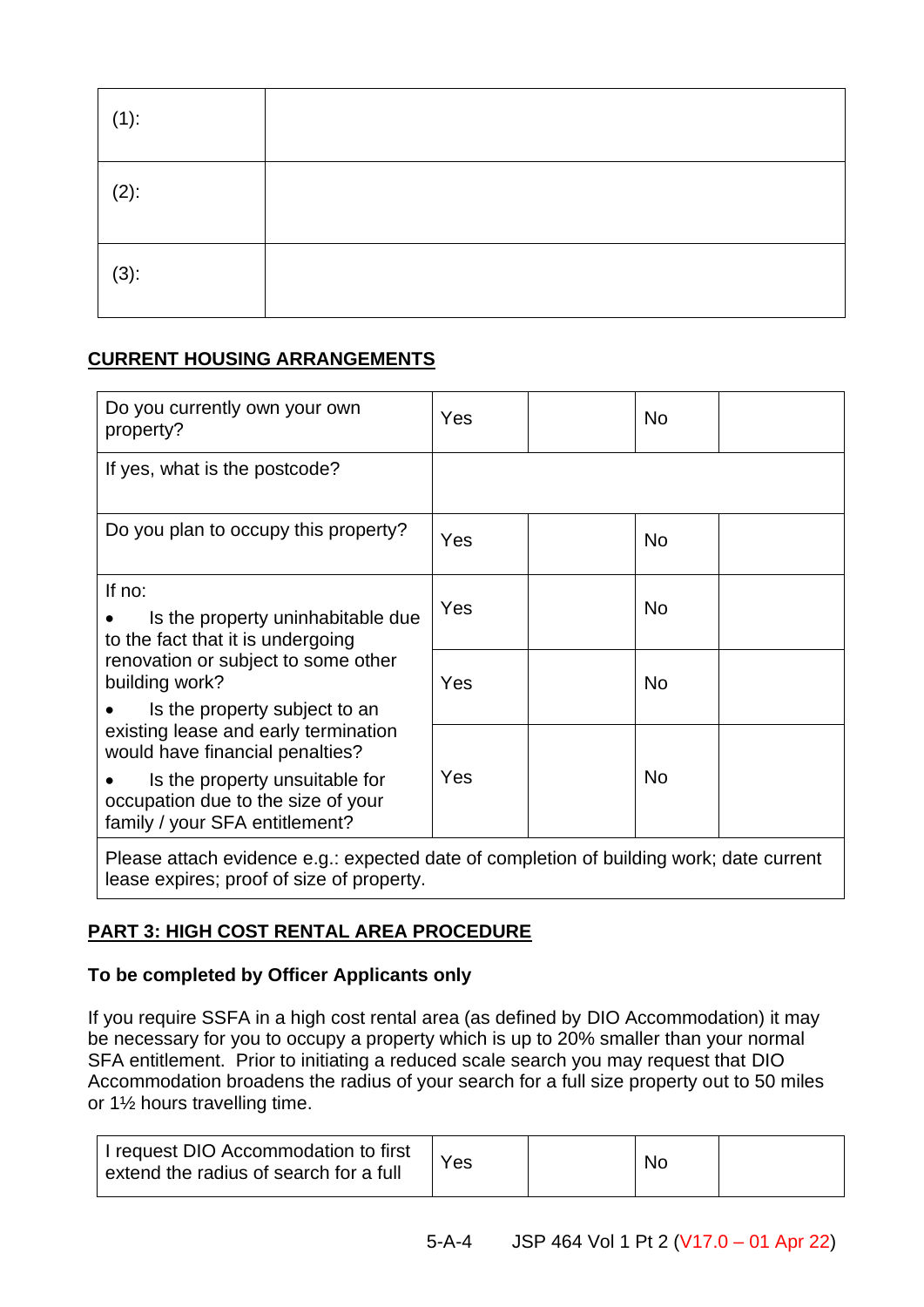| size property out to 50 miles or $1\frac{1}{2}$<br>hours travelling time. |  |  |
|---------------------------------------------------------------------------|--|--|
|                                                                           |  |  |

If you have answered 'No' to the question above, and require a reduced scale property, DIO Accommodation will contact you separately regarding your options (see Note 7).

#### **PART 4: DATA PROTECTION ACT 2018**

I understand and accept that in pursuing this application Defence Infrastructure Organisation may be required to release certain information to other agencies and bodies within the MOD (e.g., Pay/Record Offices, Local Commands etc.) and that this will take place in accordance with the provisions of the Data Protection Act 2018.

#### **PART 5: SIGNATURE OF APPLICANT**

Please recheck the information given is correct and that your requirements are clearly stated and sign below. **You are reminded it is a disciplinary offence to knowingly give false information (See Note 8).**

I will inform DIO Accommodation and my Chain of Command of any change in assignment or duty location which affects this application. I am aware that should I fail to comply with these regulations, then my publicly provided accommodation and allowance entitlements will be subject to formal review and may be withdrawn.

| SIGNATURE OF<br><b>APPLICANT</b> |  | <b>DATE</b> |  |
|----------------------------------|--|-------------|--|
|----------------------------------|--|-------------|--|

#### **PART 6: PROPERTY SEARCH SPECIFICATION / DIO ACCOMMODATION AUTHORISATIONS**

#### **To be completed by DIO Accommodation**

| Required by date:<br>(Insert date authorised by DIO<br>Accn)         |  |
|----------------------------------------------------------------------|--|
| Pets:<br>(Insert number and type authorised<br>by DIO Accommodation) |  |

| Distance from new duty station: (Tick one box only)            |  |  |  |
|----------------------------------------------------------------|--|--|--|
| • Within 45 mins by public transport (VCDS 45 min list)        |  |  |  |
| • Within $1\frac{1}{2}$ hours by public transport (MOD London) |  |  |  |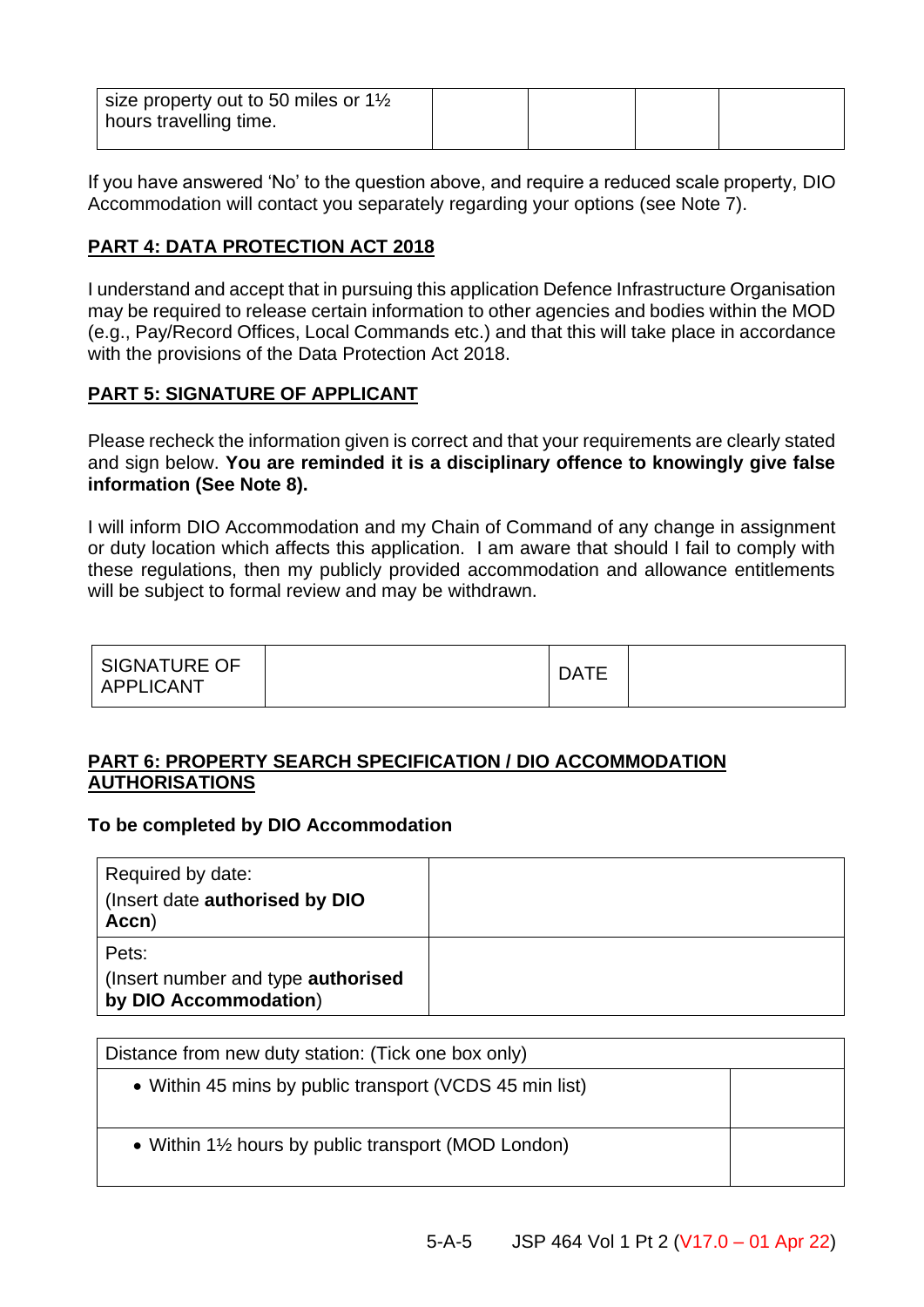### • Within 10 miles (London formed units and remainder of UK)

| Type of property required: (Tick one box only) |  |         |  |          |  |         |  |
|------------------------------------------------|--|---------|--|----------|--|---------|--|
| Type I                                         |  | Type II |  | Type III |  | Type IV |  |
| Type V                                         |  | Type D  |  | Type C   |  | Type B  |  |

| <b>Additional Needs or Disability</b> |  |
|---------------------------------------|--|
| <b>Requirements:</b>                  |  |
| (Specify exact requirement)           |  |
|                                       |  |

### **Authorised by**12**:**

| <b>NAME</b><br>(Block capitals)                            |                      | <b>Signature</b>                |                                      |
|------------------------------------------------------------|----------------------|---------------------------------|--------------------------------------|
| <b>DIO</b><br><b>Accommodation</b><br><b>Appointment</b>   |                      | <b>Date</b>                     |                                      |
| <b>Contact</b><br><b>Telephone Nos</b><br>(Incl Mobile No) | 01480-52451 ext 8681 | <b>Contact Fax</b><br><b>No</b> | Mil: 95371-4259<br>Civ: 01480-446584 |

This form 1132A should now be forwarded to MOD Contractor for registration of the applicant on the SSFA Scheme.

<sup>&</sup>lt;sup>12</sup> Point of Contact for use in event of queries.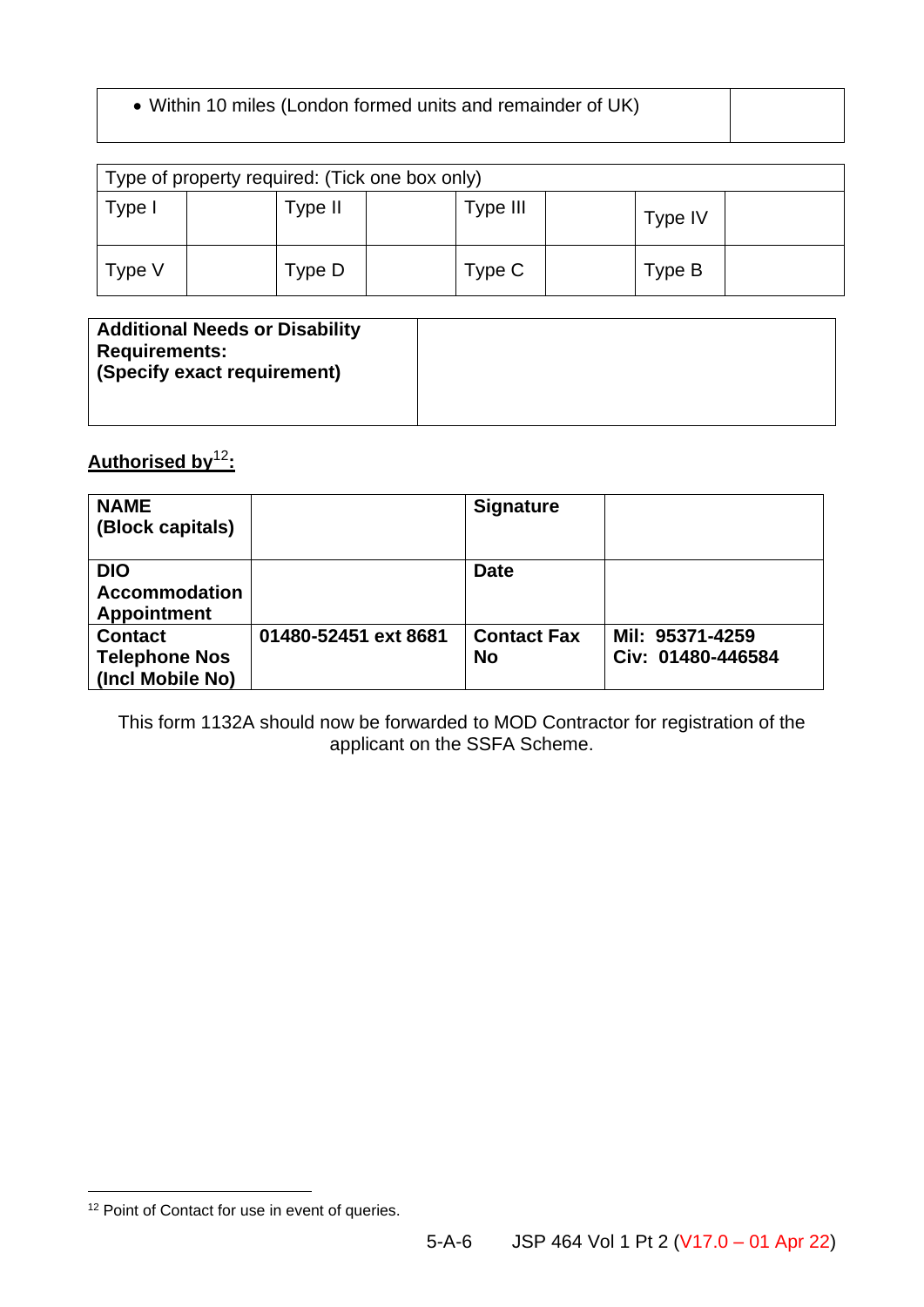#### **GUIDANCE NOTES FOR THE COMPLETION OF THE SSFA APPLICATION FORM (MOD FORM 1132A)**

1. Policy for the provision of SSFA is contained in Tri-Service Accommodation Regulations (JSP 464 Pt 1). Applicants are advised to familiarise themselves with the policy before applying for SSFA. Applicants should also read the 'Rules and Instructions for Service Personnel Occupying SSFA' which were provided by IP**HD)** with this SSFA Application Form 1132A.

2. The SSFA Application (MOD Form 1132A) is a Tri-Service Application Form which is to be submitted by Service personnel who have been instructed by DIO Accommodation (IPHD) to apply for SSFA. Whilst some of the questions duplicate those on the 1132 (SFA Application), this is necessary as the detail contained herein is provided separately to the MOD Contractor. (You should note that this application will be read by DIO Accommodation in conjunction with your original 1132. If any of your circumstances have changed, you should re-submit the 1132). All sections of this form must be completed in black ink and in block capitals. Please complete legibly and with as much detail as possible.

3. SSFA will be provided by DIO Accommodation on those occasions when there is insufficient or inappropriate Service Family Accommodation (SFA) available. DIO Accommodation utilises a civilian contractor to provide accommodation from the commercial rental market. It is intended that SSFA will broadly equate to the provision of SFA (outside London – no smaller than 10% below the indicative square meterage of an individual's entitlement); however, applicants should be aware that there is no security of tenure beyond the first 6 months of the lease.

4. **The completion of all relevant sections of the form is mandatory.** Without the information requested it will not be possible for DIO Accommodation / MOD Contractor to process the application. This may result in the form being returned to the applicant and a subsequent delay in finding appropriate SSFA. The form is to be completed as follows:

a. All applicants are to complete Parts 1, 2 and 5.

b. In addition, Officer Applicants only are also to complete Part 3 (High Cost Rental Area Procedure).

c. Once completed, the applicant is to return the Form 1132A by fax to DIO Accommodation (Substitute Accommodation Team - SAT) at:

#### Mil: 95371- 8681 Civ: 01480 - 52451 Ex: 8681

d. DIO Accommodation (SAT) is to complete the Property Search Specifications and authorise the SSFA at Part 6. Once authorised, DIO Accommodation (SAT) is to issue an instruction to the MOD Contractor.

5. Applicants are to note that there is no entitlement to SSFA more than 2 days prior to the date of assignment. The only exceptions to this are where the applicant is vacating tied/ex-officio SFA or is assigned to the UK from overseas. In these cases, the SSFA will be provided to ensure continuity of housing. If you do require accommodation earlier, you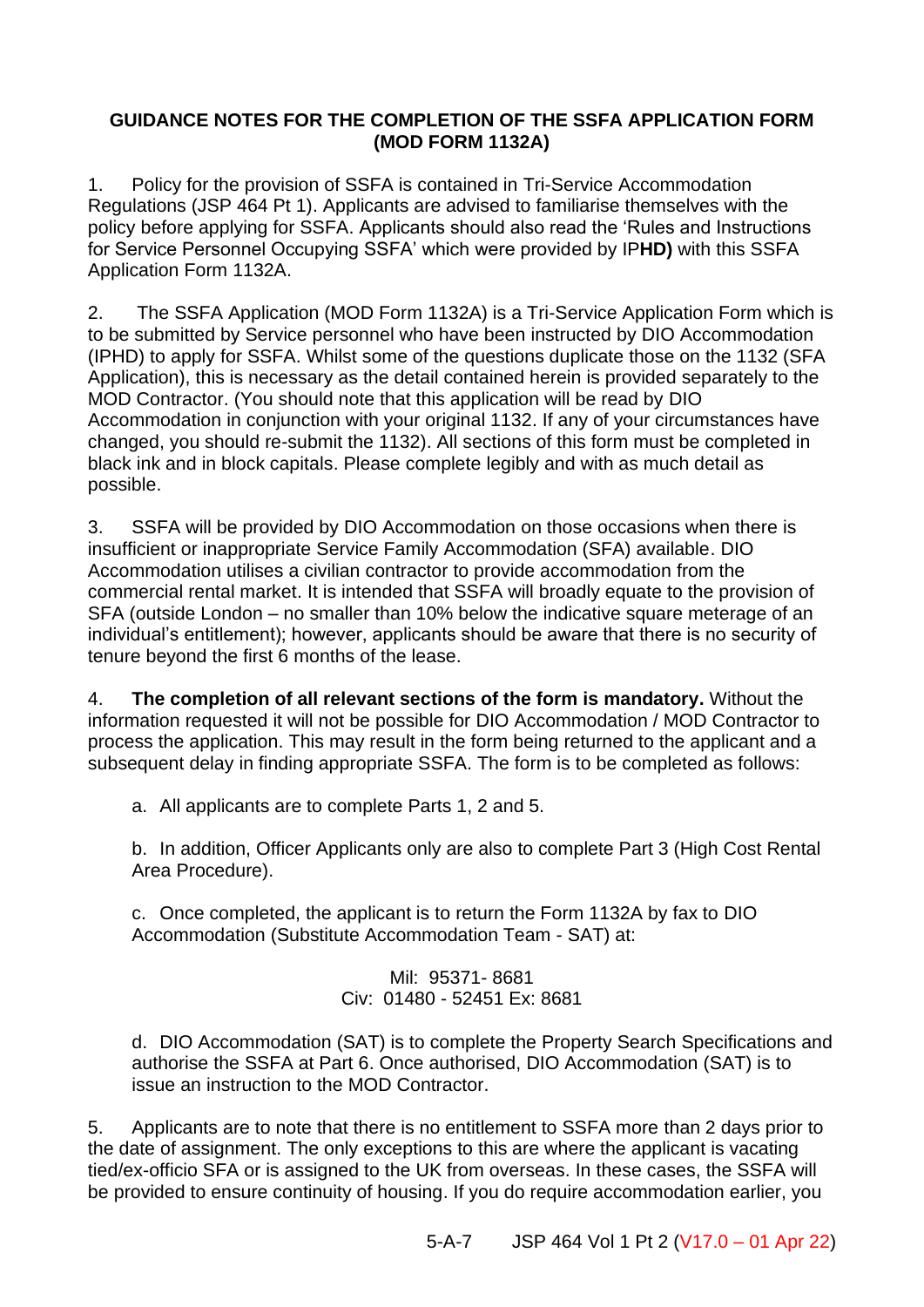should provide written justification to DIO Accommodation (SAT) in addition to this application.

6. Preferred Locations. You should take the following into consideration before you complete this section. You may state a preference for location, in which case the MOD Contractor will try and source SSFA in your preferred area. However, if the preference incurs additional costs to the MOD (e.g. if the rental cost of SSFA sourced in your preference location is more expensive than for property to your entitlement within the full entitlement radius), you may be required to pay a Personal Contribution (PC). Any PC will be annotated on the Property Acceptance Certificate and debited directly through JPA for the duration of your occupancy. If the preferred location is not available, the MOD Contractor will source accommodation to your entitlement as close as possible to the Duty Station.

7. If you are unwilling to accept a widened search radius, it may be necessary for you to occupy a reduced scale SSFA. Prior to tasking the MOD Contractor DIO Accommodation (SAT) will contact you separately to determine your preferences, e.g. for fewer rooms or a smaller property overall.

8. Once Form 1132A is completed, data submitted will be read in conjunction with your original 1132, and may be cross-referenced with JPA records. Disciplinary action may be taken if you knowingly submit incorrect / withhold information that affects your entitlement to accommodation.

9. As SSFA is procured by a contractor on behalf of the MOD under strict criteria that equate to Grade 1 SFA, it will automatically be charged as Grade 1 accommodation. You may challenge this grading within 3 months of occupation.

**If you have any further queries over the completion of this Application Form you should contact DIO Accommodation (SAT) for advice**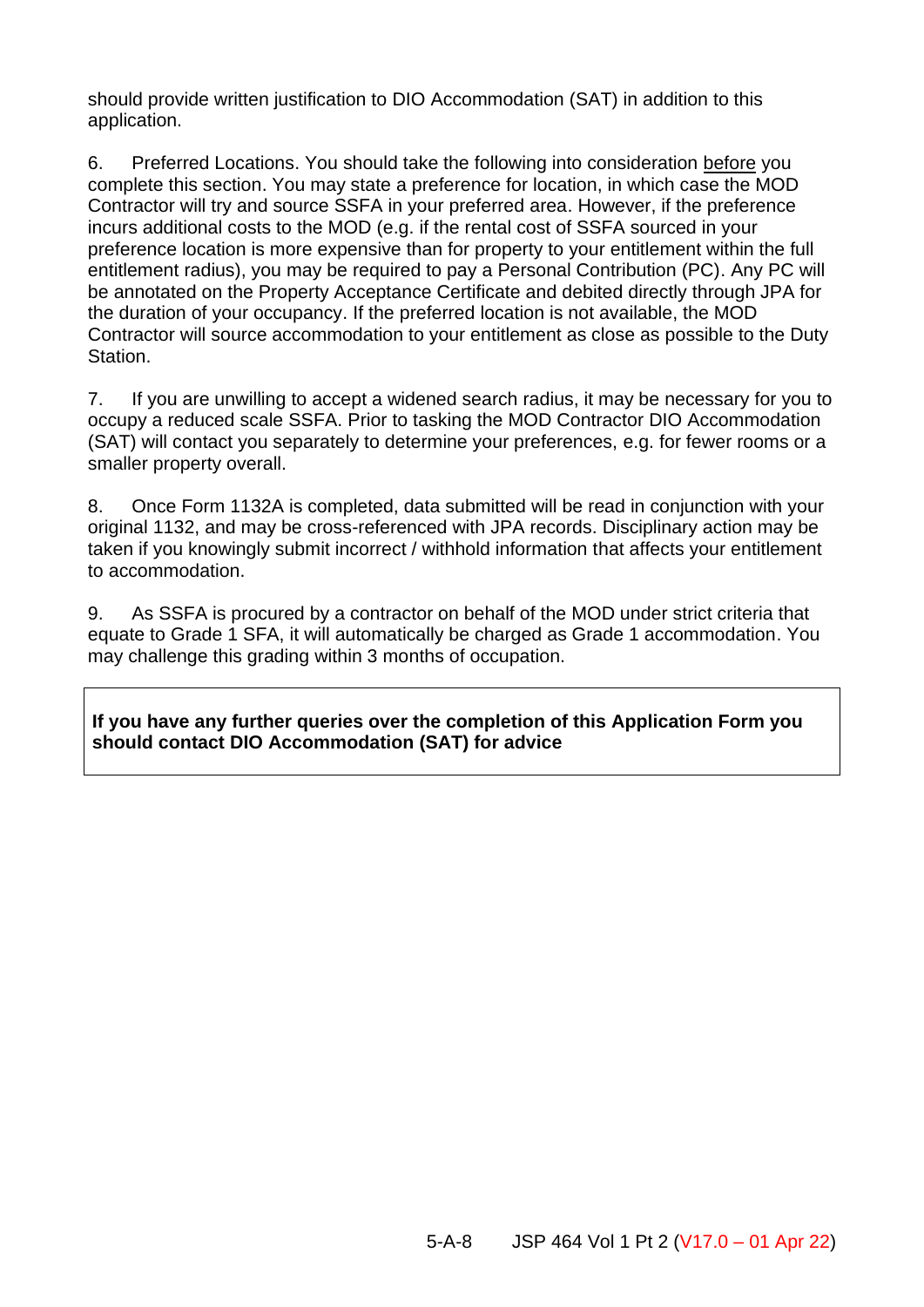**ANNEX B TO CHAPTER 5 TO JSP 464 VOL 1 PT 2**

#### **MEARS GROUP Ltd**

**and**

**OCCUPIER**

### **Substitute Service Family Accommodation (SSFA) Licence to Occupy**

Please read this Licence carefully

5-B-2 JSP 464 Vol 1 Pt 2 (V17.0 – 01 Apr 22)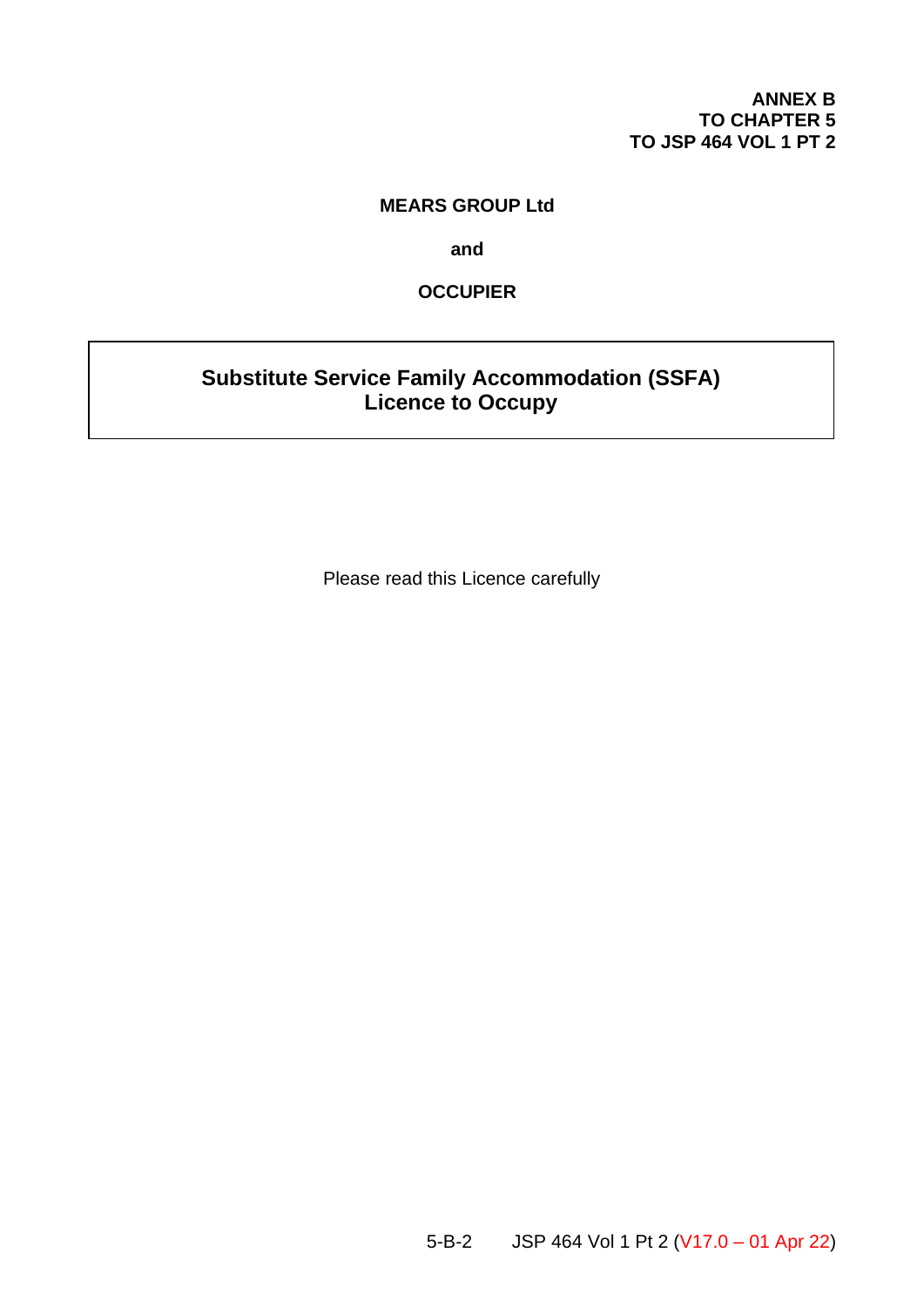**This LICENCE sets out the basis to which you will be permitted to occupy a property leased by MEARS GROUP PLC. The terms and conditions that will apply in occupying the property with sole possession, subject to the requirements agreed between MEARS GROUP PLC and MOD and the provisions set out in the paragraphs below, do not create a tenancy.**

- 1. MEARS GROUP PLC permits you by way of this Licence to occupy and use the property in common with such other persons as may be agreed between MEARS GROUP PLC and the MOD.
- 2. The Licensee agrees to:
	- 2.1 Occupy the property alone with his or her spouse and/or immediate dependent children as agreed by MOD and MEARS GROUP PLC and not share, sublet or allow another person to reside at the property on a permanent residency basis.
	- 2.2 Be responsible for the payment of all bills (including unconventional costs e.g. chimney sweeps, cesspit tanks etc. which will be paid by the Licensee and reimbursed by Mears Group Plc.) with the exception of Water and Council Tax. Water and Council Tax bills will be sent directly to the Mears Group Plc. who will make arrangements to pay them. Any such bills received by the Licensee and which require payment should be forwarded immediately to Mears Group Plc. at the following address:

MEARS GROUP PLC Unit 5, Cartell Business Park Stroudley Road **Basingstoke** RG24 8FW

- 2.3 In addition, the Licensee must ensure that the telephone service and the telephone number provided at the start of the Licence Agreement remain available to the Landlord or his Agent at the end of occupation. The Licensee is responsible for arranging and paying for the chimney(s), if any, to be swept at least once in every 6 months and at the termination of the tenancy and to submit a receipt to MEARS GROUP PLC following each sweep.
- 2.4 Be accountable for using and treating the property and its contents in a responsible and sensible manner; in particular the licensee shall:
	- 2.4.1 Keep the interior of the property, the fixtures, fittings and furniture in a hygienically clean and functional condition including the replacement, when necessary, of all light bulbs, florescent tubes, fuses or electrical plugs and batteries for smoke and carbon monoxide alarms.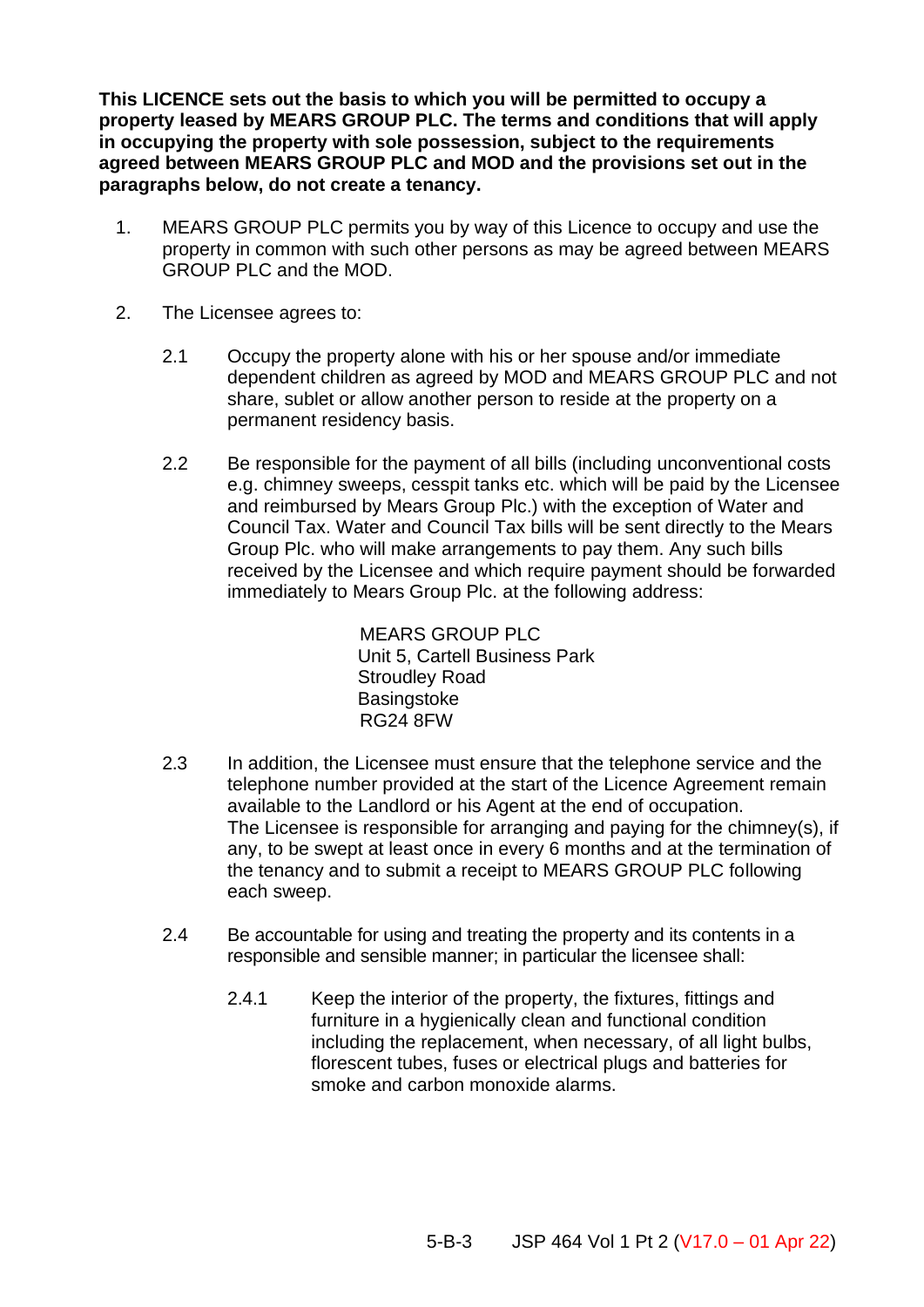- 2.4.2 Not remove the fixtures or Fittings of the Premises or to store them in any way or place inside or outside the Premises which could reasonably lead to damage to the Fixtures and Fittings deteriorating more quickly than if they had remained in the same location as at the beginning of the Tenancy. Where items are moved from their original positions the Licensee must ensure that they are returned prior to vacating the property
- 2.4.3 Maintain the garden (if any), i.e. keep tidy and free from weeds with lawns cut, paths kept tidy, flower beds maintained and internal sides of hedges are trimmed. The Licensee shall not however, fell, lop or prune any tree situated in the garden area of the property or change the general layout or design of the garden without first seeking the written consent of MEARS GROUP PLC.
- 2.4.4 Not hang any laundry or other articles outside the Premises other than in a place designated or permitted by the Landlord or Landlord's Agent and not to hang or place wet or damp laundry upon any item of furniture, Fixture or Fitting or room heater.
- 2.4.5 Care for any appliances and/or fixtures and fittings supplied with the property, taking note of any instruction booklets and/or special care requirements that have been provided by the Landlord or the Landlords Agent carefully before use. If an instruction booklet has not been supplied or is lost, please notify MEARS GROUP PLC who will endeavour to obtain a booklet from either the Landlord or the Letting Agents. Particular attention to instructions should be made to appliances such as waste disposal units, water softeners and oil tanks.
- 2.4.6 Clean the internal sides of all windows (glass and frames) at least once in every calendar month and in the case of any glass being damaged or broken at the property, whether caused by the Licensee or not, to act in accordance with Clause 2.7 and if the glass is broken as a result of any fault or negligence on the part of the Licensee or invitee than all costs associated with the repairing the glass to the same standard will be met in full by the Licensee
- 2.4.7 In addition to Kit Insurance, the Licensee will be responsible for arranging their own contents insurance for possessions kept within the property.
- 2.5 The Licensee shall obtain the prior written consent of MEARS GROUP PLC before keeping any animal or pet in the property. Any such consent may be subject to the following conditions:
	- 2.5.1 The animal or pet should not cause a nuisance to the neighbours of nearby properties. Failure to comply will result in the Licensee being asked to have the animal or pet removed immediately from the property;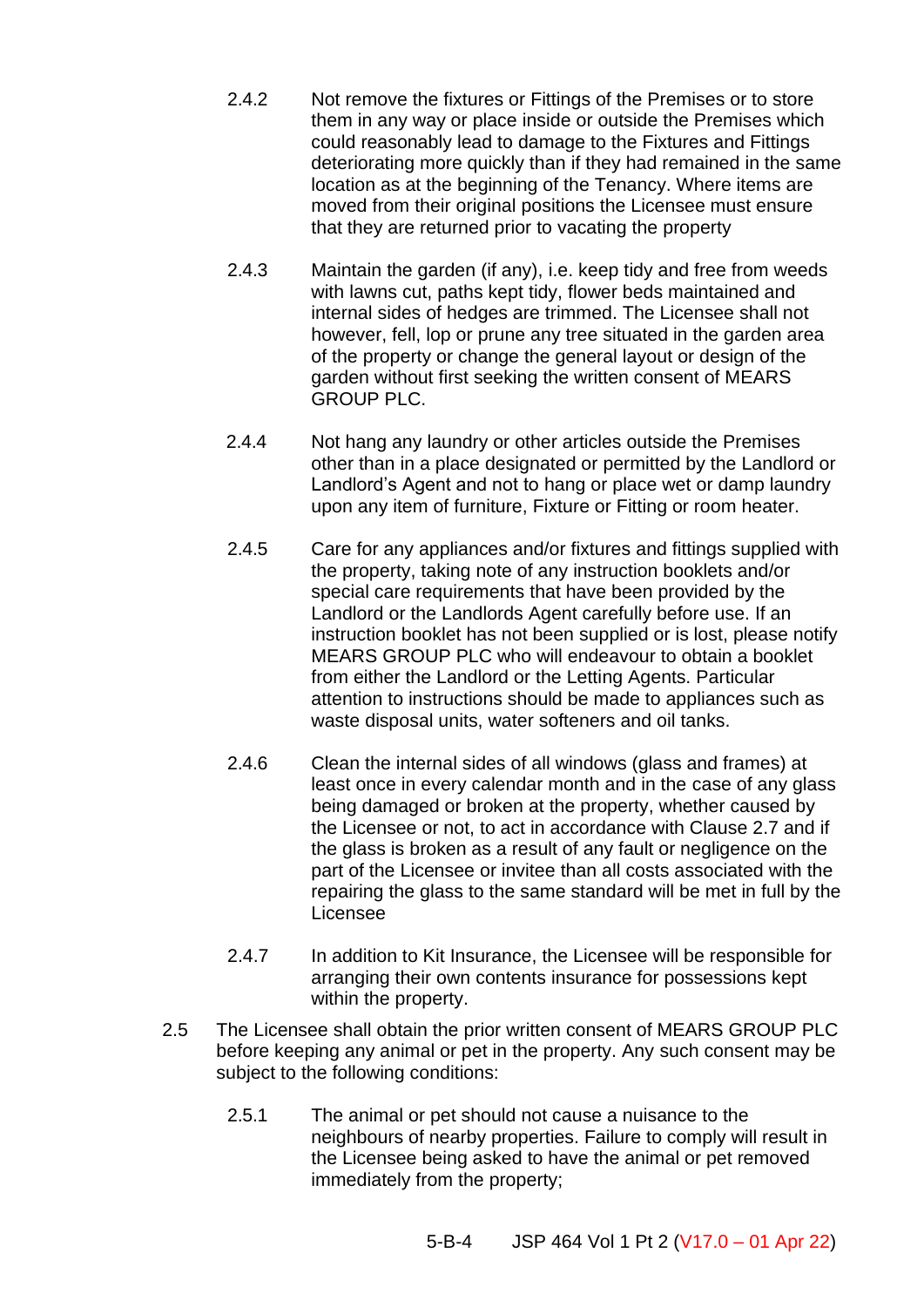- 2.5.2 Any fouling by the animal is to be cleared by the Licensee immediately;
- 2.5.3 Any damage caused by the animal is to be repaired at the Licensee's expense;
- 2.5.4 The carpets are to be professionally cleaned at the end of the Licensee's occupation and the full cost of such cleaning shall be met by the Licensee. Receipts for cleaning shall be submitted to MEARS GROUP PLC at the end of occupation;
- 2.5.5 At the end of the Licensee's occupation, the property shall be professionally fumigated for the purposes of destroying any pests that may remain. The full cost of such pest control shall be met by the Licensee, with receipts for such work submitted to MEARS GROUP PLC at the end of occupation.
- 2.5.6 The animal shall not be kept for the purposes of breeding;
- 2.5.7 The Landlord reserves the right to insist upon the removal of the animal from the premises within 2 days of receipt of any notice that the relevant clauses relating to the keeping of a pet or animal within a property have been contravened.
- 2.6 Be accountable for taking reasonable steps to preserve the property to limit the effect of any damage that may occur and taking appropriate precautions to prevent damage to water installations during cold weather. In particular, it is the responsibility of the Licensee to undertake any minor repairs to limit the effect of any damage and deterioration that transpires.
- 2.7 Promptly notify MEARS GROUP PLC when defects occur. Details of the procedures to be followed and the telephone numbers for general advice on routine repairs and out of hours emergencies (i.e. where the habitability or security of the property is at risk) can be found in the SSFA User Guide. The Licensee should note that if they call the out of hours Helpline, or any contractor in relation to non-emergency repairs, then they may be held liable for the costs.
- 2.8 The Licensee shall not alter the property in any way and specifically:
	- 2.8.1 Shall not change, add or modify the electrical, gas or plumbing systems;
	- 2.8.2 Shall not alter the scheme of exterior or interior decoration in any way without the prior written consent of MEARS GROUP PLC;
	- 2.8.3 Shall not install or change any locks to the property without first obtaining the written consent of MEARS GROUP PLC and to provide the Landlord or his Agent with a new full set of keys within 7 days;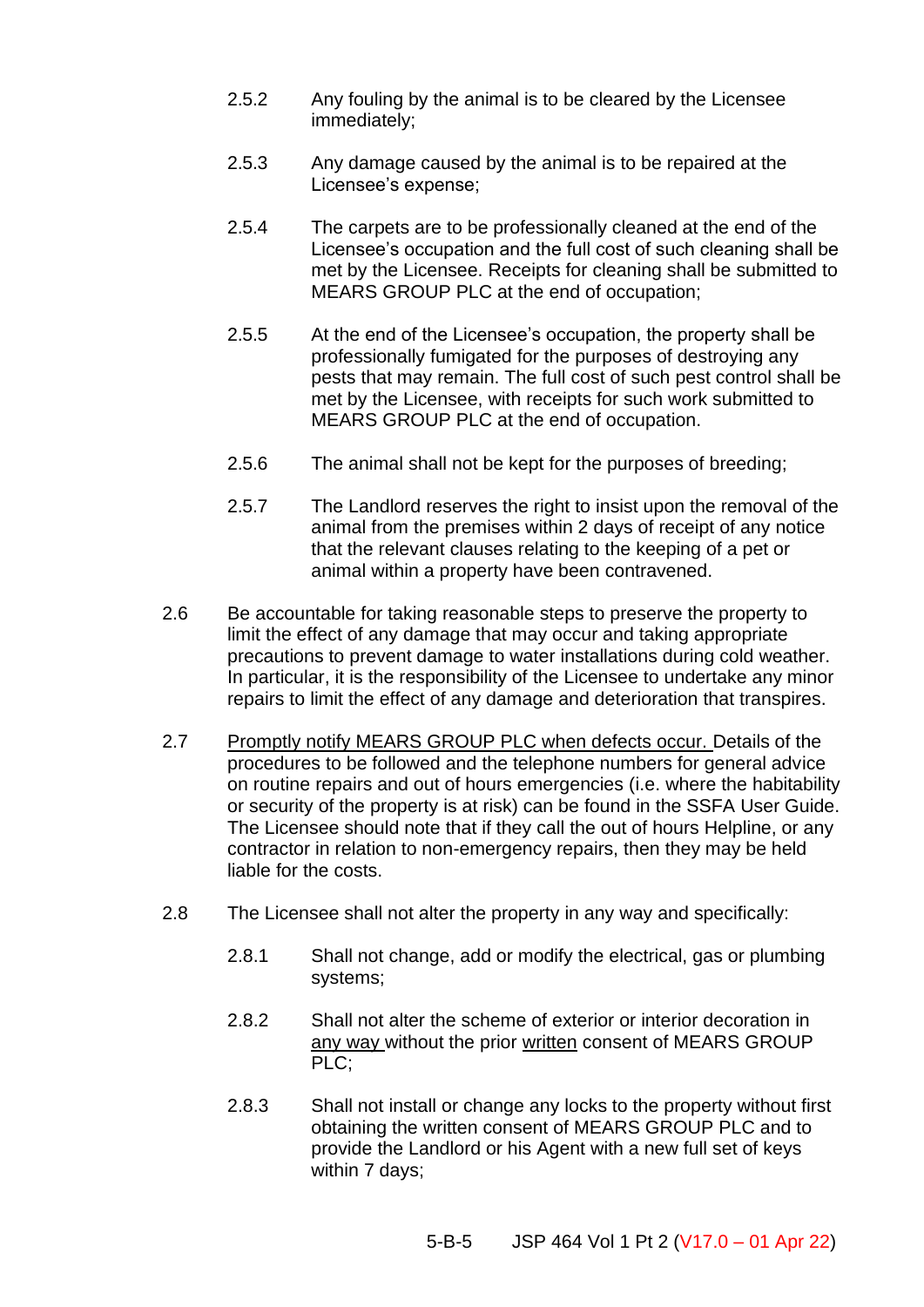- 2.8.4 Shall not remove any of the contents, fixtures or fittings.
- 2.9 Shall not suspend or attach to any part of the property by any means whatsoever any pictures, posters or any other articles that may result in damage of the property without the prior written consent of MEARS GROUP PLC;
- 2.10 Shall not leave the property unoccupied between 1 November to 30 April without maintaining a sufficient level of heating to the property to prevent frost damage to the domestic hot water and central heating systems; furthermore shall take prudent steps to adequately heat and ventilate the property at all times to help prevent condensation. Where condensation may occur, take care to wipe down and clean surfaces as required to stop the build-up of mould growth or damage to the premises.
- 2.11 Keep the property locked and secured when unoccupied and ensure that any security alarms are set whenever the property is vacant and inform MEARS GROUP PLC in writing should the property be vacant for more than 14 days. If any burglar alarm codes are changed during the Tenancy the Licensee will provide MEARS GROUP PLC the new code within 7 working days;
- 3 In addition to occupying and using the property the Licensee agrees to behave responsibly and considerately to others at all times; and:
	- 3.1 Subject to Clause 2.1, shall not assign, sublet, share or allow another person to reside at the property;
	- 3.2 Shall not use the property to carry out, or allow members of his or her household to carry on any business, trade, club or similar activity;
	- 3.3 Shall not use or allow any member of his or her household to use the property for any illegal or immoral purpose;
	- 3.4 Shall not do anything, which may invalidate the insurance of the property or increase the rate of premium payable for such insurance. Specifically, the Licensee shall:
		- 3.4.1 Not keep any materials or substances which are or may become a fire hazard or could be potentially dangerous to people in the vicinity of the property;
		- 3.4.2 Not use a paraffin or portable gas heater in the property.
		- 3.4.3 Not smoke or allow others to smoke within the premises without written consent from Mears Group Plc.
	- 3.5 Not do anything in the vicinity of the property which may damage or become a nuisance or annoyance to the owners or occupiers of any adjoining or neighbouring properties;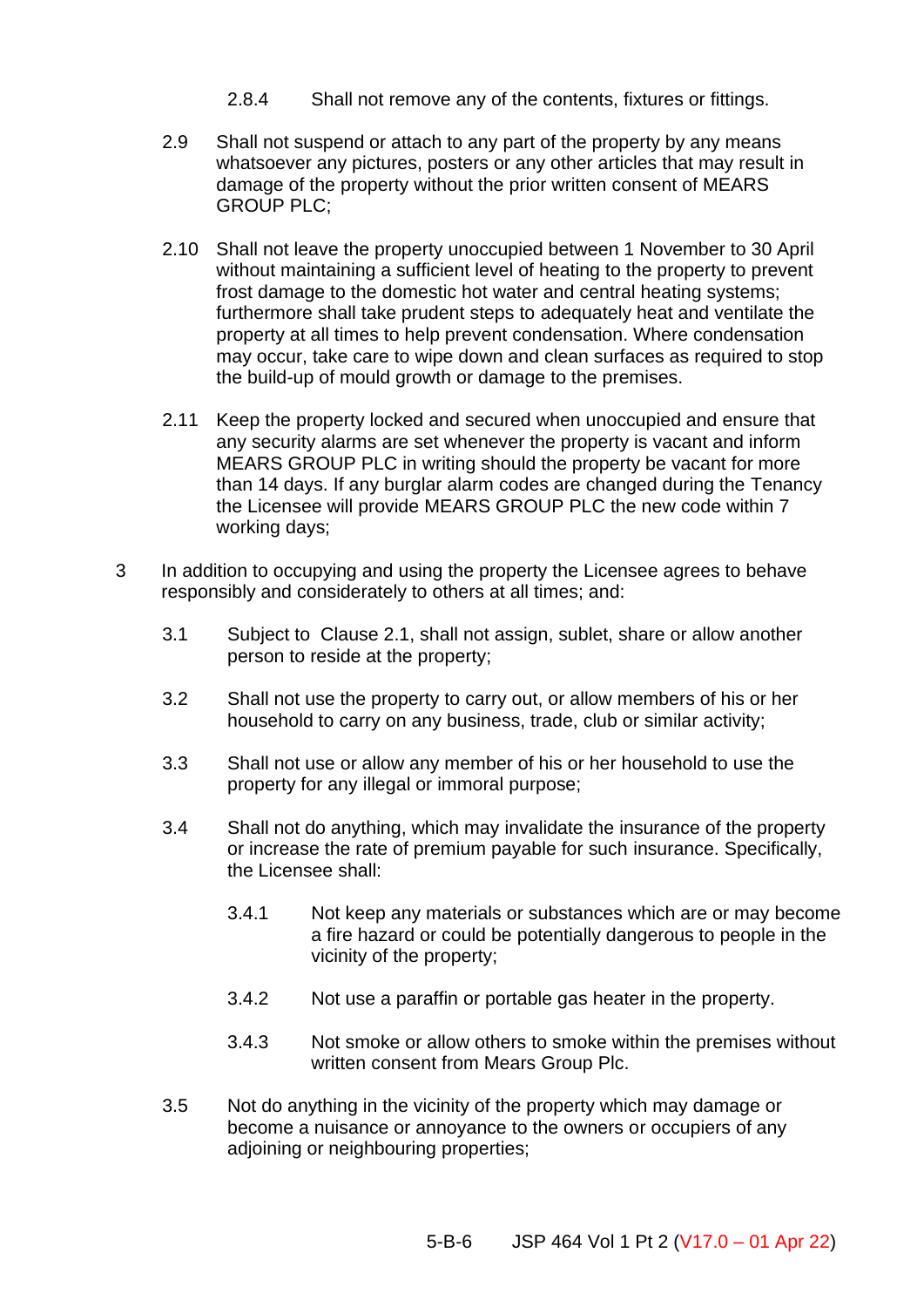- 3.6 Ensure that the sinks, drains and pipes which serve the premises do not become blocked and where any blockage occurs as a result of any act, default or negligence on the part of the Licensee, or invitee, the licensee will be responsible for the contractors costs of rectification;
- 3.7 Not use or play a musical instrument, radio, television set or apparatus for reproducing recorded sound in such a manner that it is audible outside the property;
- 3.8 Be responsible for placing all rubbish in the receptacle provided which should remain in the place designated for it;
- 3.9 Permit MEARS GROUP PLC or the owner, Landlord or agent, with or without others, reasonable access to enter the property on reasonable notification and acceptance of the requirement (not less than 48 hours' notice except in cases of emergency). In cases of dispute the Licensee is to raise with Mears Group Plc. who will engage with DIO SAT in order to arbitrate a solution. DIO SAT decision is final in this regard. in order to:
	- 3.9.1 Inspect the state and condition of the property;
	- 3.9.2 Do any works or repairs which are necessary or desirable or which must be undertaken to comply with any legal requirement;
	- 3.9.3 Do work on or in relation to any adjoining or neighbouring property;
	- 3.9.4 Permit prospective purchasers accompanied by the Landlord or the Landlord's Managing Agent, to view the property at all reasonable times by prior written appointment and display as the Landlord directs any sale notices;
	- 3.9.5 During the last 2 months before the end of the Licence to permit prospective tenants, accompanied by the Landlord or the Landlord's Managing Agents, to view the property at all reasonable times by prior appointment and to display as the Landlord directs any letting notices, in accordance with Clause 3.10.
- 4. To use the means of access to the property with due consideration for others and in particular, where the property may be part of a larger building shall:
	- 4.1 Keep closed any communal main entrance door to the building of which the property forms part;
	- 4.2 Not leave any property, goods, parcels or refuse in any communal entrance halls, staircases or passages in the building;
	- 4.3 Not loiter or obstruct any communal entrance halls, staircases or passages in the building.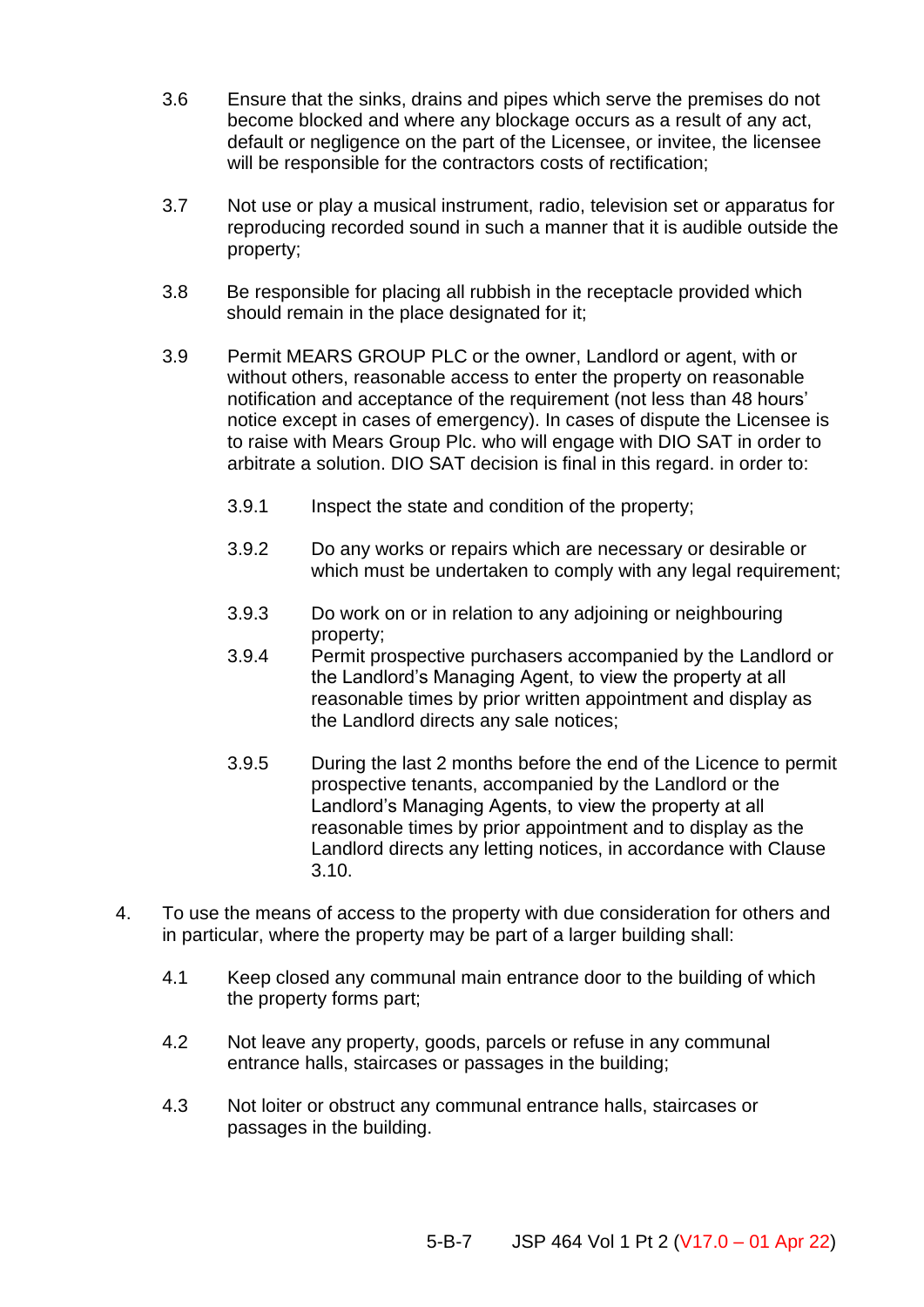- 5. When this Licence has been terminated, the Licensee and his/her dependants agree:
	- 5.1 To vacate the property and hand over all keys to such person as notified by MEARS GROUP PLC in the event that all keys are not returned to the Landlord at the expiration of the Licence any costs incurred by the Landlord in replacing of locks to which the lost keys belong, will be borne by the Licensee;
	- 5.2 To co-operate with MEARS GROUP PLC in order for the inventory to be checked and ensure that all the items listed in the Inventory are accounted for and located in their original position;
	- 5.3 To leave the property in a hygienically clean and tidy condition; removing all personal belongings, together with all rubbish. If the property has been professionally cleaned at the commencement of the Tenancy, then the Licensee should ensure that the property is professionally cleaned at the termination of the Tenancy and will be required to provide a receipt as evidence that this has been done.
	- 5.4 Be in attendance at the move out, or nominate a proxy to be in attendance on the date agreed with the MEARS GROUP PLC in order to:
		- 5.4.1 Acknowledge dilapidations and ensure that any disagreements are recorded on the Occupation End Certificate (OEC) after taking into account fair wear and tear; Please refer to the dilapidation policy at Annex D of this User Guide for personnel occupying Substitute Service Family Accommodation (SSFA).
		- 5.4.2 Sign the Occupation End Certificate (OEC) acknowledging the end of occupation of the property
	- 5.5 To reimburse MOD all sums paid to the Landlord in respect of any damage to the property or its contents arising from any act, default or negligence on your part or any invitee to the property taking into account fair wear and tear, subject to the decision of the MOD in the case of any dispute which shall be binding on you.
- 6. The benefit of this Licence is personal to you and may not be transferred, assigned or shared.
- 7. The licensee agrees to give MEARS GROUP PLC at least 40 days written notice of your intention to vacate the property on a permanent basis in accordance with the relevant Service regulations relating to the SSFA Scheme, with any such notice to be forwarded by fax and posted to: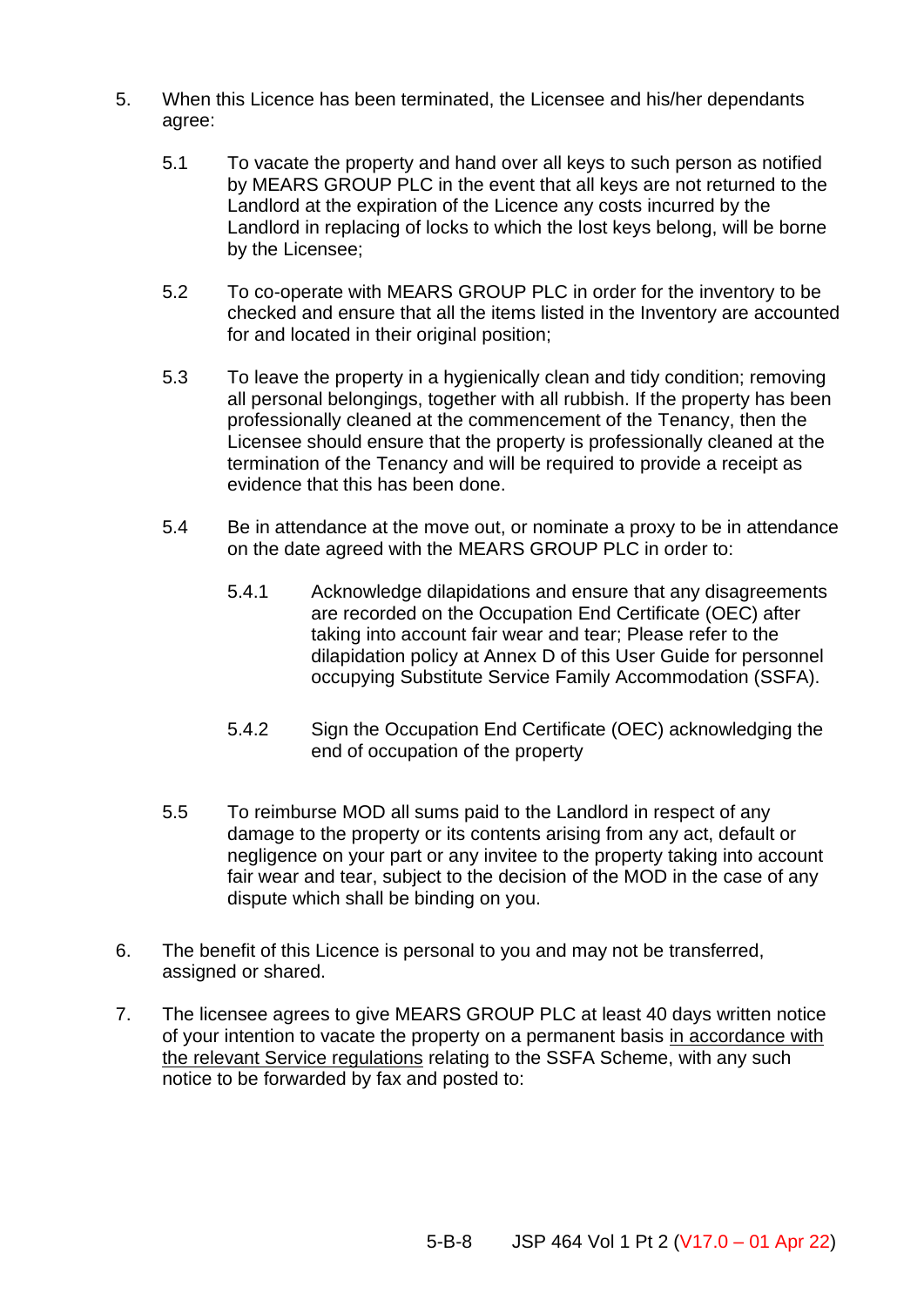MEARS GROUP PLC Unit 5, Cartell Business Park Stroudley Road **Basingstoke** RG24 8FW

In cases where this is not possible due to service reasons, an explanation is to be forwarded with the notice. In other cases, you may be held liable for any charge levied against MOD.

- 8. MEARS GROUP PLC may terminate this Licence by giving you not less than 40 days written notice if:
	- 8.1 You fail to comply with your obligations under this Licence;
	- 8.2 MEARS GROUP PLC are requested by the MOD Project Manager to terminate this Licence;
- 9. MEARS GROUP PLC may terminate this Licence by giving you less than 40 days written notice if:

9.1 Destruction or damage renders the Property uninhabitable as a residence or

9.2 MEARS GROUP PLC, the Landlord or his mortgage requires possession of the Property.

10. You should communicate any matters arising from this Licence to Mears Group Plc. at the following address:

MEARS GROUP PLC Ltd. Unit 5, Cartell Business Park Stroudley Road **Basingstoke** RG24 8FW

Signed:

Name: **Name:**  $\blacksquare$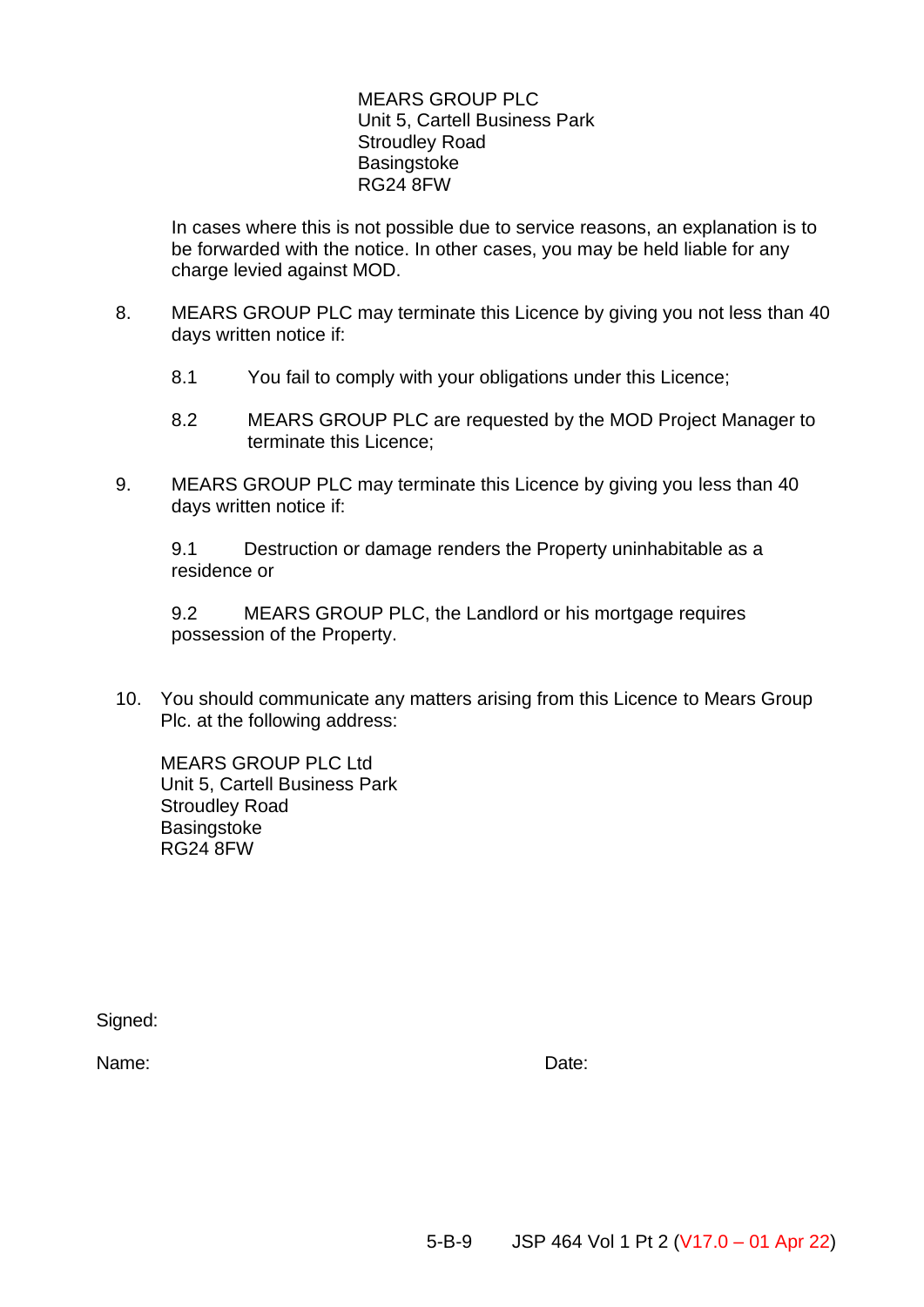## **6 Rules and Conditions of Occupation**

## **Issue of Service Licence**

1. IPHD/Garrison/Station Housing Staff overseas are responsible for issuing each Service occupant or entitled civilian occupant of SFA or hiring overseas with a Service Licence to Occupy SFA which is to be countersigned by IPHD/Garrison/Station Housing Staff overseas on move in.

### **Annexes**

- A Garage Licence
- B. Application of the Part-Furnished SFA Charge % Points per Furniture Item
- C. Guiding Principles for Additional Needs & Disability Adaptations (ANDA)
- D. Complaints Process Chart (Overseas)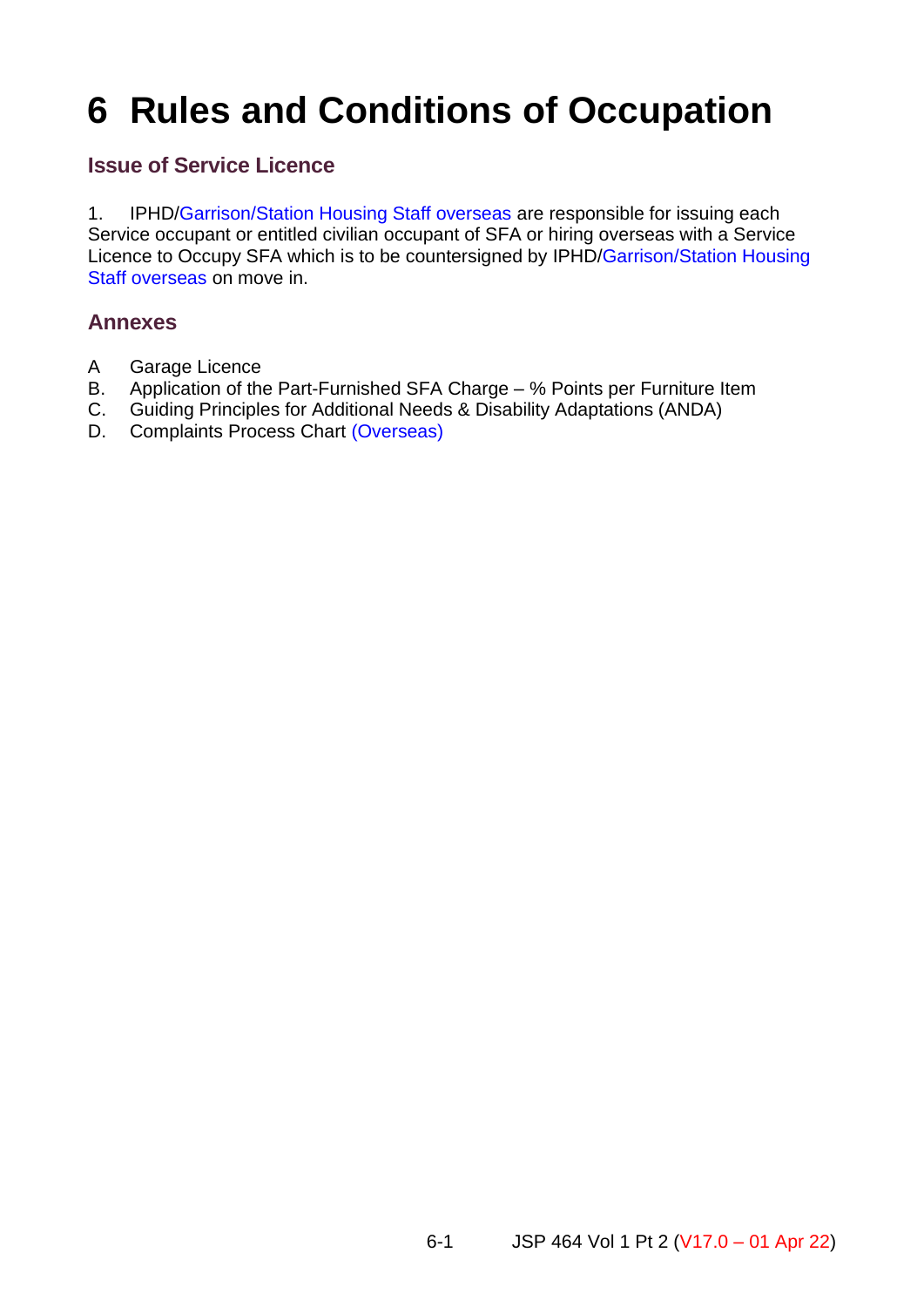#### **ANNEX A TO CHAPTER 6 TO JSP 464 VOL 1 PT 2**

#### **DEFENCE INFRASTRUCTURE ORGANISATION OPERATIONS ACCOMMODATION – GARAGE LICENCE AGREEMENT (FOR SERVICE LICENSEES)**

(to be returned to the IPHD on completion)

The SECRETARY OF STATE FOR DEFENCE on behalf of Her Majesty the Queen grants

Name: *(Anite populated)* We will be the Licensee"

Of (Address of SFA): *(Anite populated)* "the Property"

a licence to occupy a garage located at (address of garage): *(Anite populated)*

"the Garage"

on the following terms and conditions.

1. This GARAGE LICENCE is personal to the Licensee and subject to continuing eligibility to occupy Service Family Accommodation as defined in Service Regulations.

2. Either party may terminate this Licence by giving normally 28 days and in any event not less than 7-days' notice in writing. In exceptional circumstances occasioned by Service reasons, the Licensee may give shorter notice.

3. This Garage Licence will terminate automatically when the Licence to occupy the Property named above terminates.

4. The Licensee agrees to:

a. Use the garage only as accommodation for a private motor vehicle or for personal effects storage and for no other purpose without the prior written consent of IPHD. Care must be taken to ensure all items stored in the garage are safe and suitable for such storage, and is at the sole risk of the licensee.

b. Pay all charges for the garage including any for fuel, light, water and sewage.

c. Keep the inside of the garage clean and tidy any forecourt free of obstructions at all times.

d. Allow representatives, agents and contractors of the Crown access to the garage at reasonable times on receiving at least 24 hours advance notice or immediately in an emergency.

e. Make good any damage to the garage or to the fixtures and fitting caused, other than by fair wear and tear, by the Licensee, or any member of their household, including family pets, or any invited visitor, or their pets, or to pay any costs incurred by Defence Infrastructure Organisation Operations Accommodation in making good the damage.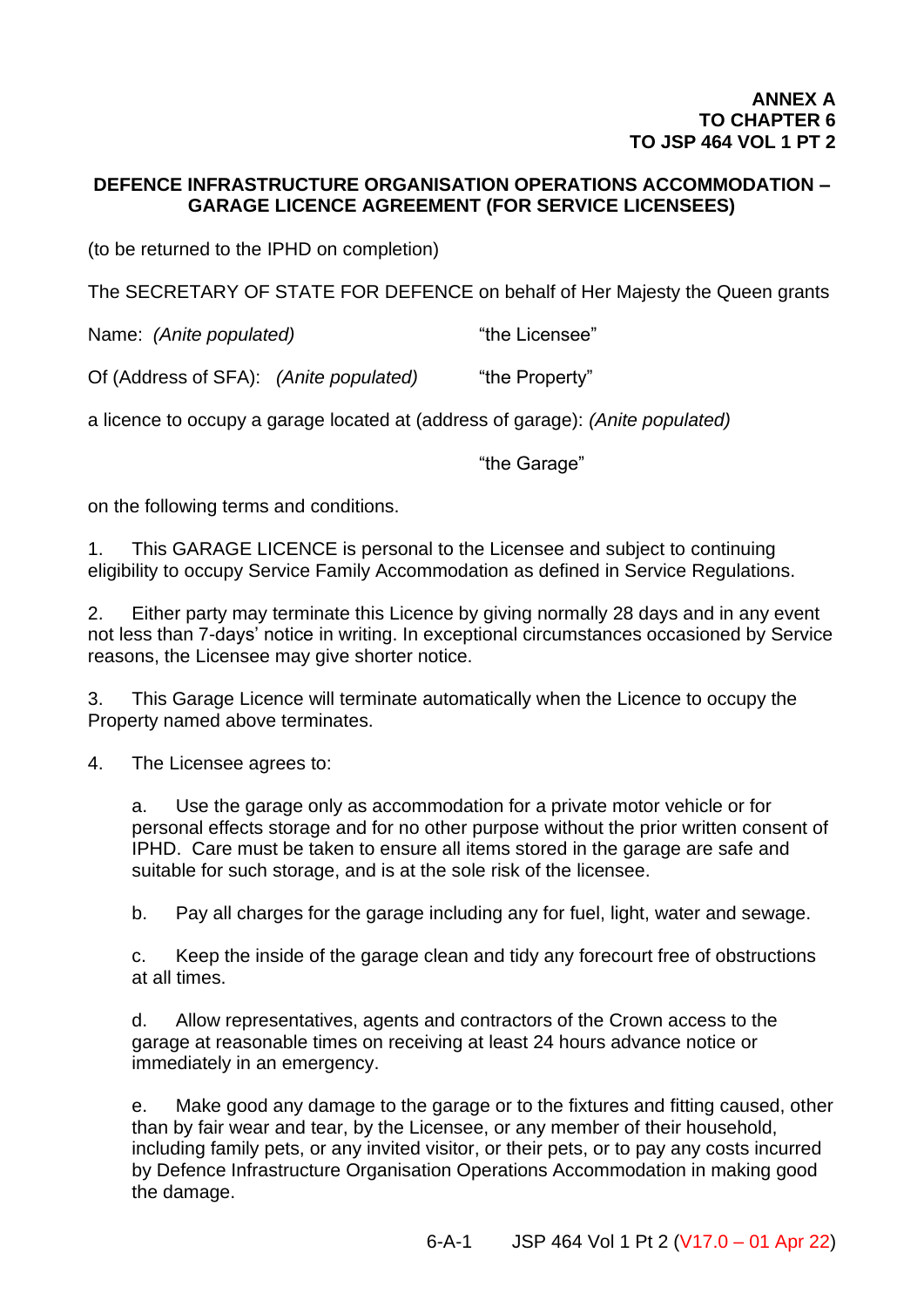f. Vacate the garage at the end of any period of notice to vacate or when the Licence to occupy the property terminates and on vacating to leave the garage and any fixtures and fittings in good repair, fair wear and tear excepted, and if failing to do so to the be liable for:

(1) Any losses or damage as assessed by IPHD or their appointed agents, and

(2) Any costs in respect of cleaning, disinfestations or refuse removal as assessed by IPHD or their appointed agents, and

(3) Compensation for trespass until the garage is vacated, and

(4) Any legal costs incurred by Defence Infrastructure Organisation RD Accommodation in recovering vacant possession or outstanding monies.

5. The Licensee also agrees not to:

a. Assign, sub-let or share the garage without the prior written consent of IPHD.

b. Use the garage for the storage of any inflammable material or any illegal purpose of any kind.

c. Erect a TV, satellite or other communications aerial on the garage or make any other alteration or addition to the garage or the fixtures or fittings without the prior written consent of IPHD.

d. Carry out or allow members of their household to carry out any business, trade, club or similar activity in the garage without the prior written consent of Defence Infrastructure Organisation Operations Accommodation.

e. Cause a nuisance or annoyance or allow members of their household, invited guests or pets to cause nuisance or annoyance to neighbours, IPHD staff or agents or contractors.

f. Make or allow members of their household to make any noise that causes a nuisance to neighbours or can be heard outside the garage between 11pm and 8am.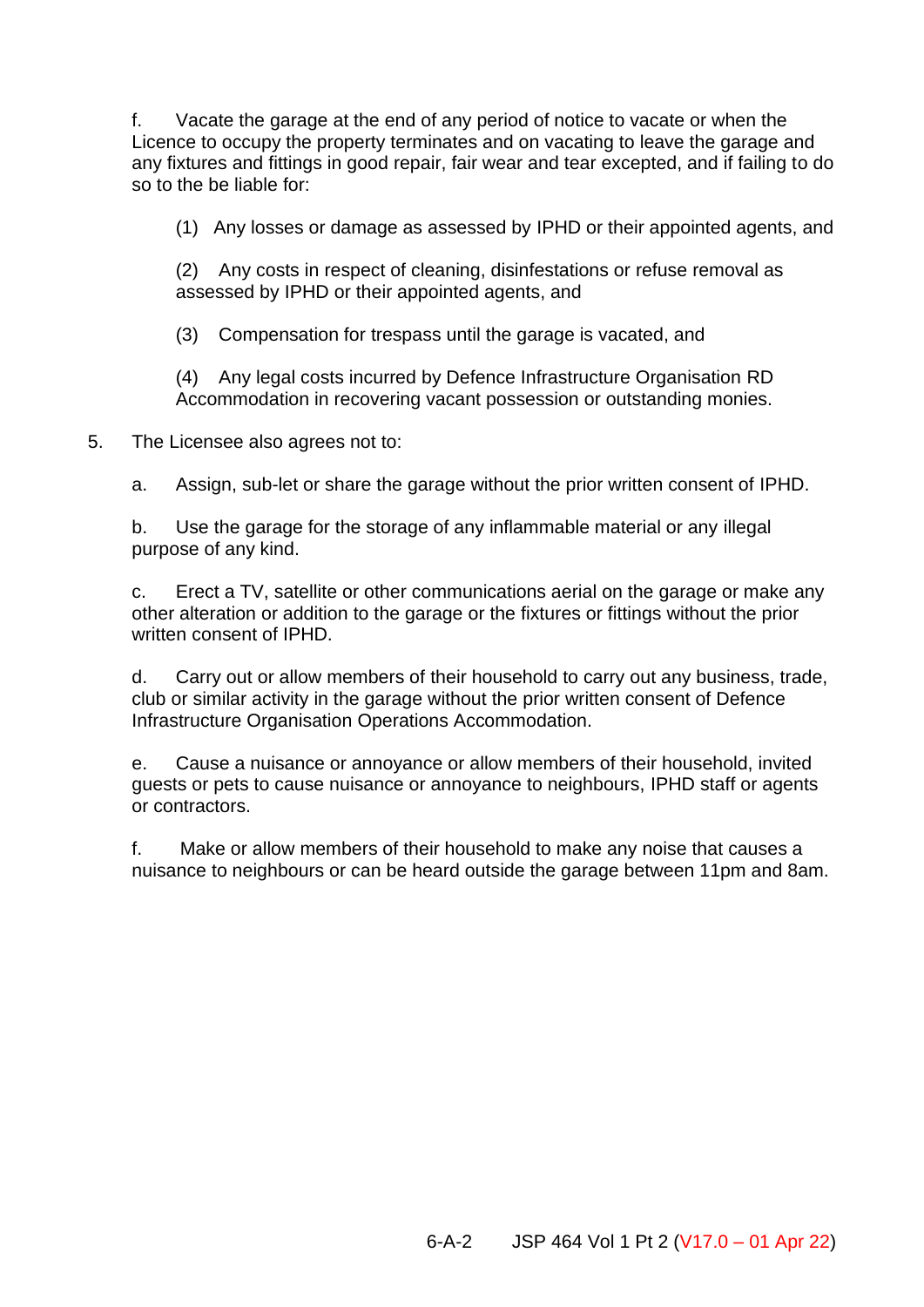#### **DECLARATION**

I have read and agree to the terms of this Licence. I understand that failure by my family or I to observe the obligations under this Licence could render us liable to legal proceedings and/or debar us from occupying Service Family Accommodation in the future, and could render me liable to Service disciplinary action.

#### **DEDUCTION FROM PAY**

I agree that all charges arising from my use of this garage may be deducted from my pay. You have 28 days from the date of this license to challenge your garage charge.

| Signed by the      |  |
|--------------------|--|
| Full name in block |  |
|                    |  |
| Full name in block |  |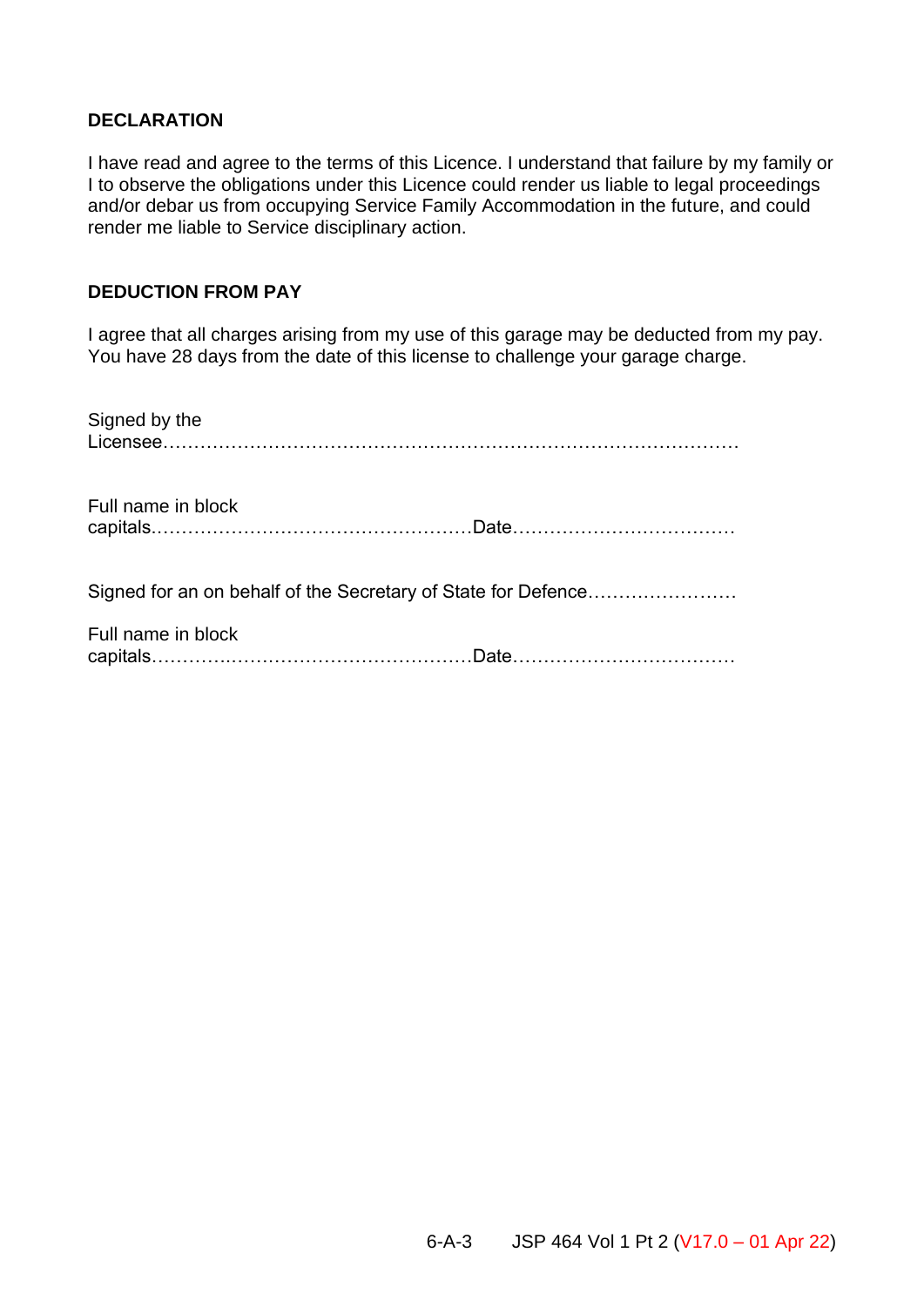#### **SFA CHARGE - APPLICATION OF FURNISHED / PART FURNISHED CHARGE - PERCENTAGE POINTS PER FURNITURE ITEM BY SFA TYPE**

- 1. Furnished charge applies at 51% and above, Part Furnished charge applies at 50% & below, Unfurnished charge only applies to SFA equipped with carpets, curtains and a cooker, but no other furniture items (unless fitted, for example built in wardrobes))
- 2. Furniture supplied to Senior Officers to meet official entertainment or representational hosting requirements is not to be counted when assessing furniture status.

| <b>SFA TYPE</b>             |                         | $\mathbf{II}$           | III            | IV                       | V              | D              | D <sub>1</sub>          | C              | C <sub>1</sub>          | B                       | <b>B1</b>      | A              | A <sub>1</sub> |
|-----------------------------|-------------------------|-------------------------|----------------|--------------------------|----------------|----------------|-------------------------|----------------|-------------------------|-------------------------|----------------|----------------|----------------|
|                             | $\%$                    | $\%$                    | $\%$           | $\%$                     | $\frac{0}{0}$  | $\frac{0}{0}$  | $\%$                    | $\%$           | $\%$                    | $\frac{0}{0}$           | $\%$           | $\frac{0}{0}$  | $\frac{0}{0}$  |
| LOUNGE/DINING/ANNEX         |                         |                         |                |                          |                |                |                         |                |                         |                         |                |                |                |
| <b>Bookcase</b>             | $\overline{2}$          | $\overline{2}$          | $\overline{2}$ | 2                        | 2              |                |                         |                |                         |                         |                |                |                |
| Buffet (sideboard)          | $\overline{3}$          | $\overline{3}$          | $\overline{3}$ | $\overline{4}$           | $\overline{5}$ | $\overline{3}$ | 3                       | $\overline{4}$ | $\overline{4}$          | 5                       | 5              | $\overline{7}$ | 8              |
| <b>Bureau (Officers)</b>    | $\overline{\mathbf{4}}$ | 4                       | $\overline{5}$ | $\overline{5}$           | 6              |                |                         |                |                         |                         |                |                |                |
| Chair Dining (1 point each) | 6                       | 6                       | 6              | 6                        | $\overline{4}$ | 6              | 6                       | 6              | 6                       | 6                       | 6              | 6              | 6              |
| Chair Easy & Slip           | $\overline{3}$          | $\overline{3}$          | 4              | $\overline{4}$           | $\overline{4}$ | $\overline{4}$ | 4                       | $\overline{6}$ | 7                       | 7                       | 8              | 10             | 11             |
| Chair Easy & Slip           | $\overline{3}$          | $\overline{3}$          | 4              | $\overline{4}$           | $\overline{4}$ | 4              | $\overline{4}$          | 6              | $\overline{7}$          | $\overline{7}$          | 8              | 10             | 11             |
| Chair Easy & Slip           |                         |                         |                |                          |                | 4              | $\overline{4}$          |                |                         |                         |                |                |                |
| Settee & Slip               | 10                      | 10                      | 11             | 11                       | 13             | 6              | 8                       | 9              | 9                       | 10                      | 12             | 15             | 17             |
| <b>Chair Elbow</b>          | $\overline{2}$          | $\overline{2}$          | $\overline{2}$ | $\overline{2}$           | $\overline{3}$ | $\overline{2}$ |                         | $\overline{3}$ |                         | 4                       |                | $\overline{5}$ |                |
| <b>Chair Elbow</b>          | $\overline{2}$          | $\overline{2}$          | $\overline{2}$ | $\overline{2}$           | $\overline{3}$ | $\overline{2}$ |                         | $\overline{3}$ |                         | $\overline{\mathbf{4}}$ |                | $\overline{5}$ |                |
| <b>Chair Elbow</b>          | $\overline{2}$          | $\overline{2}$          | $\overline{2}$ | $\overline{2}$           | 3              |                |                         |                |                         |                         |                |                |                |
| <b>Table Dining</b>         | $\overline{2}$          | $\overline{2}$          | $\overline{2}$ | $\overline{2}$           | $\overline{3}$ | $\overline{2}$ | 4                       | 3              | $\overline{\mathbf{4}}$ | 4                       | 4              | 5              | 6              |
| <b>Table Occasional</b>     | $\overline{1}$          | $\overline{1}$          | $\overline{1}$ |                          |                | 1              | 1                       | $\overline{1}$ | $\overline{1}$          | $\overline{1}$          | $\overline{1}$ | $\overline{2}$ | $\overline{2}$ |
| <b>Table Set Nested</b>     | 1                       | 1                       | 1              | 1                        | $\overline{2}$ |                |                         |                |                         |                         |                |                |                |
| <b>PRINCIPAL BEDROOM</b>    |                         |                         |                |                          |                |                |                         |                |                         |                         |                |                |                |
| <b>Bedstead</b>             | 1                       | 1                       | 1              | 1                        | 1              | 1              | 1                       | 1              | 1                       | 1                       | 1              | 3              | 3              |
| Chair Dining (1 point each) |                         |                         |                |                          |                | $\overline{2}$ | $\overline{2}$          | $\overline{2}$ | $\overline{2}$          | $\overline{2}$          | $\overline{2}$ | $\overline{2}$ | $\overline{2}$ |
| <b>Chair Elbow</b>          | $\overline{2}$          | $\overline{2}$          | $\overline{2}$ | $\overline{2}$           | 3              |                |                         |                |                         |                         |                |                |                |
| <b>Chest of Drawers</b>     | $\overline{3}$          | $\overline{3}$          | $\overline{4}$ | $\overline{4}$           | $\overline{4}$ |                |                         |                |                         |                         |                |                |                |
| Table Dressing *            | $\overline{3}$          | $\overline{3}$          | $\overline{4}$ | $\overline{4}$           | $\overline{4}$ | $\overline{4}$ | $\overline{\mathbf{4}}$ | $\overline{4}$ | $\overline{5}$          | 6                       | 6              | $\overline{8}$ | 9              |
| <b>Stool Dressing</b>       | 1                       | $\overline{\mathbf{1}}$ | $\overline{1}$ | $\overline{1}$           | $\overline{1}$ | 1              | $\overline{1}$          | $\overline{1}$ | 1                       | $\overline{1}$          | $\overline{1}$ | 1              | $\overline{1}$ |
| Table Bedside (1 point      | $\overline{2}$          | $\overline{2}$          | $\overline{2}$ | $\overline{2}$           | $\overline{2}$ | $\overline{2}$ | $\overline{2}$          | $\overline{2}$ | $\overline{2}$          | $\overline{2}$          | $\overline{2}$ | $\overline{2}$ | $\overline{2}$ |
| each)                       |                         |                         |                |                          |                |                |                         |                |                         |                         |                |                |                |
| Wardrobe 42"                |                         |                         |                |                          |                | 3              | 3                       | $\overline{4}$ | $\overline{4}$          | 5                       | 5              | 7              | 8              |
| <b>Mattress</b>             | 4                       | 4                       | 4              | $\overline{\mathcal{A}}$ | $\overline{4}$ | $\overline{3}$ | $\overline{3}$          | $\overline{5}$ | $\overline{5}$          | $\overline{6}$          | $\overline{7}$ | 9              | 11             |
| <b>KITCHEN</b>              |                         |                         |                |                          |                |                |                         |                |                         |                         |                |                |                |
| <b>Stool Step</b>           | 0                       | $\overline{0}$          | $\overline{0}$ | $\overline{0}$           | $\overline{0}$ | $\overline{0}$ | $\mathbf 0$             | 0              | $\mathbf 0$             | $\overline{0}$          | $\mathbf 0$    | 1              | $\mathbf 1$    |
| <b>Stool Straight</b>       |                         |                         |                |                          |                |                | 0                       | $\overline{0}$ | $\overline{0}$          | $\overline{0}$          | $\overline{0}$ | $\overline{0}$ | $\mathbf 0$    |
| Table Kitchen               |                         |                         |                |                          |                | 1              | 1                       | $\overline{1}$ | 1                       | $\overline{1}$          | $\overline{2}$ | $\overline{2}$ | $\overline{2}$ |

6-B-1 JSP 464 Vol 1 Pt 2 (V17.0 – 01 Apr 22)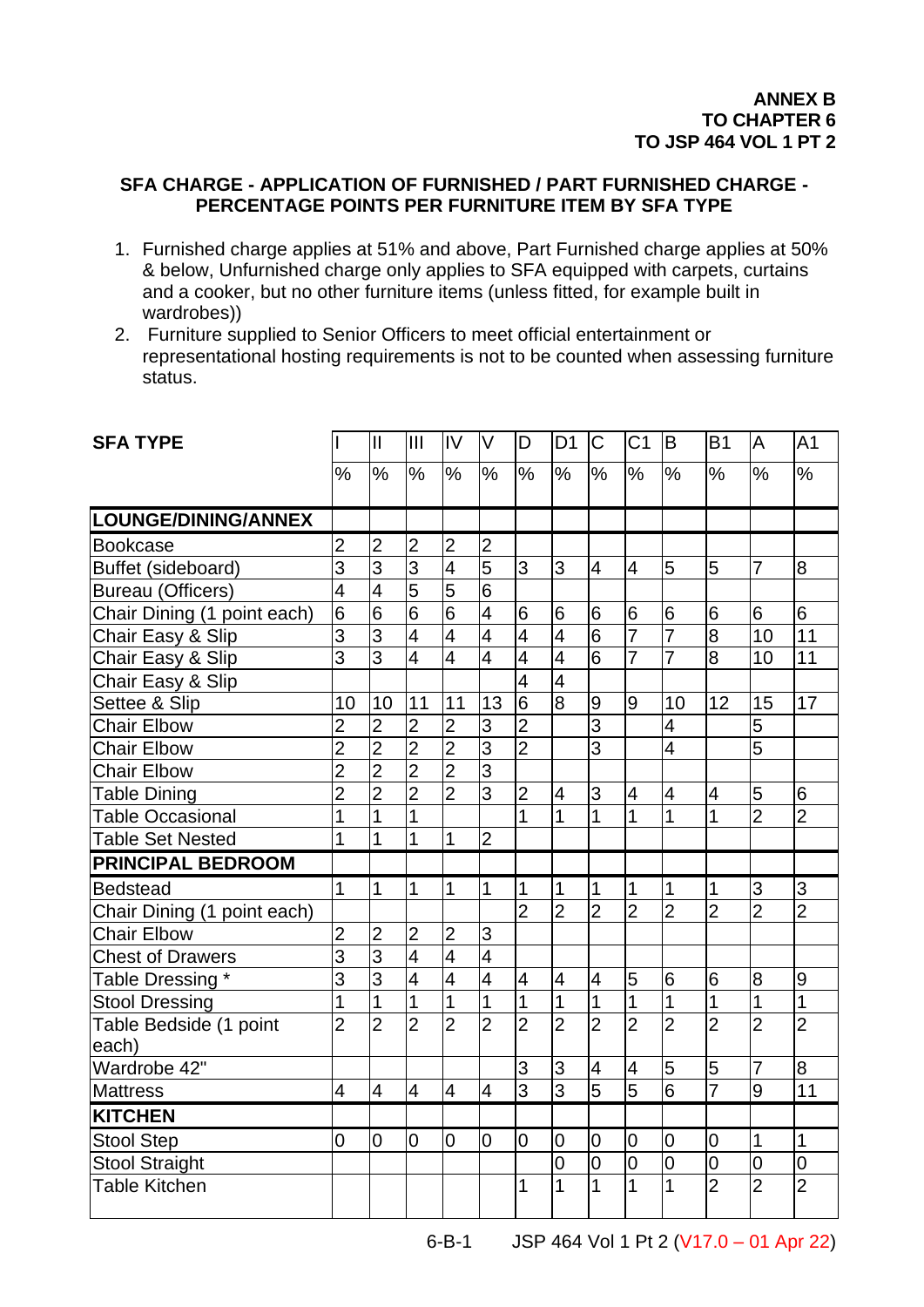| <b>BEDROOM2</b>           |                |                         |                          |                |                         |                |                |                |                         |                                     |                |     |     |
|---------------------------|----------------|-------------------------|--------------------------|----------------|-------------------------|----------------|----------------|----------------|-------------------------|-------------------------------------|----------------|-----|-----|
| Bed Single (1 point each) | $\overline{2}$ | $\overline{2}$          | $\overline{2}$           | $\overline{2}$ | $\overline{2}$          | $\overline{2}$ | $\overline{2}$ | $\overline{2}$ | $\overline{2}$          | $\overline{2}$                      | $\overline{2}$ |     |     |
| Chair Straight            | $\overline{0}$ | $\overline{0}$          | $\overline{0}$           | $\overline{0}$ | 1                       |                |                |                |                         |                                     |                |     |     |
| <b>Chair Dining</b>       |                |                         |                          |                |                         | 1              | 1              | 1              | 1                       | 1                                   | 1              |     |     |
| Table Dressing *          | 3              | 3                       | $\overline{4}$           | $\overline{4}$ | $\overline{4}$          | $\overline{4}$ | $\overline{4}$ | $\overline{4}$ | $\overline{5}$          | 6                                   | 6              |     |     |
| <b>Stool Dressing</b>     | 1              | $\mathbf 1$             | $\overline{1}$           | 1              | $\mathbf 1$             | $\overline{0}$ | $\overline{0}$ | $\mathbf 0$    | $\overline{0}$          | $\overline{0}$                      | $\overline{0}$ |     |     |
| Table Bedside (1 point    | $\overline{2}$ | $\overline{2}$          | $\overline{2}$           | $\overline{2}$ | $\overline{2}$          | $\overline{2}$ | $\overline{2}$ | $\overline{2}$ | $\overline{2}$          | $\overline{2}$                      | $\overline{2}$ |     |     |
| each)                     |                |                         |                          |                |                         |                |                |                |                         |                                     |                |     |     |
| Wardrobe 36"              |                |                         |                          |                |                         | 3              | 3              | $\overline{4}$ | $\overline{\mathbf{4}}$ | 5                                   | 5              |     |     |
| <b>Mattress</b>           | 4              | $\overline{4}$          | $\overline{4}$           | $\overline{4}$ | $\overline{4}$          | $\overline{3}$ | 3              | $\overline{5}$ | $\overline{5}$          | 6                                   | $\overline{7}$ |     |     |
| <b>Mattress</b>           | $\overline{4}$ | $\overline{\mathbf{4}}$ | $\overline{4}$           | $\overline{4}$ | $\overline{\mathbf{4}}$ | $\overline{3}$ | $\overline{3}$ | $\overline{5}$ | 5                       | $\overline{6}$                      | $\overline{7}$ |     |     |
| <b>BEDROOM3</b>           |                |                         |                          |                |                         |                |                |                |                         |                                     |                |     |     |
| Bed Single (1 point each) | 1              | 1                       | 1                        | 1              | 1                       | $\overline{2}$ | $\overline{2}$ | 1              | 1                       |                                     |                |     |     |
| <b>Chair Dining</b>       |                |                         |                          |                |                         | 1              | 1              | $\overline{1}$ | 1                       |                                     |                |     |     |
| Chair Straight            | 0              | 0                       | 0                        | $\mathbf 0$    | 1                       |                |                |                |                         |                                     |                |     |     |
| Table Dressing *          | 3              | 3                       | $\overline{\mathbf{4}}$  | $\overline{4}$ | $\overline{4}$          | 4              | $\overline{4}$ | $\overline{4}$ | 5                       |                                     |                |     |     |
| Table Bedside (1 point    | 1              | $\overline{1}$          | $\overline{1}$           | 1              | $\overline{1}$          | $\overline{2}$ | $\overline{2}$ | $\overline{1}$ | $\overline{1}$          |                                     |                |     |     |
| each)                     |                |                         |                          |                |                         |                |                |                |                         |                                     |                |     |     |
| Wardrobe 36"              |                |                         |                          |                |                         | 3              | 3              | $\overline{4}$ | $\overline{\mathbf{4}}$ |                                     |                |     |     |
| <b>Mattress</b>           | 4              | 4                       | 4                        | 4              | 4                       | 3              | 3              | $\overline{5}$ | $\overline{5}$          |                                     |                |     |     |
| <b>Mattress</b>           |                |                         |                          |                |                         | 3              | 3              |                |                         |                                     |                |     |     |
| <b>BEDROOM 4</b>          |                |                         |                          |                |                         |                |                |                |                         |                                     |                |     |     |
| <b>Bed Single</b>         | 1              | 1                       | 1                        | 1              |                         | 1              | 1              |                |                         |                                     |                |     |     |
| Chair Straight            | 0              | $\overline{0}$          | $\overline{0}$           | $\overline{0}$ |                         |                |                |                |                         |                                     |                |     |     |
| <b>Chair Dining</b>       |                |                         |                          |                |                         | 1              | 1              |                |                         |                                     |                |     |     |
| Table Dressing *          | 3              | 3                       | 4                        | $\overline{4}$ |                         | 4              | 4              |                |                         |                                     |                |     |     |
| <b>Table Bedside</b>      | 1              | $\overline{1}$          | $\overline{1}$           | 1              |                         | 1              | $\overline{1}$ |                |                         |                                     |                |     |     |
| Wardrobe 36"              |                |                         |                          |                |                         | 3              | 3              |                |                         |                                     |                |     |     |
| <b>Mattress</b>           | $\overline{4}$ | $\overline{4}$          | $\overline{\mathcal{A}}$ | 4              |                         | $\overline{3}$ | $\overline{3}$ |                |                         |                                     |                |     |     |
| <b>BEDROOM 5</b>          |                |                         |                          |                |                         |                |                |                |                         |                                     |                |     |     |
| <b>Bed Single</b>         | 1              | 1                       |                          |                |                         |                |                |                |                         |                                     |                |     |     |
| <b>Chair Straight</b>     | 0              | $\overline{0}$          |                          |                |                         |                |                |                |                         |                                     |                |     |     |
| Table Dressing *          | 3              | 3                       |                          |                |                         |                |                |                |                         |                                     |                |     |     |
| <b>Table Bedside</b>      | 1              | 1                       |                          |                |                         |                |                |                |                         |                                     |                |     |     |
| <b>Mattress</b>           | 4              | $\overline{4}$          |                          |                |                         |                |                |                |                         |                                     |                |     |     |
| TOTAL POINTS %            | 100            |                         |                          |                |                         |                |                |                |                         | 100 100 100 100 100 100 100 100 100 | 100            | 100 | 100 |

\* Includes chests of drawers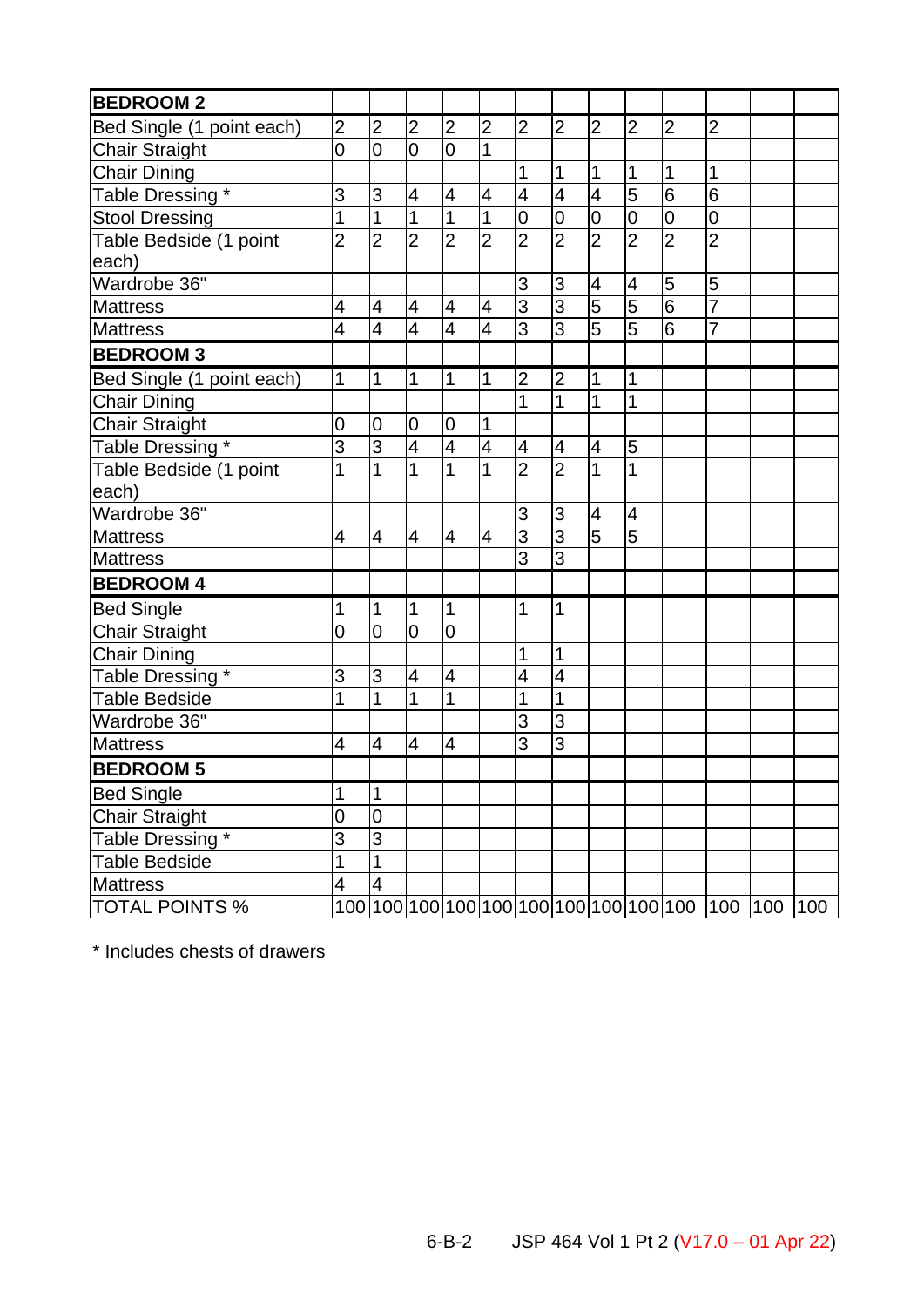#### **ANNEX C TO CHAPTER 6 TO JSP 464 VOL 1 PT 2**

#### **Guiding Principles for Additional Needs & Disability Adaptations (ANDA)**

The purpose of this document is to give guidance regarding adaptations DIO Accommodation will make to Service Family Accommodation (SFA) to meet housing requirements arising from occupants' medical conditions. We consider all adaptation requests regardless of whether the additional need and/or disability is physical, visible or hidden.

Service Personnel (SP) are advised to seek support with their ANDA application from their welfare team.

If an occupant requires adaptations to their SFA, it is their responsibility to provide up-todate supporting medical evidence, from a suitably qualified medical professional, setting out all necessary and specific housing requirements, to enable DIO Accommodation to provide adaptations which are fit-for-purpose and provide value for money. Given the inherently mobile lifestyles of SP, DIO Accommodation will provide essential housing requirements which meet an individual's current needs up to a maximum of three years, however DIO Accommodation are happy to review the requirement if there is a change of circumstance. If for any reason the detail of the housing requirement is insufficient to progress the request, DIO Accommodation/IP ANDA team may seek clarification from the OT/medical professional or request the occupant provide further evidence. If an occupant does not wish particular recommendations in their report to be carried out, then they should ask the author to rescind these in writing.

For General Data Protection Regulation (GDPR) compliance, DIO Accommodation do not retain personal information; occupants are required to provide full details of all housing requirements for every ANDA request submitted. This information may be provided by asking the medical professional to complete the ANDA Assessment Form. Please note if, during an ANDA application, an updated report is submitted, this report will supersede all other reports. It is therefore essential that the latest report contains all the necessary housing recommendations. Please be aware any additional work outside the recommendations of your OT and/or medical report is unlikely to be approved.

For the purpose of ANDA, DIO Accommodation will consider adaptation requests for the Service Person (SP), spouse, civil partner or dependants who permanently reside at the SFA. Dependants are children under the age of 18, or if over that age, a son or daughter must be 24 years or under, unmarried or not in a civil partnership and in receipt of full-time education at a school, college or university (studying for a first degree only) or be out of full-time education for up to one year between secondary education and further education

DIO Accommodation will only provide adaptations to SFA at a SP's posting location. We will not make adaptations if SFA is occupied under a surplus licence or on retention.

DIO Accommodation will provide adaptations if the occupant has a long-term health condition or disability which is expected to continue for at least 9 months (this qualifying period is waived for terminally ill occupants with a life expectancy of less than 6 months).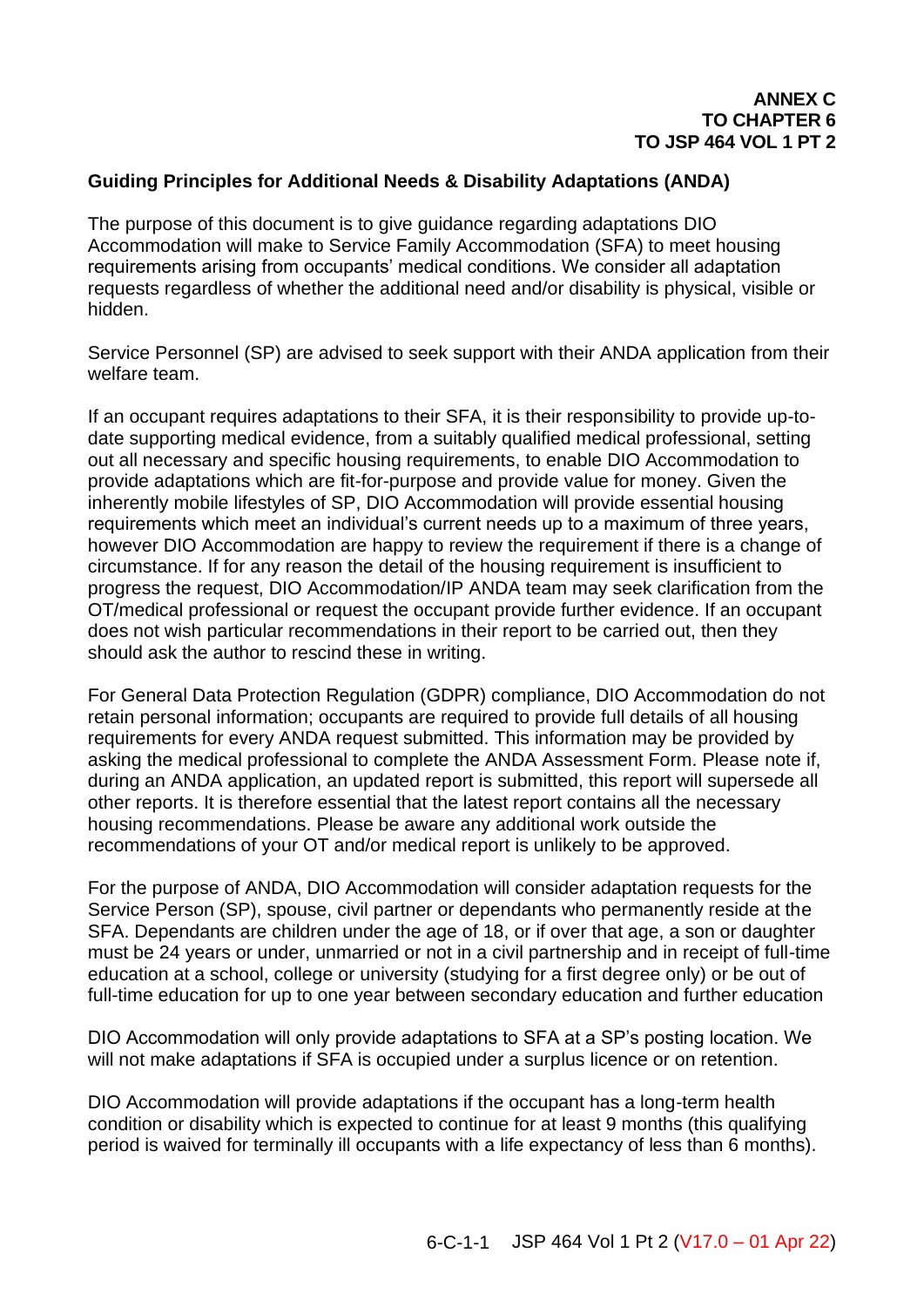If a posting, or the remainder of a posting, is less than six months, DIO Accommodation will provide the adaptations at the next posting location.

Occupancy Services allocate SFA to entitlement, in line with policy and compliant with the overcrowding standard described in the Housing Act 1985; however, by exception, SFA above entitlement may be allocated to meet necessary housing requirements. The decision as to which SFA is allocated will be based on the availability of stock at the time of receiving the ANDA request and DIO Accommodation/IP's knowledge of which property would best meet the housing needs as set out in the OT and/or medical report.

DIO Accommodation do not have generic adapted properties. Our stock comprises of a diverse range of individual properties. We have very few single level living SFA so it is highly unlikely we will be able to meet a request for single level living; occupants and Occupational Therapists (OTs) should bear this in mind when carrying out an assessment of housing requirements and consider all options eg use of a stairlift.

The time required to allocate and/or adapt an SFA will depend on the availability of a suitable property and the complexity of the adaptations required. ANDA requests are given the highest priority; however to avoid delays, it is essential applications, along with the relevant supporting documentation, are submitted at the earliest opportunity. IP will appoint an ANDA Focal Point within OS who is responsible for keeping occupants fully informed of decisions and progress regarding their application. They will provide occupants with regular updates (fortnightly as a minimum) and in turn occupants must keep OS informed of any changes in their circumstance.

DIO Accommodation will consider all ANDA requests on a case by case basis, however common examples of what we will and will not consider are set out below for clarification:

If there is a justified medical requirement, DIO Accommodation will allocate a bedroom for the sole use of an individual, however please be aware, dependent on the household's composition, this might not necessitate the allocation of a property with an additional bedroom. We do not allocate additional rooms for use as therapy or sensory rooms; however we will endeavour to allocate a property which has a separate living and dining room so occupants can use the available space as flexibly as possible to meet their individual needs. If housing stock permits, and the family wishes, a larger property can be requested for personal reasons.

Garden adaptations are limited to providing a secure back garden and providing level access to a patio area not exceeding 4mx4m. We will not enclose a front garden with fencing, level lawns or lay astro turf.

DIO Accommodation will ensure external doors are fitted with key locks; however, we will not provide locks, bolts or any other means which may restrict either entry or egress from the property or a room. Bathrooms and toilets are fitted with thumb locks.

DIO Accommodation will provide radiator covers or Low Surface Temperature radiators to a child's bedroom and bathroom. Occupants may wish to consider purchasing removable, padded fabric radiator covers which are widely available.

DIO Accommodation do not provide padding to walls, doors or floors.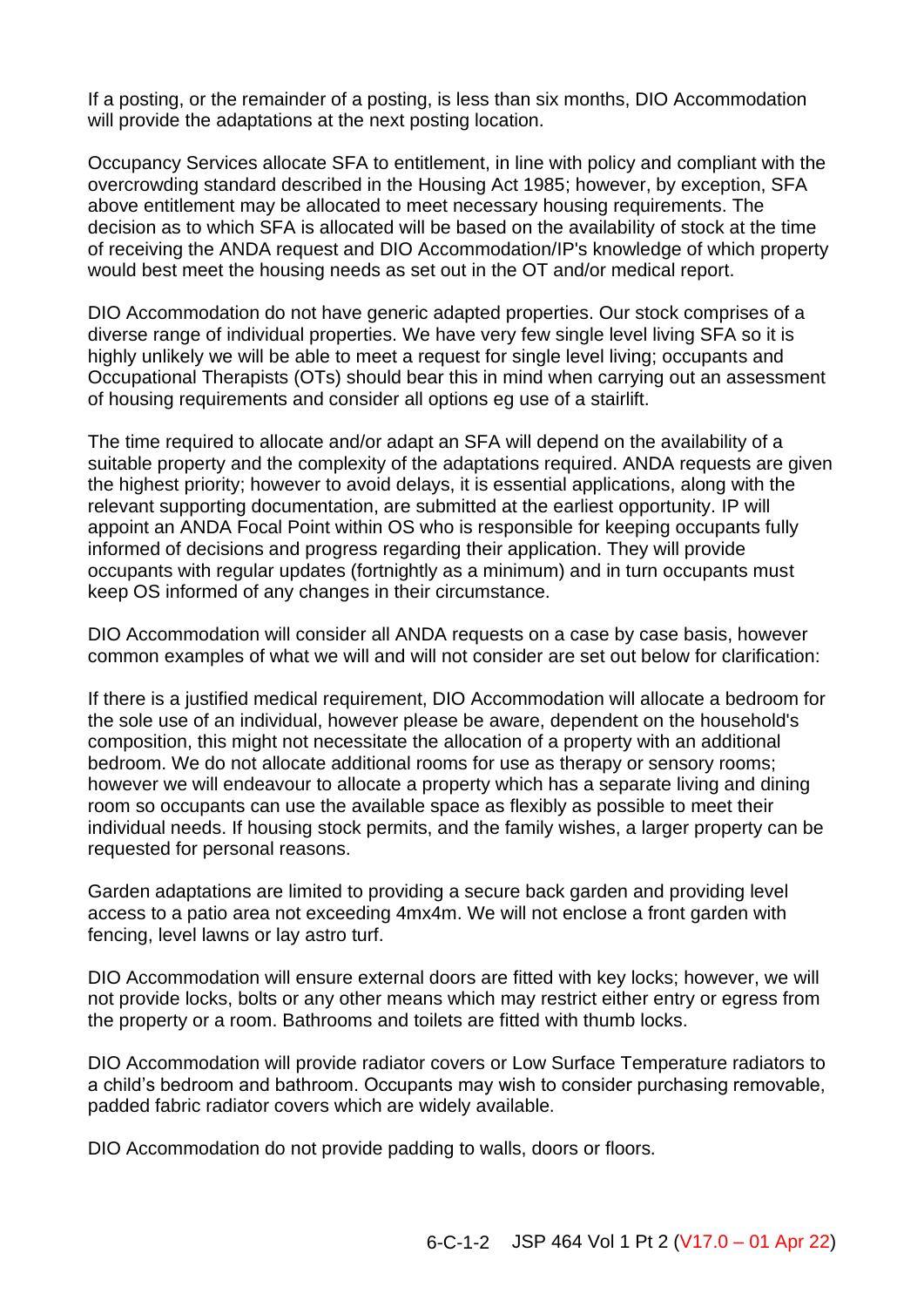DIO Accommodation do not provide bespoke stairgates. We may provide stable doors to kitchens and a child's bedroom.

DIO Accommodation's housing specification includes duel fuel free standing cookers. We do not provide induction cookers; however, we may consider changing an electric hob for a gas hob.

DIO will provide specialist smoke detectors and doorbells for occupants with hearing impairments however we will not provide door alarms and/or monitoring systems.

If replacement flooring is required due to allergies, we will provide wood-effect vinyl. If flooring is required for wheelchair users, this too, will be wood-effect vinyl.

Due to health and safety and maintenance issues, DIO Accommodation do not provide walk-in baths. We will provide a household with either bathing or showering facilities but not both.

If an occupant wishes adaptations over and above those DIO Accommodation and/or the NHS/Local Authority are able to provide, then they may request permission to fund these themselves via the encroachment process, however the occupant will be required to remove and make good, at their own cost, on move out.

DIO Accommodation do not provide kitchen adaptations for children eg lowered worktops, however we are happy, by exception, to review on a case by case basis.

Appendices:

1. Additional Needs and Disabled Adaptation (ANDA) Process Guidance for Service Families Accommodation (SFA).

2. Additional Needs and Disabled Adaptations (ANDA) Process Flowchart for Service Family Accommodation (SFA).

3. Additional Needs and Disability Adaptations (ANDA) Assessment Form.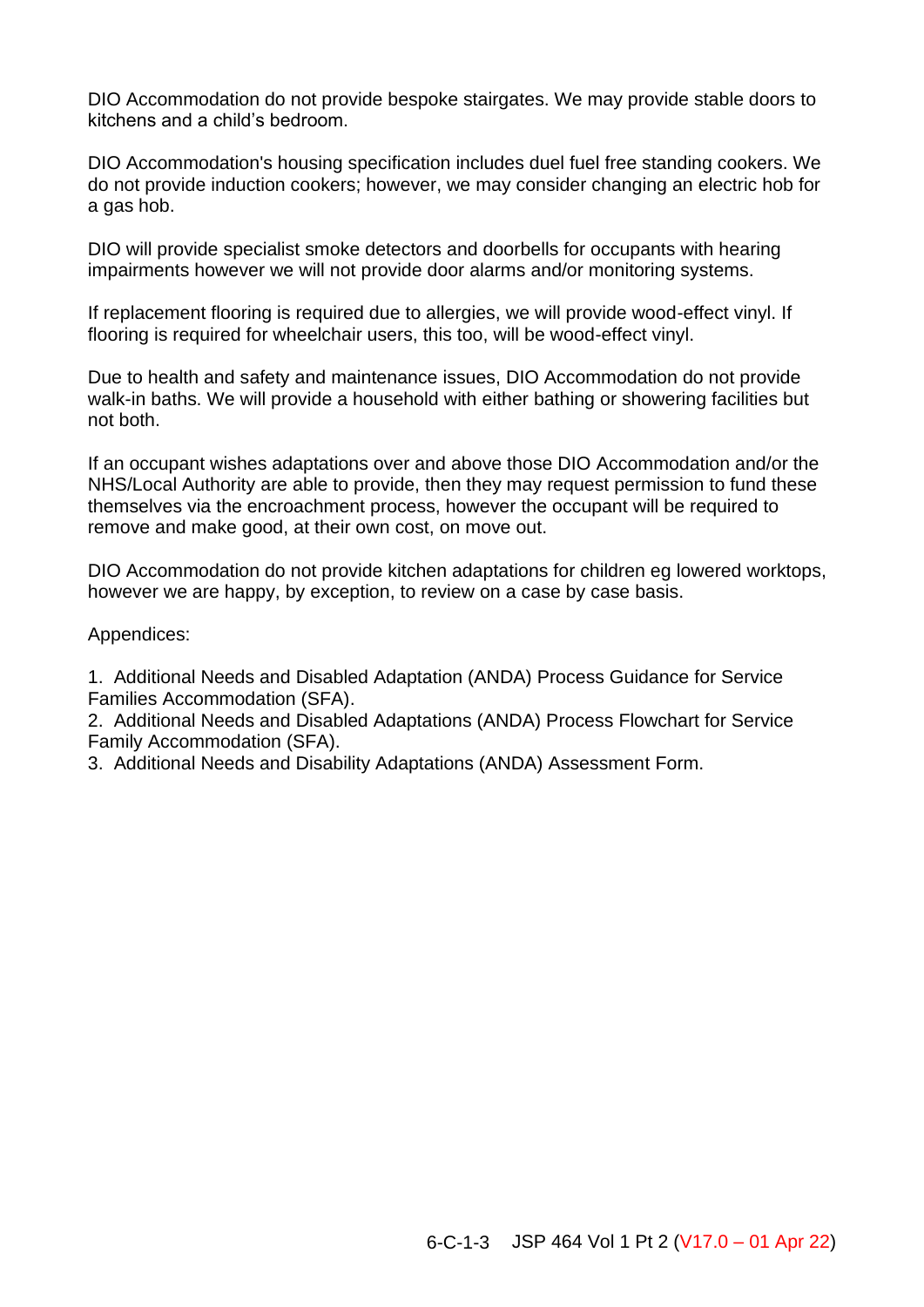## **Additional Needs & Disabled Adaptations (ANDA) Process Guidance for Service Family Accommodation (SFA)**

| Making an application                                                                            | Applying for adaptations to your current SFA<br>Moving to a new property                                                                                                                                                                                                                                                                                                                                                                                                        |                                                                                                                                                                                                                                                                                                                                                                                                                                                                                                                                                                                                                                                                                                                                                                                                                                                                                                                                                                                                                                                                   |  |  |  |  |
|--------------------------------------------------------------------------------------------------|---------------------------------------------------------------------------------------------------------------------------------------------------------------------------------------------------------------------------------------------------------------------------------------------------------------------------------------------------------------------------------------------------------------------------------------------------------------------------------|-------------------------------------------------------------------------------------------------------------------------------------------------------------------------------------------------------------------------------------------------------------------------------------------------------------------------------------------------------------------------------------------------------------------------------------------------------------------------------------------------------------------------------------------------------------------------------------------------------------------------------------------------------------------------------------------------------------------------------------------------------------------------------------------------------------------------------------------------------------------------------------------------------------------------------------------------------------------------------------------------------------------------------------------------------------------|--|--|--|--|
| for an adaptation to<br>your SFA or moving<br>to a new property<br>The Service Person            | When completing your e1132 application (Application<br>If you require an ANDA to your current SFA please contact the IP<br>Helpdesk (0800 031 8628) New Number Provide.<br>Form to Occupy Service Family Accommodation (SFA))<br>you must indicate on the form that you have additional<br>needs and may require adaptations.                                                                                                                                                   |                                                                                                                                                                                                                                                                                                                                                                                                                                                                                                                                                                                                                                                                                                                                                                                                                                                                                                                                                                                                                                                                   |  |  |  |  |
| (SP) is advised to<br>seek support with<br>their ANDA<br>application from their<br>welfare team. | HomeServicesConfidential@pinnacleservicefamilies.co.uk<br>need to request further information or clarification in order to deliver adaptations which are fit for purpose.<br>Clinical Commissioning Group or your Local Authority. Further guidance for OT assessments can be found at<br>http://www.nhs.uk/conditions/occupational-therapy/Pages/Accessing-occupational-therapy.aspx<br>The SP is advised to seek support with their ANDA application from their welfare team. | You will be asked to provide an Occupational Therapist (OT) and/or medical report to support your request (please submit to<br>. This information can be provided by completing the DIO ANDA Assessment Form. Please note it is the SP's responsibility to<br>provide up-to-date supporting medical evidence, from a suitably qualified medical professional, setting out all necessary and<br>specific housing requirements. Complex adaptations will always require an OT report. Any delay in providing this can cause delays<br>in progressing your request. If you already have an existing OT/medical/specialist report and there has been no change in<br>circumstances, then this can be submitted (please take into account any changes to family circumstances), however we may still<br>Please be aware any additional work outside the recommendations of your OT and/or medical report is unlikely to be approved.<br>The Occupational Therapy Service is a specialist service which, depending on your needs, will either be provided by your local |  |  |  |  |
|                                                                                                  |                                                                                                                                                                                                                                                                                                                                                                                                                                                                                 | (OS) who is responsible for keeping you fully informed of decisions and progress regarding your application. They will provide you<br>with regular updates (fortnightly as a minimum) and in turn you must keep them informed of any changes in your circumstances.                                                                                                                                                                                                                                                                                                                                                                                                                                                                                                                                                                                                                                                                                                                                                                                               |  |  |  |  |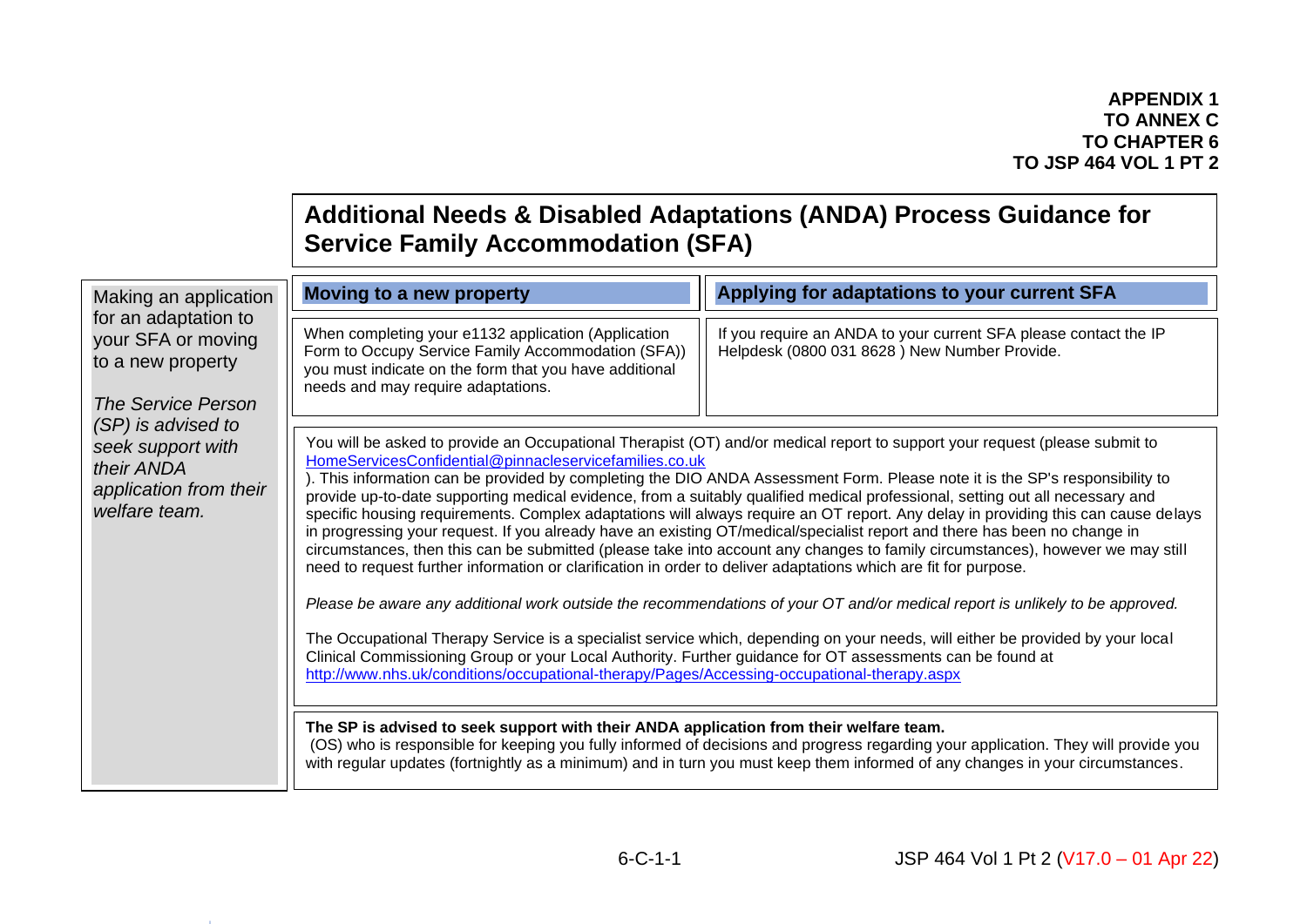| Identify a suitable<br>property (if<br>applicable)                                                          |                                                                                                                                                                                                                                                                                                         | Dependent on the adaptations required, it may not be possible to<br>adapt your current SFA. In this instance, Amey will source an<br>alternative property.                                                                                                                                                                                                                                                                                                                                                                                                                                                                                                                                                                                                                                                             |  |  |  |
|-------------------------------------------------------------------------------------------------------------|---------------------------------------------------------------------------------------------------------------------------------------------------------------------------------------------------------------------------------------------------------------------------------------------------------|------------------------------------------------------------------------------------------------------------------------------------------------------------------------------------------------------------------------------------------------------------------------------------------------------------------------------------------------------------------------------------------------------------------------------------------------------------------------------------------------------------------------------------------------------------------------------------------------------------------------------------------------------------------------------------------------------------------------------------------------------------------------------------------------------------------------|--|--|--|
| Information on<br>publicly funded mid-<br>tour moves can be<br>found in JSP 464 Vol<br>1 Pt 1 Ch 4 Sec VIII | you.<br>and/or medical report.                                                                                                                                                                                                                                                                          | For major adaptations, IP may take specialist advice to identify a suitable property to meet your family's needs.<br>In some cases, a property may be available that has already been adapted and, if it is considered suitable, this will be offered to<br>The decision as to which SFA is allocated will be based on the availability of stock at the time of the ANDA request and DIO<br>Regional Delivery Accommodation/IP's knowledge of which property would best meet your housing needs as set out in your OT                                                                                                                                                                                                                                                                                                  |  |  |  |
| Making an offer                                                                                             | Once a suitable property has been identified, you will be made an offer. The target for allocating a property is within 15 days of<br>receipt of your OT and/or medical report, however this will be dependent on the complexity of the adaptations required and current<br>housing stock availability. |                                                                                                                                                                                                                                                                                                                                                                                                                                                                                                                                                                                                                                                                                                                                                                                                                        |  |  |  |
| Carrying out the<br>adaptations                                                                             | Following acceptance of the property, any required work will commence.<br>may of course contact your ANDA Focal Point at any time should you have concerns.                                                                                                                                             | The timeframe for carrying out work will vary depending on the complexity of the adaptations required eg a simple request to fit a<br>grab rail or change carpets for vinyl flooring may be completed quicker than works requiring structural alterations, a wet room or a<br>through-floor lift. Other factors which determine how quickly works can be completed include lead times for procuring specialist<br>equipment, whether works can be undertaken safely with an occupant in residence or whether Planning Permission is required.<br>Throughout the works programme your ANDA Focal Point will ensure you are kept fully informed of progress, including the start and<br>proposed completion dates. Depending on the complexity/length of the project, you can agree a suitable schedule for updates. You |  |  |  |
| Works completed                                                                                             | and confirm it has been satisfactorily completed in accordance with the requirement.                                                                                                                                                                                                                    | Once the adaptations are complete and your SFA is ready, OS will arrange a move in date. Your OT may wish to inspect the work                                                                                                                                                                                                                                                                                                                                                                                                                                                                                                                                                                                                                                                                                          |  |  |  |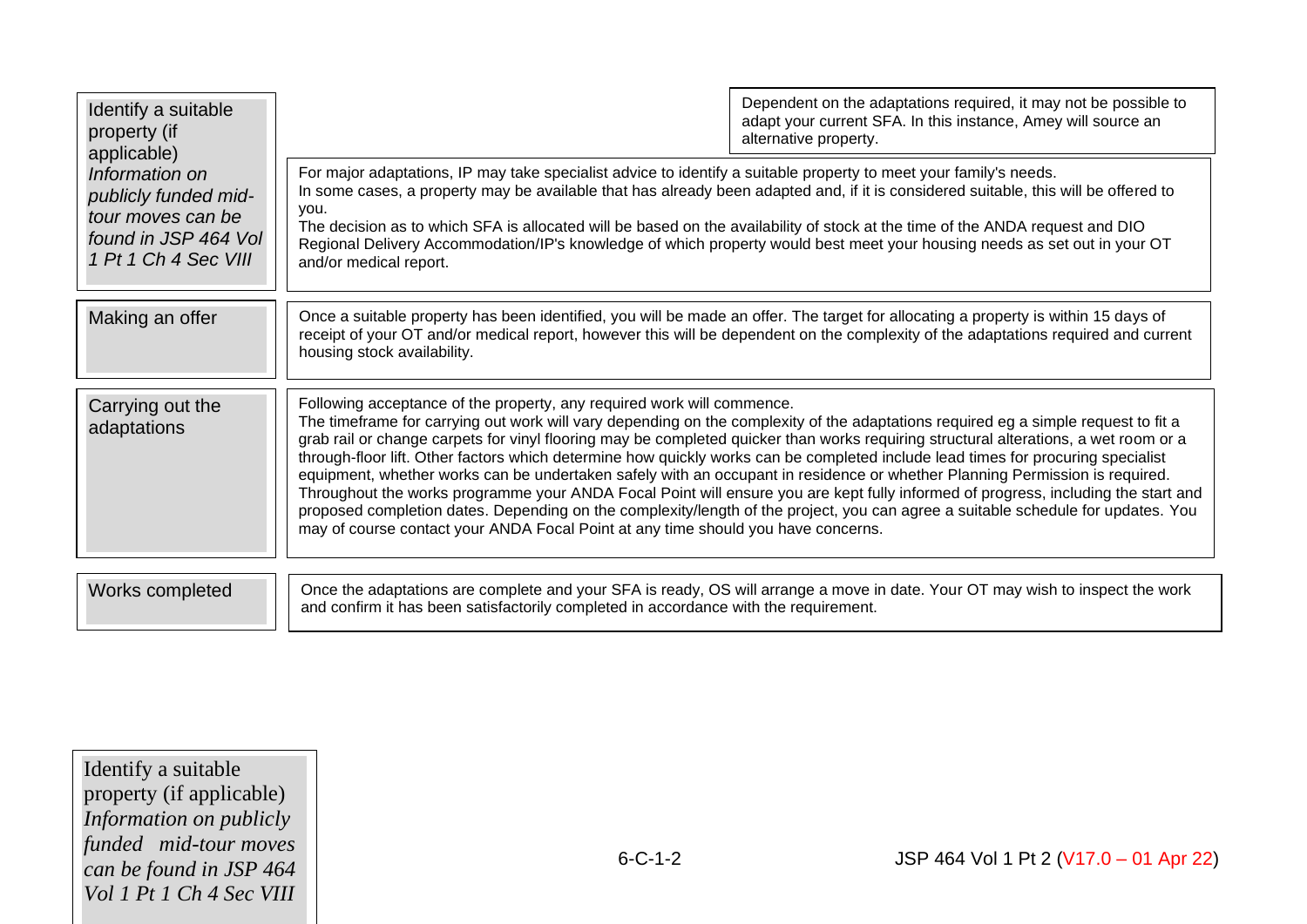## **The Additional Needs & Disabled Adaptations (ANDA) Process Flowchart for Service Family Accommodation (SFA)**

The following flowchart sets out the process for a Service Person (SP) and their family requiring adaptations to their current or new SFA.

#### **The SP is advised to seek support with their ANDA application from their welfare team.**



To make an ANDA application the SP should contact the IP Occupancy Services Team (OST), either via the Helpdesk ( New No?) for inoccupancy requests or via the e1132 application process for new postings. The OST Area Manager will be the SP's ANDA Focal Point for the duration of the ANDA process.

Supporting medical evidence should be submitted to [HomeServicesConfidential@pinnacleservicefamilies.co.uk](mailto:HomeServicesConfidential@pinnacleservicefamilies.co.uk)

Please note it is the SP's responsibility to provide an up-to-date medical/OT report, from a suitably qualified medical professional, setting out the necessary and specific housing requirements. This may be provided using the DIO ANDA Assessment Form. If for any reason the detail of the housing requirement is insufficient for us to progress the request, DIO Accommodation/IP ANDA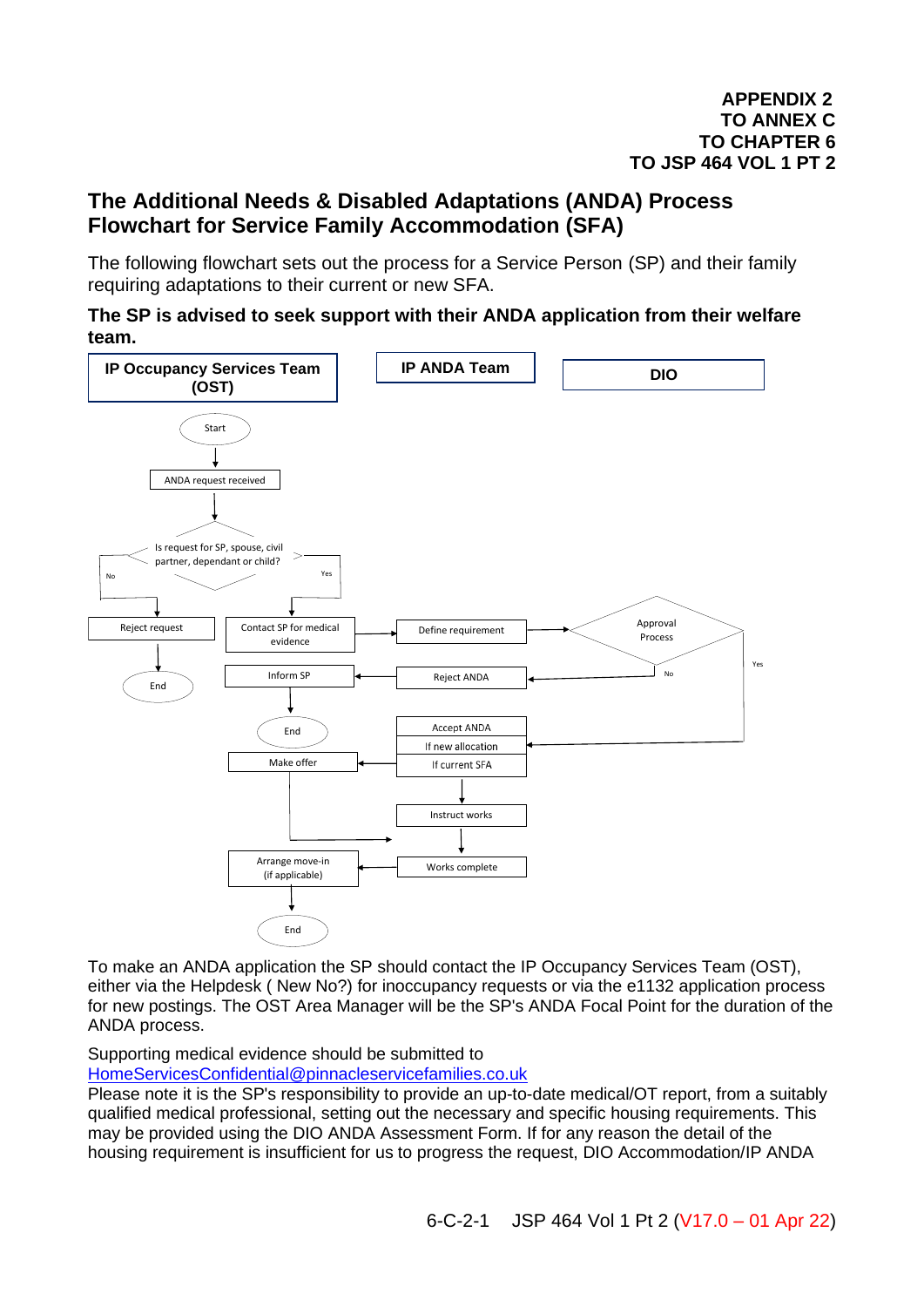team may seek clarification from the OT/medical professional or request the occupant provide further evidence.

6-C-2-2 JSP 464 Vol 1 Pt 2 (V17.0 – 01 Apr 22)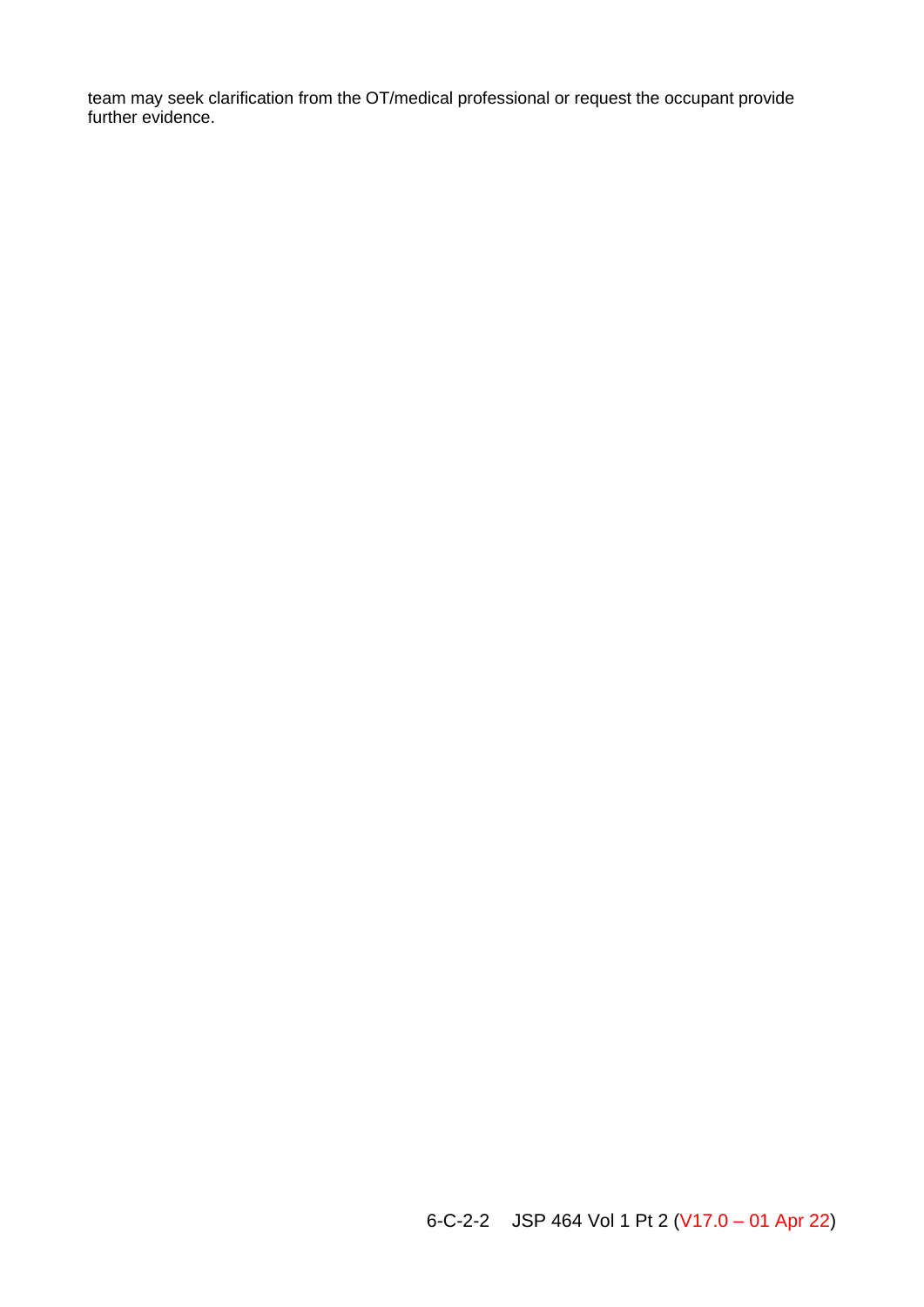**APPENDIX 3 TO ANNEX C TO CHAPTER 6 TO JSP 464 VOL 1 PT 2**

## **Defence** Infrastructure Organisation

## **Additional Needs and Disability Adaptations (ANDA) Assessment Form**

**For completion by an OT or similarly qualified medical professional. Please assess the Occupant's** *current* **housing requirements. Please note we will only consider adaptations required for up to a maximum of 3 years, however we are happy to review the requirement if there is a change of circumstance.**

| <b>Date of Assessment:</b>                                        |                                                                                                                             |
|-------------------------------------------------------------------|-----------------------------------------------------------------------------------------------------------------------------|
| <b>Name of Occupant:</b>                                          |                                                                                                                             |
| Address:                                                          |                                                                                                                             |
|                                                                   |                                                                                                                             |
|                                                                   |                                                                                                                             |
| Telephone:                                                        |                                                                                                                             |
| Email:                                                            |                                                                                                                             |
| Date of Birth:                                                    |                                                                                                                             |
|                                                                   | Household composition: (include ages of any family members)                                                                 |
| completed for each person.                                        | If other household members have housing needs, a separate ANDA Assessment Form should be                                    |
| <b>Brief details of functional difficulties:</b>                  |                                                                                                                             |
|                                                                   |                                                                                                                             |
|                                                                   |                                                                                                                             |
|                                                                   |                                                                                                                             |
|                                                                   | Does the Occupant use a Wheelchair or other mobility equipment?                                                             |
|                                                                   |                                                                                                                             |
| $\Box Y$ es $\Box$ No                                             |                                                                                                                             |
|                                                                   | What type of wheelchair or mobility equipment does the occupant use?                                                        |
|                                                                   | □Attendant push wheelchair □Self propelled wheelchair □Electric wheelchair □Scooter                                         |
| □Other, please state:                                             |                                                                                                                             |
|                                                                   | Wheelchair or mobility equipment dimensions and turning circle:                                                             |
|                                                                   | If a wheelchair is used, how often is it used? $\Box$ All the time indoors $\Box$ All the time outdoors $\Box$ Occasionally |
|                                                                   |                                                                                                                             |
|                                                                   | If a wheelchair is used occasionally, does the Occupant have a disability that, within 3 years, may require                 |
|                                                                   | wheelchair use all the time? $\Box$ Yes $\Box$ No $\Box$ Unable to determine at time of assessment                          |
|                                                                   |                                                                                                                             |
| <b>External Access</b>                                            |                                                                                                                             |
|                                                                   |                                                                                                                             |
| Is level access into the property essential? $\Box$ Yes $\Box$ No |                                                                                                                             |
| Maximum height of steps (mm):                                     |                                                                                                                             |
| Maximum number of steps:<br>Maximum gradient of any ramps:        |                                                                                                                             |
| Minimum width of external doorways (mm):                          |                                                                                                                             |
| Is parking required? □Yes □No                                     |                                                                                                                             |
| Is level access to the garden essential? □Yes □No                 |                                                                                                                             |
|                                                                   | Additional requirements or information: eg storage for mobility scooter                                                     |
|                                                                   |                                                                                                                             |
|                                                                   |                                                                                                                             |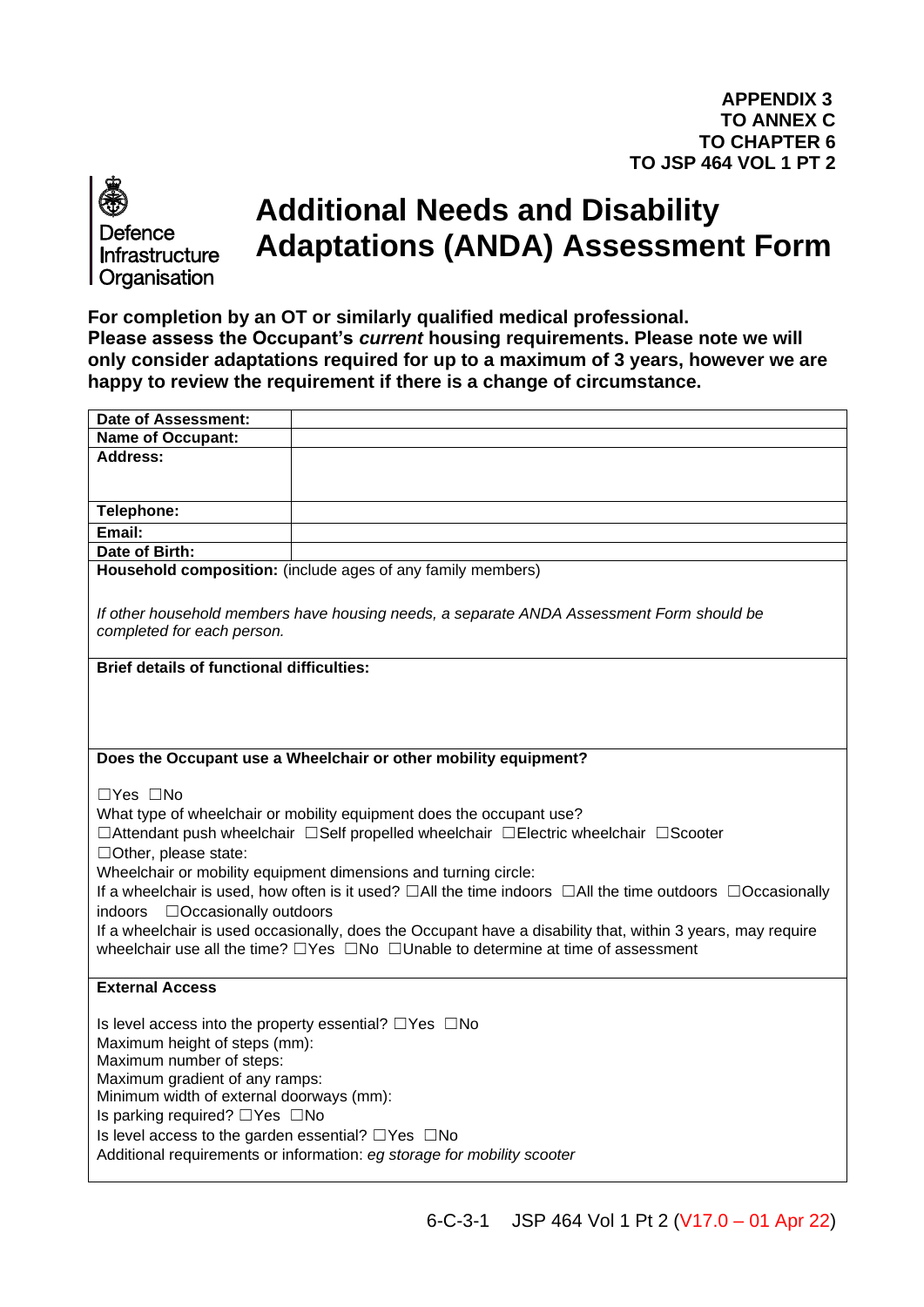## **Internal Access** Is level access between rooms in the property essential?  $\square$  Yes  $\square$  No Minimum width of doorways (mm): Is the Occupant able to negotiate stairs? ☐Yes ☐No Additional information regarding stair mobility: Is the Occupant able to negotiate steps? ☐Yes ☐No Additional information regarding ability to negotiate steps: Is the Occupant able to use a stairlift? ☐Yes ☐No Is the Occupant able to use a through floor lift? ☐Yes ☐No Is it essential the occupant is on the same floor as the rest of the family?  $\Box$ Yes  $\Box$ No Please tick which rooms the Occupant will need to access: ☐Kitchen ☐Toilet ☐Bathroom ☐Living room(s) ☐Own bedroom ☐Other, please specify Additional requirements or information: *eg through floor lift and/or stairlift specification including max* load: *Please note we do not allocate additional rooms for therapy/sensory/etc rooms however we will try to ensure there are separate dining and living rooms so the family can use the space flexibly to meet their specific needs.* **Kitchen** Will the occupant be using the kitchen? □Yes □No What *specific* features will be required for them to do so? Additional requirements or information: **Bathroom** Does the Occupant need their own bathroom? ☐Yes ☐No Is the Occupant able to use a bath? ☐Yes ☐No Is a shower essential? ☐Yes ☐No Does the Occupant require specific bathroom facilities? □Yes □No If yes, please indicate requirement: ☐Level access shower/wet room ☐Low threshold shower ☐High/low bath ☐Wheelchair accessible toilet ☐Automatic cleanse/dry toilet ☐Wheelchair accessible hand wash basin ☐Lever taps □Circulation space for wheelchair/wheeled shower chair ☐Space required in bathroom for use of specialist equipment *eg a ceiling track hoist*. Please specify: Additional requirements or information: **Toilet** Is more than one toilet required? ☐Yes ☐No Supporting reason: Additional requirements or information: **Bedroom** Is it essential for the Occupant to have a separate bedroom? ☐Yes ☐No Supporting reasons: *eg use/storage of specialist equipment* Is space to accommodate a ceiling track hoist required? ☐Yes ☐No Additional requirements or information: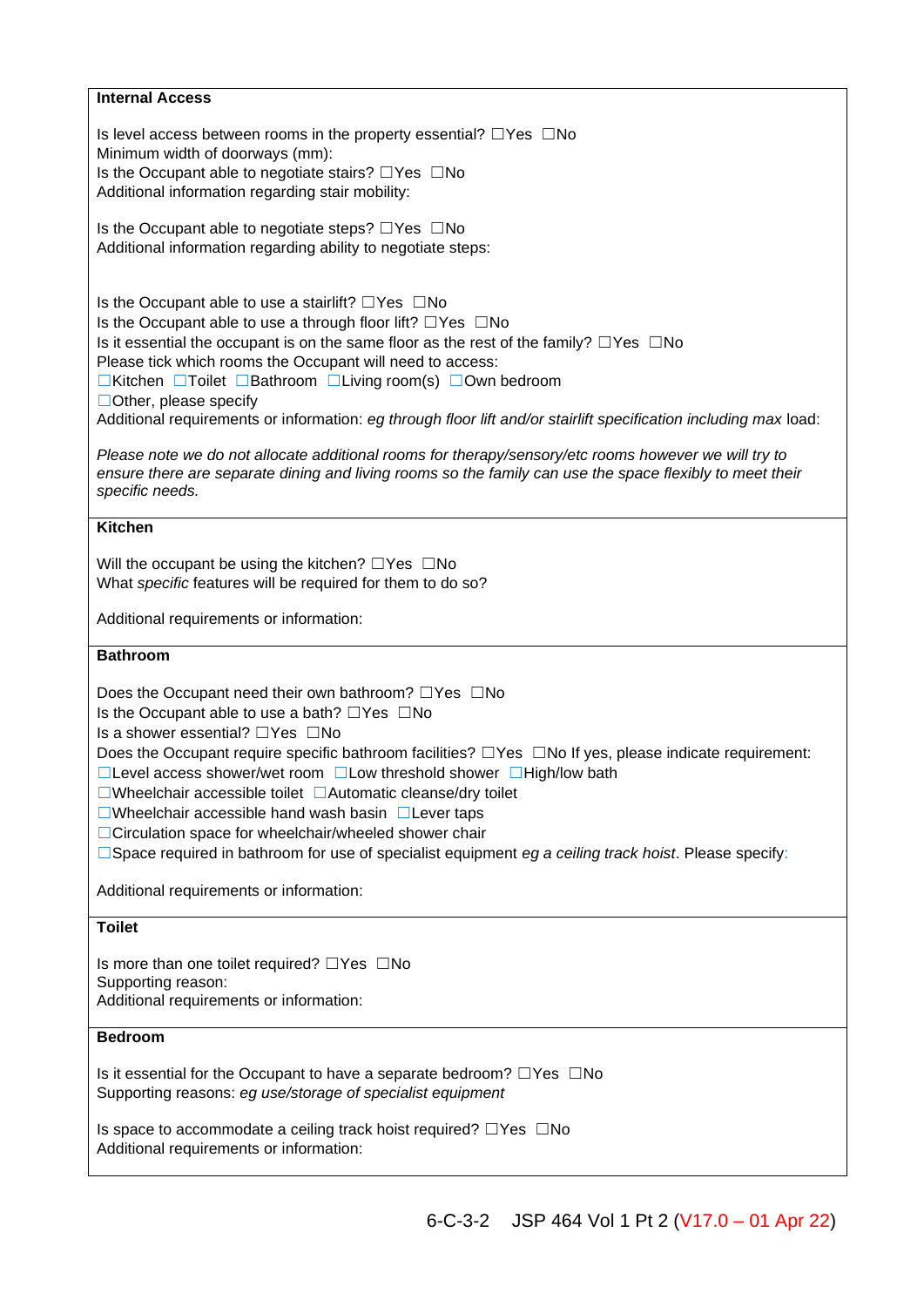| Additional requirements or information:                                                              |                                                                                              |  |  |  |  |  |
|------------------------------------------------------------------------------------------------------|----------------------------------------------------------------------------------------------|--|--|--|--|--|
|                                                                                                      |                                                                                              |  |  |  |  |  |
|                                                                                                      |                                                                                              |  |  |  |  |  |
| Summary of essential features of property:                                                           |                                                                                              |  |  |  |  |  |
|                                                                                                      |                                                                                              |  |  |  |  |  |
|                                                                                                      |                                                                                              |  |  |  |  |  |
|                                                                                                      |                                                                                              |  |  |  |  |  |
| <b>Declaration</b>                                                                                   |                                                                                              |  |  |  |  |  |
|                                                                                                      |                                                                                              |  |  |  |  |  |
|                                                                                                      | I have assessed the Occupant's current housing needs and the adaptations annotated above are |  |  |  |  |  |
| considered necessary and appropriate.                                                                |                                                                                              |  |  |  |  |  |
|                                                                                                      |                                                                                              |  |  |  |  |  |
| Signed:                                                                                              |                                                                                              |  |  |  |  |  |
| Name:                                                                                                | Job Title:                                                                                   |  |  |  |  |  |
| Address:                                                                                             |                                                                                              |  |  |  |  |  |
| Telephone:                                                                                           | Email:                                                                                       |  |  |  |  |  |
|                                                                                                      |                                                                                              |  |  |  |  |  |
| <b>Occupant's Information Sharing Consent</b>                                                        |                                                                                              |  |  |  |  |  |
|                                                                                                      |                                                                                              |  |  |  |  |  |
| I consent to the information provided in this assessment to be processed and shared with DIO and its |                                                                                              |  |  |  |  |  |
|                                                                                                      | contractors. I understand this information will be used for the provision of ANDA only.      |  |  |  |  |  |
|                                                                                                      |                                                                                              |  |  |  |  |  |
| Signed:                                                                                              | Date:                                                                                        |  |  |  |  |  |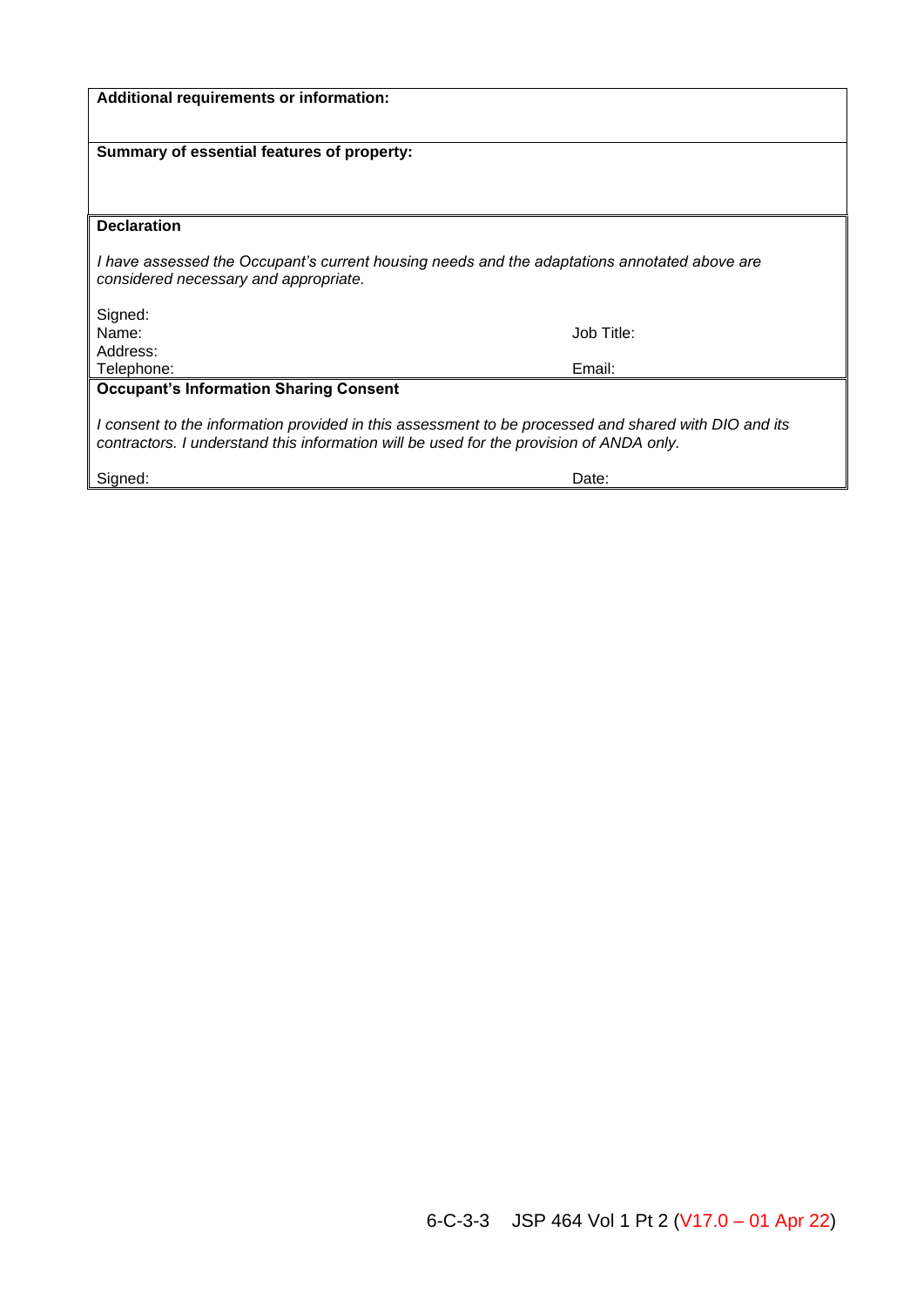#### **ANNEX D TO CHAPTER 6 TO JSP 464 VOL 1 PT 2**

**COMPLAINTS PROCESS CHART (OVERSEAS)**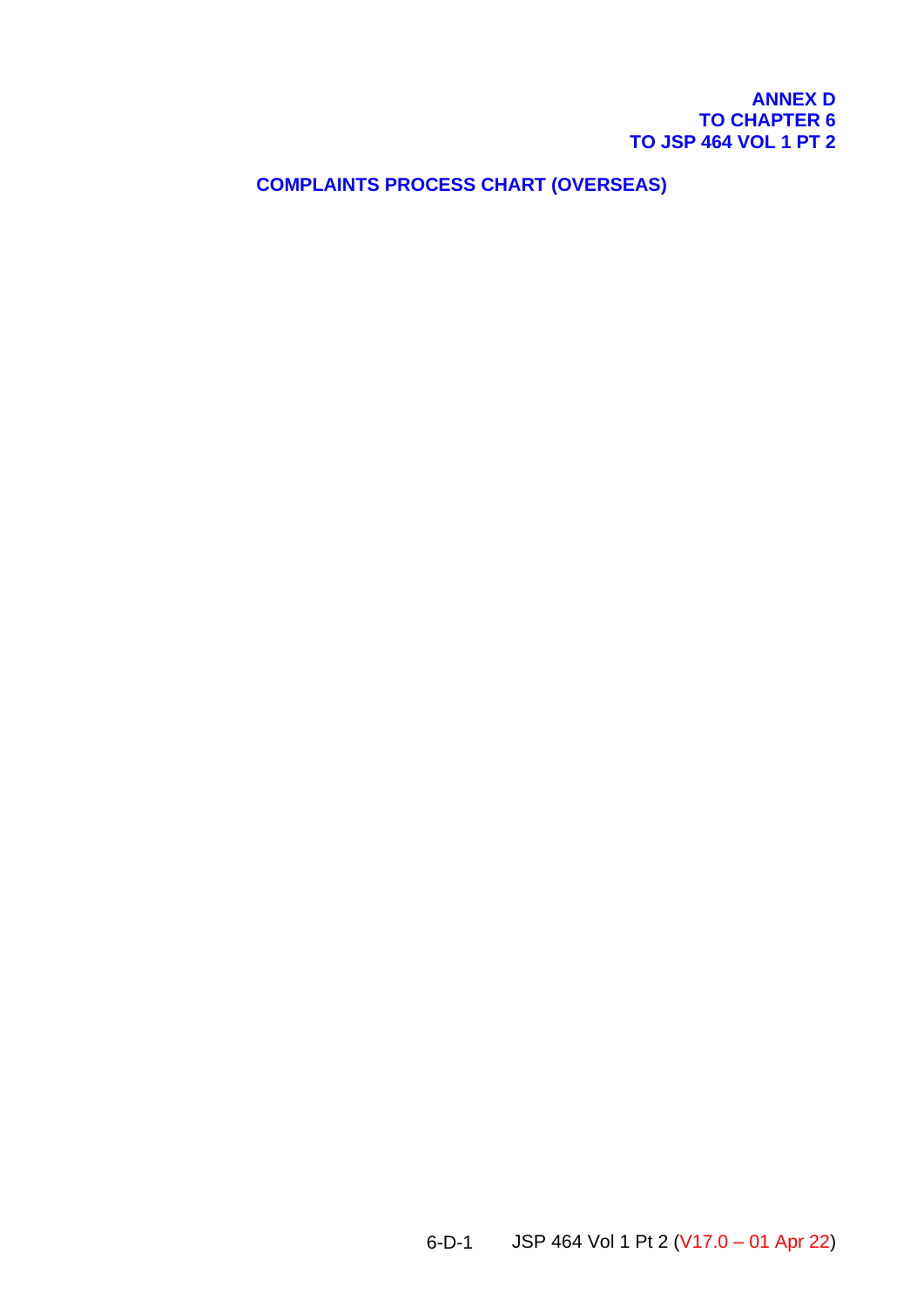| <b>Stage</b> | <b>Germany</b>               | <b>Cyprus</b>                | <b>Gibraltar</b>             |
|--------------|------------------------------|------------------------------|------------------------------|
| $\mathbf{1}$ | <b>Formal Complaint to</b>   | <b>Formal Complaint to</b>   | <b>Formal Complaint to</b>   |
|              | <b>Housing</b>               | <b>Housing</b>               | <b>Housing</b>               |
|              | Provider.                    | Provider.                    | Provider.                    |
|              |                              |                              |                              |
|              | (Telephone/letter/email/fax) | (Telephone/letter/email/fax) | (Telephone/letter/email/fax) |
|              | Complaint will be recorded   | Complaint will be recorded   | Complaint will be recorded   |
|              | and allocated a serial       | and allocated a serial       | and allocated a serial       |
|              | number. This stage is split  | number. This stage is split  | number. This stage is split  |
|              | into 2 levels:               | into 2 levels:               | into 2 levels:               |
|              |                              |                              |                              |
|              |                              |                              |                              |
|              |                              |                              |                              |
|              |                              |                              |                              |
|              |                              |                              |                              |
|              |                              |                              |                              |
|              |                              |                              |                              |
|              |                              |                              |                              |
|              |                              |                              |                              |
|              |                              |                              |                              |
|              |                              |                              |                              |
|              |                              |                              |                              |
|              |                              |                              |                              |
|              |                              |                              |                              |
|              |                              |                              |                              |
|              |                              |                              |                              |
|              |                              |                              |                              |
|              |                              |                              |                              |
|              |                              |                              |                              |
|              |                              |                              |                              |
|              |                              |                              |                              |
|              |                              |                              |                              |
|              |                              |                              |                              |
|              |                              |                              |                              |
|              |                              |                              |                              |
|              |                              |                              |                              |
|              |                              |                              |                              |
|              |                              |                              |                              |
|              |                              |                              |                              |
|              |                              |                              |                              |
|              |                              |                              |                              |
|              |                              |                              |                              |
|              |                              |                              |                              |
|              |                              |                              |                              |
|              |                              |                              |                              |
|              |                              |                              |                              |
|              |                              |                              |                              |
|              |                              |                              |                              |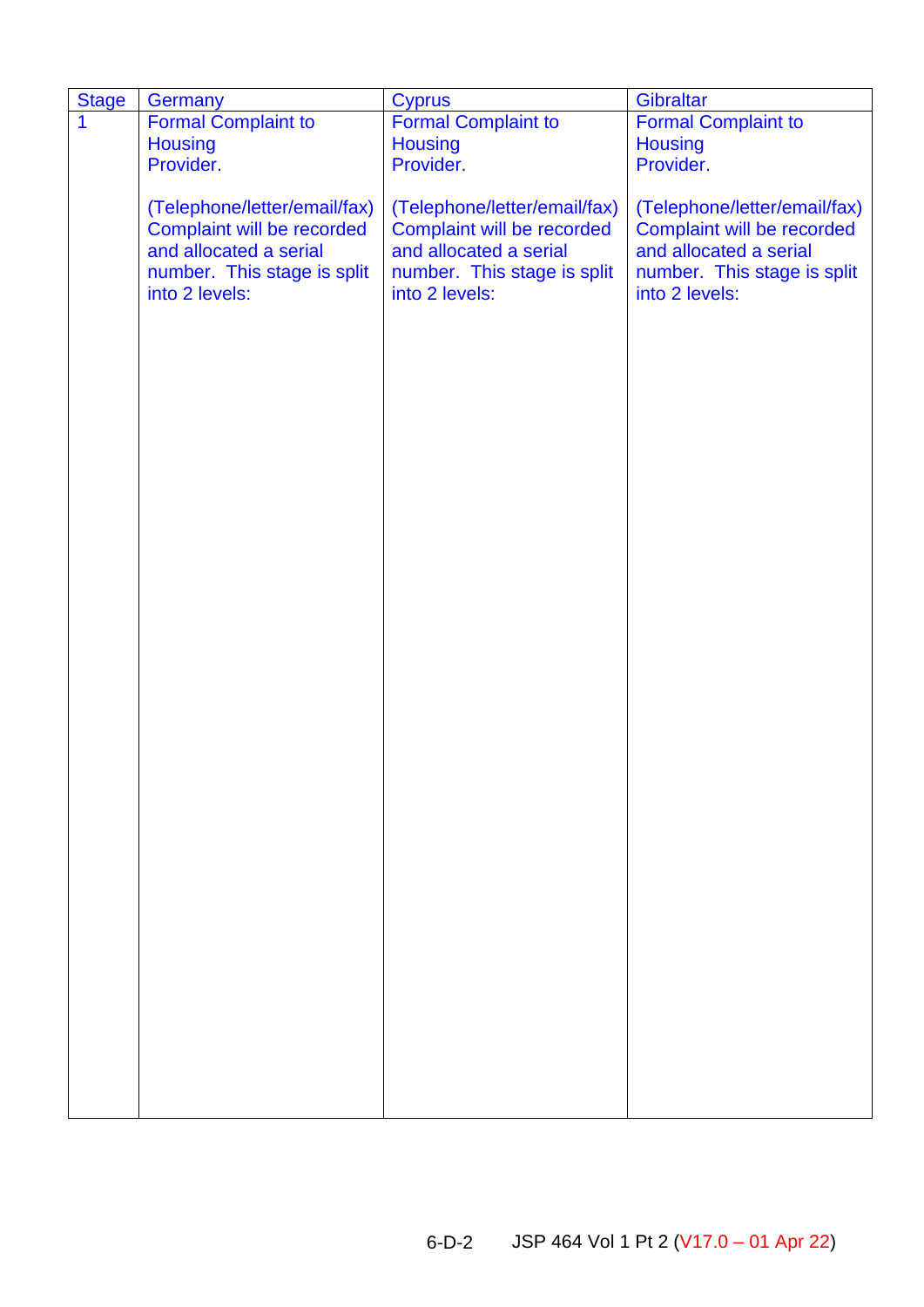| <b>Stage</b> | Germany                                                                                                                                                                                                                                                                                                  | <b>Cyprus</b>                                                                                                                                                                                                                         | <b>Gibraltar</b>                                                                                                                                 |
|--------------|----------------------------------------------------------------------------------------------------------------------------------------------------------------------------------------------------------------------------------------------------------------------------------------------------------|---------------------------------------------------------------------------------------------------------------------------------------------------------------------------------------------------------------------------------------|--------------------------------------------------------------------------------------------------------------------------------------------------|
| 1(A)         | Level 1.                                                                                                                                                                                                                                                                                                 | Level 1.                                                                                                                                                                                                                              | Level 1.                                                                                                                                         |
|              | <b>Telephone/Written</b>                                                                                                                                                                                                                                                                                 | <b>Telephone/Written</b>                                                                                                                                                                                                              | <b>Telephone Complaint.</b>                                                                                                                      |
|              | Complaint.                                                                                                                                                                                                                                                                                               | Complaint.                                                                                                                                                                                                                            |                                                                                                                                                  |
|              | <b>Complainant attempts to</b><br>resolve the initial complaint<br>by writing or calling the<br>HSO.                                                                                                                                                                                                     | <b>Complainant attempts to</b><br>resolve the initial complaint<br>by writing or<br>calling one of the following:                                                                                                                     | <b>Complainant attempts to</b><br>resolve the initial complaint<br>through the Families<br>Housing Manager, who will<br>endeavour to resolve the |
|              | <b>Acknowledgement letter</b><br>sent to complainant.<br><b>HSO will endeavour to</b><br>resolve the problem and<br>respond in writing within 10<br>working days. The<br>response will include the<br>appointment and address<br>of the next level should the<br>complainant wish to take it<br>further. | <b>OC EMS (Akrotiri)</b><br><b>UWO (Ayios Nikolaos)</b><br><b>SSO SU (Episkopi)</b><br><b>SSO SU (Dhekelia)</b><br>2IC (Troodos)<br>Who will endeavour to<br>resolve the problem and<br>respond in writing within 10<br>working days. | problem and respond in<br>writing within 10 working<br>days.                                                                                     |
|              | If the complaint needs to<br>be referred to the Garrison<br>Staff the complainant is to<br>be advised of this and the<br>new point of contact.<br><b>Response still required</b><br>within the original 10<br>working days.                                                                              |                                                                                                                                                                                                                                       |                                                                                                                                                  |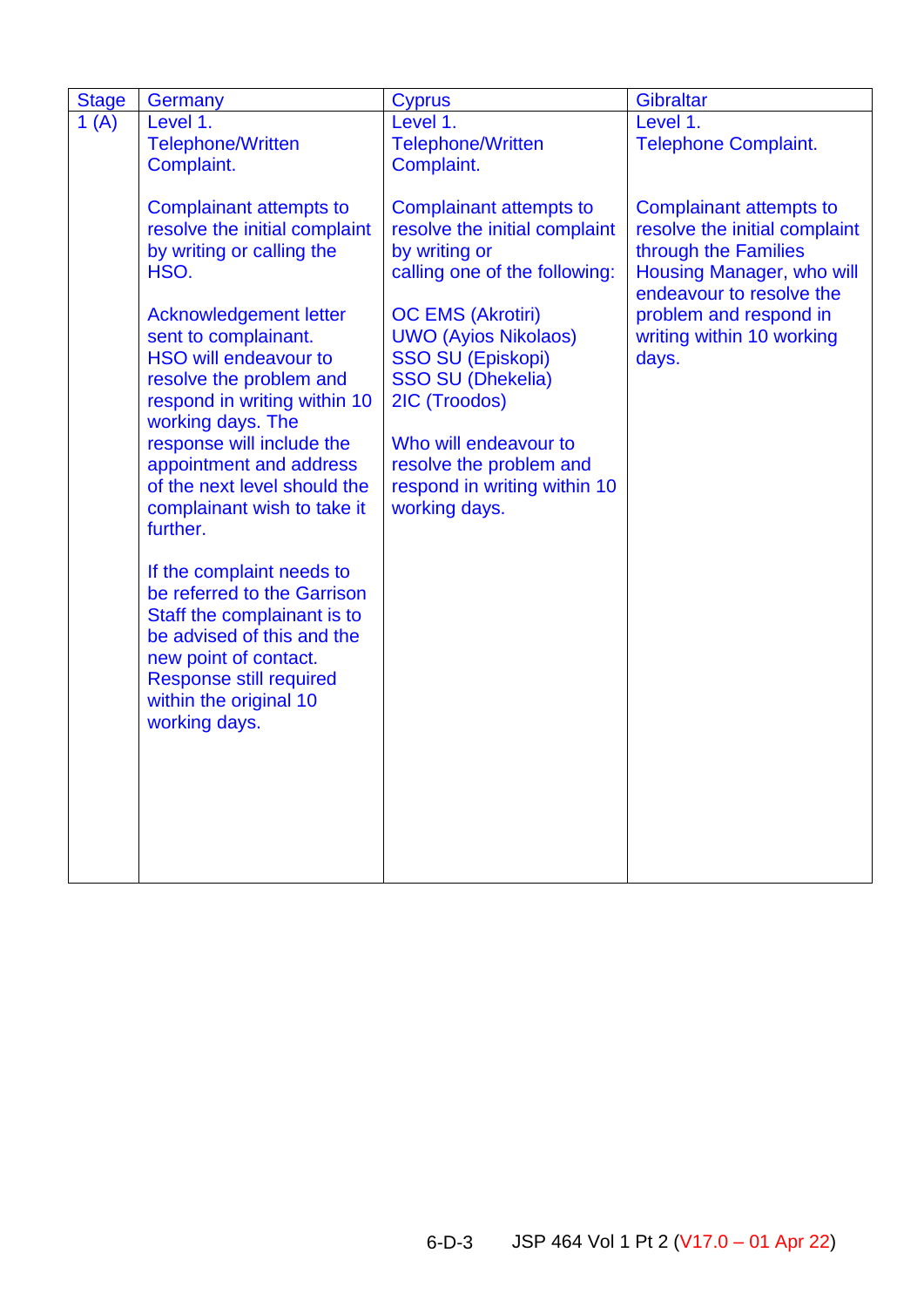| <b>Stage</b>   | Germany                                                                                                                                                                                                                                                                                                                                                                                                                                                                                            | <b>Cyprus</b>                                                                                                                                                                                                                                                                                                                                            | <b>Gibraltar</b>                                                                                                                                                                                                                                                                                                                                                      |
|----------------|----------------------------------------------------------------------------------------------------------------------------------------------------------------------------------------------------------------------------------------------------------------------------------------------------------------------------------------------------------------------------------------------------------------------------------------------------------------------------------------------------|----------------------------------------------------------------------------------------------------------------------------------------------------------------------------------------------------------------------------------------------------------------------------------------------------------------------------------------------------------|-----------------------------------------------------------------------------------------------------------------------------------------------------------------------------------------------------------------------------------------------------------------------------------------------------------------------------------------------------------------------|
| 1(B)           | Level 2.                                                                                                                                                                                                                                                                                                                                                                                                                                                                                           | Level 2.                                                                                                                                                                                                                                                                                                                                                 | Level 2.                                                                                                                                                                                                                                                                                                                                                              |
|                | <b>Written Complaint.</b>                                                                                                                                                                                                                                                                                                                                                                                                                                                                          | <b>Written Complaint.</b>                                                                                                                                                                                                                                                                                                                                | <b>Written Complaint.</b>                                                                                                                                                                                                                                                                                                                                             |
|                | If the complainant is<br>dissatisfied with the HSO<br>response, he/she should<br>write a formal complaint to<br>the Deputy Garrison<br>Commander and include a<br>copy of the earlier<br>response.<br>The Garrison HQ is to<br>acknowledge receipt of the<br>complaint, which is then to<br>be reviewed by the<br><b>Garrison Housing Review</b><br>Panel (GHRP). The<br>complainant is to be<br>advised of its findings, in<br>writing, within 10 working<br>days of receipt of the<br>complaint. | If the complainant is<br>dissatisfied with the<br>response, he/she should<br>write a formal<br>complaint to the Station<br><b>Commander (or OC</b><br><b>BFESU - Episkopi) who</b><br>will endeavour to resolve<br>the problem and respond in<br>writing within 10 working<br>days                                                                       | If the complainant is<br>dissatisfied with the<br>response, he/she should<br>write a formal complaint to<br>the Commanding Officer,<br>who will endeavour to<br>resolve the problem and<br>respond in writing within 10<br>working days.                                                                                                                              |
| $\overline{2}$ | <b>Formal Complaint to</b><br><b>Higher Service Authority.</b><br>If the complainant is<br>dissatisfied with the GHRP<br>response, he/she can write<br>to: UKSC(G) SO2 G1 PS<br>with copies of all previous<br>correspondence.<br>The complaint will be<br>reviewed by the Command<br><b>Housing Review Panel and</b><br>the complainant advised in<br>writing, within 10 working<br>days of receipt of the<br>complaint                                                                           | <b>Formal Complaint to</b><br><b>Higher Service Authority.</b><br>If the complainant is<br>dissatisfied with the Station<br>Commander's response,<br>he/she can write to:<br><b>Comd Ops Support</b><br><b>HQ BFC</b><br>Episkopi<br><b>BFPO 53</b><br>Who will endeavour to<br>resolve the problem and<br>respond in writing within 10<br>working days. | <b>Formal Complaint to</b><br><b>Higher Service Authority.</b><br>If the complainant is<br>dissatisfied with the<br><b>Commanding Officer's</b><br>response, he/she can<br>request that the complaint<br>is referred to:<br><b>J1 Branch</b><br><b>HQ BFGib.</b><br>Who will endeavour to<br>resolve the problem and<br>respond in writing within 10<br>working days. |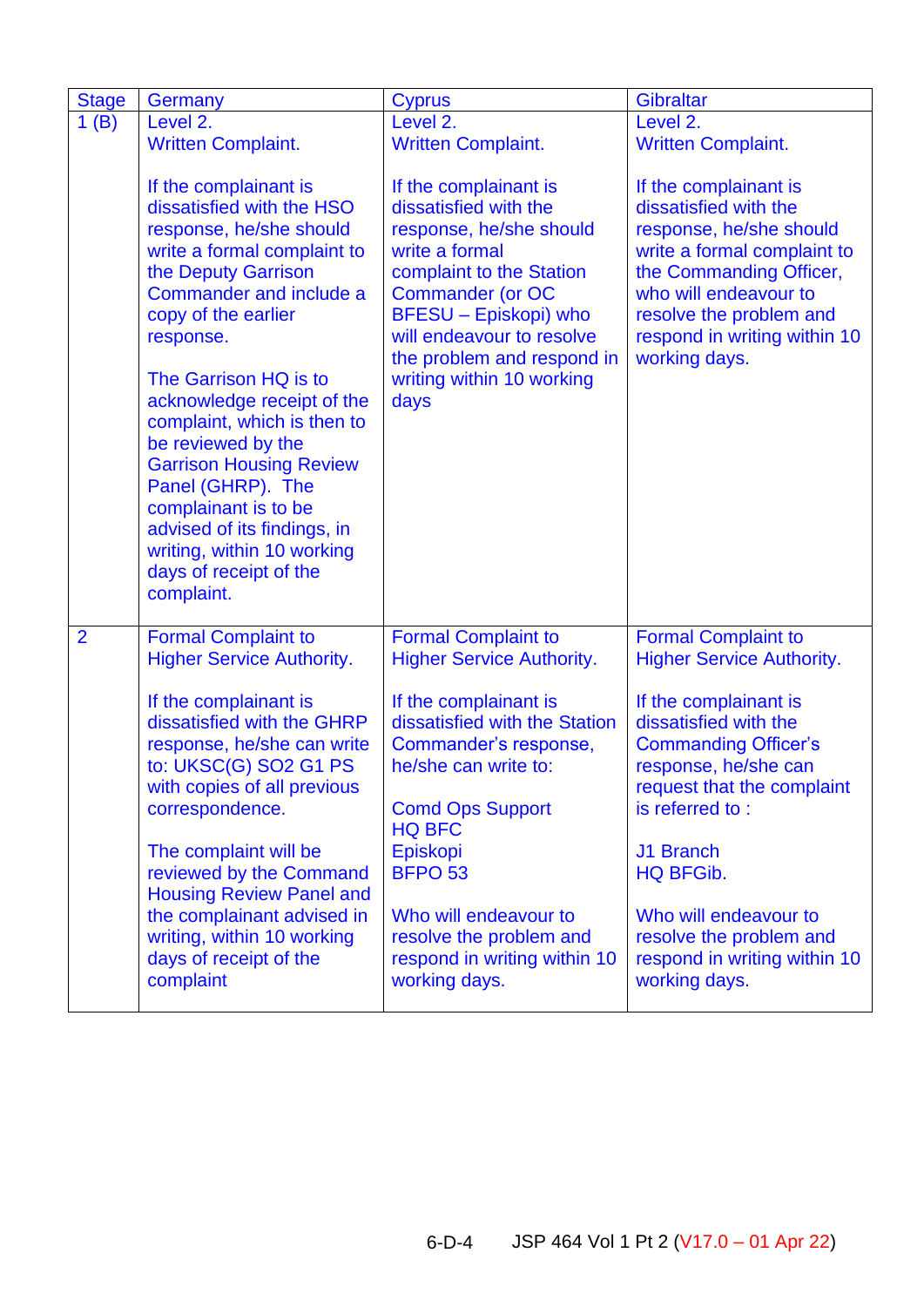| <b>Stage</b> | Germany                                                                                                                                                                                                                                                                                                                                            | <b>Cyprus</b>                                                                                                                                                                                                                                                                                                                               | <b>Gibraltar</b>                                                                                                                                                                                                                                                                                                                           |
|--------------|----------------------------------------------------------------------------------------------------------------------------------------------------------------------------------------------------------------------------------------------------------------------------------------------------------------------------------------------------|---------------------------------------------------------------------------------------------------------------------------------------------------------------------------------------------------------------------------------------------------------------------------------------------------------------------------------------------|--------------------------------------------------------------------------------------------------------------------------------------------------------------------------------------------------------------------------------------------------------------------------------------------------------------------------------------------|
| 3.           | <b>Formal Complaint to</b>                                                                                                                                                                                                                                                                                                                         | <b>Formal Complaint to</b>                                                                                                                                                                                                                                                                                                                  | <b>Formal Complaint to</b>                                                                                                                                                                                                                                                                                                                 |
|              | Accommodation                                                                                                                                                                                                                                                                                                                                      | Accommodation                                                                                                                                                                                                                                                                                                                               | Accommodation                                                                                                                                                                                                                                                                                                                              |
|              | <b>Complaints Review Panel.</b>                                                                                                                                                                                                                                                                                                                    | <b>Complaints Review Panel.</b>                                                                                                                                                                                                                                                                                                             | <b>Complaints Review Panel.</b>                                                                                                                                                                                                                                                                                                            |
|              | Complaint referred to<br>group of Housing<br><b>Management experts</b><br>including some drawn from<br>outside Housing Providers<br>and a member of the<br><b>Complainant's Service.</b><br>May be reviewed by each<br>member independently and<br>findings passed to Panel<br>Chair who will respond to<br>complainant within 15<br>working days. | Complaint referred to<br>group of Housing<br><b>Management experts</b><br>including some drawn from<br>outside Housing Providers<br>and a member of the<br>Complainant's<br>Service. May be reviewed<br>by each member<br>independently and findings<br>passed to Panel Chair who<br>will respond to complainant<br>within 15 working days. | Complaint referred to<br>group of Housing<br><b>Management experts</b><br>including some drawn from<br>outside Housing Providers<br>and a member of the<br>Complainant's<br>Service. May be reviewed<br>by each member<br>independently and findings<br>passed to Panel Chair who<br>will respond to complainant<br>within 15 working days |
|              |                                                                                                                                                                                                                                                                                                                                                    |                                                                                                                                                                                                                                                                                                                                             |                                                                                                                                                                                                                                                                                                                                            |

#### Notes:

1. Complaints in Germany involving repairs are referred initially to Defence Infrastructure Organisation (Europe) (DIO(E)). Referral to the Garrison Housing. Review Panel will occur if resolution is not achieved and will commence at Stage 1 (B).

2. Separate procedures exist for complaints specifically about repairs.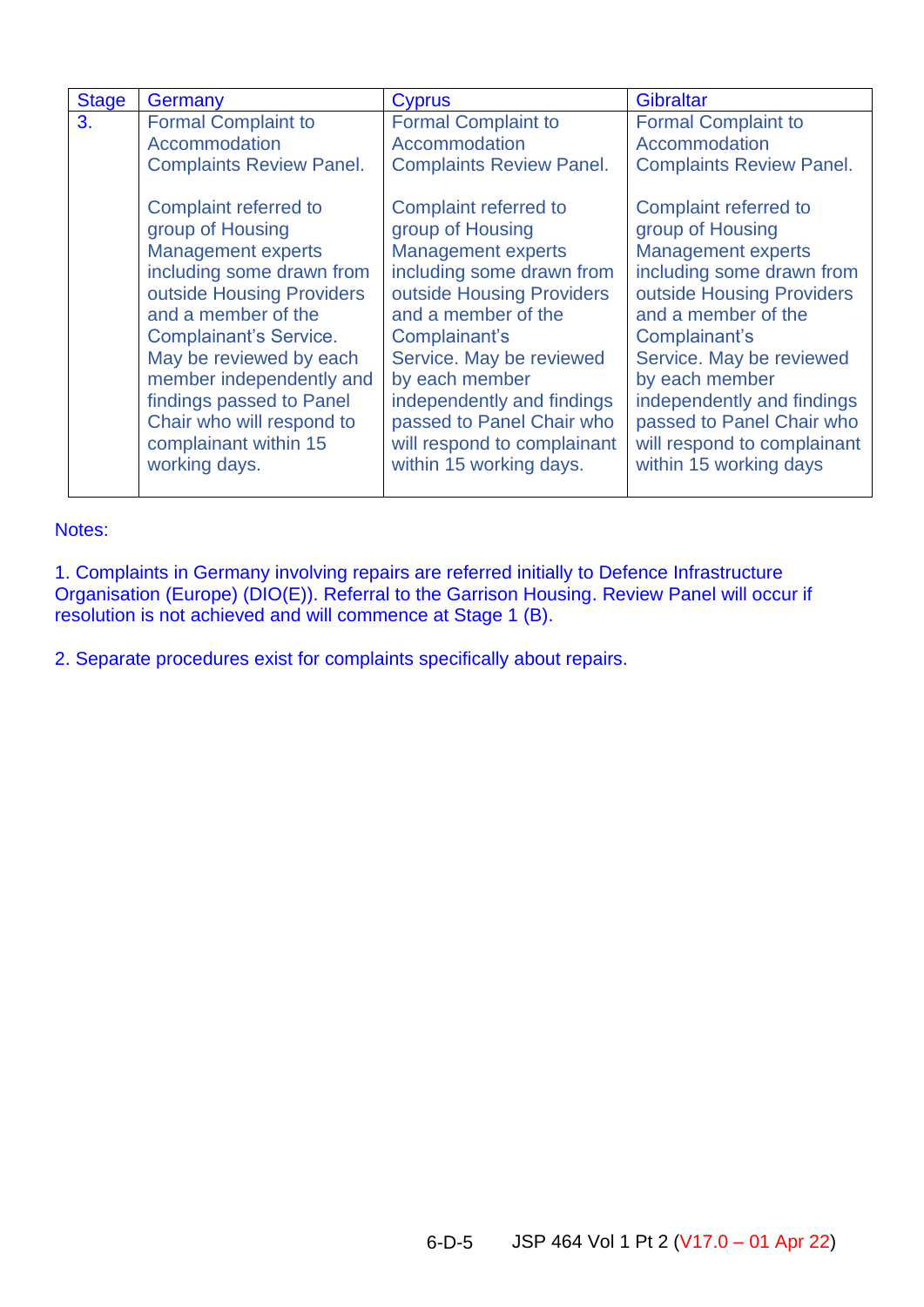# **7 Move Out of SFA**

## **Duration of tenure**

1. Once entitled personnel have taken up occupation of SFA (including above entitlement SFA) at their duty station, they will not normally be required to move out during the course of their tour of duty unless circumstances arise which make the continued occupation of the SFA inappropriate or impossible.

## **Issue of Certificate**

2. The IPHD is to issue the Certificate of Cessation of Entitlement to Occupy SFA (Annex A to Chapter 7) to any family which requests it in order to assist the family in seeking social housing on expiry of the notice to vacate their SFA.

## **Proportionality Exercise Assessment Form**

3. This form is used to establish a Service family's continued occupancy of SFA/SSFA after entitlement ceases. The Licensee and/or spouse should provide as much information as possible at the earliest opportunity to assist the IPHD and Local Service Commander in establishing an agreed notice to vacate (NTV) and can be found at Annex B.

## **Retention of SFA/SSFA For Recognised Stages of Education**

4. The policy criteria for retaining SFA/SSFA on assignment is contained in Vol 1, Pt 1 Chapter 7. There are some specific stages of education that are recognised under the retention policy that require supporting evidence from the education provider to be submitted with the retention application. Sample letters are provided at Annex C

## **Annexes**

- A. Certificate of Cessation of Entitlement to SFA
- B. Proportionality Exercise Assessment Form
- C. Retention SFA/SSFA Stages of Education Sample Supporting School Letters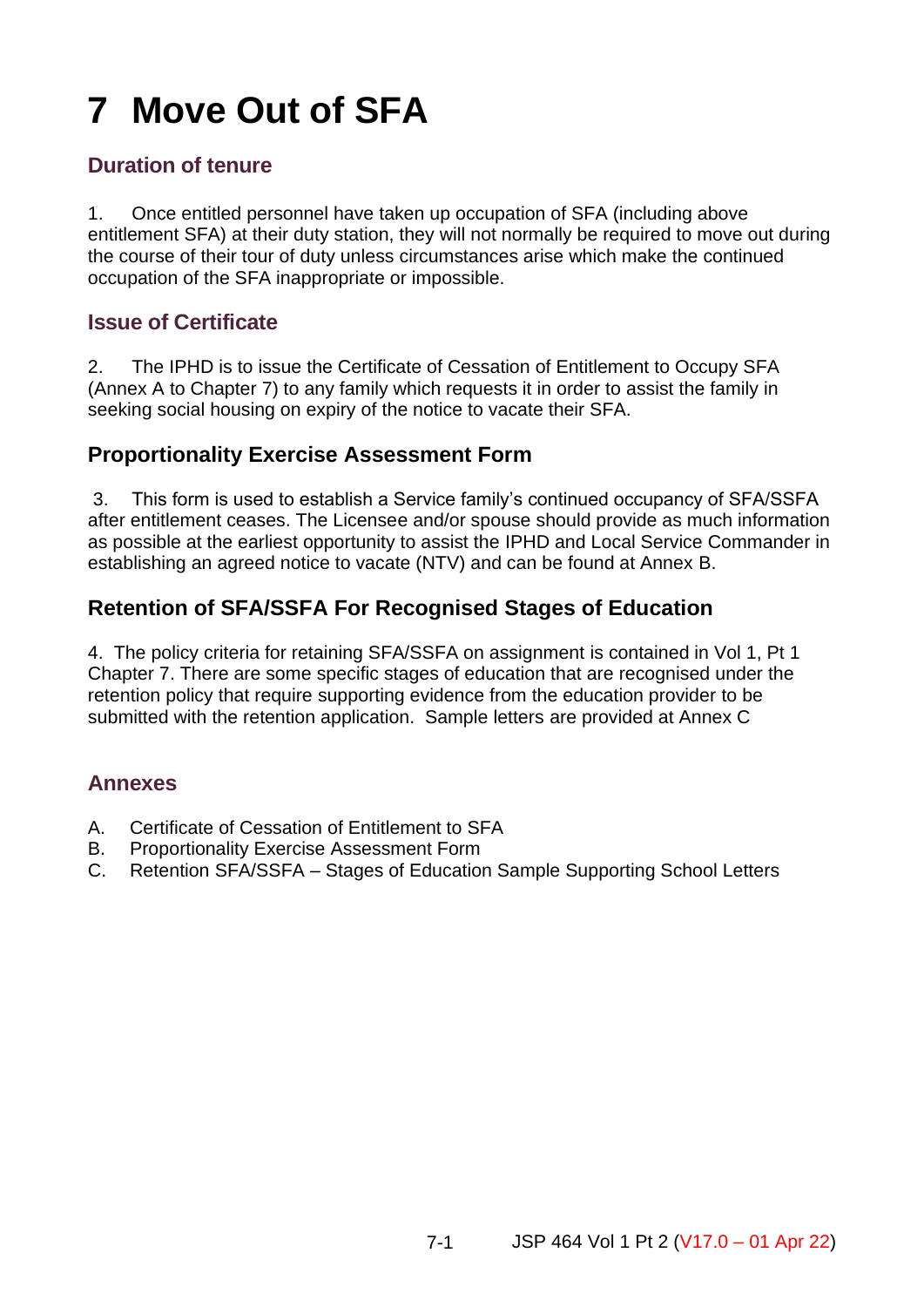## **CERTIFICATE OF CESSATION OF ENTITLEMENT TO OCCUPY SERVICE FAMILY ACCOMMODATION (SFA/SSFA) AND OF IMPENDING HOMELESSNESS**

|                                                          | <b>MINISTRY OF DEFENCE</b>                                                         |  |  | <b>MOD Form</b><br>Introduced 4/03<br>(Updated 09/19) |  |  |  |  |
|----------------------------------------------------------|------------------------------------------------------------------------------------|--|--|-------------------------------------------------------|--|--|--|--|
| I certify that<br>Of<br>(# Omit if only family involved) | (Name)<br>(Rank &<br>Number) #<br>(Unit) $#$                                       |  |  |                                                       |  |  |  |  |
| Will cease to be<br>entitled to<br>occupy                | (Address of SFA<br>or Substitute<br>SFA)                                           |  |  |                                                       |  |  |  |  |
| <b>From</b>                                              | (Date)<br>By reason of loss of entitlement to occupy Service Family Accommodation. |  |  |                                                       |  |  |  |  |
|                                                          |                                                                                    |  |  |                                                       |  |  |  |  |
|                                                          |                                                                                    |  |  |                                                       |  |  |  |  |
| Signed:<br><b>Loss of Entitlement Team</b><br>Bldg 29    |                                                                                    |  |  |                                                       |  |  |  |  |
| Name:                                                    |                                                                                    |  |  | Barnham Camp<br><b>Thetford</b>                       |  |  |  |  |
| Date:                                                    | Designation Loss of Entitlement Officer                                            |  |  | <b>Norfolk</b><br><b>IP24 2DJ</b>                     |  |  |  |  |

1. This certificate provides evidence of impending homelessness arising from cessation of entitlement to occupy Service Family Accommodation or Substitute Service Family Accommodation and should dispense with the need for the Local Authorities requirement.

2. The certificate should be completed by the Loss of Entitlement Officer, Defence Infrastructure Organisation, RD Accommodation and sent at the earliest possible date to the Housing Authority/Association to which application for accommodation has been made, preferably as soon as it is known that entitlement to occupy Service Families Accommodation will cease.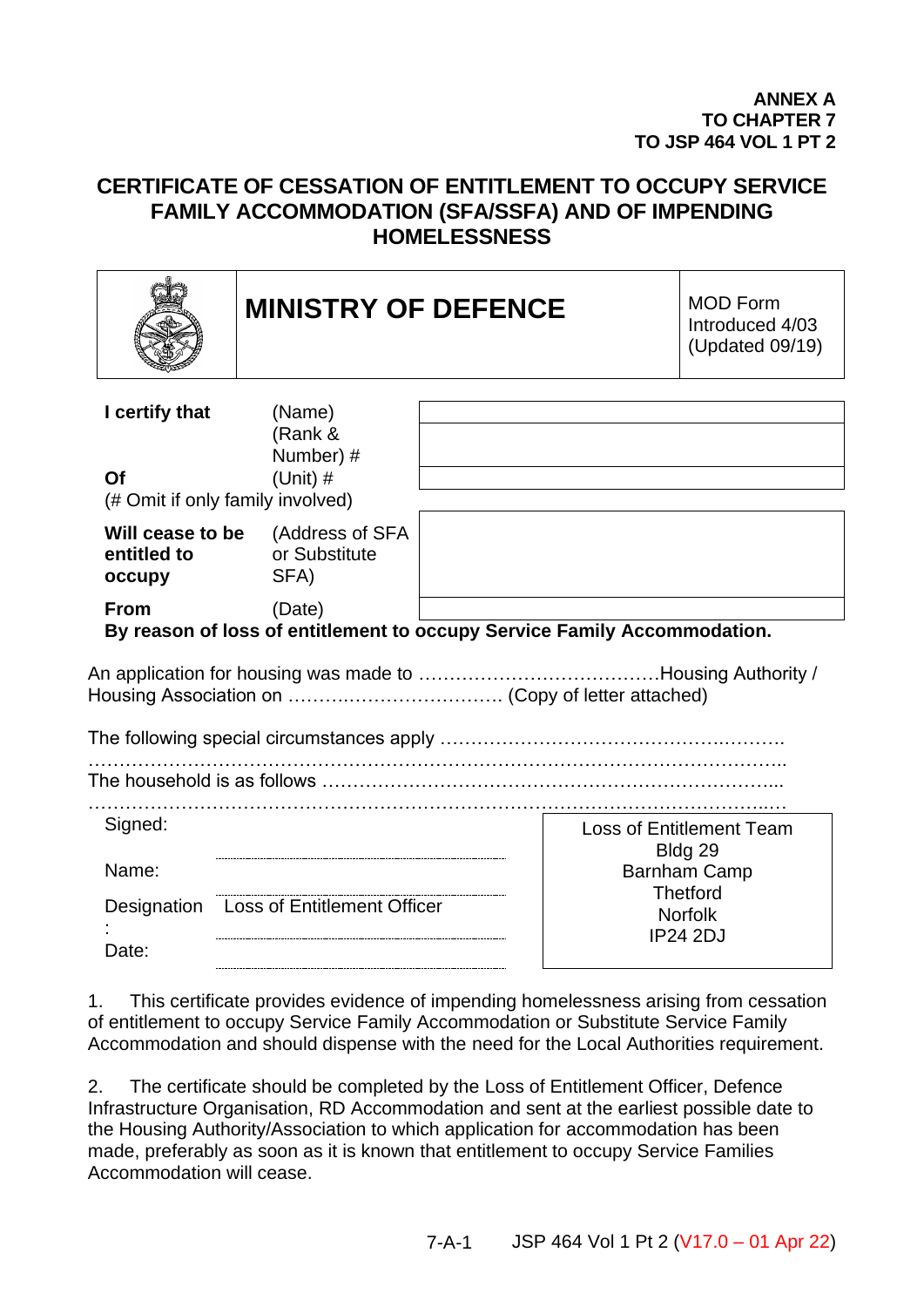3. A period of at least six months' notice should normally be allowed so that the appropriate arrangements can be made.

4. Copies of this form are published in the Homelessness Code of Guidance for Local Authorities, issued by DCLG July 2006 (Annex 15), Welsh Assembly and Scottish Executive.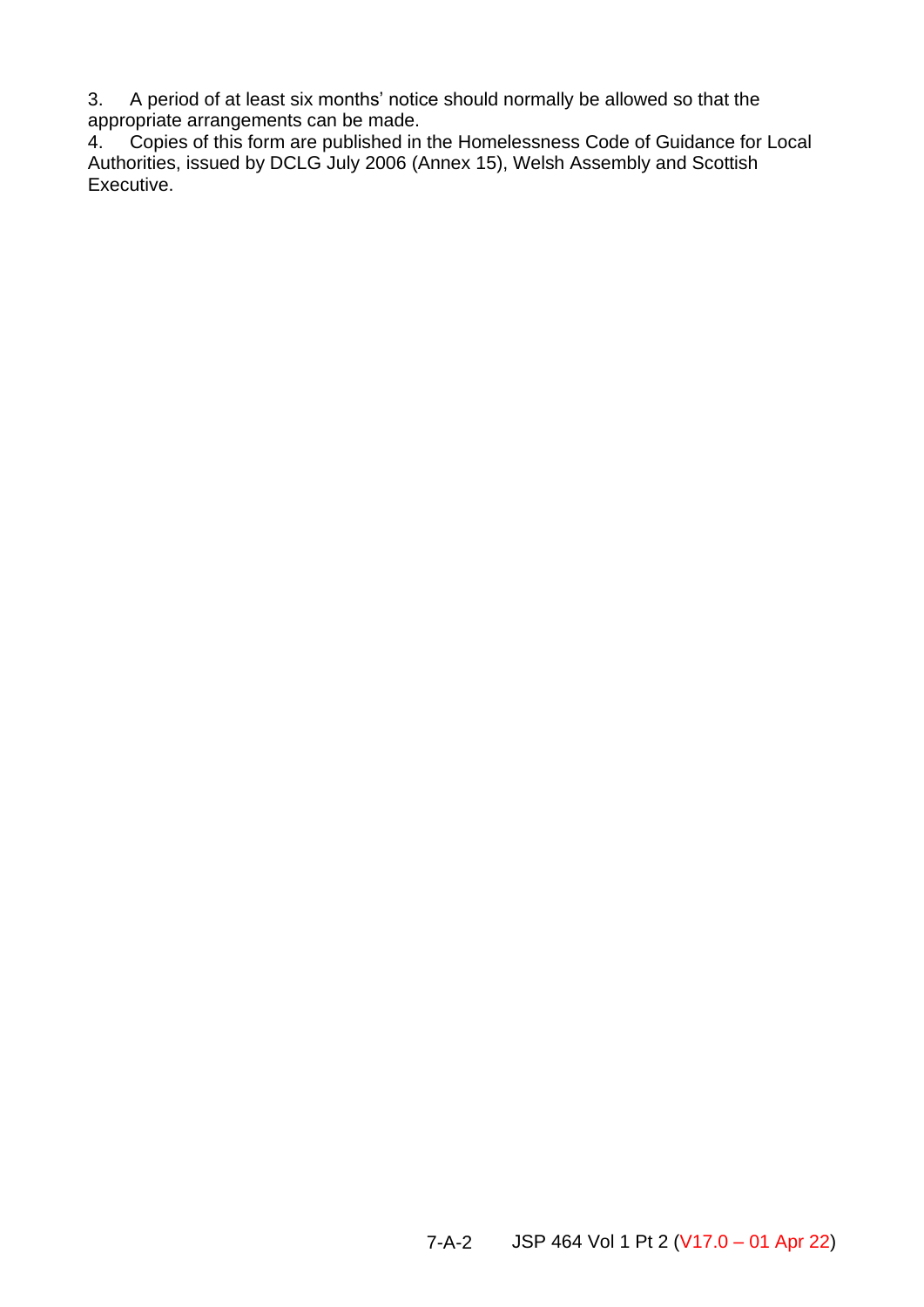#### **ANNEX B TO CHAPTER 7 TO JSP 464 VOL 1 PT 2**

٦

## **PROPORTIONALITY EXERCISE ASSESSMENT FORM**

This form is used to establish a Service family's continued occupancy of SFA/SSFA after entitlement ceases. The Licensee and/or spouse should provide as much information as possible at the earliest opportunity to assist the IPHD and Local Service Commander in establishing an agreed notice to vacate (NTV).

For Housing Provider use only:

| <b>Licensee Name</b>      |  |  |  |
|---------------------------|--|--|--|
| <b>SFA / SSFA Address</b> |  |  |  |
|                           |  |  |  |
|                           |  |  |  |
|                           |  |  |  |
|                           |  |  |  |
| <b>Date NTV expires</b>   |  |  |  |
| --------------------      |  |  |  |

#### **PART 1: TO BE COMPLETED BY LICENSEE OR OCCUPANT**

(Complete all sections; if section is not applicable, insert 'N/A')

#### **A. PERSONAL / CONTACT DETAILS**

| Mil Tel No         |  |
|--------------------|--|
| <b>Home Tel No</b> |  |
| Mobile             |  |
| <b>Email</b>       |  |

| <b>UUUUFANIJ</b> |              |                          |  |  |
|------------------|--------------|--------------------------|--|--|
| <b>Name</b>      | Relationship | Date of Birth (under 18) |  |  |
|                  |              |                          |  |  |
|                  |              |                          |  |  |
|                  |              |                          |  |  |
|                  |              |                          |  |  |
|                  |              |                          |  |  |
|                  |              |                          |  |  |
|                  |              |                          |  |  |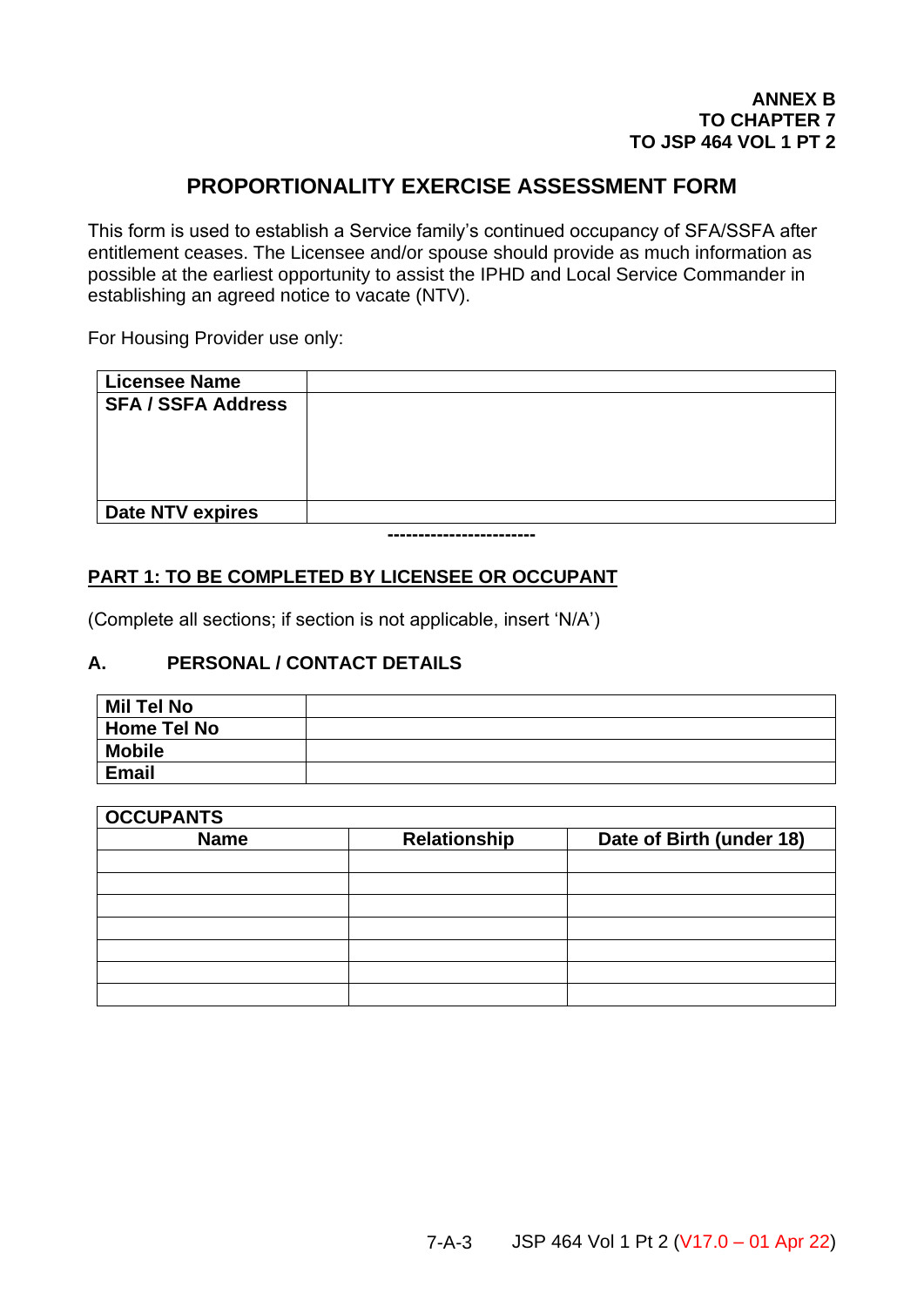#### **B. FUTURE HOUSING INTENTIONS**

The Licensee should provide as much detail as possible of the family's future housing intentions. Answer all questions; where the question does not apply, answer 'N/A'.

#### **For cases of estrangement only**

|                                         | <b>LICENSEE</b> | <b>SPOUSE</b> |
|-----------------------------------------|-----------------|---------------|
| If you have children, will the children |                 |               |
| I live with you or your spouse?         |                 |               |

**In cases of estrangement, the remainder of this form is to be completed by the occupant who remains in SFA/SSFA. For moves to another duty station**

|                                  | Yes / No |
|----------------------------------|----------|
| Do you intend to apply for SFA?  |          |
| Do you intend to apply f         |          |
| or <b>SLA</b> ?                  |          |
| Do you intend to live in private |          |
| accommodation?                   |          |

#### **For all moves to a private address**

|                                    | Yes / No |
|------------------------------------|----------|
| Will this be your own home?        |          |
| Will this be rented accommodation? |          |
| Will this be a new house purchase? |          |
| Will this be to social housing?    |          |

#### **For Move to Private Address (own home)**

| Will the property be available by NTV date?<br>(Y/N)                     |  |
|--------------------------------------------------------------------------|--|
| If No, give reason (e.g., currently rented)                              |  |
| If No, give date property expected to be<br>available for you to move in |  |

#### **For Move to Private Address (rented accommodation)**

| Do you have a property arranged? (Y/N) |  |
|----------------------------------------|--|
| If Yes, give date of expected move in  |  |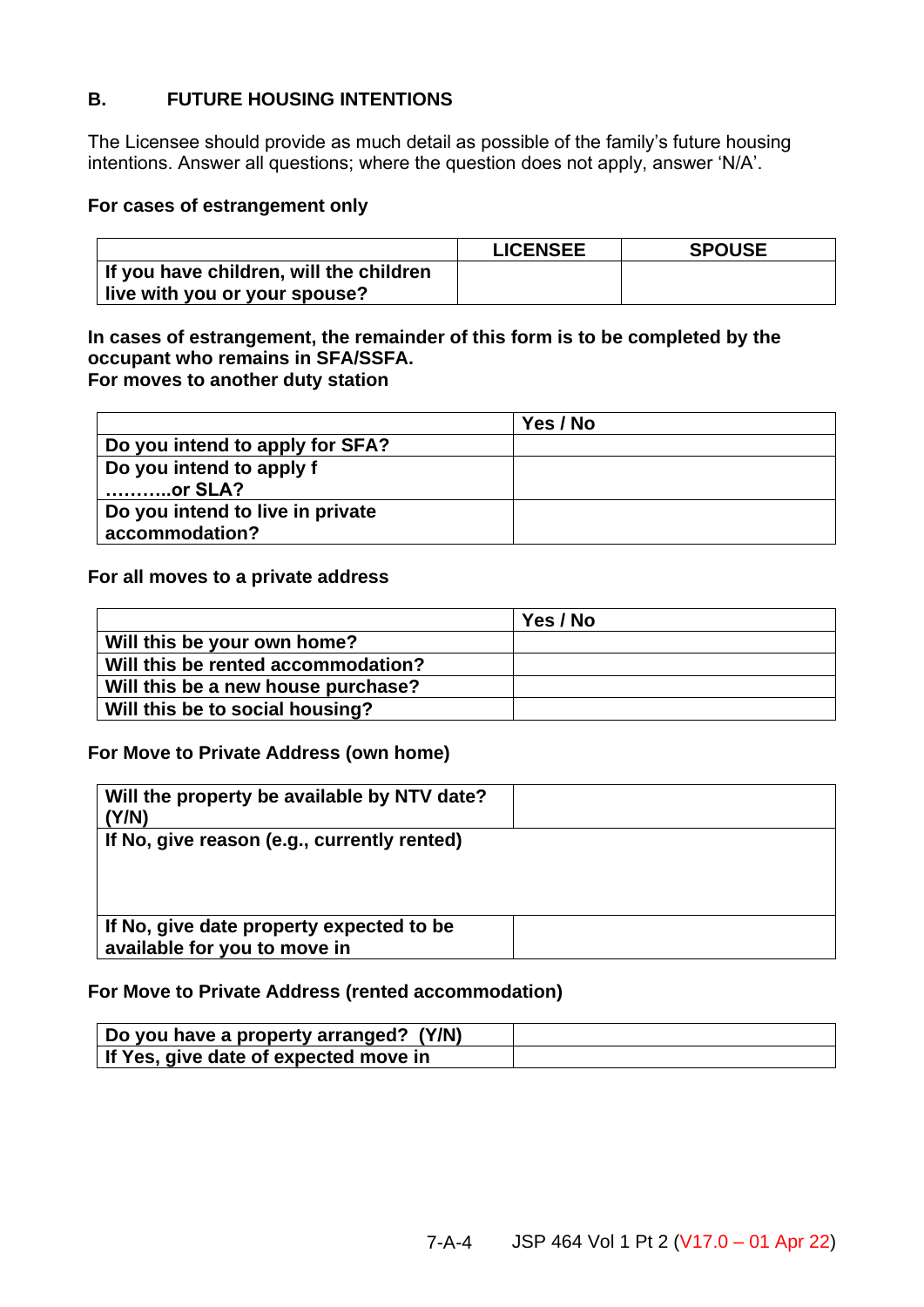**For Move to Private Address (house purchase)**

| Do you have a property arranged? (Y/N)                    |  |
|-----------------------------------------------------------|--|
| If Yes, have you exchanged contract? (Y/N)                |  |
| If No, give date you expect to exchange<br>contract       |  |
| If Contract exchanged, give date you expect<br>to move in |  |

#### **For Move to Social Housing**

| Have you applied to the Local Authority         |  |  |  |
|-------------------------------------------------|--|--|--|
| (LA)? (Y/N)                                     |  |  |  |
| If Yes, give date of application                |  |  |  |
| Have you been given a property? (Y/N)           |  |  |  |
| If Yes, give date you expect to move in         |  |  |  |
| Have you applied to any other Agency to         |  |  |  |
| assist with your housing requirement? (Y/N)     |  |  |  |
| Provide LA details below for HIC to liaise with |  |  |  |
| <b>Housing Provider Address</b>                 |  |  |  |
|                                                 |  |  |  |
|                                                 |  |  |  |
|                                                 |  |  |  |
|                                                 |  |  |  |
|                                                 |  |  |  |
| Name of Person dealing with                     |  |  |  |
| your application                                |  |  |  |
|                                                 |  |  |  |
|                                                 |  |  |  |
| <b>Contact Tel No.</b>                          |  |  |  |

#### **C. CHILDREN / EDUCATION**

**Give details of any children who are living with you, who are in full-time education and are due to sit national exams, e.g. GCSEs, Standard Grades, A-levels, Degrees etc. (Please provide a copy of the CEAS Impact Statement, where one exists).**

| <b>Name</b> | Date of<br><b>Birth</b> | <b>School / College</b> | <b>Course</b><br>(GCSE<br>etc.) | Date(s) of<br>final<br>exams | In receipt of<br>CEA (Y/N) |
|-------------|-------------------------|-------------------------|---------------------------------|------------------------------|----------------------------|
|             |                         |                         |                                 |                              |                            |
|             |                         |                         |                                 |                              |                            |
|             |                         |                         |                                 |                              |                            |
|             |                         |                         |                                 |                              |                            |
|             |                         |                         |                                 |                              |                            |
|             |                         |                         |                                 |                              |                            |
|             |                         |                         |                                 |                              |                            |
|             |                         |                         |                                 |                              |                            |

### **D. SPECIAL EDUCATIONAL NEEDS**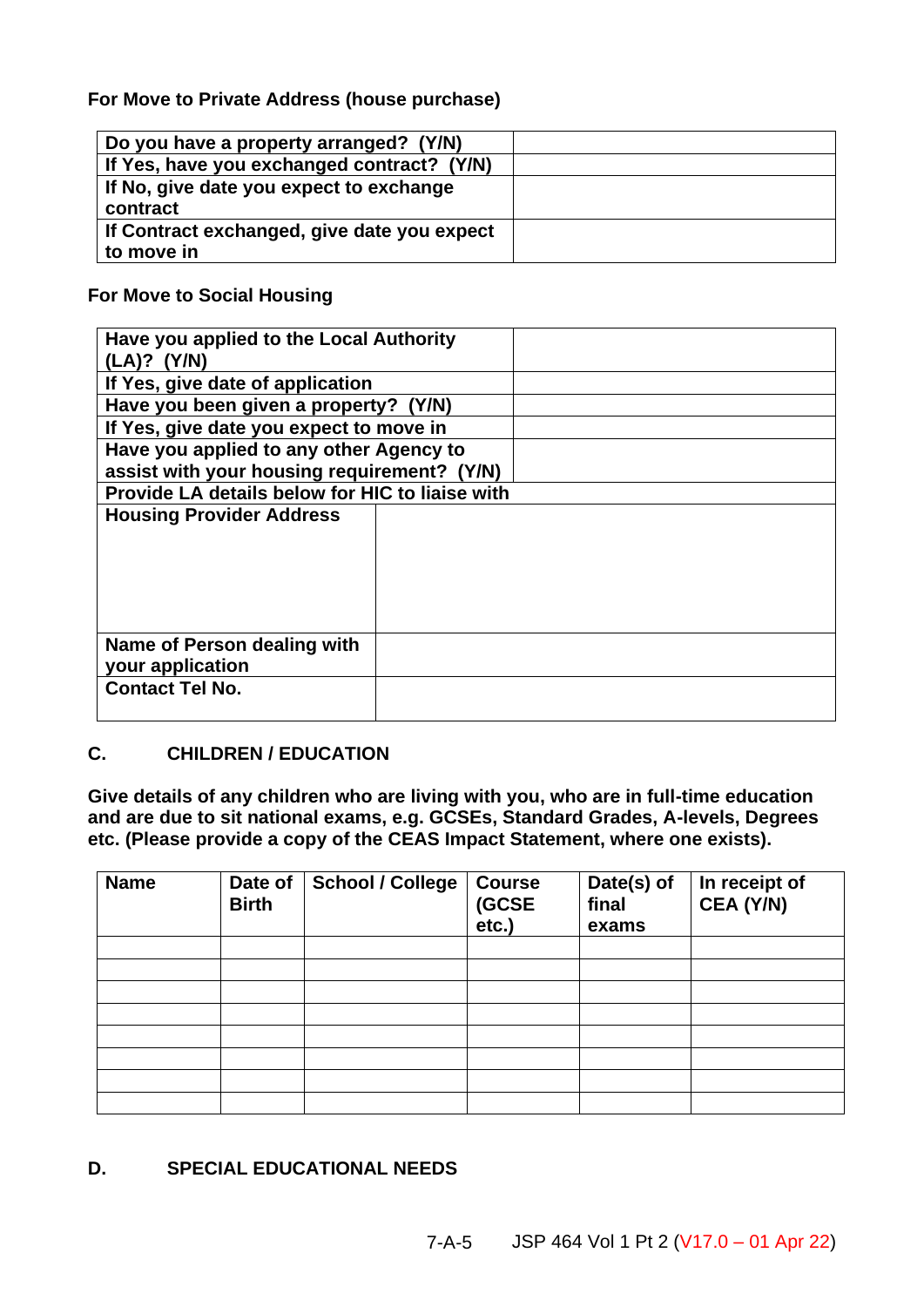**Give details of any children who live with you and in full time education who have special educational needs and require continuity of education past your NTV date. (Please provide supporting evidence from the school or education department, and a copy of the CEAS Impact Statement, where one exists).**

| <b>Name</b> | <b>Details</b> |
|-------------|----------------|
|             |                |
|             |                |
|             |                |

#### **E. MEDICAL**

**Give details of anyone in your family who lives with you who is currently undergoing a course of treatment at a local hospital and which is expected to continue past your NTV date. Please provide a letter from your GP and/or consultant, including a statement whether or not this treatment could be continued or provided elsewhere.**

| <b>Name</b> | <b>General Details</b> | <b>Supporting Evidence</b><br><b>Provided (Y/N)</b> |
|-------------|------------------------|-----------------------------------------------------|
|             |                        |                                                     |
|             |                        |                                                     |

#### **F. ADDITIONAL NEEDS OR DISABILITIES**

**Give details of anyone in your family who has additional needs or disabilities that might affect your family's ability to move by NTV date.**

| <b>Name</b> | <b>General Details</b> | <b>Supporting Evidence</b><br><b>Provided (Y/N)</b> |
|-------------|------------------------|-----------------------------------------------------|
|             |                        |                                                     |
|             |                        |                                                     |

#### **G. F&C PERSONNEL ONLY (To include Gurkhas and Nepalese Citizens)**

|                                                                           |                                  | Yes / No |
|---------------------------------------------------------------------------|----------------------------------|----------|
| Do you intend to remain in the UK at the end of your<br>military service? |                                  |          |
|                                                                           | <b>Indefinite Leave to Enter</b> |          |
| If yes, have you applied for                                              | <b>Indefinite Leave to</b>       |          |
|                                                                           | Remain                           |          |

#### **H. WELFARE – GENERAL**

|                                                                                                                   | Yes / No |
|-------------------------------------------------------------------------------------------------------------------|----------|
| Are you currently receiving support from any of the<br>Armed Forces Welfare Services (e.g. AWS, RNRMW,<br>SSAFA)? |          |
| If yes, are you content for Welfare Services to engage<br>with DIO on your behalf?                                |          |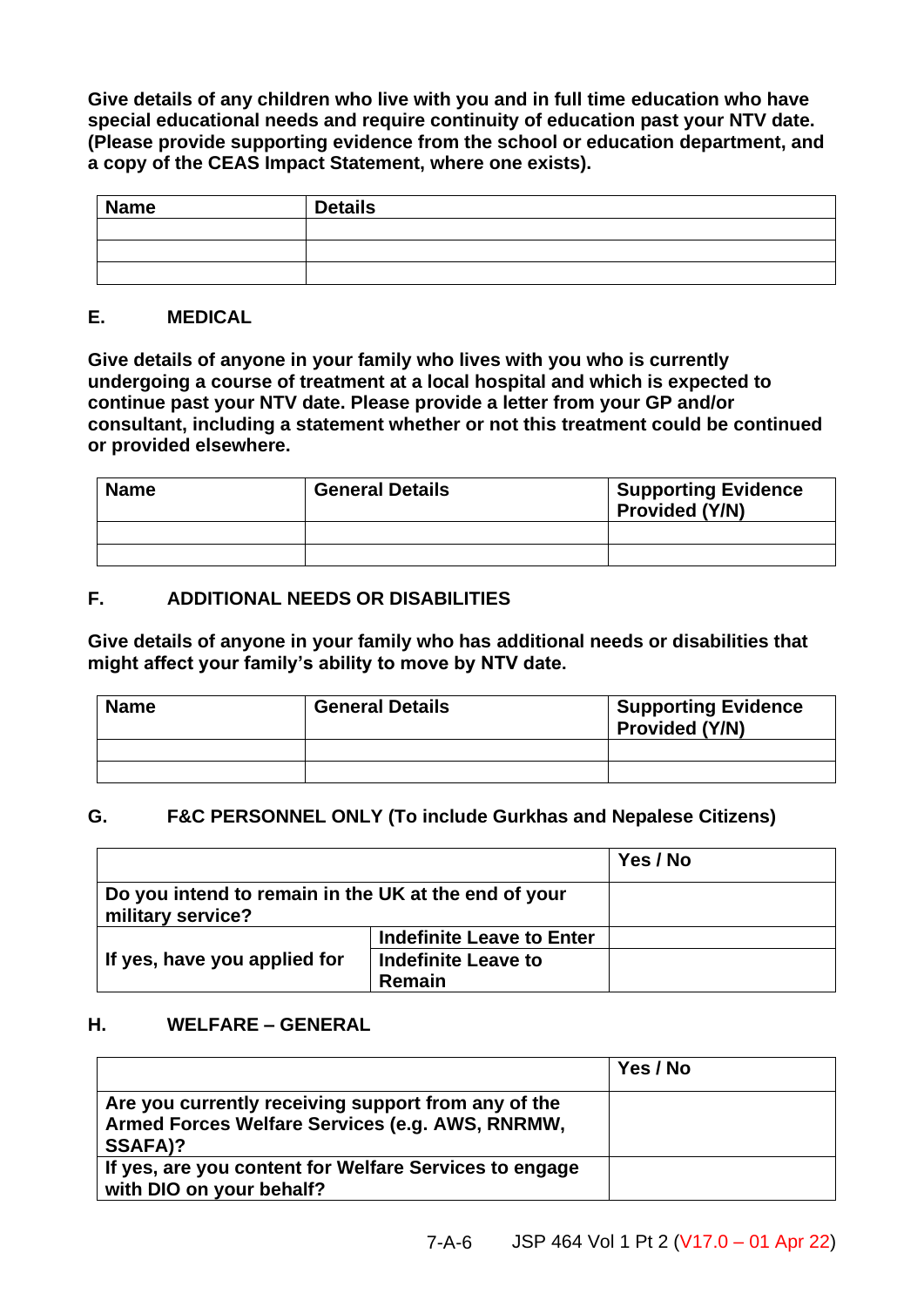| If yes, please sign below and pass this form to them so they can complete Part 2.                                          |       |
|----------------------------------------------------------------------------------------------------------------------------|-------|
| If no, please sign below and return this completed form to the IPHD at the<br>address provided.                            |       |
| Please provide any other information you think might affect your ability to move<br>from your current SFA by the NTV date. |       |
|                                                                                                                            |       |
|                                                                                                                            |       |
|                                                                                                                            |       |
|                                                                                                                            |       |
| <b>Signature of Occupant:</b>                                                                                              | Date: |

#### **PART 2: TO BE COMPLETED BY A REPRESENTATIVE FROM THE ARMED FORCES WELFARE SERVICES (e.g. UWO / AWS / RNRMW / SSAFA)**

**You have been asked to complete this form because the family named in Part 1 have indicated that they may be unable to meet their NTV date for their SFA/SSFA. The information that you provide may assist with revising the NTV date and delay DIO/Housing Provider from seeking a Possession Order.**

|                                                                                                                                                                   | Yes / No |
|-------------------------------------------------------------------------------------------------------------------------------------------------------------------|----------|
| Do you consider NTV period of 93 days to be<br>sufficient time for the family to vacate their current<br><b>SFA/SSFA?</b>                                         |          |
| If yes, please provide reasons.                                                                                                                                   |          |
| If no, please provide an assessment of the effect that vacating their SFA/SSFA<br>will have on this family. Include a substantiated recommendation as to when you |          |
| consider the family will potentially be able to move.                                                                                                             |          |
|                                                                                                                                                                   |          |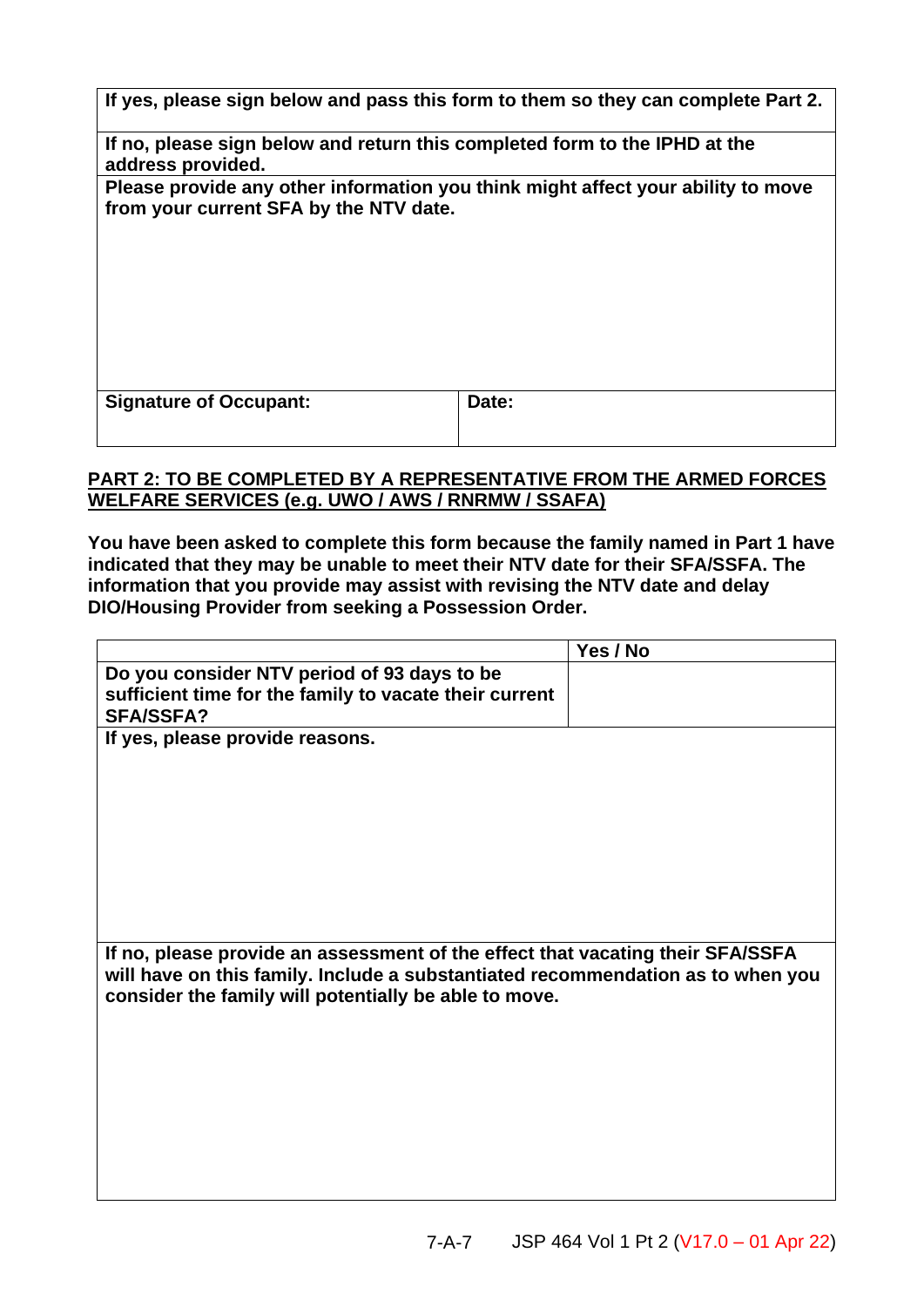**Organisation & post title: Name: Rank / title: Signature: Date: Contact No:**

#### **PART 3: TO BE COMPLETED BY IPHD (AREA HOUSING MANAGER OR HOUSING PROVIDER)**

**Part 3 is not to be distributed with Part 1 and 2. The Commanding Officer of the occupant's unit is to be consulted before completing Part 3.**

| Yes / No                                                                        |  |
|---------------------------------------------------------------------------------|--|
| Taking into account the factors in Parts 1 and 2 of                             |  |
| this form, do you consider the 93 day NTV should                                |  |
| be sufficient for the family to vacate their current                            |  |
| <b>SFA/SSFA?</b>                                                                |  |
| If no, is there a mutually agreed date for the                                  |  |
| occupant to vacate their SFA/SSFA?                                              |  |
| If yes, what is the mutually agreed date of                                     |  |
| vacation?                                                                       |  |
| Please provide comprehensive justification for your decision.                   |  |
|                                                                                 |  |
|                                                                                 |  |
|                                                                                 |  |
|                                                                                 |  |
|                                                                                 |  |
|                                                                                 |  |
|                                                                                 |  |
|                                                                                 |  |
|                                                                                 |  |
|                                                                                 |  |
|                                                                                 |  |
|                                                                                 |  |
|                                                                                 |  |
| Where there is no mutually agreed date for move out, the AHM is to consult with |  |
| all parties involved, and the LSC, to negotiate a way forward. Discussions to   |  |
| include consideration of a date for commencement of legal proceedings to seek   |  |
| a Possession Order.                                                             |  |
| Has the LSC been consulted?                                                     |  |
|                                                                                 |  |
| Please provide a comprehensive summary of the negotiations.                     |  |
|                                                                                 |  |
|                                                                                 |  |
|                                                                                 |  |
|                                                                                 |  |
|                                                                                 |  |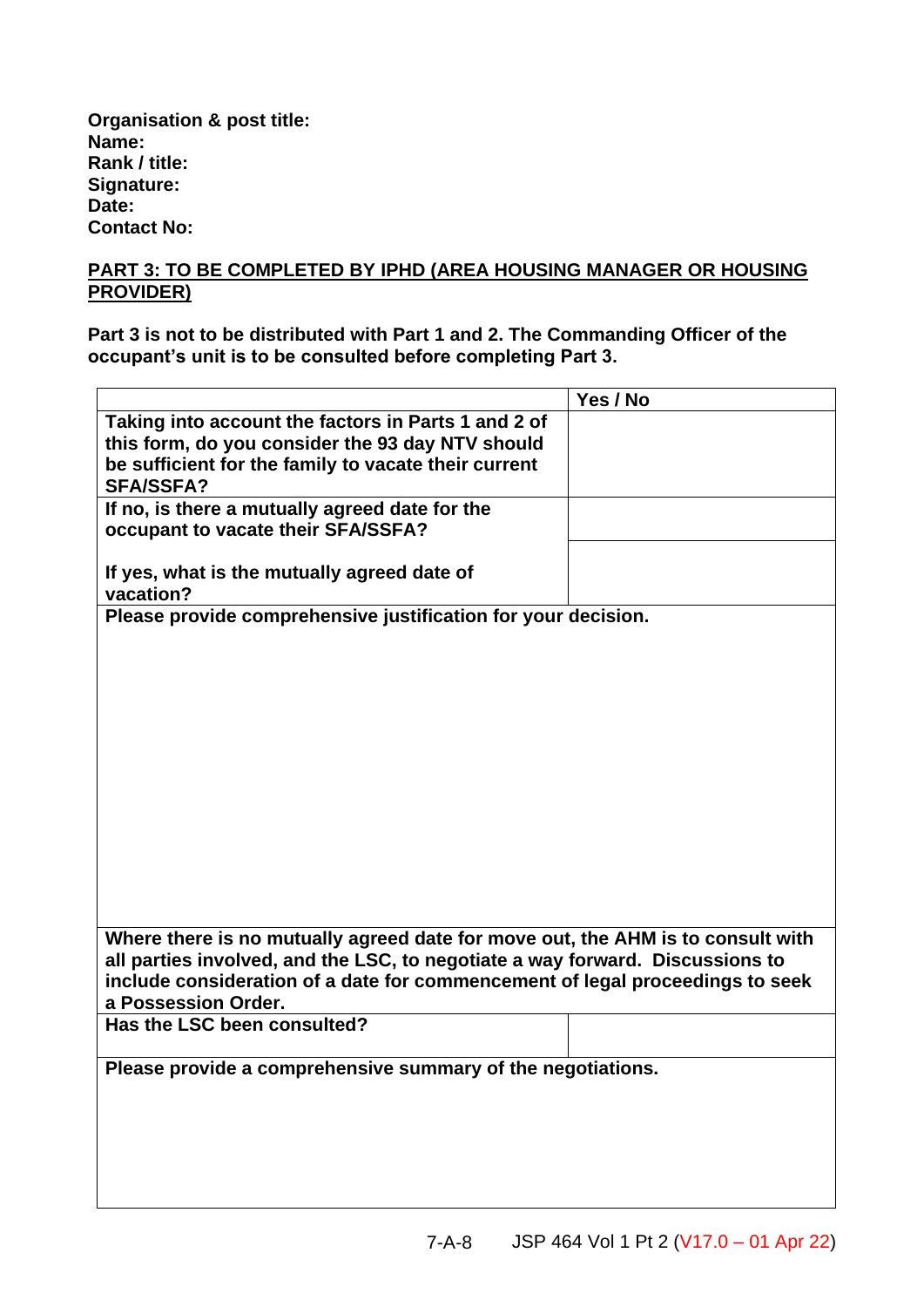| What is the negotiated move out date?                                           |         |
|---------------------------------------------------------------------------------|---------|
| Where negotiations have failed, what date are legal<br>proceedings to commence? |         |
| 93 days NTV is confirmed and will expire                                        | Date: . |

| NTV is to be re-issued to expire on | Date: |
|-------------------------------------|-------|
|                                     |       |

| Legal proceedings are to commence on | Date: |
|--------------------------------------|-------|
|--------------------------------------|-------|

**AHM (HIC):**

**Name:**

**Grade:**

**Signature:**

**Date:**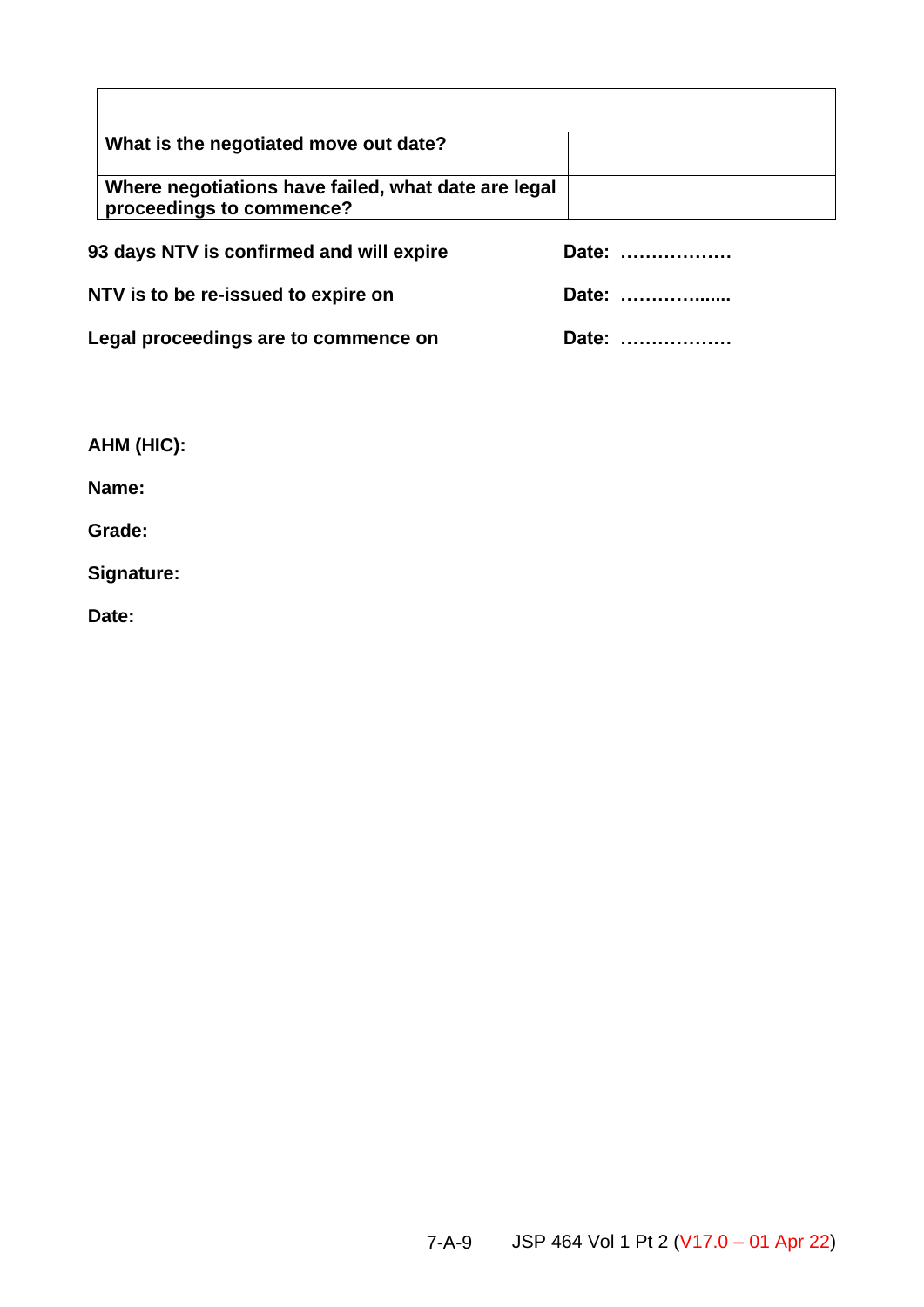## **RETENTION FOR RECOGNISED STAGES OF EDUCATION - SAMPLE SUPPORTING SCHOOL LETTERS**

#### **A. School Headed Paper**

*Insert Date*

To whom it may concern,

Ref: *Insert child's name / DoB*

I can confirm that the above-named student is currently studying at XXX School and will be completing their final year of GCSEs in the current/next academic year 20XX/20XX.

For (name of child) to have to relocate to another school at this critical time would have a detrimental impact on their education and mental wellbeing.

It is vital that (name of child) be allowed to continue their education at XXX School, so that they have the opportunity of achieving the best GCSE examination results.

Name of signatory Post

#### **B. School Headed Paper**

#### *Insert Date*

To whom it may concern,

(Name of child) is a student at (name of school) and commenced their education with us from Year X. (Name of child) is currently studying GCSE courses in a variety of subjects and will be sitting their final exams in the summer of 20XX. They began their KS4 courses in Sep 20XX.

The subjects we offer for GCSE begin in Year 9 with some subjects spanning three years of study which may differ to many other schools. Moving schools during this most critical time is likely to have a negative effect on (name of child) results and potentially their future aspirations. (Name of child) is settled in their classes and working hard to succeed.

Moving a child who has commenced such an important stage of education is not recommended as curriculums and subject options will invariably be difficult to replicate in another school. We therefore request that you consider the impact on (name of child) and their education when making the decision on where the family can live.

Name of signatory Post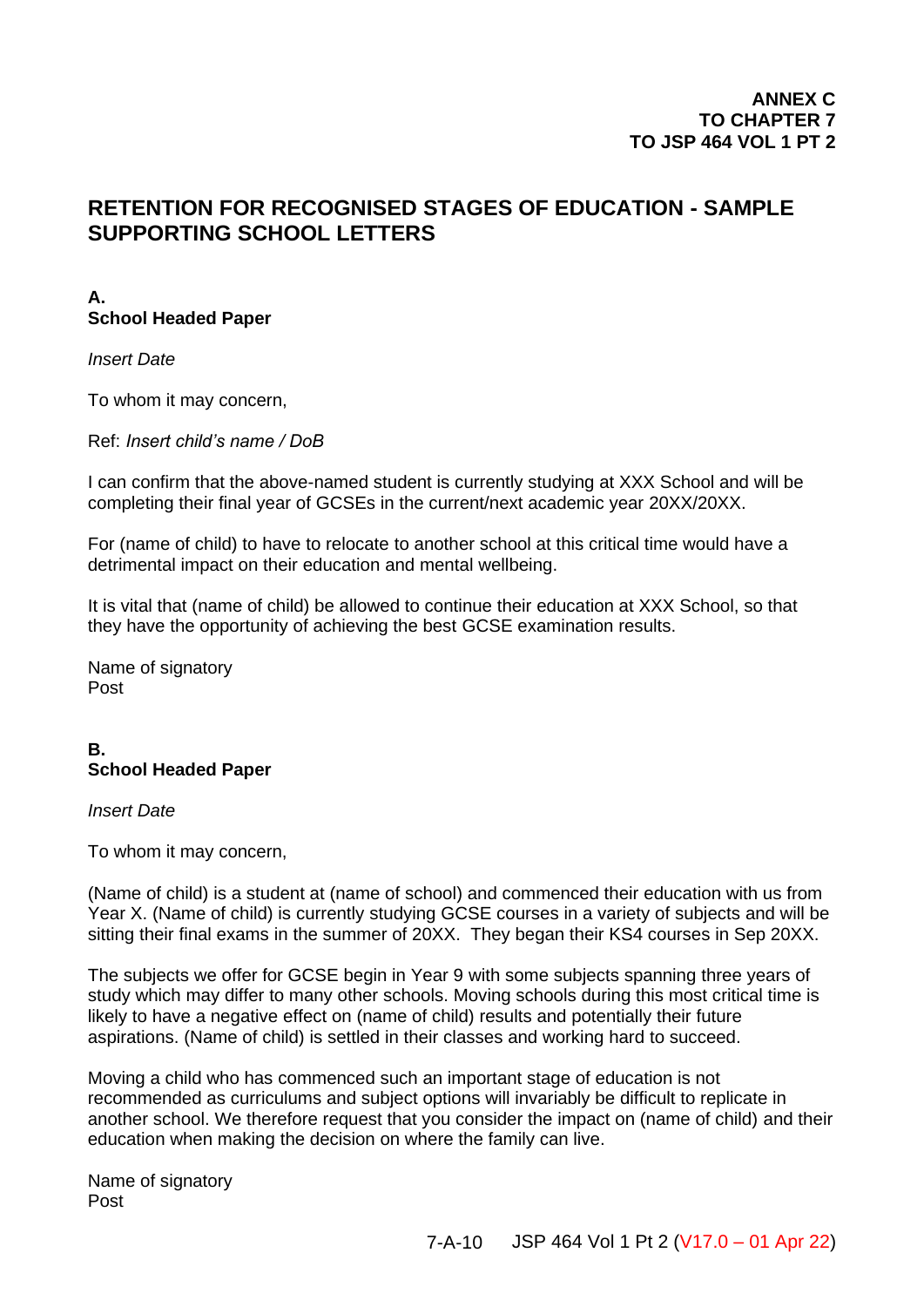## **8 Irregular Occupancy**

## **Expiry of the Notice to Vacate**

1. Irrespective of the cause of the loss of entitlement to occupy the SFA, when a Notice to Vacate (or Notice to Quit) expires and the family or members of the family remain in occupation of SFA they will become Irregular Occupants. (Refer to Volume 1 Part 1 Chapter 8 for policy). At this stage IPHD will decide, in consultation with the Local Service Commander and Service/civil welfare, whether to:

- a. repossess the property, or
- b. offer an alternative Occupancy Agreement.

#### **Issue of Certificate**

2. The IPHD is to issue the Certificate of Cessation of Entitlement to Occupy SFA (Annex A to Chapter 7) to any family which requests it in order to assist the family in seeking social housing on expiry of the notice to vacate their SFA.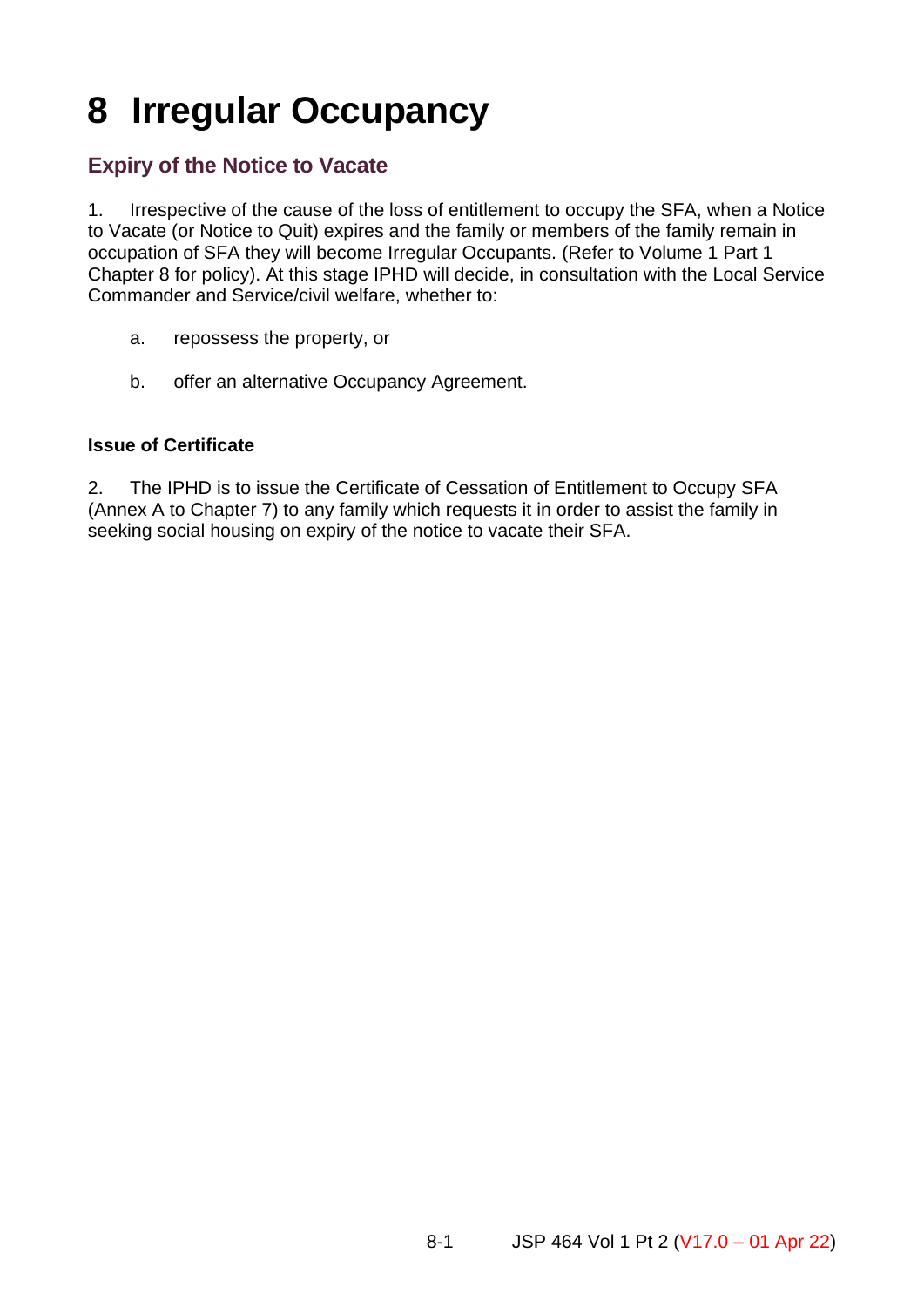# **9 Occupation of Temporary Surplus SFA by Eligible Personnel**

## **Provision for Eligible Personnel to Occupy Surplus SFA**

1. In accordance with DIO Accommodation mandate to reduce the number of voids, provision is made for eligible personnel to occupy surplus SFA both inside and outside of the wire.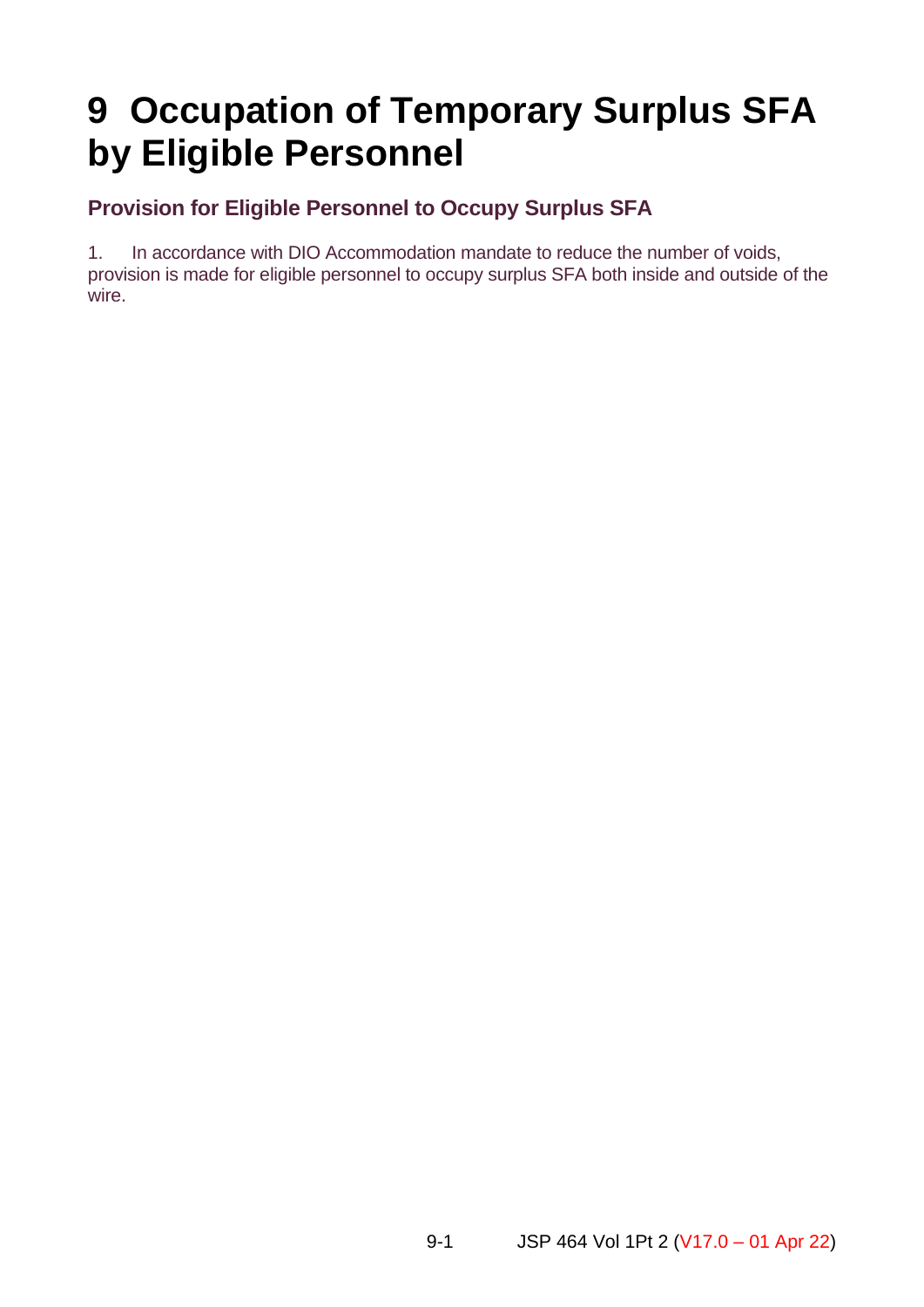## **10 Allocation of SFA to Entitled and Eligible Personnel**

1. For reference, a summary of all entitled and eligible Service and Civilian personnel who may occupy SFA in UK and Overseas is detailed in Volume 1 Part 1 Chapter 10 Annex A.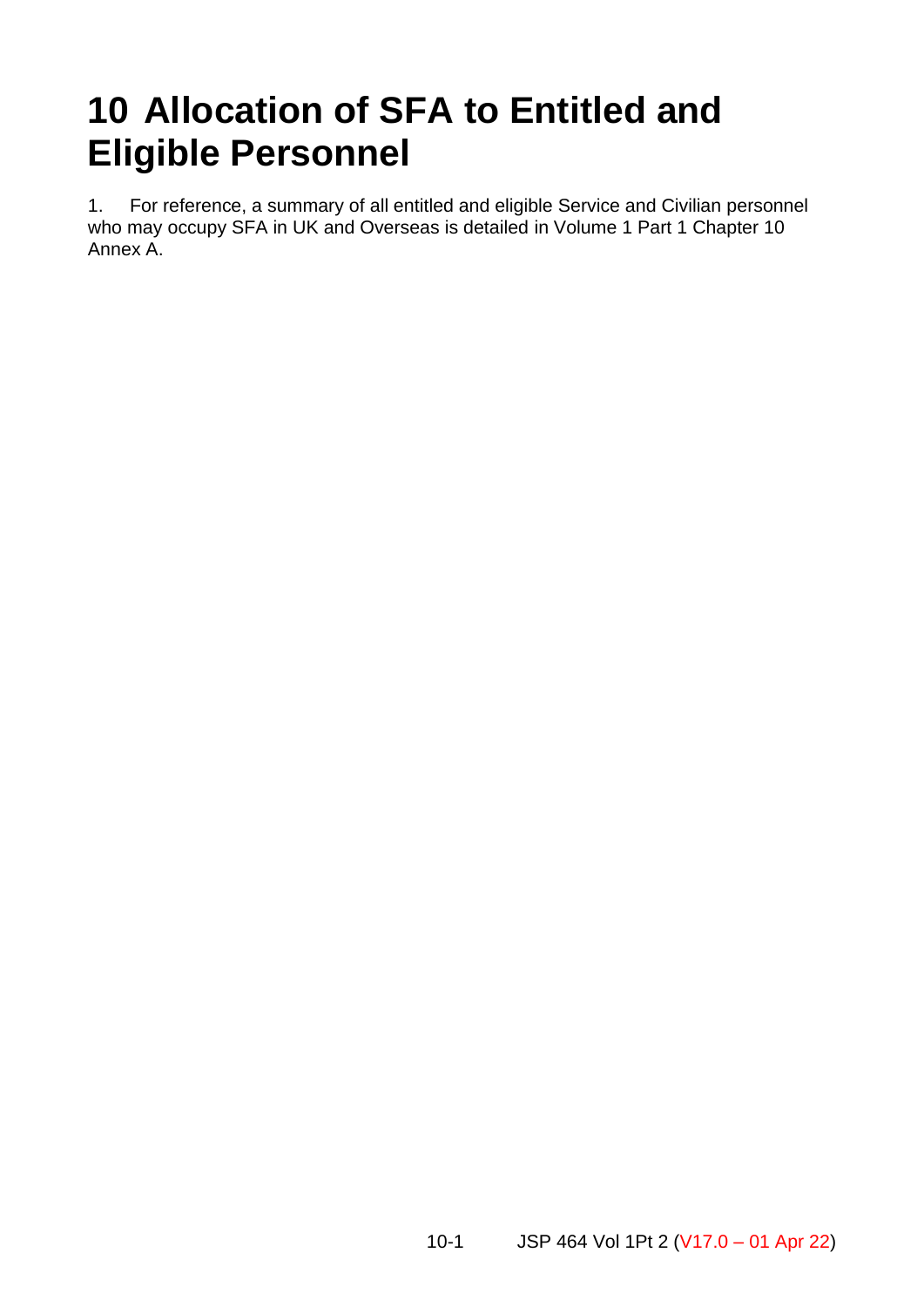# **11 Domestic Assistance (DA) Policy**

### **Overview**

1. In general, DA is authorised against a requirement to conduct OH. There are some exceptions and these are dealt with against each of the main sub categories of DA below. If individuals are both In Command and occupying large SFA, the basic provision of DA (not including OH events) is determined by the largest of either category and should not exceed 10hrs without authority of the TLB and confirmation of funding availability.

## **Annexes**

- A. DA Summary of Provision
- B. Summary of Dedicated, Permanent Service House Manager Posts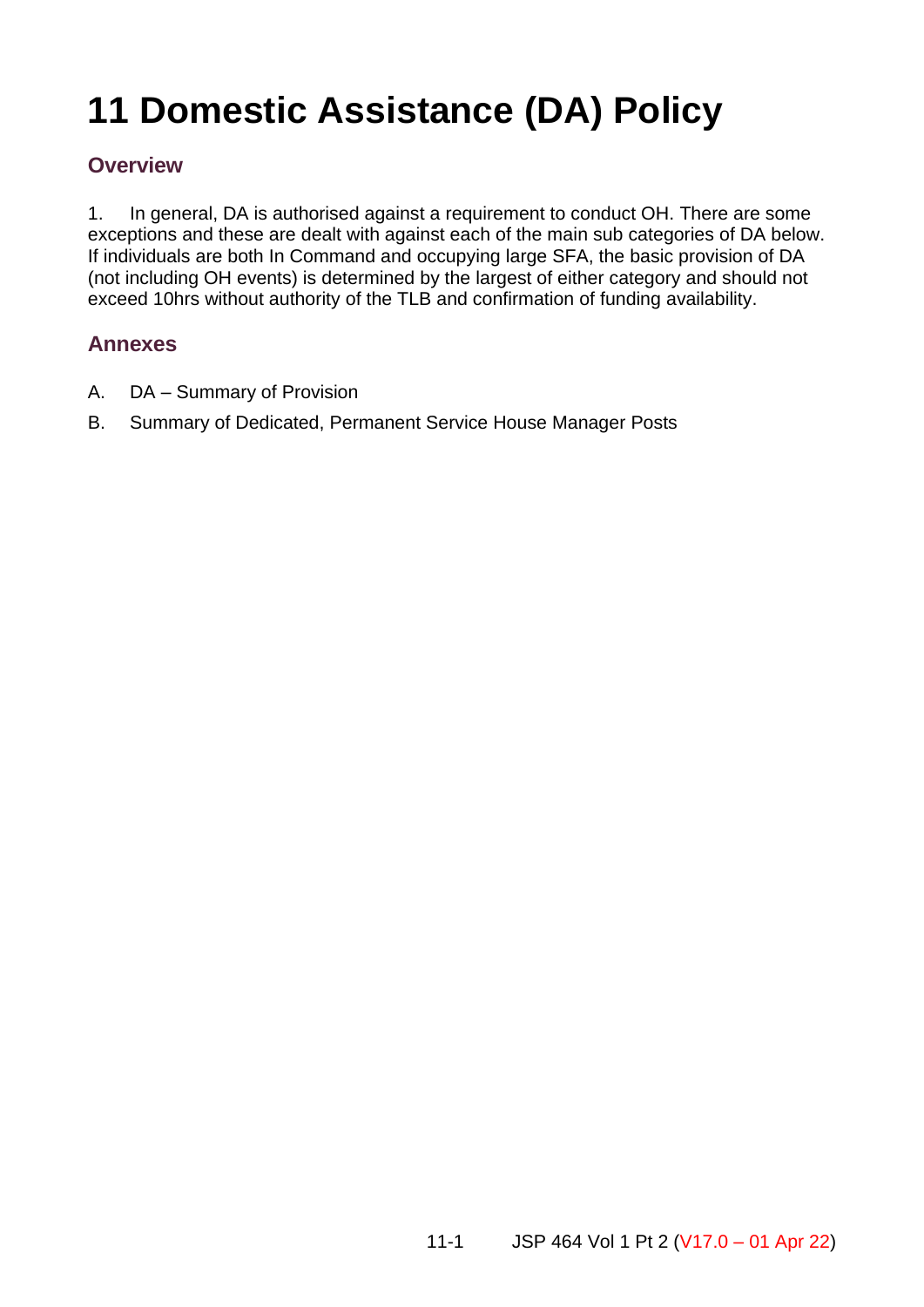#### **ANNEX A TO CHAPTER 11 TO JSP 464 VOL 1 PT 2**

#### **DA – SUMMARY OF PROVISION**

|     |                                                           | Broadly OH event-based SP     |                                                              |                                                                                   |                    | Broadly retaining an element of enduring SP           |                                                          |                                              |                                    |
|-----|-----------------------------------------------------------|-------------------------------|--------------------------------------------------------------|-----------------------------------------------------------------------------------|--------------------|-------------------------------------------------------|----------------------------------------------------------|----------------------------------------------|------------------------------------|
| Ser | <b>MOD Subject Individual</b>                             | Event<br><b>Size</b><br>(Pax) | <b>Cleaning</b><br>(HPE=Hrs per event)<br>(HPW=Hrs per week) | Catering<br>(Waiting<br>Staff)                                                    | Catering<br>(Chef) | Uniform<br>Maintenance &<br>Prep                      | House Manager &<br>Staff                                 | Gardening/<br><b>Grounds</b><br>Maintenance  | <b>FSS</b>                         |
| (a) | (b)                                                       | (c)                           | (d)                                                          | (e)                                                                               | (f)                | (g)                                                   | (h)                                                      | (i)                                          | (j)                                |
|     | Authorised to conduct<br><b>OH</b>                        | $0 - 15$                      | 4 HPE                                                        | See JSP 456 Ch 6 for<br>staff: guest ratios<br>depending on nature<br>of OH event |                    | See JSP 464<br>Vol 1 Pt 1<br>Chapter 11,<br>Para 1114 | Pooled and<br>civilian where<br>possible. See<br>Annex B | JSP 464 Vol 1<br>Pt 1 Chapter 7<br>Section V | <b>See</b><br>Separate<br>criteria |
| 2   |                                                           | $16+$                         | 6 HPE                                                        |                                                                                   |                    |                                                       |                                                          |                                              |                                    |
| 3   | Officers in SFA<br>designated as 'large'<br>see para 0211 | N/A                           | Min 4 HPW<br>Max 10 HPW <sup>13</sup>                        | N/A                                                                               | N/A                |                                                       |                                                          |                                              |                                    |
| 4   | Officers 'In Command'                                     | N/A                           | Max 5 HPW                                                    | N/A                                                                               | N/A                |                                                       |                                                          |                                              |                                    |

#### Notes:

1. Where DA is provided by either Catering Core Manpower (CCM) or within MACs, adequate provision must be made for event planning and organisation, procurement of food items, set up tasks, pre event food preparation and post event administration. JSP 456 Volume 1 provides further guidance.

2. Columns e & f above state the broad ratio of Catering (Chef) and Catering (Waiting staff) staff for OH events. This is an agreed planning guideline for TLBs only. It may not be appropriate for all types of OH event and it is recommend that staffing numbers are approved and funded (outside of established, enduring DA support) through the submission of F1199. Thus, staffing of OH events will be done on a case by case basis. More detail is available in JSP 456 Volume 1.

3. For those both in Command and in Large SFA the basic provision not including OH events is the largest of either category and should not exceed 10 hrs without authority of the TLB and confirmation of funding availability.

<sup>&</sup>lt;sup>13</sup> There is no entitlement to Cleaning Support for occupants of surplus Large SFA and/or occupants of Large SFA above entitlement through personal choice.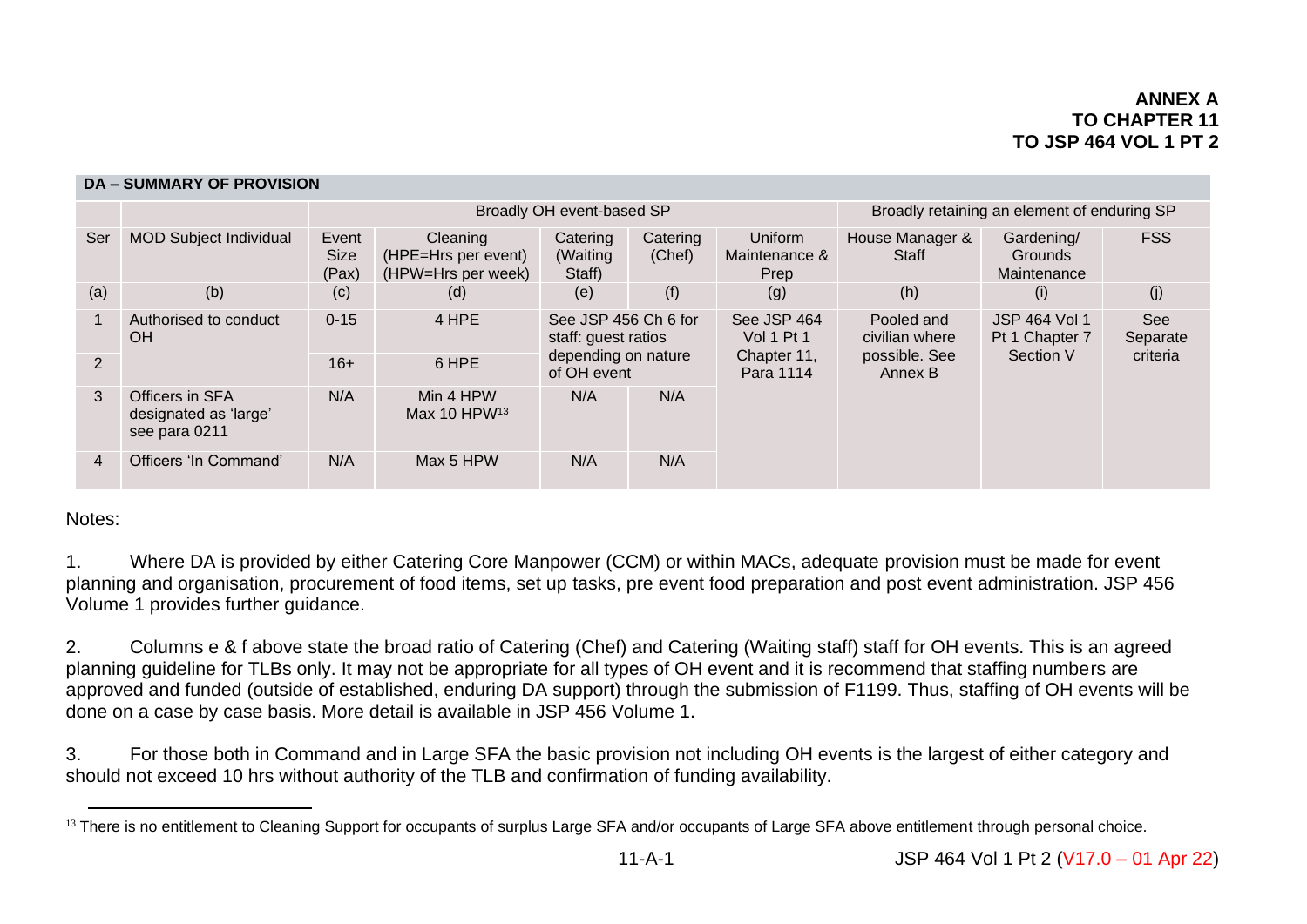#### **SUMMARY OF DEDICATED, PERMANENT SERVICE HOUSE MANAGER POSTS**

1. House Manager posts, by TLB.

Any amendments should be notified to DBS MilPers MilOps PPG&A. The Tax and National Insurance liabilities arising from occupancy of a former Official Service Residence (OSR) will be met under a PAYE Settlement Agreement (PSA) between MOD and HMRC. The taxable value of the benefit will be based on 10% of the median annual salary band for the occupant: calculation of the tax liability will use the occupant's marginal rate of tax.

| <b>Ser</b>       | <b>Location</b>   | <b>Unit Name</b>                    | <b>Post Rank</b> | <b>Current</b><br><b>Status</b> | <b>TLB</b>               |
|------------------|-------------------|-------------------------------------|------------------|---------------------------------|--------------------------|
| (a)              | (b)               | (c)                                 | (d)              | (e)                             | (f)                      |
|                  | <b>LONDON</b>     | CHIEF OF NAVAL STAFF - CNS          | <b>CPO</b>       | <b>RN</b>                       | Navy Command             |
| $\overline{2}$   | <b>PORTSMOUTH</b> | HQ NC - NCHQ-FLEET COMMANDER        | <b>CPO</b>       | <b>RN</b>                       | Navy Command             |
| 3                | <b>PORTSMOUTH</b> | HQ NC - NCHQ 2SL                    | CPO/PO           | <b>RN</b>                       | Navy Command             |
| 4                | <b>DEVONPORT</b>  | <b>FOST CAPT(S)</b>                 | PO               | <b>RN</b>                       | Navy Command             |
| 5                | <b>FASLANE</b>    | <b>COMSUBFLOT</b>                   | CPO/PO           | <b>RN</b>                       | Navy Command             |
| 6                | <b>ANDOVER</b>    | <b>CHIEF OF GENERAL STAFF (CGS)</b> | WO <sub>2</sub>  | Army                            | Army HQ Resources        |
|                  | <b>ANDOVER</b>    | DEPUTY CHIEF OF GENERAL STAFF       | <b>SGT</b>       | Army                            | Army HQ Resources        |
|                  |                   | (DCGS)                              |                  |                                 |                          |
| 8                | <b>ANDOVER</b>    | <b>COMD FIELD ARMY (CFA)</b>        | <b>SGT</b>       | Army                            | Army HQ Resources        |
| 9                | <b>INNSWORTH</b>  | <b>COMARRC</b>                      | <b>SSGT</b>      | Army                            | Army HQ Resources        |
| 10               | <b>INNSWORTH</b>  | <b>COSARRC</b>                      | <b>CPL</b>       | Army                            | Army HQ Resources        |
| 11               | <b>YORK</b>       | GOC 1 (UK) ARMD DIV                 | <b>SGT</b>       | Army                            | Army HQ Resources        |
| 12               | <b>BULFORD</b>    | GOC 3 (UK) DIV                      | <b>SGT</b>       | Army                            | <b>Army HQ Resources</b> |
| 13               | <b>LONDON</b>     | <b>GOC LONDON DISTRICT</b>          | <b>SGT</b>       | Army                            | Army HQ Resources        |
| 14               | <b>EDINGBURGH</b> | <b>GOC SCOTLAND / MS</b>            | <b>SGT</b>       | Army                            | Army HQ Resources        |
| 15 <sub>15</sub> | <b>ALDERSHOT</b>  | GOC HOME COMD (HC)                  | <b>SGT</b>       | Army                            | <b>Army HQ Resources</b> |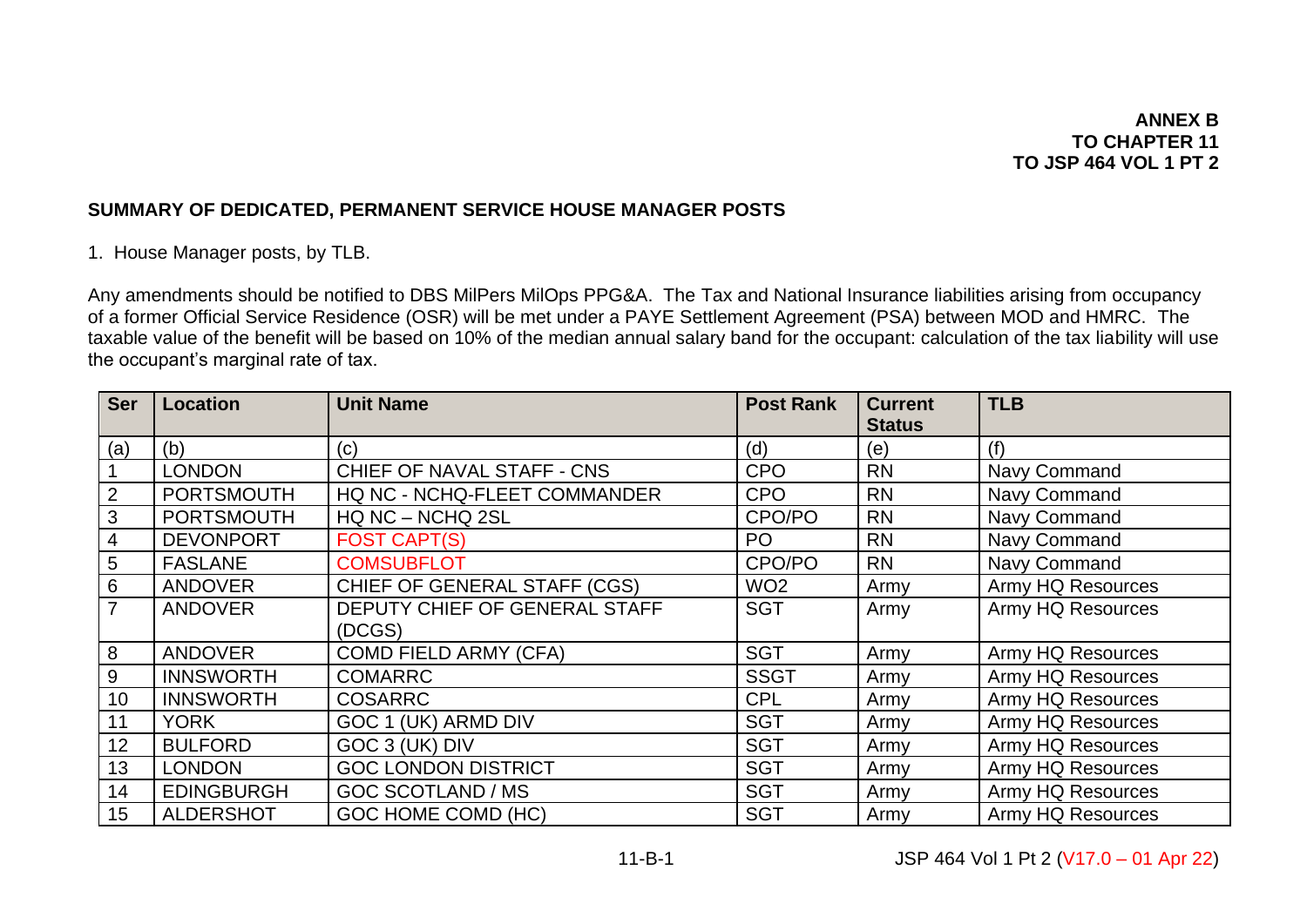| 16             | <b>ALDERSHOT</b>          | <b>GOC REGIONAL COMD (RC)</b>          | <b>SGT</b>          | Army       | Army HQ Resources |
|----------------|---------------------------|----------------------------------------|---------------------|------------|-------------------|
| 17             | <b>SANDHURST</b>          | <b>COMDT RMAS</b>                      | <b>SGT</b>          | Army       | Army HQ Resources |
| 18             | <b>UPAVON</b>             | <b>JHC</b>                             | <b>SGT</b>          | Rotational |                   |
| 19             | LONDON/HIGH               | CHIEF OF AIR STAFF - CAS               | $1 \times SGT$      | <b>RAF</b> | Air Command       |
|                | <b>WYCOMBE</b>            |                                        | $1 \times$ CPL      |            |                   |
| 20             | <b>HIGH WYCOMBE</b>       | HQ AIR - DCOM OPS                      | <b>Pooled Staff</b> | <b>RAF</b> | Air Command       |
| 21             | <b>HIGH WYCOMBE</b>       | HQ AIR - DCOM CAP/AMP                  |                     | <b>RAF</b> | Air Command       |
| 22             | <b>HIGH WYCOMBE</b>       | HQ AIR - AOC 1 GP                      | 1 x SGT             | <b>RAF</b> | Air Command       |
| 23             | <b>HIGH WYCOMBE</b>       | HQ AIR - AOC 2 GP                      | $3 \times$ CPL      | <b>RAF</b> | Air Command       |
| 24             | <b>HIGH WYCOMBE</b>       | HQ AIR - AOC 11 GP                     |                     | <b>RAF</b> | Air Command       |
| 25             | <b>HIGH WYCOMBE</b>       | HQ AIR - AOC 22 GP                     |                     | <b>RAF</b> | Air Command       |
| 26             | <b>CRANWELL</b>           | RAF COLLEGE - COMDT                    | <b>CPL</b>          | <b>RAF</b> | Air Command       |
| 27             | <b>LONDON</b>             | CHIEF OF DEFENCE STAFF (CDS)           | SSGT+               | Rotational | HO&CS             |
|                |                           |                                        | <b>CPL</b>          |            |                   |
| 28             | <b>LONDON</b>             | <b>DCDS - EQUERRY</b>                  | OR <sub>2</sub>     | <b>RAF</b> | HO&CS             |
|                | (CLARENCE HSE)            |                                        |                     |            |                   |
| 29             | <b>LONDON</b>             | VICE CHIEF DEFENCE STAFF (VCDS)        | <b>PO</b>           | <b>RN</b>  | HO&CS             |
| 30             | <b>LONDON</b>             | <b>CABINET OFFICE - CDS (Chequers)</b> | $AC \times 2$       | Rotational | HO&CS             |
| 31             | <b>LONDON</b>             | <b>CDM</b>                             | <b>CPL</b>          | Rotational | DE&S              |
| 32             | <b>NORTHWOOD</b>          | <b>COM</b>                             | Sgt                 | Rotational | <b>UKSTRATCOM</b> |
| 33             | <b>NORTHWOOD</b>          | <b>CJO</b>                             | PO                  | Rotational | <b>UKSTRATCOM</b> |
| 34             | <b>NORTHWOOD</b>          | <b>ACO Maritime Command</b>            | P <sub>O</sub>      | <b>RN</b>  | <b>NATO</b>       |
|                | (NATO)                    |                                        |                     |            |                   |
|                | <b>OVERSEAS LOCATIONS</b> |                                        |                     |            |                   |
| $\mathbf{1}$   | <b>MONS</b>               | <b>DSACEUR SHAPE</b>                   | CPL X 2             | Army       | <b>NATO</b>       |
| $\overline{2}$ | NORFOLK, VA               | <b>COS SACT</b>                        | <b>CPO</b>          | Navy       | <b>NATO</b>       |
| $\mathfrak{S}$ | <b>BRUSSELS</b>           | <b>UKMILREP</b>                        | <b>SGT</b>          | Rotational | <b>NATO</b>       |
| $\overline{4}$ | <b>NAPLES</b>             | <b>DCOS Plans</b>                      | <b>SGT</b>          | Rotational | <b>NATO</b>       |
| $\sqrt{5}$     | <b>RAMSTEIN</b>           | <b>DCOM</b>                            | <b>CPL</b>          | Rotational | <b>NATO</b>       |
| $\overline{6}$ | <b>IZMIR</b>              | <b>DCOM</b>                            | <b>TBC</b>          | <b>TBC</b> | <b>NATO</b>       |
| $\overline{7}$ | <b>EPISKOPI</b>           | <b>COMD BRITISH FORCES CYPRUS</b>      | <b>CPL</b>          | <b>RAF</b> | <b>UKSTRATCOM</b> |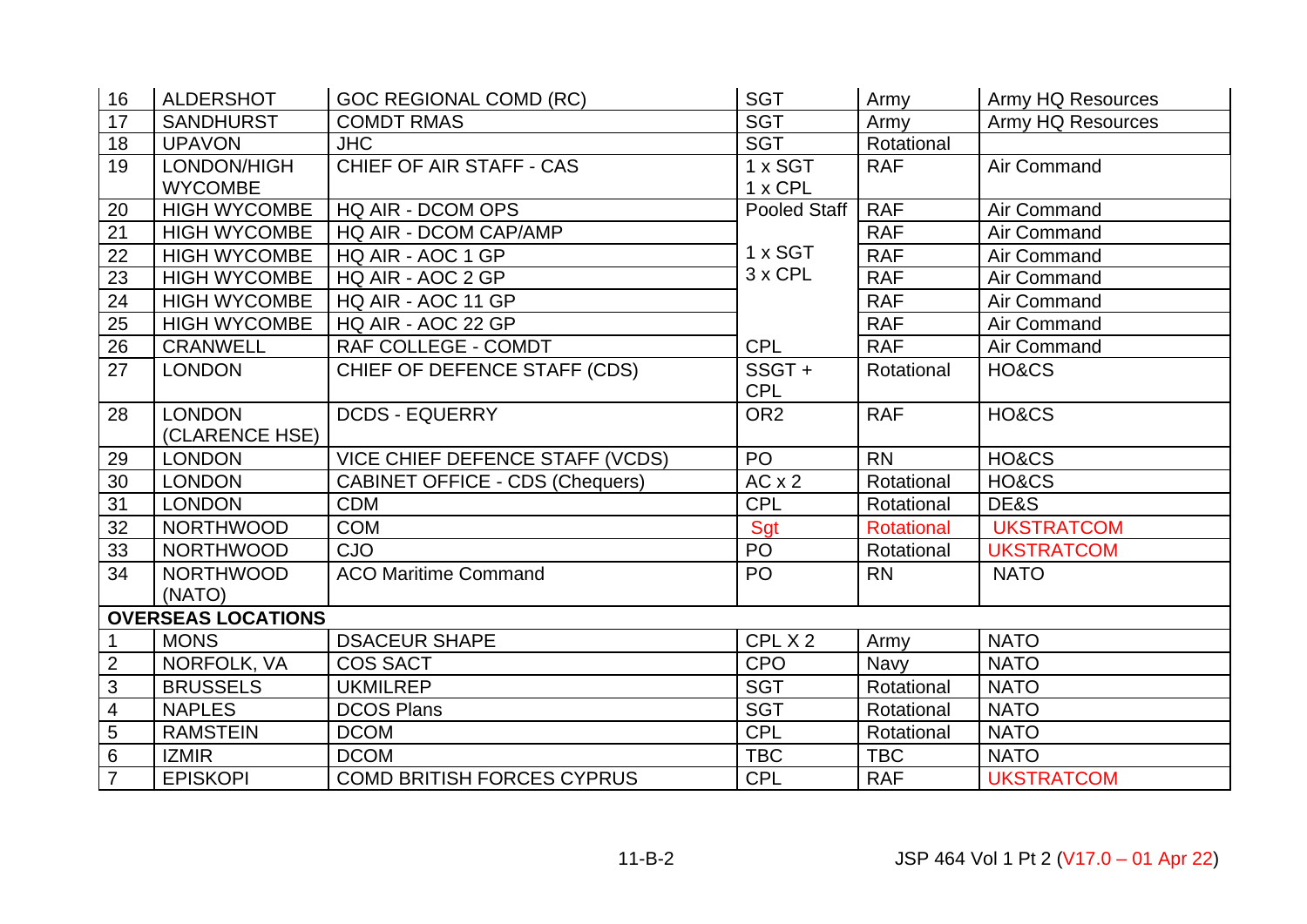# **12 Forces Help to Buy (including Self Build)**

## **Aim**

1. The aim of the pilot Forces Help to Buy (FHTB) scheme is to encourage and support home ownership and Self Build amongst eligible Service personnel.

## **Annexes**

A. FHTB Method of Claim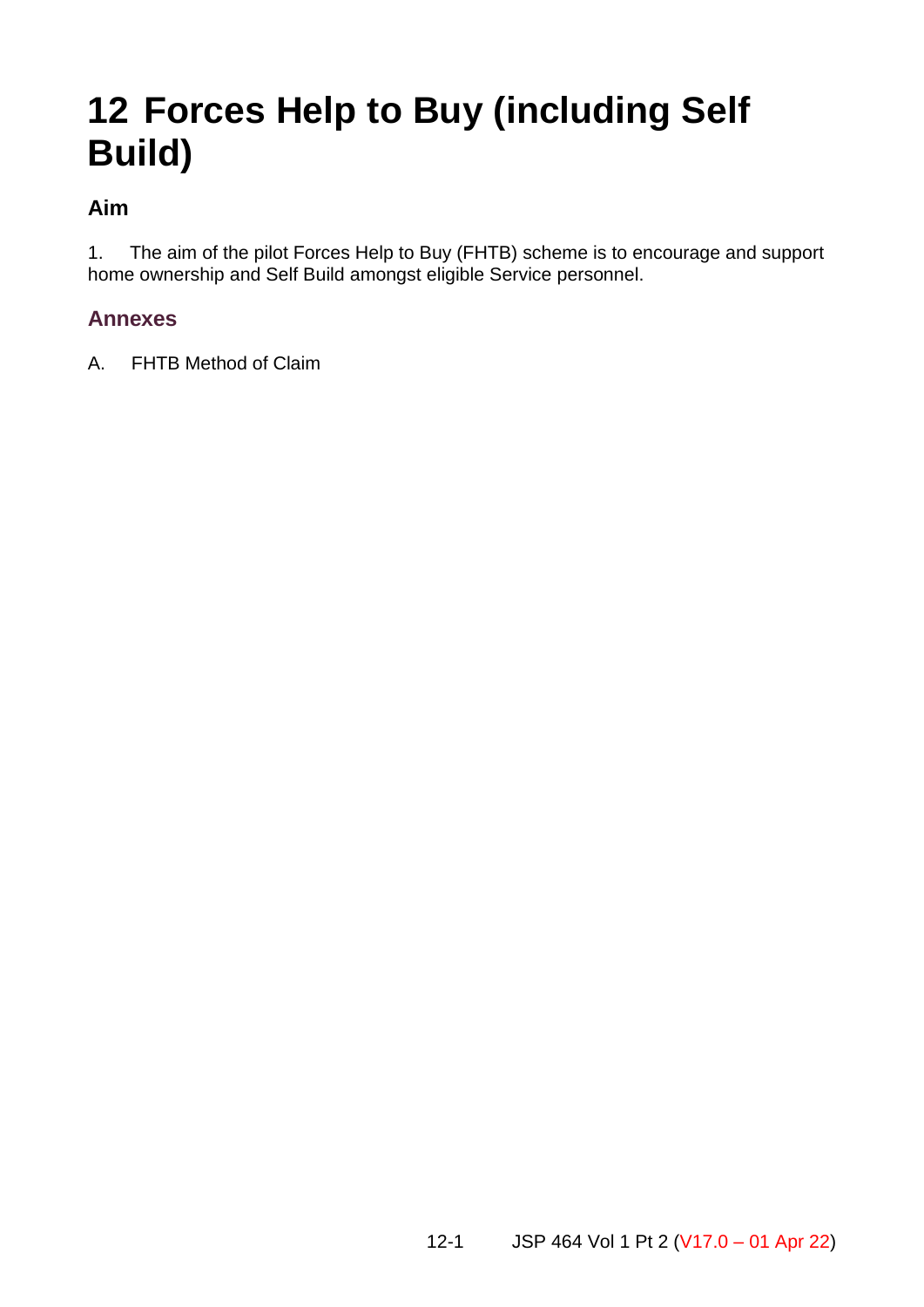#### **ANNEX A TO CHAPTER 12 TO JSP 464 VOL 1 PT 2**

## **FHTB METHOD OF CLAIM**

1. **Applications**. Service Personnel are to apply for Forces Help To Buy (FHTB) on JPA through the Self Service Application for FHTB. Full instruction on completion is online in the JPA Self Service User Guide- Applying for Pre-Approval for FHTB. In exceptional circumstances only, where the individual has no permanent access to JPA, the JPA Form E035 may be used – JPA Form E035 must be forwarded to DBS Mil Pers, FHTB Section at least 6 weeks before the expected purchase completion date. Proof of purchase will be sought by DBS Mil Pers, FHTB Section from the appointed legal representative. In cases where the applicant has owned property within the previous 12 months, a legal representative's statement of sale (actual or intended) and purchase must accompany the application form.

2. **Prior to Application**. Applicants are to satisfy themselves that they have read and understood the provisions of these regulations. In particular, applicants are reminded that they must await confirmation that award of a FHTB has been approved, and payment received by their appropriate legal representative, prior to completion of property purchase.

3. **Application Procedure**. When an eligible applicant has found a qualifying property they wish to purchase, has spoken to a mortgage provider and obtained the services of a legal representative, they may submit a JPA on-line application to DBS Mil Pers, FHTB Section, through their CO (or authorised representative) as per paragraph 1 above, only in exceptional circumstances may a JPA Form E035 be used. An individual having applied on-line and gained approval is to use only the JPA printout to gather all required certifying signatures and forward to the DBS Mil Pers, FHTB Section.

4. **Reassessment of Eligibility**. Personnel who are initially assessed as "entitled" prior to formal JPA on-line application are reminded that both eligibility and the maximum amount of the FHTB which may be awarded will be fully reassessed once the formal JPA on-line application is submitted (subject to certification and recommendation by unit authorities). At this point, if any information supporting the JPA on-line application has changed, it is possible that eligibility and entitlement may be affected. If there has been a change in personal circumstances, this should be reported on JPA Form E035a

5. **Certification of the Application Form**. Once a JPA on-line application has been approved and printed, it is to be certified by the claimant's Unit HR and CO (or authorised representative) as follows:

a. Unit HR. In assessing the FHTB application, the Unit HR is to include a check of the applicant's current medical status on JPA (see paragraph 1211). Their Joint Medical Employment Standard (JMES) grading is at, or above, the minimum standard where single Service policy allows the SP to serve without medical retirement/discharge action being undertaken. Unit HR staff are to confirm the applicant's JMES as stated on JPA. Those that have been downgraded for reasons of pregnancy are eligible, but this must be evidenced by a JMES E grading of E6 or a copy of form Mat B1. Unit HR should check with their single Service Manning Authorities if they are in doubt. Those undergoing medical retirement/discharge